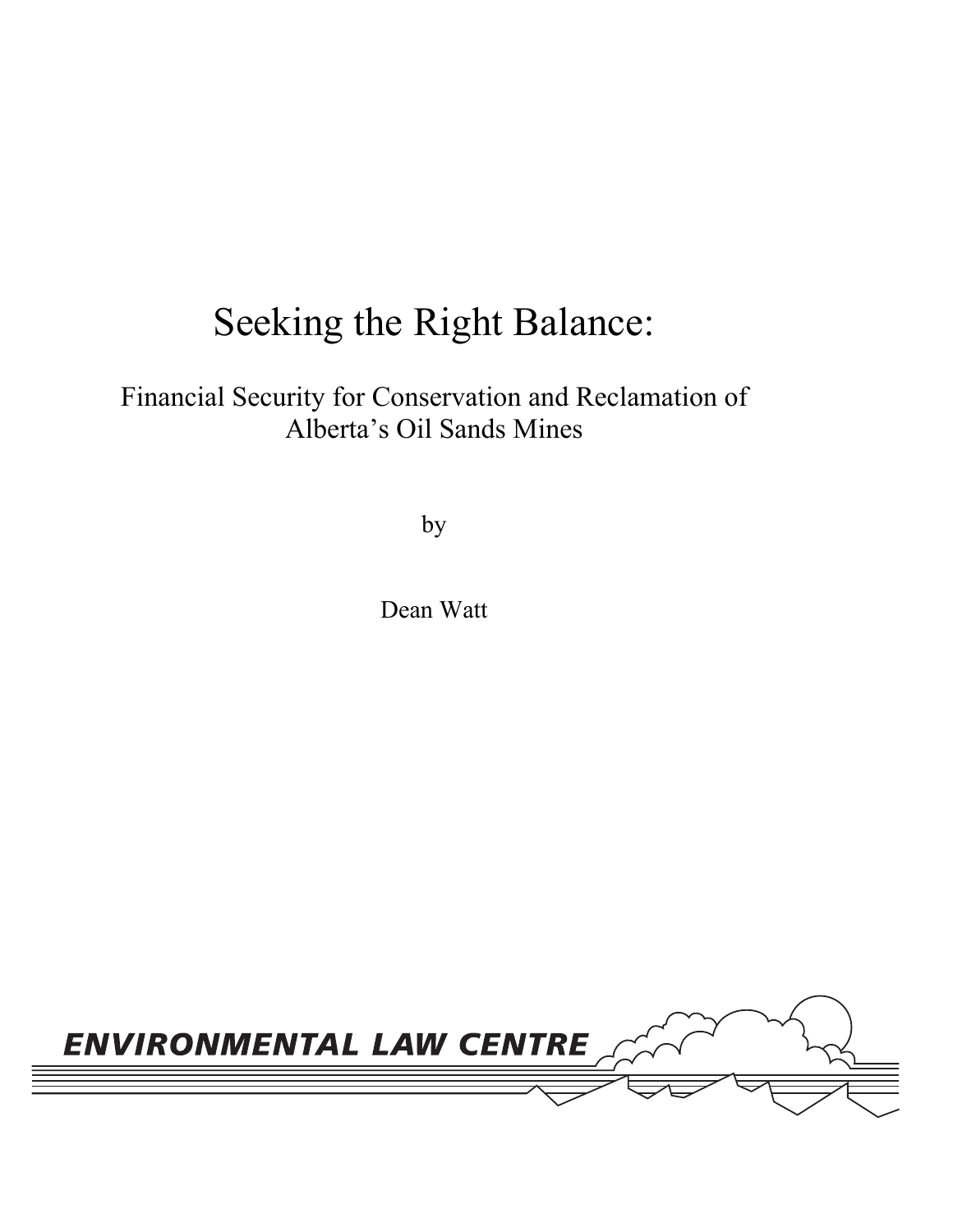Library and Archives Canada Cataloguing in Publication

Watt, Dean, 1970-

Seeking the right balance [electronic resource] : financial security for conservation and reclamation of Alberta's oil sands mines / by Dean Watt.

Includes bibliographical references. Type of computer file: Electronic monograph in PDF format. Issued also in print format. ISBN 978-0-921503-86-6

1. Reclamation of land--Law and legislation--Alberta.

2. Reclamation of land--Economic aspects--Alberta.

3. Reclamation of land--Government policy--Alberta.

4. Environmental impact charges--Law and legislation--Alberta.

5. Environmental policy--Alberta. 6. Oil sands industry--Alberta.

I. Environmental Law Centre (Alta.) II. Title.

KEA421.W28 2010a 344.7123'046 C2010-905969-7 KF3775.ZA3W28 2010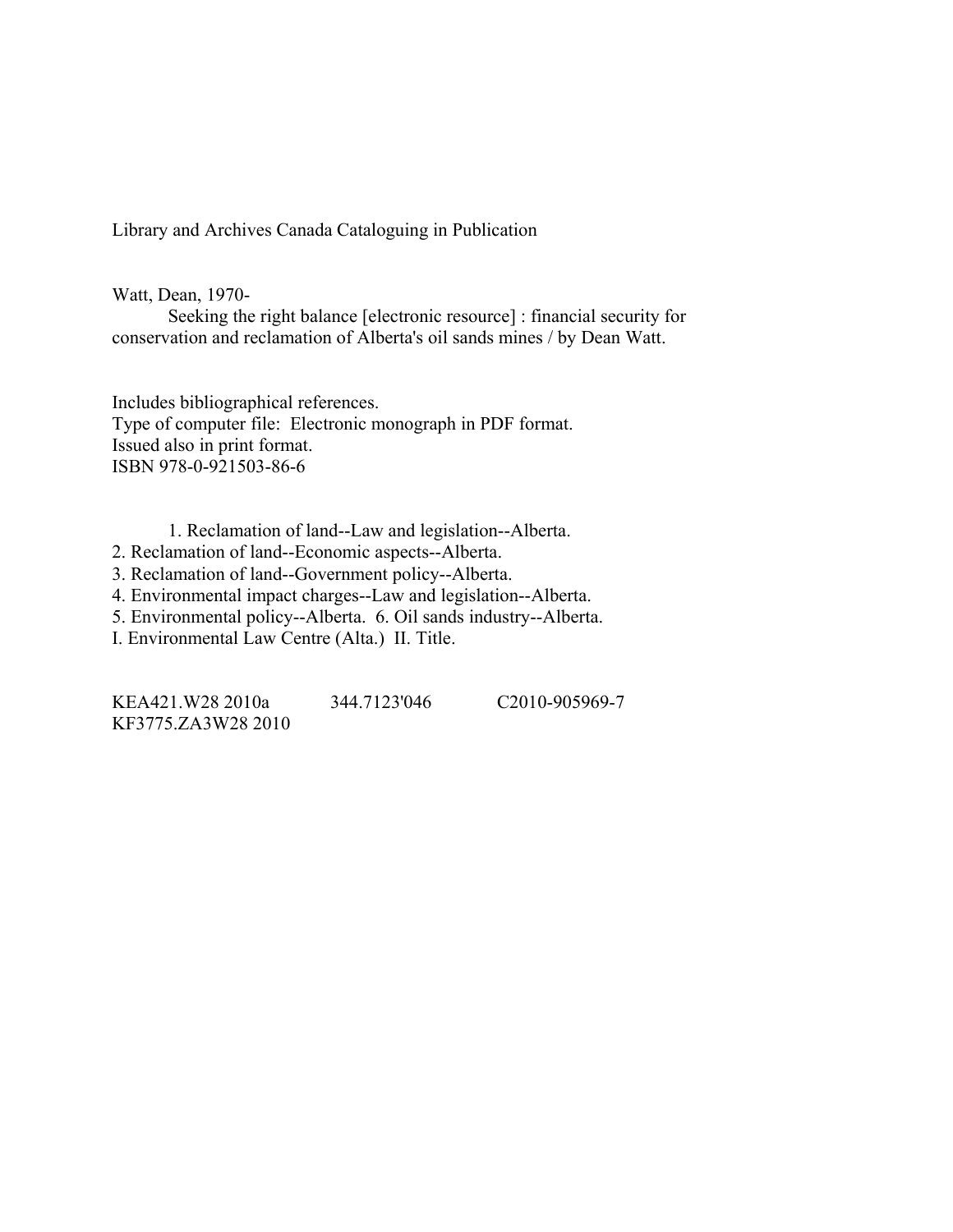#### **Acknowledgements**

The writing and publication of this paper was made possible by funding from the Alberta Law Foundation. The Foundation's support of this project and the Environmental Law Centre's ongoing operations is gratefully acknowledged.

I would also like to thank Chris Powter and Tanya Richens of Alberta Environment, both of whom provided valuable information respecting Alberta Environment's regulatory processes, and Nickie Vlavianos (Canadian Institute of Resources Law) and Dan Woynillowicz (Pembina Institute) for their enthusiastic support and guidance in the preparation of this paper.

I am also indebted to the staff at the Environmental Law Centre for their support in the preparation of this paper. Special thanks go to Cindy Chiasson and Leah Orr, who assisted in the final editing of this paper.

The author is solely responsible for the views expressed in these pages and for any errors or omissions.

# Alberta LAW **FOUNDATION**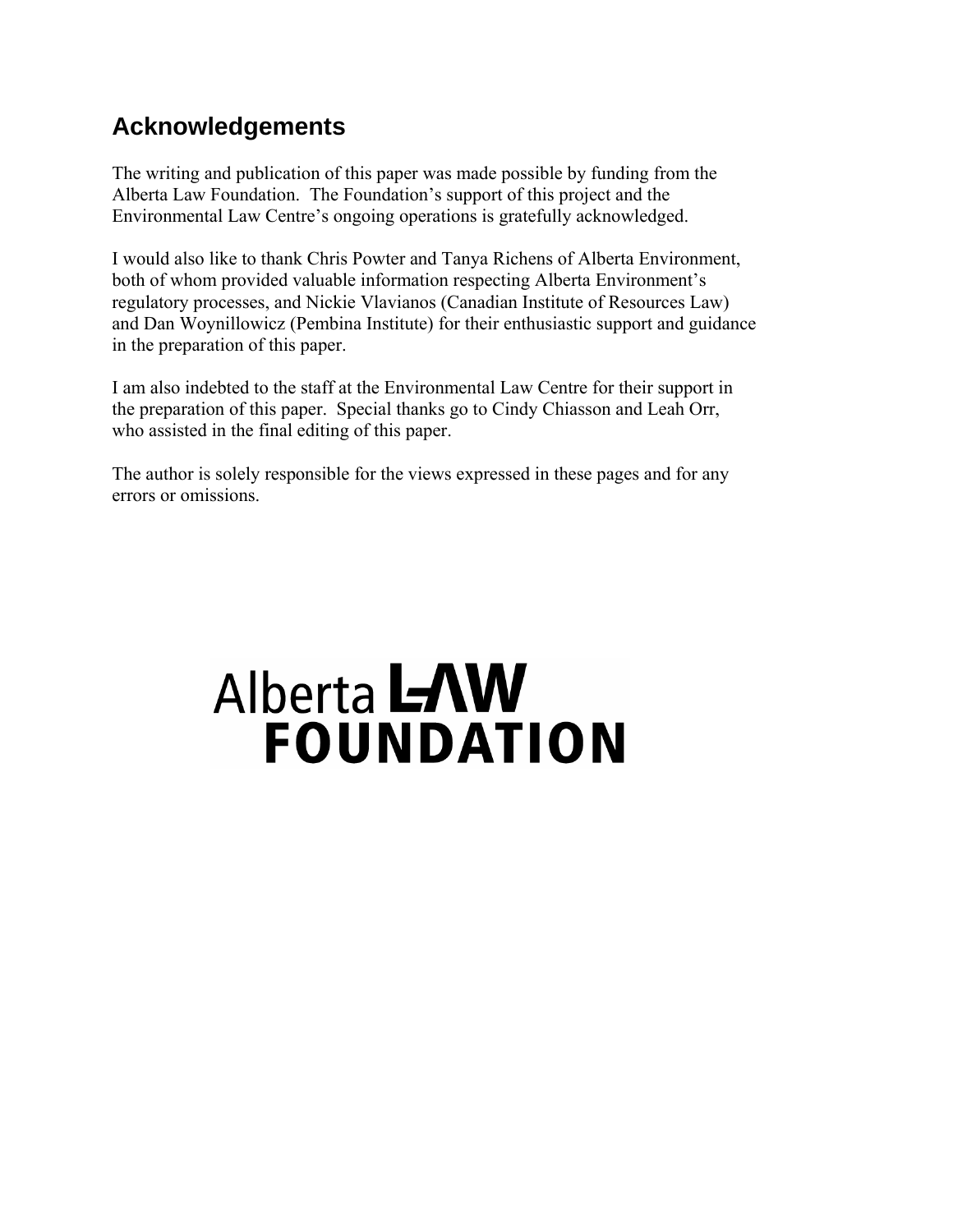# **Table of Contents**

| Establish a formal, public process for the return of reclamation security  91 |  |
|-------------------------------------------------------------------------------|--|
|                                                                               |  |
|                                                                               |  |
|                                                                               |  |
|                                                                               |  |
|                                                                               |  |
|                                                                               |  |
|                                                                               |  |
|                                                                               |  |
|                                                                               |  |
|                                                                               |  |
|                                                                               |  |
|                                                                               |  |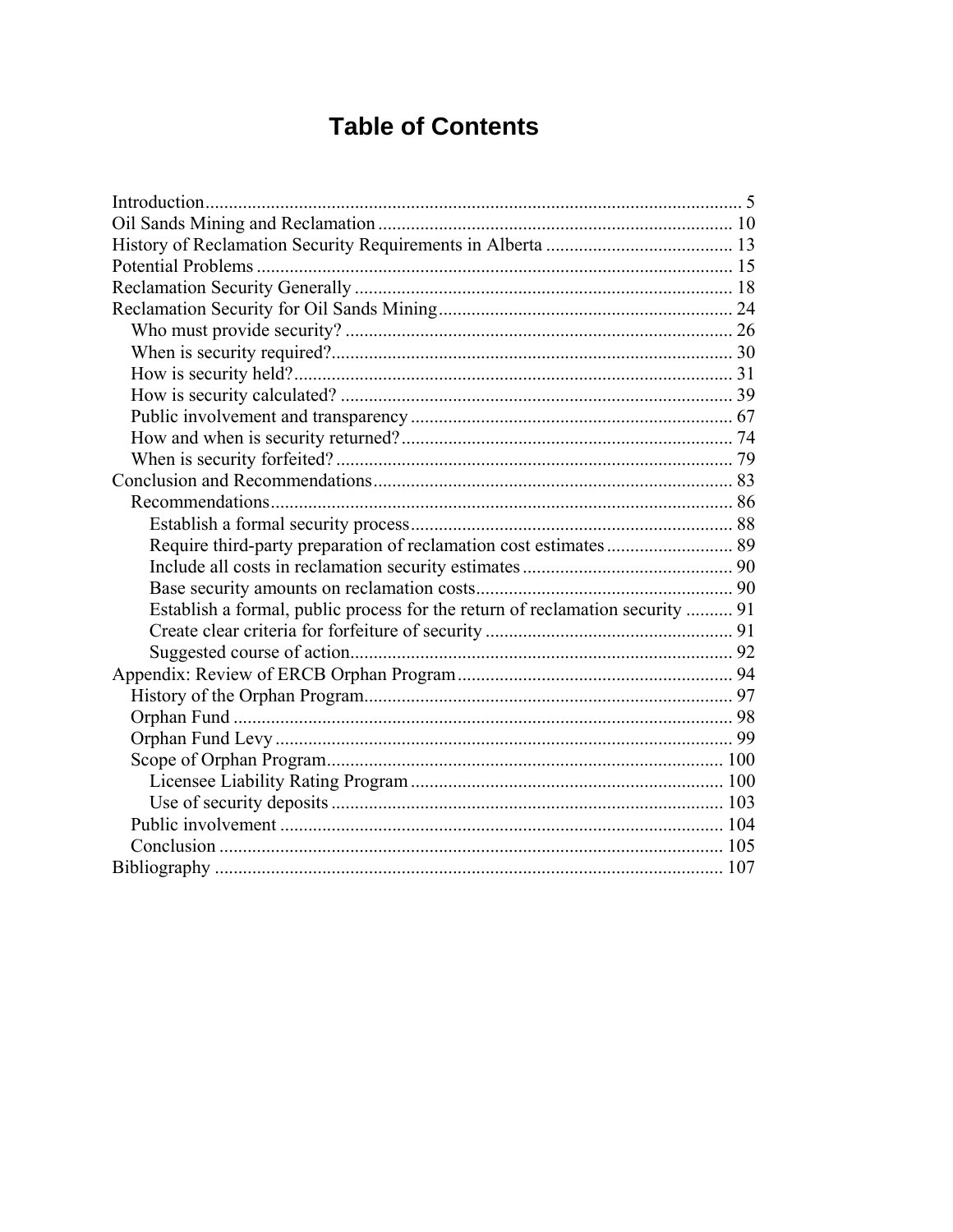#### <span id="page-4-0"></span>**Introduction**

Development of Alberta's oil and gas resources generates many significant benefits both outside and inside of the province's borders. The increasing North American and global need for oil and gas finds a relatively secure and stable energy source in Alberta. Domestically, the economic benefits of energy development are obvious. According to Alberta Energy, energy related royalties account for approximately onethird of provincial revenues. Energy exports account for approximately two-thirds of Alberta's total exports and approximately one-quarter of Alberta's total gross domestic product. Further, nearly one in every six workers in Alberta is employed directly or indirectly in the province's energy sector.<sup>[1](#page-4-1)</sup>

However, development of Alberta's oil and gas resources has significant environmental consequences. Exploration for and recovery of oil and gas has a significant and potentially long-lasting impact on the province's land and water resources. These impacts can most clearly be seen when one considers development of the oil sands in northern Alberta. The impacts on the land around Fort McMurray, Cold Lake and increasingly in Peace River country are astounding. In areas where oil sands can be recovered through surface mining, huge projects have been undertaken, causing radical changes in the landscape over several hundred square kilometres. Numerous tailings ponds, exceeding 50 kilometres in total area, represent a significant ongoing challenge because the water contained in these ponds is toxic; the harmful consequences of contamination of ground or surface water with this tailings water could be significant. Currently, the technology has not been demonstrated to meet long-term reclamation expectations.<sup>[2](#page-4-2)</sup>

The vast majority of established oil sands reserves are too deep to be surface mined; therefore, in-situ recovery techniques such as steam assisted gravity drainage are used to recover these reserves. While the environmental consequences of in-situ oil sands production are different from those created by oil sands mining operations, they too are significant.<sup>[3](#page-4-3)</sup>

A broad, high-level description of oil sands reclamation is provided by the National Energy Board:<sup>[4](#page-4-4)</sup>

<span id="page-4-4"></span> National Energy Board, *Canada's Oil Sands - Opportunities and Challenges to 2015: An Update* (Calgary: National Energy Board, 2006) at 40, online: National Energy Board <[http://www.neb.gc.ca/clf-](http://www.neb.gc.ca/clf-nsi/rnrgynfmtn/nrgyrprt/lsnd/pprtntsndchllngs20152006/pprtntsndchllngs20152006-eng.pdf)

[nsi/rnrgynfmtn/nrgyrprt/lsnd/pprtntsndchllngs20152006/pprtntsndchllngs20152006-eng.pdf](http://www.neb.gc.ca/clf-nsi/rnrgynfmtn/nrgyrprt/lsnd/pprtntsndchllngs20152006/pprtntsndchllngs20152006-eng.pdf)>.

<span id="page-4-1"></span> $\frac{1}{1}$  Alberta Energy, "Our Business", online: Alberta Energy <<http://www.energy.gov.ab.ca/>Ourbusiness.asp>. 2

<span id="page-4-2"></span>Jennifer Grant, Simon Dyer & Dan Woynillowicz, *Fact or Fiction: Oil Sands Reclamation* (Drayton Valley: Pembina Institute, 2008) at 29, online: Pembina Institute <[http://pubs.pembina.org/reports/fact-or-fiction-report.pdf>](http://pubs.pembina.org/reports/fact-or-fiction-report.pdf).

<span id="page-4-3"></span><sup>3</sup> Richard Schneider & Simon Dyer, *Death by a Thousand Cuts: Impacts of In Situ Oil Sands Development on Alberta's Boreal Forest* (Edmonton: Pembina Institute & Canadian Parks and Wilderness Society, 2006) at vii, online: Pembina Institute [<http://pubs.pembina.org/reports/1000](http://pubs.pembina.org/reports/1000-cuts.pdf)  $cuts.pdf$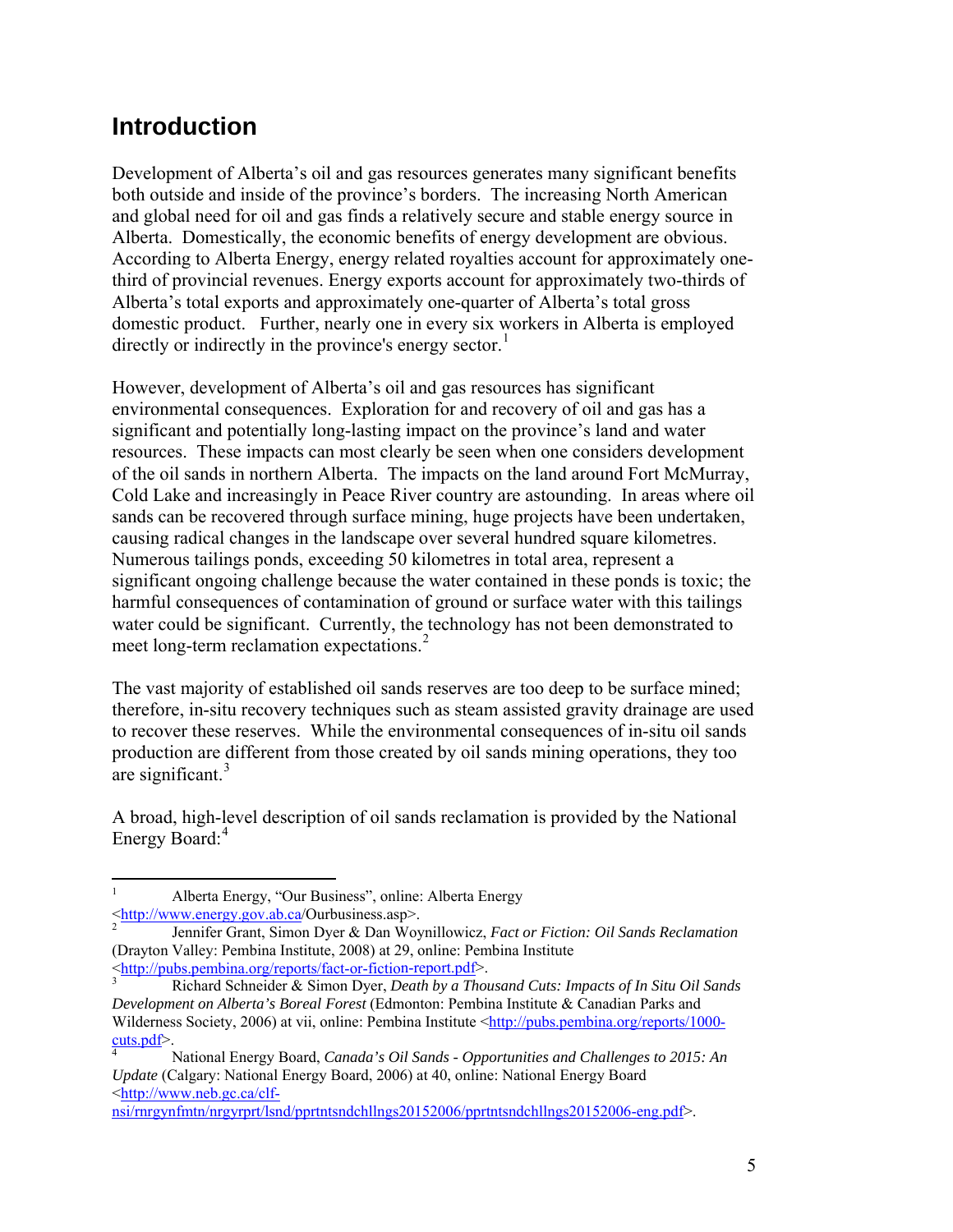The Athabasca oil sands deposit is situated wholly within Canada's boreal forest. Individual mine sizes range from 150 to 200 square kilometers (58 to 77 square miles). The proposed future reclaimed landscape will be significantly different—with 10 percent less wetlands, more lakes, and no peatlands. There are currently divergent views regarding the ultimate success of reclamation methods. The in situ process requires no excavation and less surface area for operation but is associated with fragmentation of the forest from the construction of new roads in the area, seismic lines and exploration well sites. As well, there is still some debate about whether the tailings ponds can become biologically productive ecosystems.

As is the case in many other jurisdictions, Alberta's current environmental legislation, regulation and policy framework is designed to require those persons who undertake activities that negatively impact the environment to clean up the mess, and to be financially responsible for the costs of that clean-up. However, where polluters are unwilling or unable to fulfill this duty to clean up and restore impacted lands, there exists a potential that the responsibility for reclamation and the associated costs will be placed on taxpayers' shoulders.

Alberta has incorporated environmental law and policy mechanisms designed to help ensure that the financial costs of reclamation are borne by the operator. One of these mechanisms is the requirement for oil sands mine operators to provide financial assurance in the form of a security deposit to cover the costs of reclaiming land impacted by certain activities. Environmental non-government organizations have high expectations of the financial security program, suggesting that any fiscal regime implemented in respect of the oil sands must:<sup>[5](#page-5-0)</sup>

[ensure] that all potential future liabilities are borne by the oil sands industry. Central to this, but not limited to, are oil sands reclamation bonds that realistically reflect the full costs of reclaiming the landscape back to original wild lands and wetlands, to ensure future generations and taxpayers don't bear the costs.

As with any government program or policy, however, the effectiveness of this mechanism to protect the public from being burdened with reclamation costs depends on its design and implementation. Many parties, including some within the provincial government, have expressed concern about the adequacy of the amount of reclamation security being taken in respect of oil sands mining projects and the consistency with which Alberta Environment's reclamation security program is applied to oil sands mining projects.<sup>[6](#page-5-1)</sup>

<span id="page-5-0"></span> $\overline{a}$ 5 Canadian Parks and Wilderness Society *et al*, *Managing Oil Sands Development For the Long Term: A Declaration by Canada's Environmental Community* (2005), online: Pembina Institute <[http://pubs.pembina.org/reports/OS\\_declar\\_Full.pdf>](http://pubs.pembina.org/reports/OS_declar_Full.pdf).

<span id="page-5-1"></span><sup>6</sup> Grant, Woynillowicz & Dyer, *supra* note 2 at 43; Auditor General of Alberta, *Annual Report of the Auditor General of Alberta 2004-2005* (Edmonton: Auditor General of Alberta, 2005) at 11,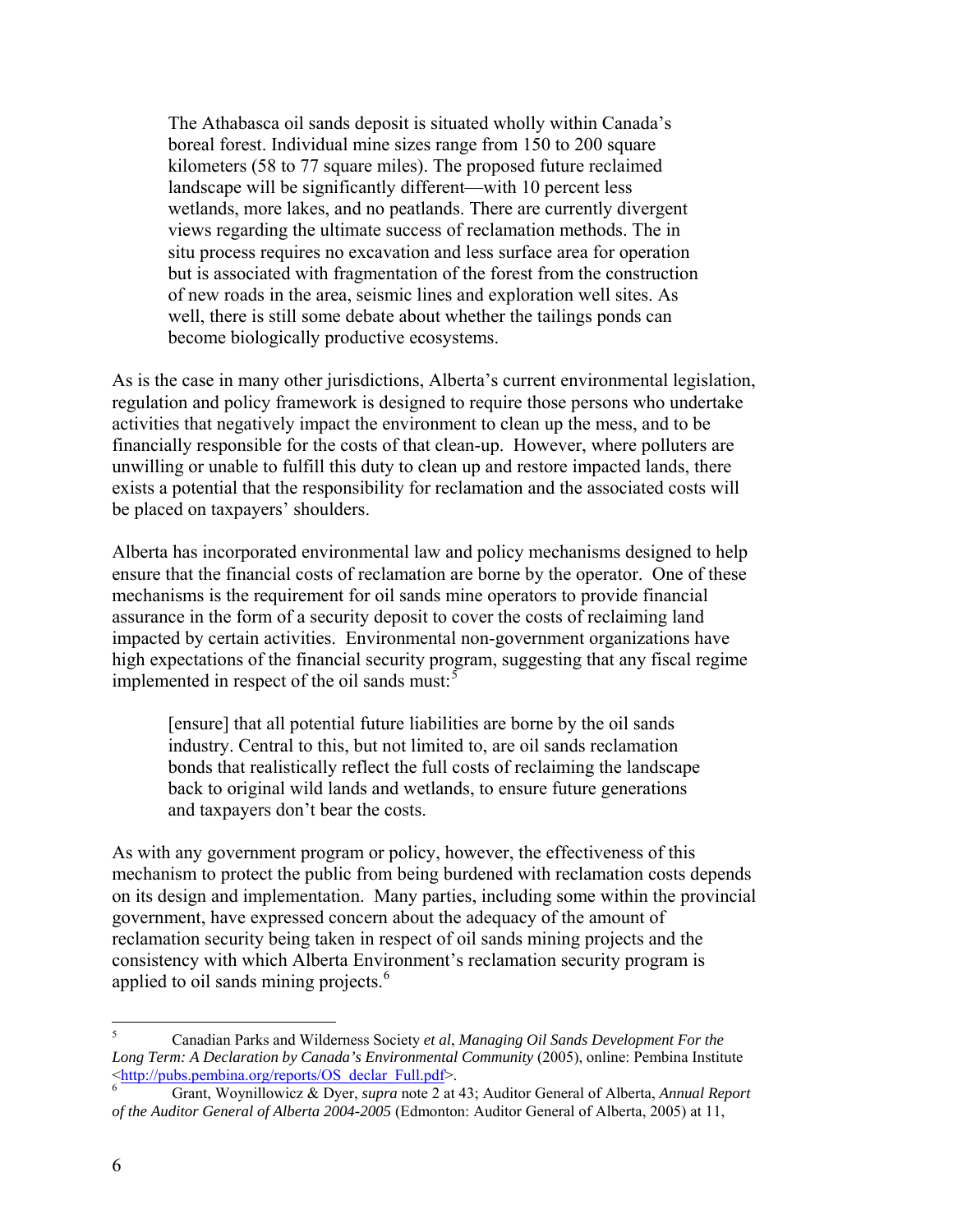Accordingly, the reclamation security regime that is applicable to oil sands mining projects will be the main focus of this report. The financial liability regime used by the Alberta Government in respect of in-situ oil sands projects is different and is described in detail in the appendix. This report reviews and considers the mechanisms employed by the Alberta Government to minimize the risk of the public purse being required to fund reclamation of oil sands mining. It describes key legislation, regulations and policies and describes the regulatory regime's historical evolution.

It also identifies the stated goal of this regime and principles upon which it is based. Having identified these goals and principles, this report describes and discusses specific regime features with a reference to academic commentary on the issue. For each Alberta regime feature described, examples from other Canadian jurisdictions are identified and common trends highlighted. Finally, this paper suggests recommendations to improve the conservation and reclamation security regime applied in Alberta to oil sands mining projects.

The purpose of this report, as described above, is quite narrow. This paper is not intended to discuss in detail other important questions related to reclamation of lands impacted by the oil sands industry. For example, a technical review and evaluation of different reclamation techniques is beyond the scope of this paper.<sup>[7](#page-6-0)</sup>

This paper identifies some technical challenges respecting the reclamation of oil sands impacted land and related uncertainties regarding the potential for reclamation success; specifically, the current inability to restore ecological features such as wetlands, and the challenges posed by the reclamation of certain project elements such as end pit lakes or tailings ponds. The purpose of this identification is not to resolve the technical challenges or increase the certainty of reclamation success but to indicate how these uncertainties are addressed by the present reclamation financial security regime.

This report does not review actual reclamation security cost estimates prepared for individual oil sands mining projects. This was not possible because reclamation security cost estimates were not made available by operators or Alberta Environment. This lack of access to information ultimately made it impossible to determine the consistency with which operators prepare cost estimates and to describe Alberta Environment's review process in detail. The unavailability of this information is discussed in further detail below and is identified as a significant barrier to public participation in a regulatory decision-making process with potentially significant consequences for Albertans.

online: Auditor General of Alberta <http://www.oag.ab.ca/files/oag/ar2004-05.pdf>; Government of Alberta, *Oil Sands Consultations-Multistakeholder Committee Final Report* (Edmonton: Government of Alberta, 2007) at 5.

<span id="page-6-0"></span><sup>7</sup> See Grant, Woynillowicz & Dyer, *ibid*., for a discussion of many of the technical challenges presented by reclamation of oil sands.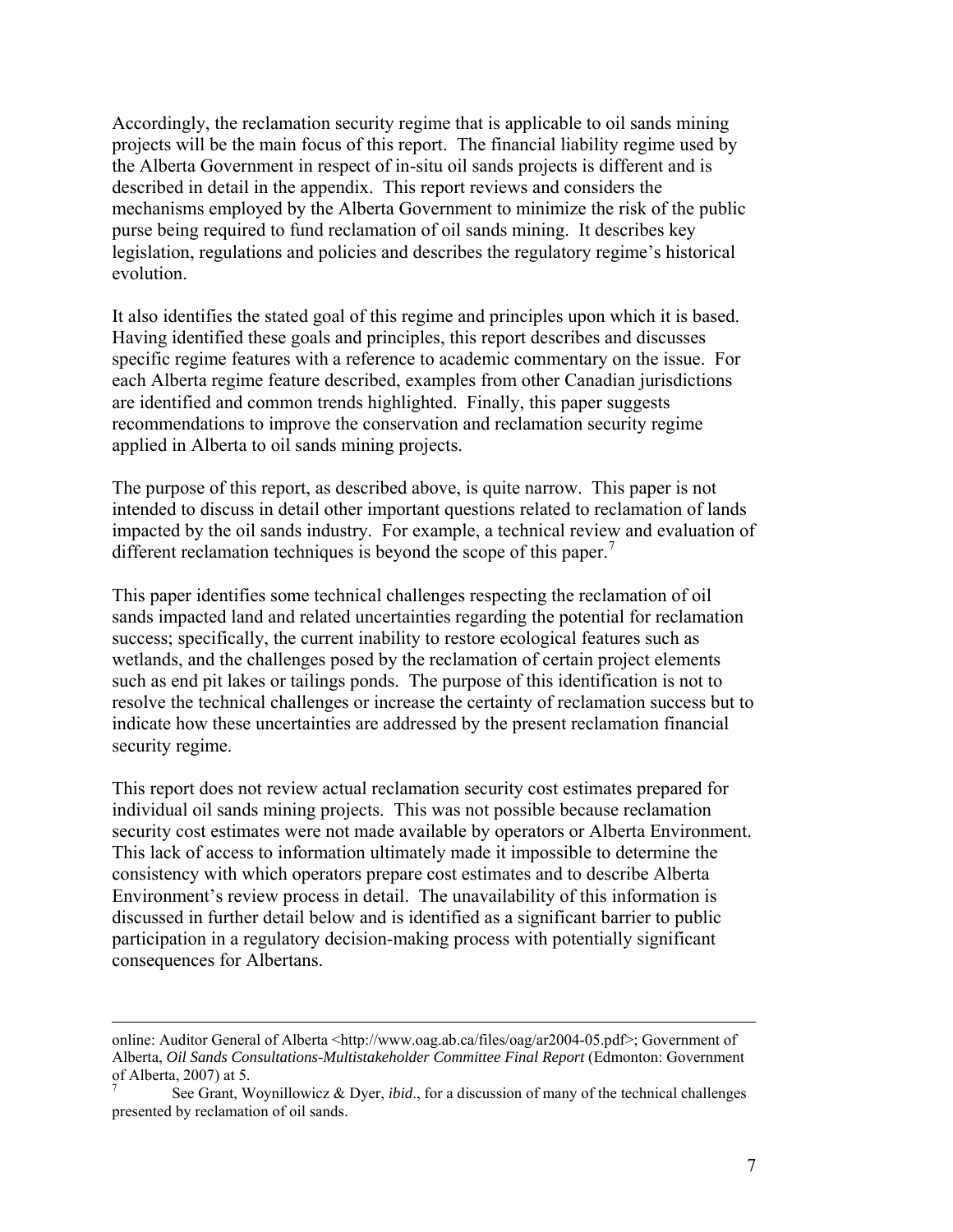The Environmental Law Centre seeks to ensure that laws and policies protect the environment and are effectively enforced. This paper approaches the issue of reclamation financial security from this viewpoint and adopts certain assumptions that are consistent with this. The Centre assumes the validity and applicability of the polluter pays and precautionary principles and also assumes that informed public participation in regulatory decision making is necessary, worthwhile and leads to better decisions in the public interest. While a detailed analysis of each of these principles and notions is beyond the scope of this paper, a brief discussion is appropriate.

The aim of this report is to determine whether the design and implementation of law, regulation and policy in Alberta enables the government to ensure that the financial costs of reclamation of lands impacted by oil sands mining are borne by industry rather than being allowed to become a burden on Alberta taxpayers. The assertion that taxpayers ought not to be burdened with these costs relies on the polluter pays principle. This concept has been accepted internationally as a fundamental environmental law principle $8$  and as a general notion by the Canadian Council of Ministers of the Environment.<sup>[9](#page-7-1)</sup> The principle is also specifically reflected in the purpose provisions of the *Environmental Protection and Enhancement Act* (*EPEA*), which recognize the "responsibility of polluters to pay for the costs of their actions".<sup>10</sup>

This report is premised on the acceptance of the polluter pays principle and assumes that the application of the principle to the regulation of oil sands development is for each specific project. Responsibility for the industry generally is more applicable financial burden arising out of oil sands reclamation not be put directly on society as whole. a generally appropriate. In the context of this discussion, polluter pays can be interpreted to mean that either specific companies should be responsible for impacts on the land that result from their activities or the oil sands industry in general should be so responsible. Responsibility for specific companies is more clearly applicable for oil sands mining where financial security is required to cover reclamation costs to in-situ oil sands recovery where there is a liability management strategy that requires operators to fund an organization to properly reclaim abandoned wells and related facilities. This liability management strategy is described in the appendix. While this definition of polluter pays is flexible, it does consistently require that the

<span id="page-7-0"></span> $\overline{a}$ 8 Organization for Economic Cooperation and Development, *The Implementation of the Polluter-Pays Principle*, Doc. No. C (74) 223 (1974), online: Center for International Earth Science Information Network, online: [<http://sedac.ciesin.org/entri/texts/oecd/OECD-4.09.html>](http://sedac.ciesin.org/entri/texts/oecd/OECD-4.09.html); *Rio Declaration on Environment and Development*, GAOR, 1992, Annex I, UN Doc. A/CONF.151/26; online: United Nations [<http://www.un.org/documents/ga/conf151/aconf15126-1annex1.htm](http://www.un.org/documents/ga/conf151/aconf15126-1annex1.htm).>, Principle 16 [*Rio Declaration*].

<span id="page-7-1"></span><sup>9</sup> Canadian Council of Ministers of the Environment, *Canada-Wide Accord on Environmental Harmonization* (Winnipeg: Canadian Council of Ministers of the Environment, 1998).

<sup>10</sup> R.S.A. 2000, c. E-12, s. 2(i) [*EPEA*].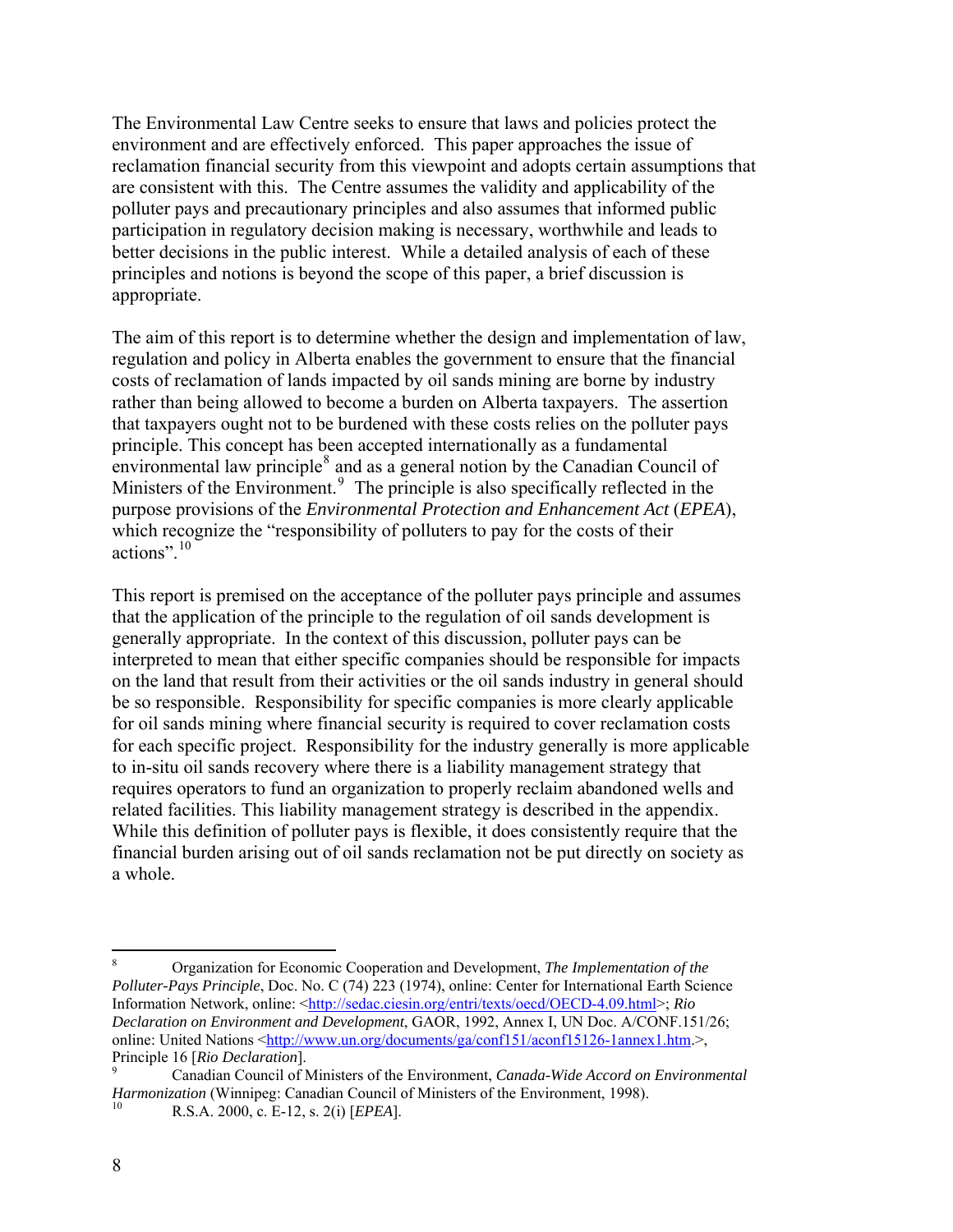This report is also premised upon the acceptance and application of the precautionar y principle as an established principle of environmental law. The precautionary principle, which has been adopted in international law and applied by the Supreme Court of Canada, has been described as establishing that "where there are threats of serious or irrever sible damage, lack of full scientific certainty shall not be used as a reason for postponing cost-effective measures to prevent environmental degradation".<sup>[11](#page-8-0)</sup>

reclamation cost security regime. However, at each stage in the reclamation decision precautionary principle acts to shift the burden onto applicants to prove that projects security, up front, which is calculated to take into account uncertainties in terms of ability to successfully reclaim impacted lands is unproven or uncertain, the precautionary principle would suggest that reclamation security amounts ought to be This principle is usually cited in the context of discussions about science-based risk management, rather than in debates about the design and implementation of a making process, from granting the *EPEA* approval to setting the security amount to returning the security, there is a need to set and enforce a standard. The will not cause undue adverse environmental effects. Reclamation security regimes can also operate to shift this burden by requiring industry operators to provide full potential environmental damage and likelihood of reclamation success.<sup>[12](#page-8-1)</sup> Where the increased to reflect this uncertainty.<sup>13</sup>

Similarly, upon application for return of reclamation security, the precautionary principle would suggest that where uncertainty exists with respect to the effectiveness successful reclamation of impacted lands has been demonstrated and that ppropriately protective post-closure care processes, such as ongoing water treatment, a of reclamation undertaken, full security amounts should not be returned until are in place.

served to protect or limit this ability, this report accepts as an underlying assumption Environmental Law Centre has, for over 25 years, strived to increase and improve Without discussing historical roots of the public's ability to participate in decisionmaking processes that impact the environment and the legal mechanisms that have the notion that broad public participation is necessary and critically important to the development and implementation of effective environmental law and policy. The

 $11$ 11 *Rio Declaration*, *supra* note 8, Principle 15; *114957 Canada Ltée (Spraytech, Société*  d'arrosage) v. Hudson (Town), [2001] 2 S.C.R. 241, 2001 S.C.C. 40.

<span id="page-8-0"></span>*d'arrosage*) v. *Hudson (Town)*, [2001] 2 S.C.R. 241, 2001 S.C.C. 40.<br><sup>12</sup> Robert Costanza & Laura Cornwell, "The 4P approach to dealing with scientific uncertainty" *Environment* 34:9 (1992), online: Environmental Research Foundation

 $\lt$ http://rachel.org/files/document/The\_4P\_Approach\_to\_Dealing\_With\_Scientific\_Unc.pdf.>. 13 Michael Wenig & Kevin O'Reilly, contributing author David Chambers, *The Mining* 

<span id="page-8-1"></span>Jurisdictions (Calgary: Canadian Institute of Resources Law, 2005) at 110. Costanza and Cornwell, *Reclamation Regime in the Northwest Territories: A Comparison with Selected Canadian and U.S. ibid*, suggest basing a reclamation security on a "worst-case scenario".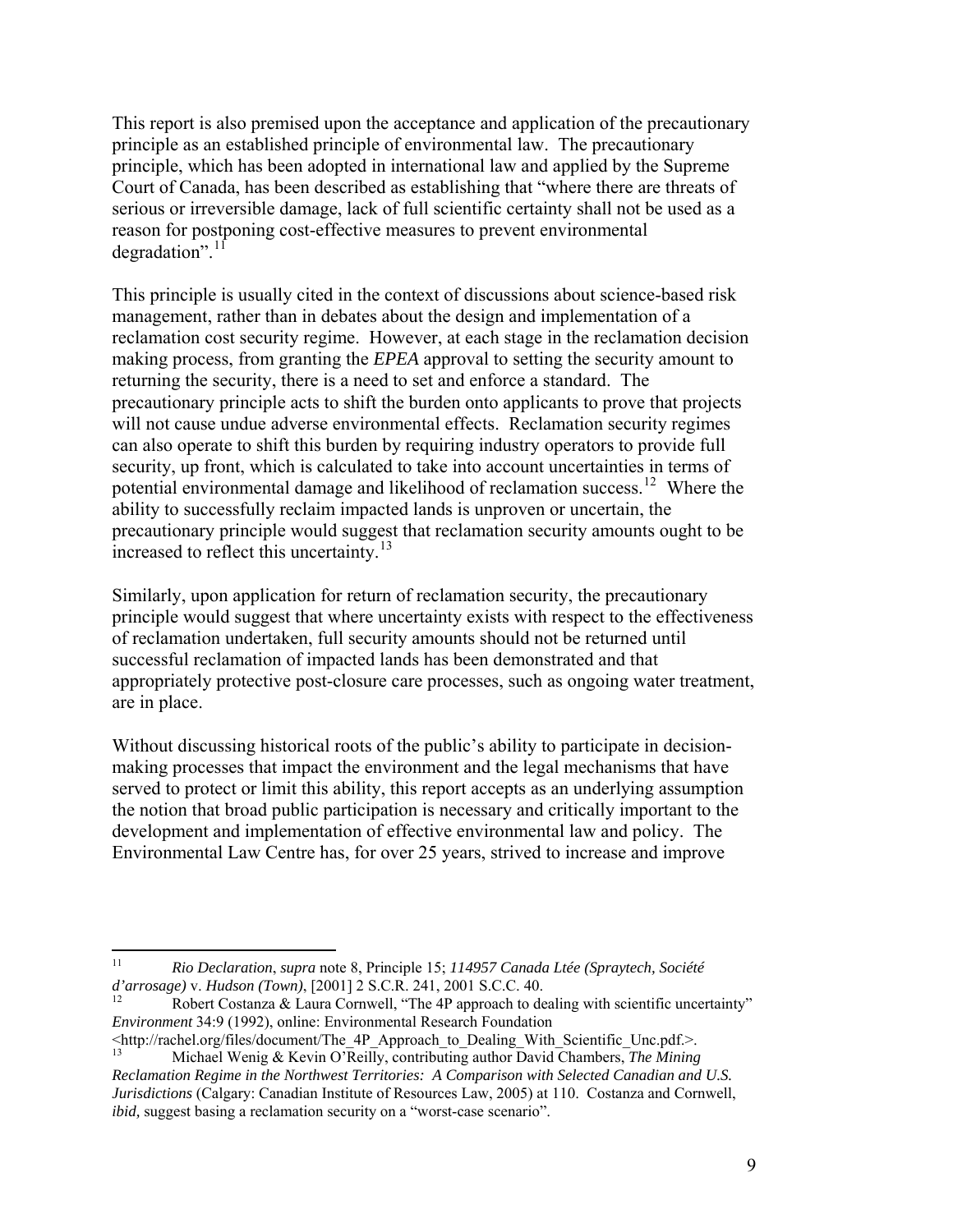opportunities for public participation in environmental decision-making processes in Alberta $14$ 

One justification for broad public involvement in legal or regulatory processes to establish reclamation security amounts is that, in the event of default where the security is inadequate, taxpayers will be responsible for outstanding reclamatio n costs. Therefore, taxpayers have a legitimate interest in ensuring that adequate reclamation security is taken and are justified in wishing to be able to test the reclamation cost estimates and comment on the appropriateness of later adjustments to the security amount as well as the eventual return of the security to the operator.

the Crown on behalf of Alberta and, by extension, Albertans. Accordingly, Albertans have an interest in the proper reclamation of the lands and in the effectiveness of the negatively impact human health.<sup>15</sup> Failure to properly reclaim the lands and ensure ppropriate post-closure measures are in place may increase risks to human health a Albertans' interest in the effective reclamation of these lands is legitimized on several grounds. First, almost all oil sands projects are on Crown land. This land is held by regulatory tools used to manage environmental impacts on the lands. In addition, impacts of oil sands developme[nt o](#page-9-1)n air and water quality have the potential to long after actual development of the oil sands has ceased.

Public participation in regulatory decision-making processes can help to ensure that these legitimate public interests are not overridden by the interests of the regulated decision-making po[we](#page-9-2)rs are continually subject to the influences of the industries which they regulate.<sup>16</sup> In the absence of broad public participation, agency capture reclamation financial security regimes, has the potential to lead to inadequate financial security amounts being taken. The notion of agency capture is discussed industry. Public participation can be effective in mitigating against the effects of agency capture, which can occur when regulatory agencies with discretionary may lead to lower standards, less enforcement and, with specific reference to further below.

# <span id="page-9-0"></span>**Oil Sands Mining and Reclamation**

Oil sands mining typically involves large truck and shovel operations that remove all overlying rock and soil, or overburden, to reveal bitumen-laden sands. These sands are then loaded and transported to a facility on site where the bitumen is separated

 $14$ 14 Cindy Chiasson & Jodie Hierlmeier, *Public Access to Environmental Appeals: A Review and Assessment of Alberta's Environmental Appeals Board* (Edmonton: Environmental Law Centre, 2006); Jodie Hierlmeier, *Roadmap For Reforming "The Public Interest" For the ERCB and NRCB* (Edmonton: Environmental Law Centre, 2007), online: Environmental Law Centre <[http://www.elc.ab.ca/Content\\_Files/Files/BriefsAndSubmissions/RoadmapforReformingThePublicInt](http://www.elc.ab.ca/Content_Files/Files/BriefsAndSubmissions/RoadmapforReformingThePublicInterest.pdf)  $\frac{\text{erest.pdf}}{\text{15}}$ 

<span id="page-9-1"></span><sup>15</sup> *EPEA*, *supra* note 10, s.3, recognizes that the protection of the environment is essential to human health.<br> $\frac{16}{\text{Mott}}$ 

<span id="page-9-2"></span>Matthew Zinn, "Policing Environmental Regulatory Enforcement" (2002) 21 Stan. Envtl. L.J. 81.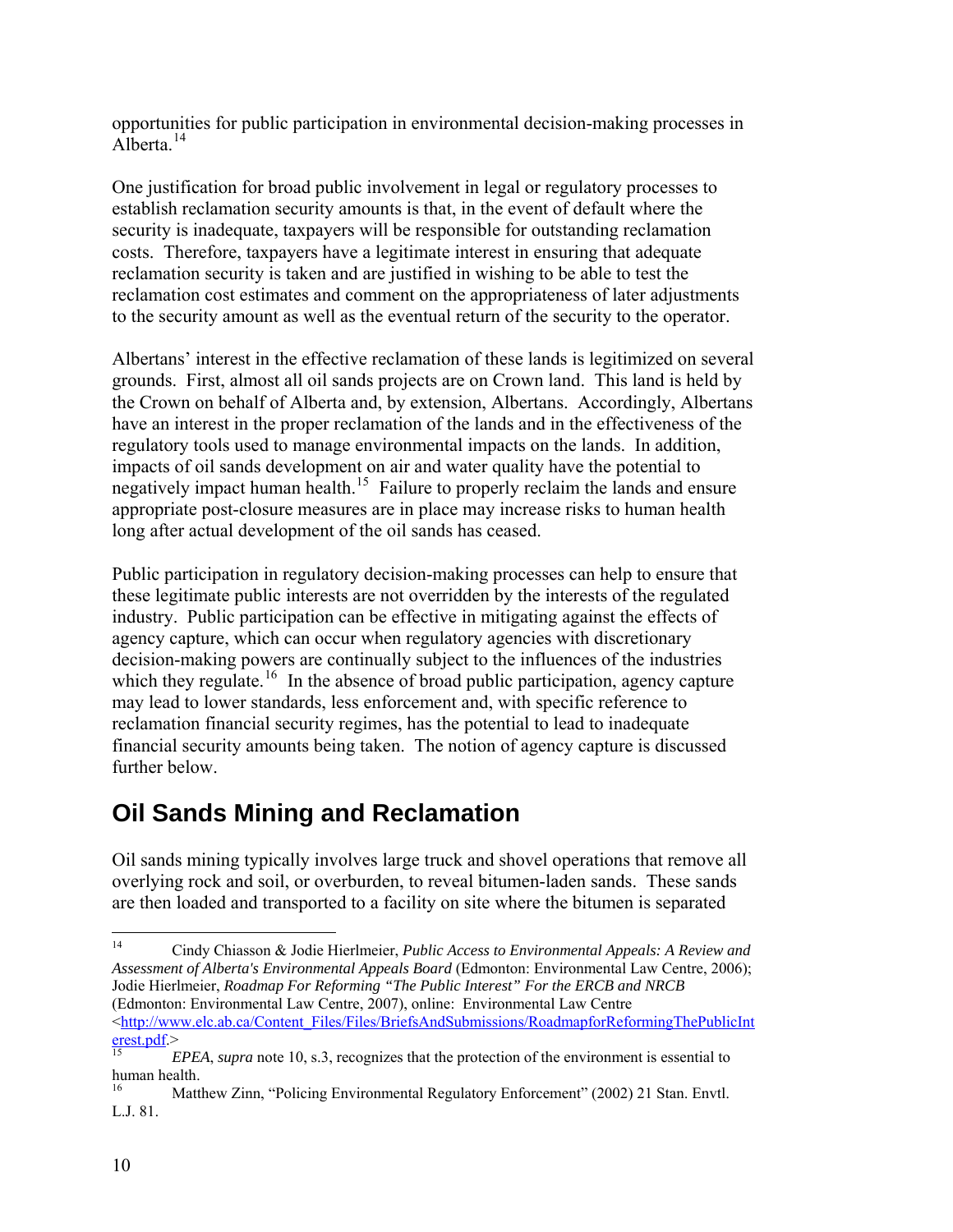from the sands. The recovered bitumen may go through varying amounts of processing prior to being transported via pipeline away from the mine site.

Under current legislation and regulations, financial security for conservation and reclamation of oil sands mining is regulated pursuant to *EPEA* and the *Conservation and Reclamation Regulation*. Reclamation security must be provided prior to receipt of an approval from Alberta Environment for each oil sands mine. This regulatory framework is discussed in greater detail later in this report.

Where oil sands resources are located too far below the surface to make recovery through mining feasible or economical, they are recovered using one or more types of they generally involve heating the bitumen to separate it from the underground rocks recovered, it is transported via pipeline to nearby facilities where it is processed to "in-situ" recovery methods. "In-situ" or "in place" recovery processes may differ but and sands and then pumping it to the surface using wells. Once the bitumen is varying degrees prior to being shipped off to an upgrader.

While in-situ oil sands operators are subject to the reclamation requirements in *EPEA*, financial liability for reclamation of lands impacted by those operations is not regulated under *EPEA* and the *Conservation and Reclamation Regulation* as is the case with oil sands mining. Rather, it is regulated pursuant to the *Oil and Gas Conservation Act*, *[17](#page-10-0)* associated regulations and related policy documents issued by the Energy Resources Conservation Board. This regulatory framework is discussed in greater detail in the appendix.

The duty to reclaim oil sands impacted lands is found in section 137 of *EPEA*, which requires an "operator" to conserve and reclaim "specified land" and, unless exempted land that is used or held in connection with one or more prescribed activities, including oil sands mines or in-situ oil sands projects.<sup>18</sup> Oil sands mining operators by the regulations, to obtain a reclamation certificate. "Operator" is broadly defined to include a number of parties involved in an industrial activity. "Specified land" is and in-situ oil sands operators both have a duty to reclaim specified lands.

- any person that carries on an activity on or in respect of the specified land other than pursuant to an approval or registration;
- working interest participants in a well, mine, oil sands processing plant, or a plant or facility subject to the Large Facility Liability Management Program of the ERCB on, in or under the specified land;
- the holder of surface leases for purposes related to the carrying on of an activity on or in respect of the specified land; and
- successors, assignees, executors, administrators, receivers, receiver-managers or trustees to any of the persons identified above.

 $17\,$ 17 R.S.A. 2000, c. O-6 [*OGCA*].

<span id="page-10-0"></span>*Conservation and Reclamation Regulation*, Alta. Reg. 115/93. "Operator" is defined very Alberta Environment and the holder of an ERCB permit, licence or approval in respect of an activity 18 broadly in section 134 of *EPEA*, *supra* note 10, and includes not only the holder of an approval from on the specified land but also: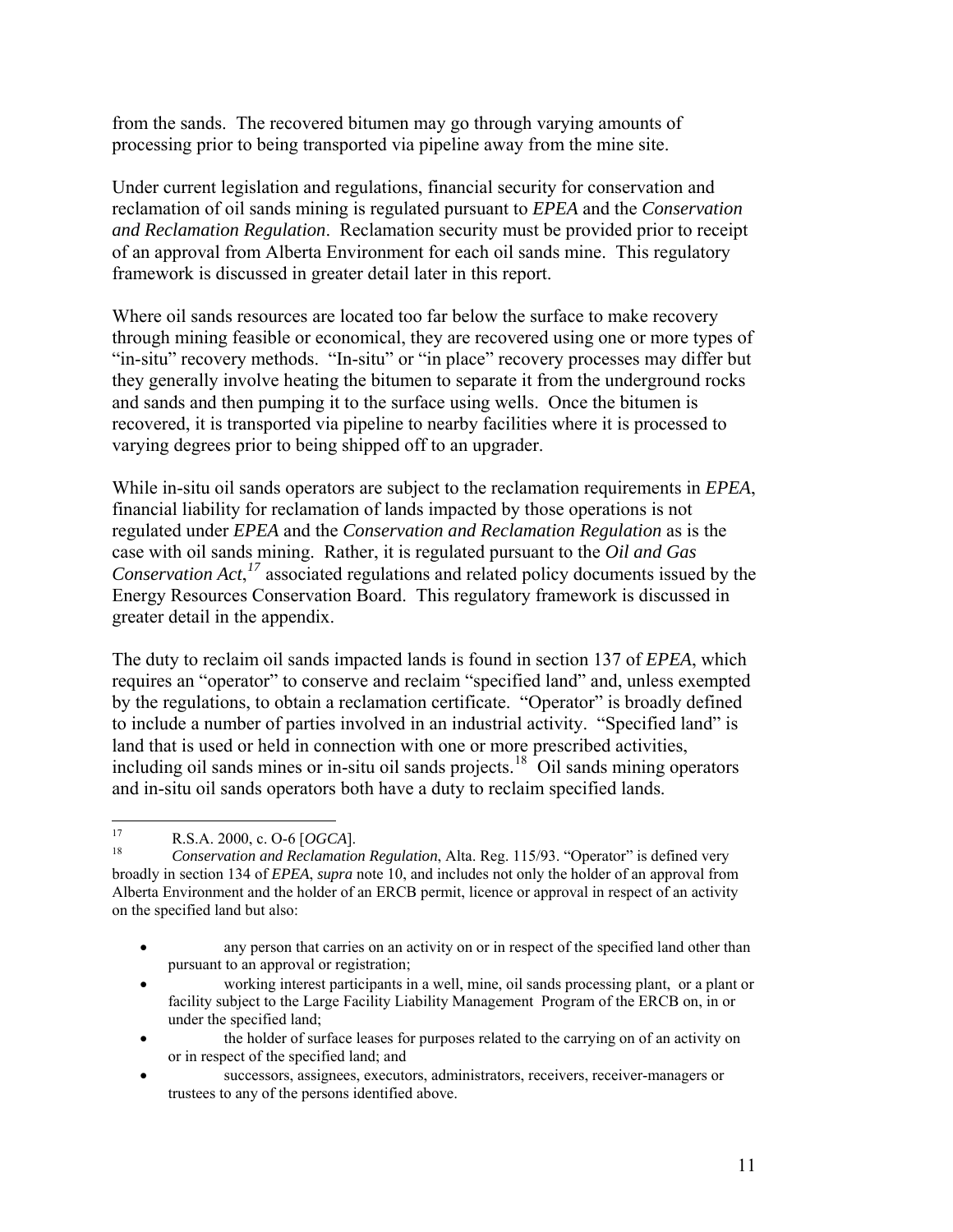This duty is consistent with the purposes of *EPEA*. Requiring the reclamation of land impacted by industrial development is consistent with protection of the environment and human health in the sense that failure to reclaim can result in human receptors potentially being exposed to hazards either directly or through contamination of soil or ground or surface water. The reclamation duty is also consistent with the notion of activity, disturbed land may be rendered unusable if it is not properly reclaimed.<sup>19</sup> sustainable use of the environment as, depending on the impacts of the industrial

"Reclamation" is broadly defined in  $EPEA$  to mean any or all of the following:  $20$ 

- the removal of equipment or buildings or other structures or appurtenances;
- the decontamination of buildings or other structures or other appurtenances, or land, or water;
- the stabilization, contouring, maintenance, conditioning or reconstruction of the surface of the land;
- any other procedure, operation or requirement specified in the regulations.

reclamation so that the ability of the land to support various uses after conservation and reclamation is similar to the ability that existed prior to an activity being The *Conservation and Reclamation Regulation* states that the objective of conservation and reclamation is to return specified land to an "equivalent land capability".[21](#page-11-0) Therefore, it is the objective of *EPEA* that the operator will perform any or all of the tasks that make up the definitions of both conservation and conducted on the land, but that the individual land uses will not necessarily be [i](#page-11-1)dentical $22$ 

is consistent with the stated objective of conservation and reclamation in section 2 of [In the specific context of the Athabasca oil sands, the purpose of reclamation has](#page-11-1)  [been identified by the Cumulative Environmental Management Association as being](#page-11-1)  [to achieve land capability equivalent to that which existed prior to disturbance.](#page-11-1)<sup>23</sup> This

 $\overline{a}$ 

 $\overline{a}$ 

 <sup>&</sup>quot;Specified land" is defined in section 1(t) of the *Conservation and Reclamation Regulation* as land that has been used or is used or held for or in connection with a list of prescribed activities. These activities include the construction, operation or reclamation of a mine or an oil production site. An insitu oil sands project is a type of oil production site. An oil sands mining project is a type of mine. <sup>19</sup> *EPEA*, *supra* note 10, ss. 2(a), (c) and (d).

<sup>&</sup>lt;sup>20</sup> *Ibid.*, s. 1(ddd). "Conservation" is also defined at s. 1(l). It means, in this context, the planning, management and implementation of an activity with the objective of protecting the essential physical, chemical and biological characteristics of the environment against degradation.

<span id="page-11-0"></span><sup>21</sup>*Supra* note 18, s. 2. 22 *Ibid*, s. 1(e).

<span id="page-11-1"></span><sup>&</sup>lt;sup>23</sup> Cumulative Environmental Management Association, *Land Capability Classification System* for Forest Ecosystems in the Oil Sands, 3rd Edition: Volume 1: Field Manual for Land Capability *Determination* (Edmonton: Alberta Environment, 2006) at I [*LCSS*].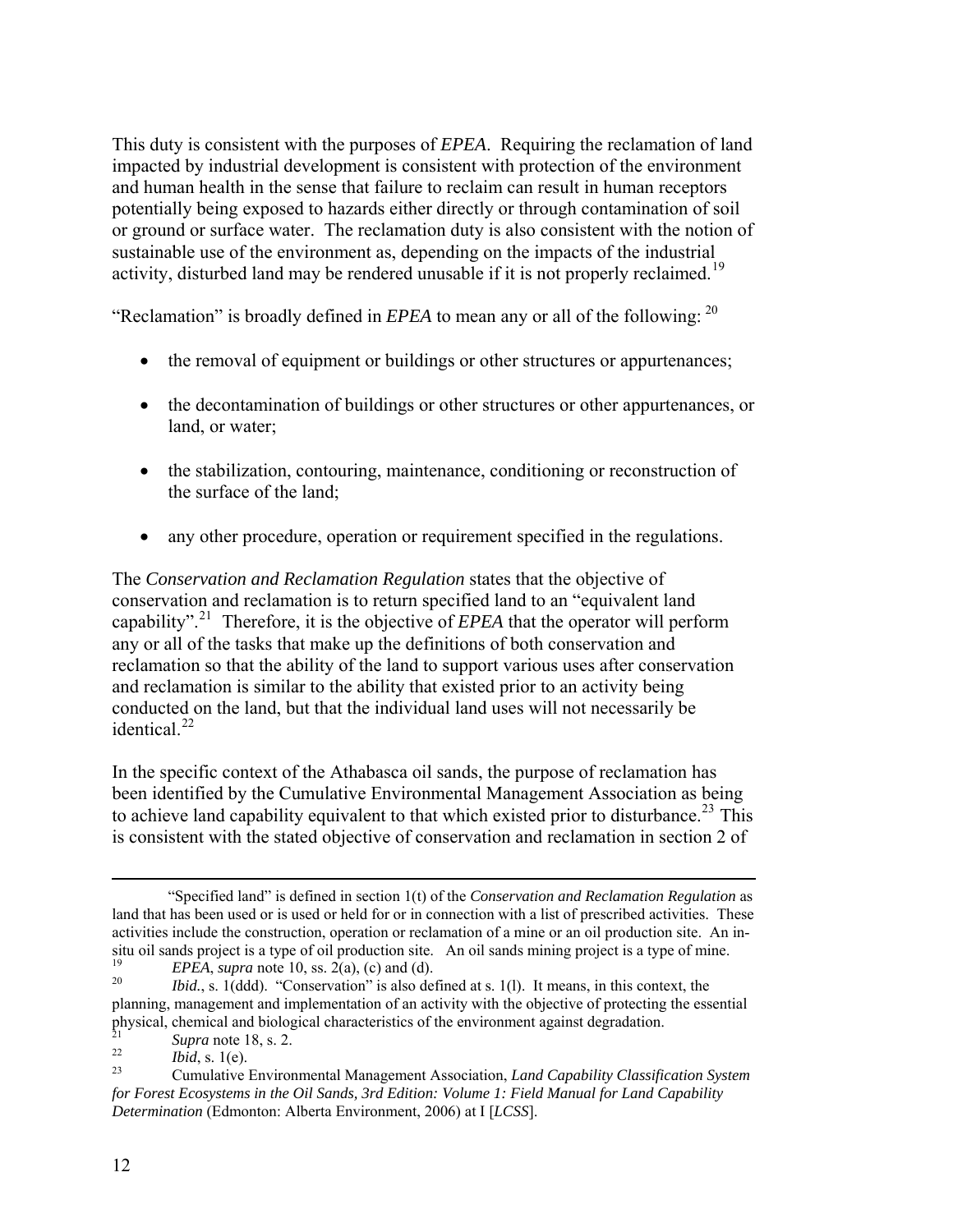the *Conservation and Reclamation Regulation*; however, it is vague in the sense that it does not describe how far an operator must go to achieve equivalent land capability.

The Oil Sands Vegetation Reclamation Committee established that the goal of reclamation is: <sup>24</sup>

to achieve maintenance-free, self-sustaining ecosystems with capabilities equivalent to or better than pre-disturbance conditions. Maintenance-free reclamation means that human maintenance activities are not required, except for circumstances where future human activities lead to re-disturbance of areas.

typical of the region and vegetation will evolve through various seral stages to more mature ecosystems over time. Self-sustaining This does not imply a changeless state, as landforms will experience gradual reshaping of the landscape through normal geologic processes ecosystems, typical of those in the region, will evolve on revegetated terrains, from new plantings toward mature systems typical of those in the region, with little management input from man following the initial plant establishment.

It is important to understand the scope of the duty to reclaim because the scope informs decisions about what reclamation activities must be undertaken in a given circumstance and the standard of reclamation to be achieved. These are important factors in determining the amount of reclamation security required. If the basic premise is to be "polluter pays", it is necessary to know "for what?"

#### <span id="page-12-0"></span>**History of Reclamation Security Requirements in Alberta**

The LSCRA applied to all land in Alberta except subdivided land used or intended to residence.<sup>[26](#page-12-2)</sup> It required that development and reclamation approvals be obtained for certain "regulated surface operations", which were operations or activities designated by regulations under the  $LSCRA$ .<sup>27</sup> The *LSCRA* empowered the Cabinet to designate The requirement for financial security for reclamation was introduced into Alberta legislation through the *Land Surface Conservation and Reclamation Act* (*LSCRA*).*[25](#page-12-1)* be used for residential purposes and unsubdivided land used as the site of a

<sup>24</sup> The Oil Sands Vegetation Reclamation Committee was created in 1996 to prepare guidelines on the establishment of forest vegetation (ecosystems) for reclaiming oil sands leases in northeastern Vegetation in the Athabasca Oil Sands Region (Fort McMurray: Alberta Environmental Protection, Alberta. See Oil Sands Vegetation Reclamation Committee, *Guidelines for Reclamation to Forest*  1998) at 19.

<span id="page-12-1"></span><sup>&</sup>lt;sup>25</sup> S.A. 1973, c. 34 [*LSCRA*]. The *LSCRA* repealed and replaced the *Surface Reclamation Act*, S.A. 1963, c. 64, Alberta's first reclamation legislation. While the *Surface Reclamation Act* required reclamation of certain lands, no financial security was required.

<sup>26</sup> *Ibid*., *LSCRA*, s. 2.

<span id="page-12-2"></span>*Ibid*., *LSCRA,* s. 24. 27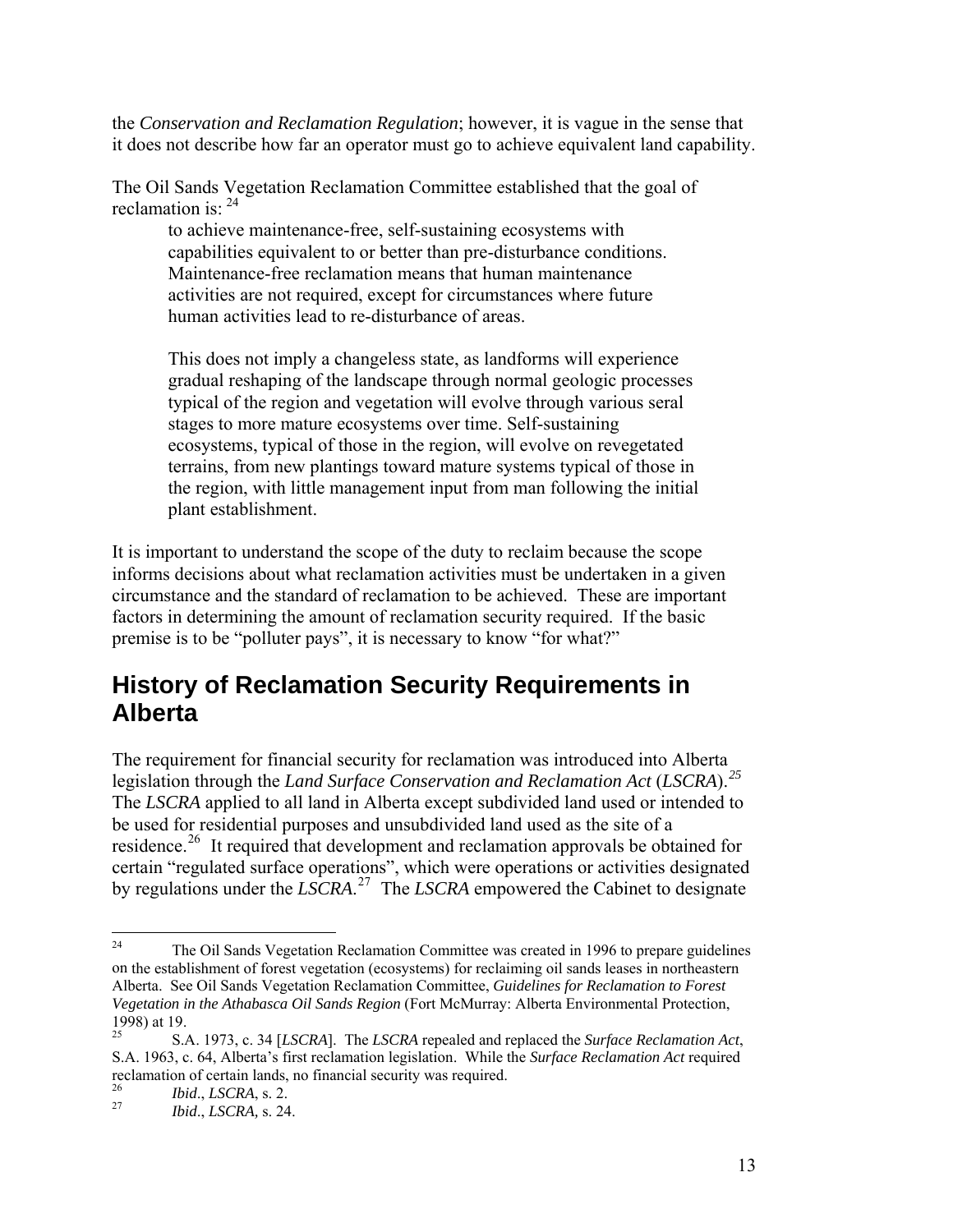a wide range of activities as regulated surface operations.[28](#page-13-0) However, the only activities so designated in the first 20 years of the *LSCRA*'s operation were those related to coal, oil sands mines, certain oil and gas pipelines, certain quarries and development on certain prescribed lakeshores.<sup>2</sup>

The *LSCRA* also empowered Cabinet to make regulations authorizing the Minister to require an applicant for a development and reclamation approval to provide s[ecu](#page-13-2)rity and to require approval holders to give additional security to the Government.<sup>30</sup> surface operation and the estimated cost of reclamation of the land involved.<sup>31</sup> In 1979, security in the case of major operations consisted of a \$10,000 deposit for Minister could require an additional security based on pro[duc](#page-13-3)tion, and an additional Under the *LSCRA*, the Minister was responsible for setting the security amount and was required to have regard for the nature, complexity and extent of the regulated pipelines, \$25,000 for coal mines and \$100,000 for oil sands mining projects. The [security of 3 cents per barrel of oil produced was required.](#page-13-3)<sup>32</sup>

[Commentators noted that security fixed by the](#page-13-3) [Minister under the](#page-13-4) *LSCRA* bore little security required in respect of oil sands mining projects continued to be calculated as set out above, until the LSCRA was repealed by EPEA. EPEA implemented new [resemblance to the actual costs of reclam](#page-13-4)ation.<sup>33</sup> Nevertheless, the amount of security deposit requirements for new projects but allowed existing projects commenced before a certain date to [co](#page-13-5)ntinue to have security fixed in accordance with the *LSCRA* and its regulations.<sup>34</sup>

legislation, including the LSCRA. Consultations between the Alberta government and stakeholders prior to the introduction of EPEA revealed concerns about the reclamation security procedures in place under the *LSCRA*. The Pembina Institute's comme nts in response to provisions of the draft *Environmental Protection and Enhancement Act* serve as one example of these concerns: <sup>35</sup> The introduction of *EPEA* consolidated a number of pieces of environmental

reclaiming tar sands tailing ponds and we understand that the security posted is nowhere near the anticipated costs. [The draft section] There is, for example, a serious future problem with the cost of

<span id="page-13-4"></span><sup>33</sup> O'Ferrall, *supra* note 29 at 21.

<sup>28</sup> *Ibid.*, *LSCRA,* s. 23.

<sup>29</sup> B. O'Ferrall, "Land Reclamation and Clean-Up Liabilities" (Paper presented to the Environmental Direction seminar, 19 September 1990), (Toronto: Insight Press, 1990) Article IV at 8-  $\frac{12}{30}$ .

<span id="page-13-1"></span><span id="page-13-0"></span> $^{30}$  *LSCRA*, *supra* note 25, s. 25.

<span id="page-13-2"></span> $^{31}$  O'Ferrall, *supra* note 29 at 21.<br>D.G. Harrington "Implementa"

<span id="page-13-3"></span><sup>32</sup> D.G. Harrington, "Implementation of Reclamation Legislation in Alberta" (Paper presented to the 4th Annual Meeting of the Canadian Land Reclamation Association, 13-15 August 1979).

<sup>34</sup> Alberta Land Conservation and Reclamation Council, *A Guide to the Preparation of Applications and Reports for Coal and Oil Sands Operations* (Edmonton: Alberta Environment, 1991) at  $10.2-2$ .

<span id="page-13-5"></span><sup>35</sup> Pembina Institute, *Submission to the Minister of Environment and the E.P.E.A. Review Panel Regarding the Proposed Environmental Protection and Enhancement Legislation* (Drayton Valley: Pembina Institute, 1990) at 8.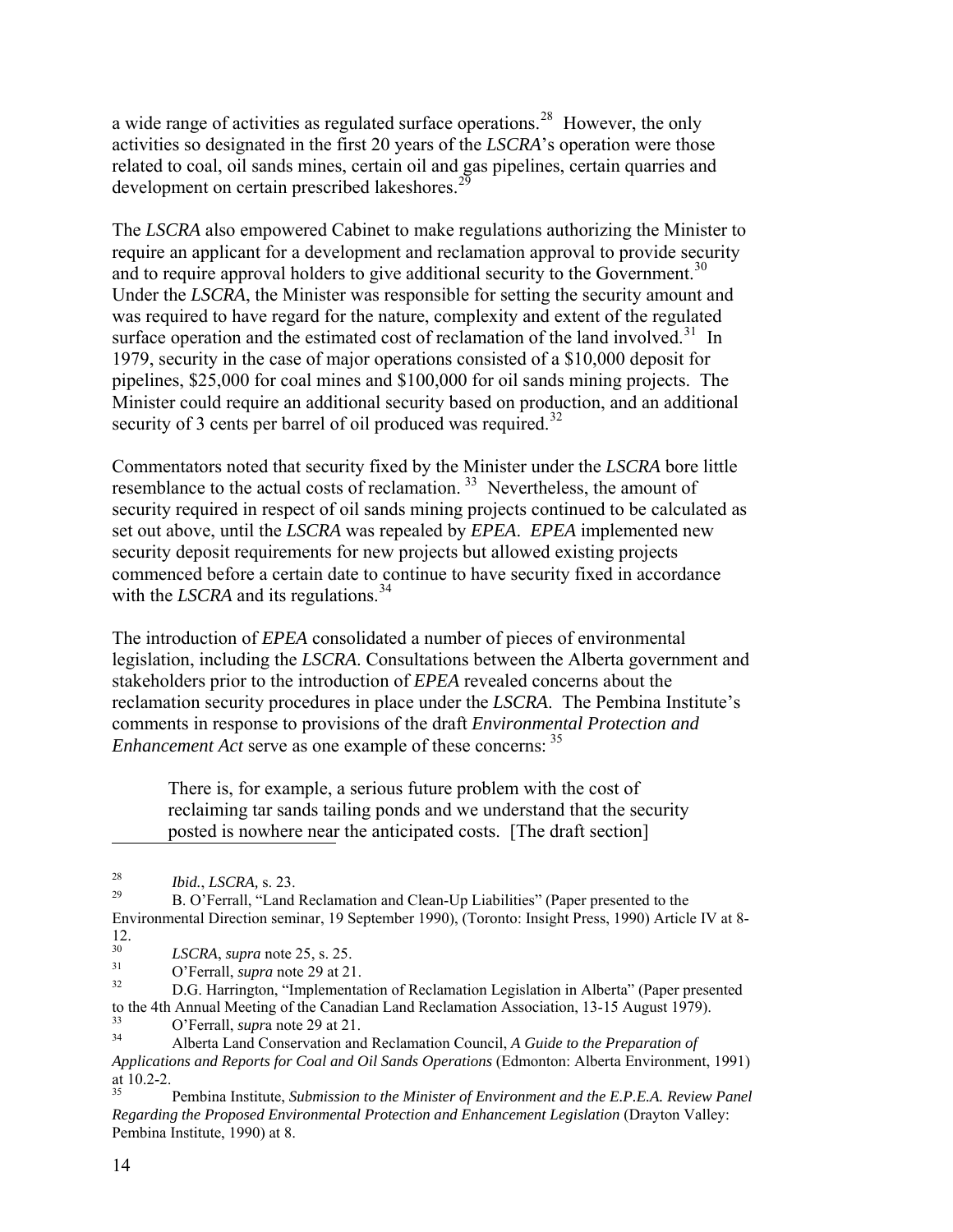should be amended to include a requirement that the amount of financial security be commensurate with the anticipated costs of reclamation.

These concerns were echoed by the Environmental Legislation Review Panel in its report to then Minister of Environment, Ralph Klein, which noted that under the reclamation security regime then in place:  $36$ 

The Panel questions the wisdom of this practice. The Panel agrees with the suggestion that the amount of the security be sufficient to …actual security fixed by the Minister in the case of regulated surface operations bears no resemblance to the actual costs of reclamation. cover the anticipated costs of reclamation and recommends as follows: that security deposits more closely approximate the anticipated costs of reclamation.

based on production, except for those mining projects that had been commenced under the *LSCRA* scheme; rather, it was to be based on the estimated cost of reclamation of both mining and in-situ projects. However, concerns about potential underfunding of the reclamation security fund were not resolved by the introduction The introduction of a new reclamation security regime under *EPEA* was, in theory, an improvement over that which existed under the *LSCRA*. Security was no longer to be of *EPEA*.

#### <span id="page-14-0"></span>**Potential Problems**

As noted above, concerns about the adequacy of financial security amounts taken in concerns have been expressed by the Auditor General of Alberta and by participants security amounts came to be determined through negotiation between individual operators and government with no public consultation, continuing problems under the security measurements, the use of inconsistent cost estimate methodologies and a lack respect of oil sands operations did not stop once *EPEA* was introduced. More recent in regulatory hearings respecting oil sands mining operations. As reclamation *EPEA* process came to light. These included inconsistent application of financial of transparency and public participation.

costs, it must ensure that industry participants are financially responsible for costs incurred as a result of their activities. While all projects are different and, reclamation security requirements, differences of approach between projects should For a reclamation security regime to protect taxpayers against bearing reclamation accordingly, there must be some room for a regulator to be flexible in applying not result in underfunding of reclamation security amounts by operators.

<sup>36</sup> 36 Environmental Legislation Review Panel, *Report of the Environmental Legislation Review Panel to Ralph Klein, Minister of Environment* (Edmonton: Environmental Legislation Review Panel, 1991) at 48.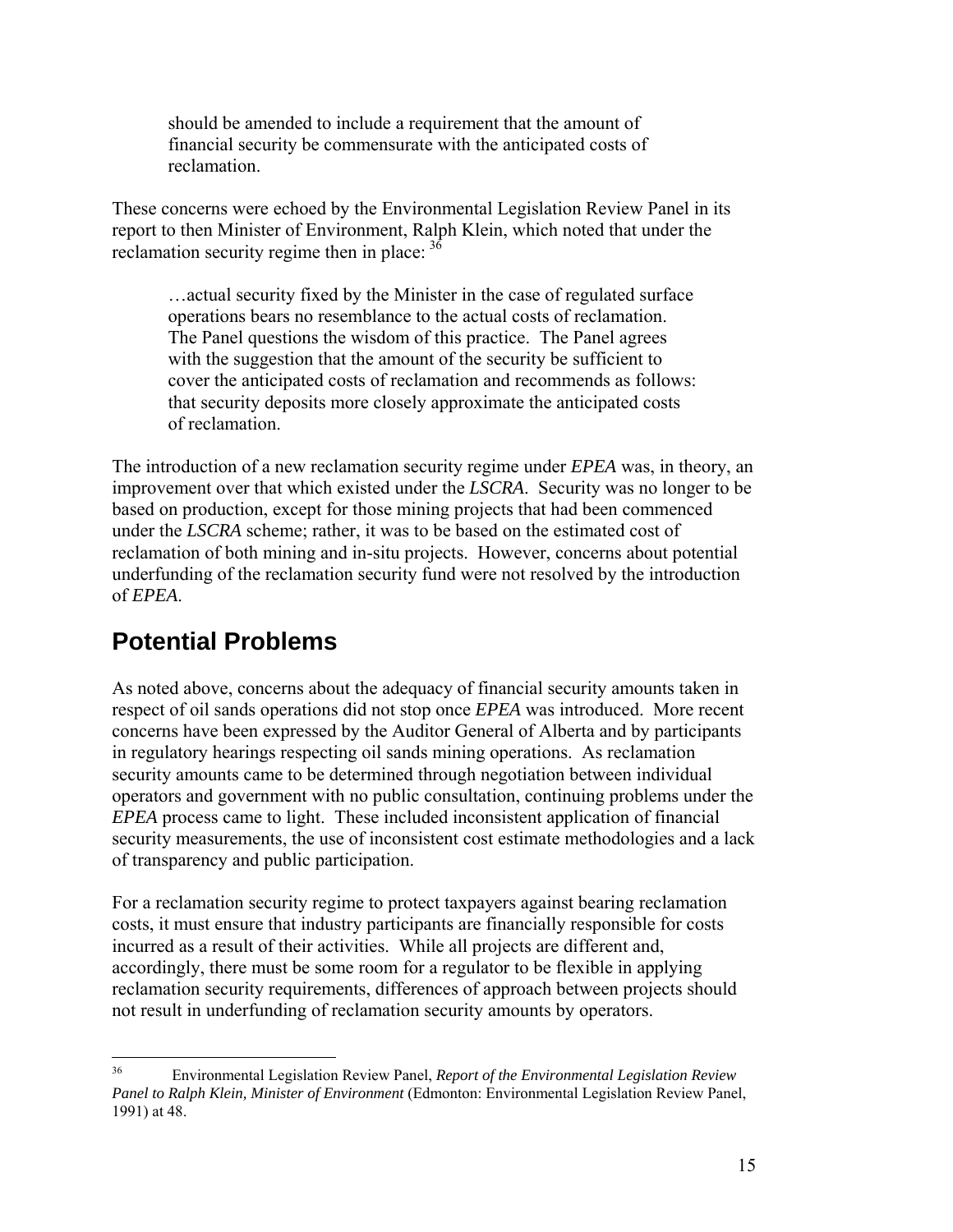Inconsistent application of reclamation security requirements by Alberta Environme nt has repeatedly been identified as a problem by the Auditor General. The Auditor General's office audits the financial statements of the ministries and departments and the systems they use to meet their duties.<sup>37</sup> The Auditor General's Annual Reports identify concerns and make recommendations to improve the operations of various [d](#page-15-0)epartments.[38](#page-15-0)

[by the department of Environmental Protection, as Al](#page-15-1)berta Environment was then called, in conjunction with different stakeholders to address issues of consistency and adequacy of security.<sup>[40](#page-15-2)</sup> The 1999-2000 report indicated that the recommendations [The Auditor General conducts regular audits on Alberta Environment and has, on](#page-15-0) [several occasions, commented on the department's reclamation security program.](#page-15-0)  [The 1998-1999 report expressed concerns with Alberta Environment's reclamation](#page-15-0)  [security program, specifically the importance of adequate security amounts and](#page-15-0)  [consistent processes.](#page-15-0)39 [The Auditor General recommended in that report that the](#page-15-1)  [government implement a Financial Risk Assessment Model that had been developed](#page-15-1) made in the previous year had not been followed.<sup>[41](#page-15-2)</sup>

The 2000-2001 report repeated the Auditor General's concerns about financial security for reclamation liability, specifically focused on inconsistencies respecting oil sands projects, and indicated that progress towards achieving a consistent, full [c](#page-15-3)overage reclamation security system was unsatisfactory.<sup>[42](#page-15-3)</sup>

report also specifically referred to inconsistencies in the way that reclamation security cost estimates were prepared and noted that implementation of its recommendations would require evidence that the reclamation security system will result in:<sup>44</sup> [The 2004-2005 report noted that the problem of inconsistency had not been resolved,](#page-15-3)  [stating: "with the passage of time, the Ministry continues to be exposed to the risk of](#page-15-3)  [obtaining inadequate security resulting in additional costs to the province".](#page-15-3)<sup>43</sup> This

<sup>37</sup> 37 Auditor General of Alberta, online: Auditor General of Alberta <[http://www.oag.ab.ca/?V\\_DOC\\_ID=840](http://www.oag.ab.ca/?V_DOC_ID=840)>.

<sup>&</sup>lt;sup>38</sup> *Annual Report of the Auditor General of Alberta 2004-2005, supra* note 6 at 11.

<span id="page-15-0"></span><sup>39</sup> Auditor General of Alberta, *Annual Report of the Auditor General of Alberta: 1998-1999* (Edmonton: Auditor General of Alberta, 1999) at 158, online: Auditor General of Alberta <<http://www.oag.ab.ca/files/oag/ar1998-99.pdf>>.

<span id="page-15-1"></span><sup>40</sup>*Ibid*. 41 Auditor General of Alberta, *Annual Report of the Auditor General of Alberta: 1999-2000* (Edmonton: Auditor General of Alberta, 2000) at 103, online: Auditor General of Alberta <<http://www.oag.ab.ca/files/oag/ar1999-00.pdf>>. The report indicates that the bankruptcy of Smoky River Coal Limited, which occurred during the time period in which the Financial Risk Assessment Model was being considered for implementation, might leave the province at least partially responsible for site restoration costs. This caused the Department of Environment to reconsider the model's appropriateness, as it would have allowed for security amounts to be less than the full cost of reclamation.

<span id="page-15-2"></span><sup>42</sup> Auditor General of Alberta, *Annual Report of the Auditor General of Alberta: 2000-2001* (Edmonton: Auditor General of Alberta, 2001) at 90, online: Auditor General of Alberta  $\frac{\text{http://www.oag.ab.ca/files/oaq/ar2000-01.pdf}}{\text{A3}}$ 

<span id="page-15-4"></span><span id="page-15-3"></span><sup>43</sup>*Annual Report of the Auditor General of Alberta 2004-2005, supra* note 6 at 182. 44 *Ibid.* at 181.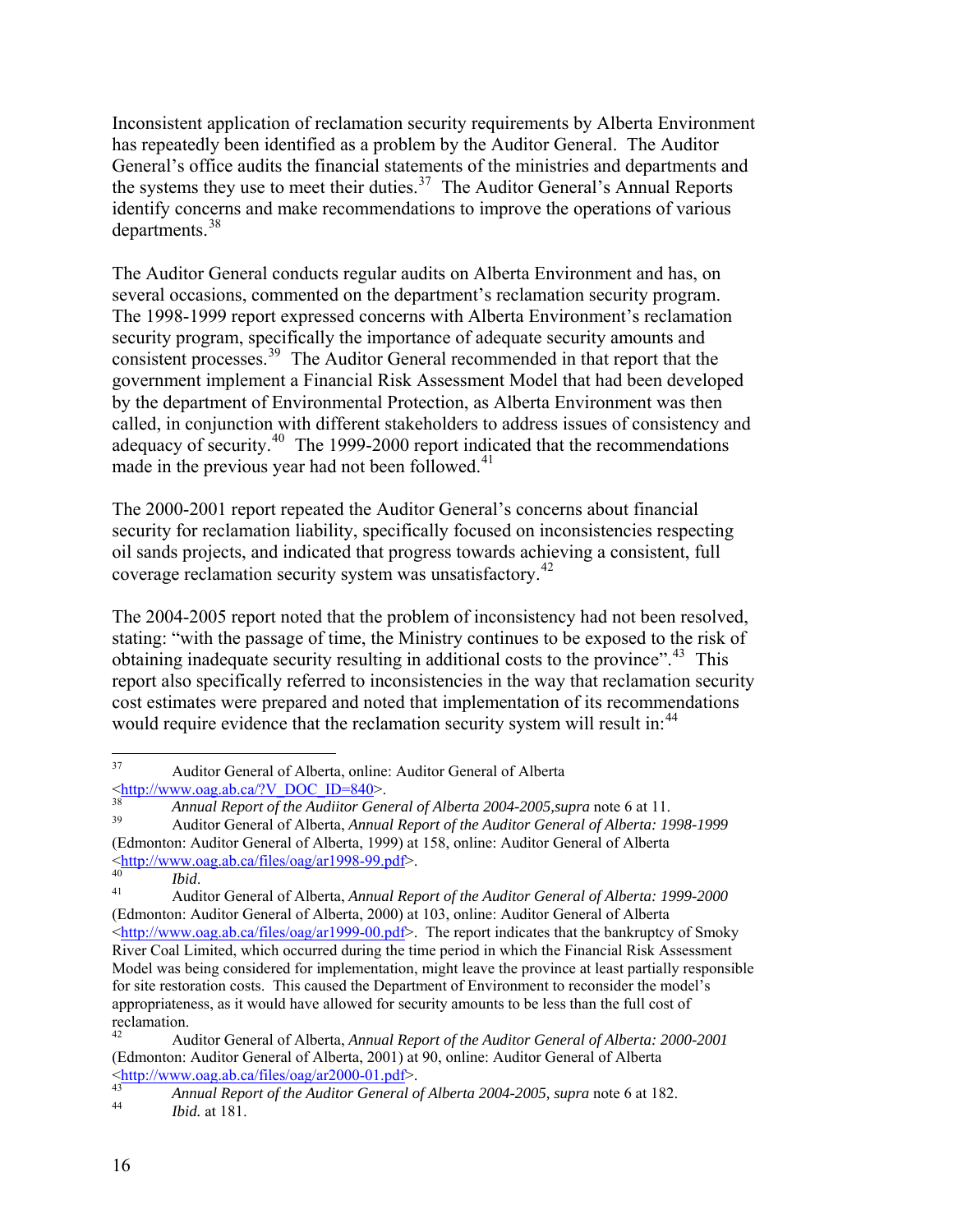reclamation by considering: the nature, complexity and extent of the [s]ufficient security to ensure completion of conservation and activity, the probable difficulty of conservation and reclamation and the consistent application of conservation and reclamation standards.

This language parallels the requirements of the *Conservation and Reclamation egulation*, in which the requirement for reclamation security is found. In response to *R* the Aud itor General's 2004-2005 report and recommendations, the Alberta Government noted that:  $45$ 

will be equally complex. The Ministry plans to continue to work with [p]rogress is being made, however, the information gathering process is involved and complex due to the nature of the issues being addressed. It is anticipated that the stakeholder consultation process other ministries in developing a risk-focused asset to liability model to calculate the security needed in the mining and oil and gas sectors.

The Auditor General's 2008 report identified its recommendations to Alberta Environment relating to financial security for land disturbance as an outstanding [m](#page-16-0)atter.<sup>[46](#page-16-0)</sup>

[The potential for unfunded reclamation liability for oil sands mining projects has als](#page-16-0)o [been raised by intervenors in regulatory hearings.](#page-16-0) Intervenor concerns are broader than those of the Auditor General and include the scope of costs required to be included in the estimate as well as the potential for security amounts to be returned [p](#page-17-1)rior to demonstration of effective reclamation.<sup>[47](#page-17-1)</sup>

calculate reclamation security as well as the lack of transparency that exists in respect [Alberta Environment's reclamation security regime has also been criticized for its](#page-17-1)  [lack of transparency and absence of public participation. Intervenors in regulatory](#page-17-1)  [hearings have expressed concerns about the method used by Alberta Environment to](#page-17-1)

<sup>45</sup> 45 Government of Alberta, *Response to the Auditor Genera l* (Edmonton: Government of Alberta, 2006) at 155, online: Legislative Assembly of Alberta

<sup>&</sup>lt; [http://www.assembly.ab.ca/lao/library/egovdocs/2005/altd/157555\\_05.pdf](http://www.assembly.ab.ca/lao/library/egovdocs/2005/altd/157555_05.pdf) >. This reference is to a proposed Mine Liability Management Program, which has been under development for a number of years, without broad public input. It has not been released as of the time this report was written.

<sup>&</sup>lt;sup>46</sup> Auditor General of Alberta, *Annual Report of the Auditor General of Alberta: April 2008* (Edmonton: Auditor General of Alberta, 2008) at 224, online: Auditor General of Alberta <http://www.oag.ab.ca/files/oag/April\_2008\_Annual\_Report.pdf >.

<span id="page-16-0"></span><sup>47</sup> *Albian Sands Energy Inc. Application to Expand the Oil Sands Mining and Processing P lant at the Muskeg River Mine* (17 December 2006) A.E.U.B. and Government of Canada Joint Panel Report 2006-128 at 66 [*Albian Sands*]; *Imperial Oil Resources Ventures Limited Application for an Oi l Sands Mine and Bitumen Processing Facility (Kearl Lake Oil Sands Project) in the Fort McMurray Area* (27 February 2007) A.E.U.B. and Government of Canada Joint Panel Report 2007-013 at 51 [*Kearl Lake*]; *Suncor Energy Inc. Application for Expansion of an Oil Sands Mine (North Steepbank Mine Extension) and a Bitumen Upgrading Facility (Voyager Upgrader) in the Fort McMurray Area* (14 November 2006) A.E.U.B. Decision 2006-112 at 70 [*Suncor Energy*].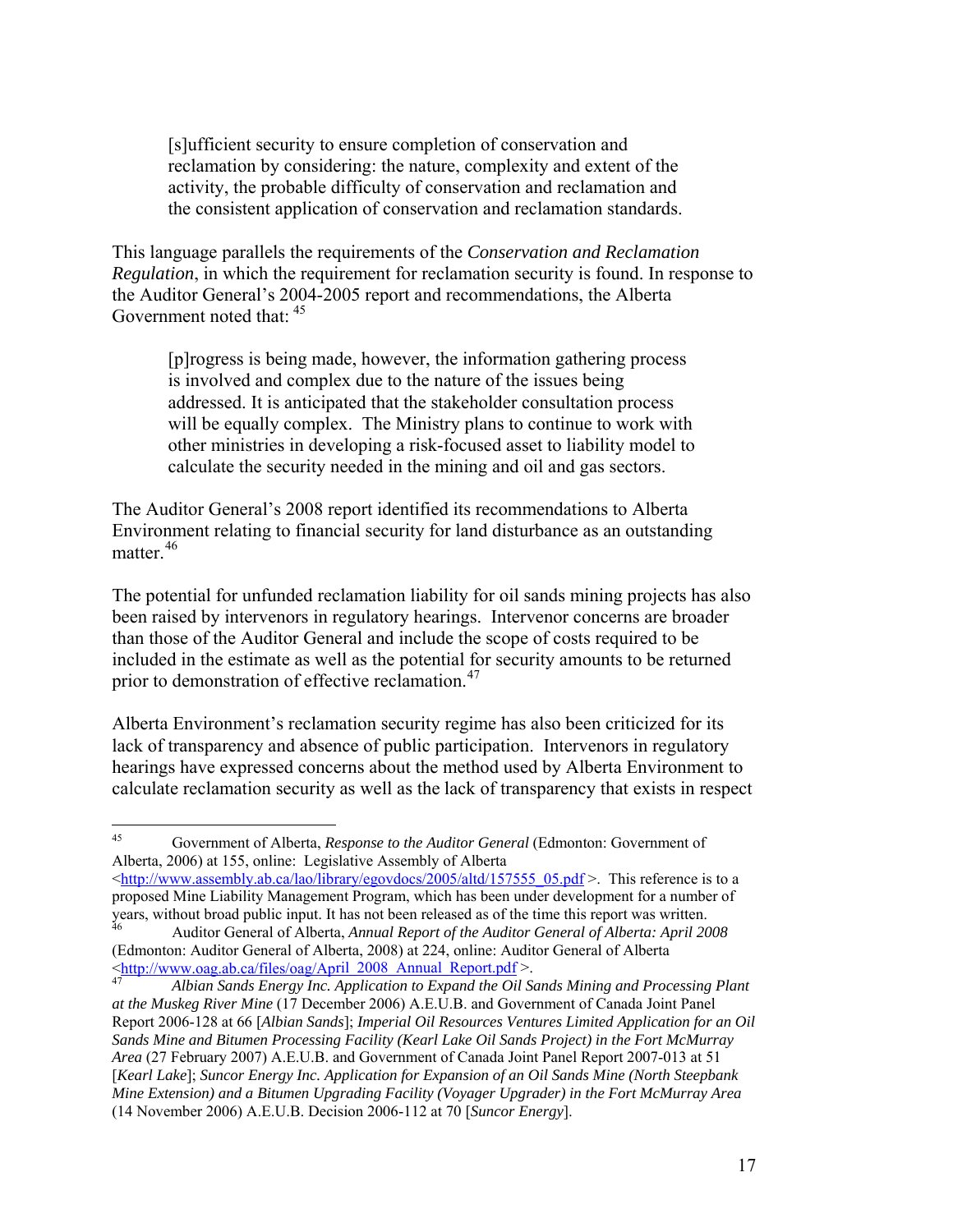[of reclamation security for oil sands mining projects.](#page-17-1)<sup>48</sup> [Intervenors' concerns relate](#page-17-2)d [to the fact that Alberta Environment required oil sands mining operators to disclose](#page-17-2)  [only a "rolled-up" calculation of reclamation liabilities rather than a more d](#page-17-2) etailed [account of how the estimate was prepared and what assumptions were involv](#page-17-2)ed.<sup>49</sup> [The Oil Sands Consultation Multistakeholder Committee, which included](#page-17-2)  [representatives from government, industry, First Nations and environmental](#page-17-2)  [nongovernme](#page-17-2) ntal organizations, came to a consensus that formal and transparent processes and policies should be developed for financial management of reclamation liabilities $^{50}$ 

together paint a picture of a regulatory scheme that is characterized by secretiveness and inconsistent application of formal requirements and decision-making though Concerns expressed by the Auditor General over time and stakeholder criticisms negotiations between Alberta Environment and operators.

mining industry is active in most other Canadian provinces and each jurisdiction has developed reclamation security regimes for application to those industries. These sources can also be used to identify features of an effective reclamation security A broader sense of goals and principles of reclamation security regimes in general may be gained by looking at regimes from other jurisdictions. While other Canadian jurisdictions do not have oil sands mining projects like those found in Alberta, the regime.

#### <span id="page-17-0"></span>**Reclamation Security Generally**

mining and to consider the validity of concerns and criticisms expressed about it, it is any foundational principles upon which this regime is based. These goals and rinciples may be found in *EPEA* and the *Conservation and Reclamation Regulation* p In order to assess the effectiveness of the reclamation security regime for oil sands necessary to identify, if possible, the specific goals to be achieved by this regime and as well as in documents created by the Alberta government.

Public discussion papers prepared by Alberta Environment prior to the introduction of *PEA* clearly indicate that the polluter pays principle was intended to be incorporated *E* into the new legislation. A brochure released by Alberta Environment states:  $51$ 

who use the environment for any adverse effects they may cause. One The costs of preventing and reclaiming environmental impacts will be borne by the polluter. The proposed *Alberta Environmental Protection and Enhancement* legislation seeks to place responsibility on parties

<span id="page-17-1"></span><sup>48</sup> 48 *Suncor Energy*, *ibid* at 70; *Albian Sands*, *ibid.* at 65-66; *Kearl Lake*, *ibid* at 51.

<span id="page-17-2"></span><sup>49</sup> *Suncor Energy*, *ibid*. at 70. Correspondence from Fort Mackay Industry Relations Corporations to Ernie Hui, Alberta Environment, Director, Northern Region (11 October 2005).

<sup>&</sup>lt;sup>50</sup> *Oil Sands Consultations-Multistakeholder Committee Final Report, supra* note 6 at 22.<br>Alberta Environment A Cuide to the Proposed Alberta Environmental Protection and

<sup>51</sup> Alberta Environment, *A Guide to the Proposed Alberta Environmental Protection and Enhancement Legislation* (Edmonton: Alberta Environment, 1990) at 11.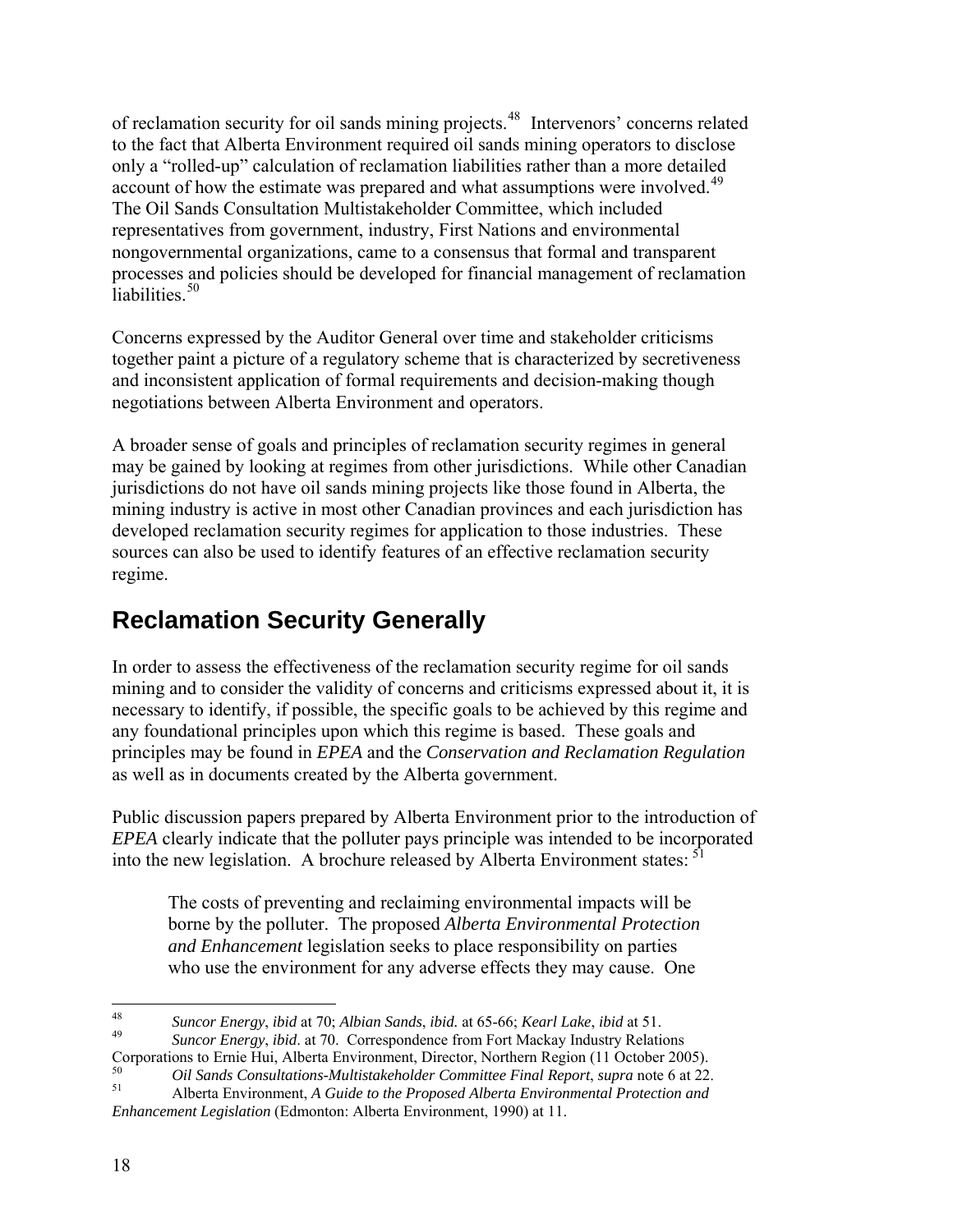of the most important principles requires polluters to pay for environmental damages and for the cost of corrective action.

The brochure further states that "approvals may require payment of security deposits " and that "deposits will be held in the Conservation and Reclamation Security Fun d to act as an incentive to encourage operators to carry out land reclamation."<sup>[52](#page-18-0)</sup> This reclamation security requirement that operators be encouraged to reclaim impacted lands. While a public consultation brochure is not legislation, these early goals are brochure identifies two policy goals: the first being a policy of *EPEA* that generally costs will be borne by polluters, not by taxpayers; the second being a goal of the subtly different and the design of a reclamation security regime to satisfy the former may be materially different from a regime to achieve the latter.

One element of a reclamation security regime (discussed in further detail later in this estimated costs of reclaiming disturbed lands. Holding in mind the goal of protecting taxpayers from having to pay reclamation costs may drive regulators to create a paper) is the degree to which it requires reclamation security to cover the full reclamation security regime requiring operators to provide security in an amount that will pay for the full "cost of corrective action" in case of default.

However, if the chief goal of reclamation security is to encourage operators to reclaim impacted lands, it may be that a requirement for security representing some lesser with financial security as a suite of factors that would motivate an operator to reclaim financial security amount less than the full cost of reclaiming the lands might provide dequate incentive to ensure operators reclaim lands, it would, by definition, be a inadequate to protect taxpayers from the eventuality of having to cover those costs in proportion of the anticipated costs of reclamation would be sufficient to achieve this goal. The basis of this assertion is that the possibility of non-monetary incentives, such as maintaining the reputation of the operator or the continuing need of an operator to receive approvals from the regulator, should be taken into account along the disturbed lands.<sup>[53](#page-18-1)</sup> Probably, both broad goals were intended. If so, while a the event that there is a default.

might expect to find reflected in the government designed reclamation security regime. Section 2 provides that the purpose of *EPEA* is to support and promote the protection, enhancement and wise use of the environment while recognizing, among The purpose section of *EPEA* itself gives more insight into the principles that one other things:

• the importance of preventing and mitigating the environmental impact of development and of government policies, programs and decisions;  $54$  and

 $\overline{a}$ 

 $52$ 

<span id="page-18-1"></span><span id="page-18-0"></span><sup>&</sup>lt;sup>52</sup> *Ibid.*<br>David Gerard, "The Law and Economics of Reclamation Bonds" (2000) 26:4 *Resources Policy* 189 at 192.

note 10, s. 2(d). 54 *EPEA*, *supra*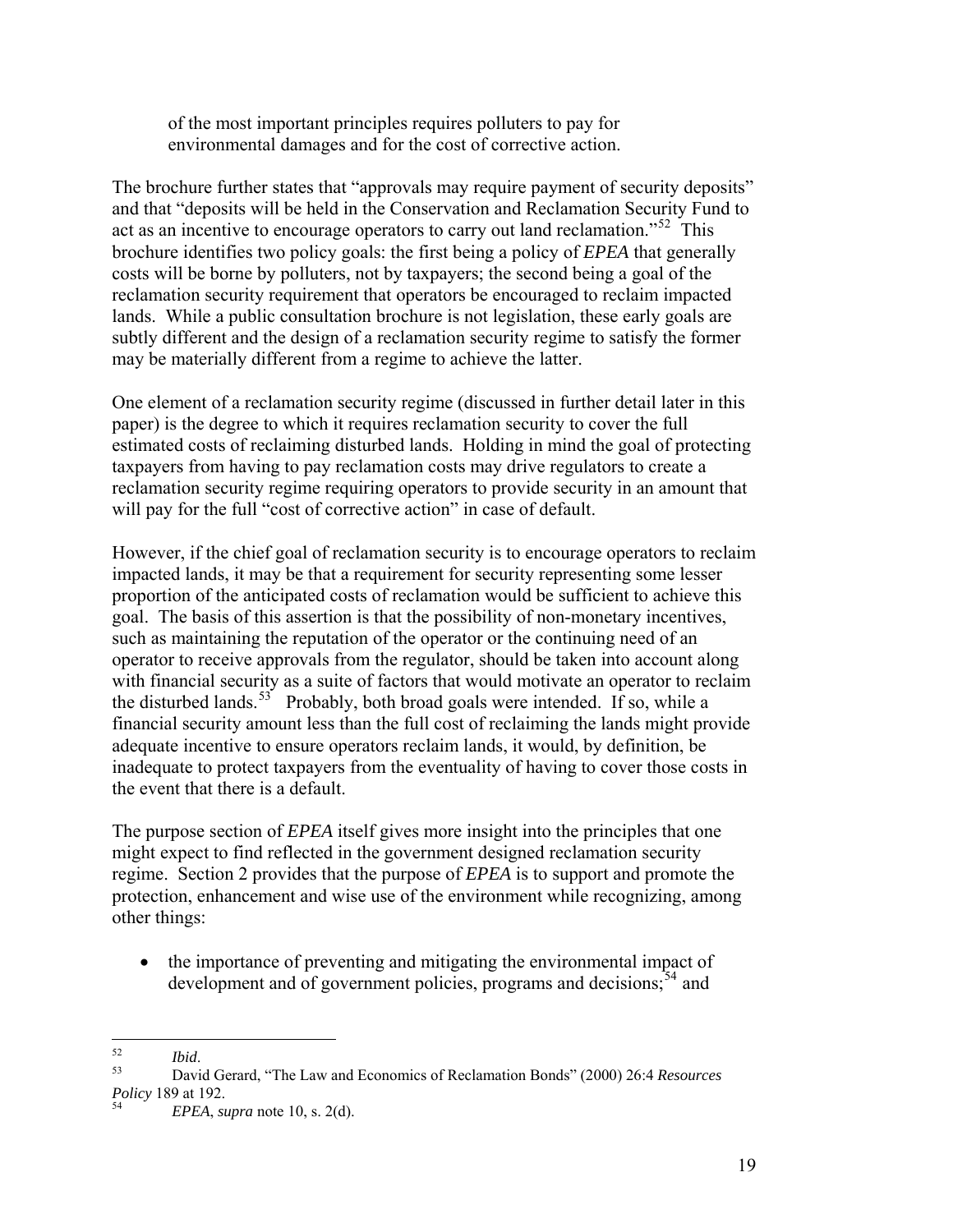$\bullet$  the responsibility of polluters to pay for the costs of their actions.<sup>55</sup>

These two considerations operate separately. The former speaks to the need to ensure that necessary reclamation work is carried out, as a means to prevent and mitigate the environmental impact of development. The latter speaks to the need to recognize that operators, as polluters, are responsible to bear the financial burden of reclamation.

Goals of the reclamation security regime more specifically may also be gleaned from requires the security to be provided by an operator to be "in an amount determined by Environment has noted, during its participation in a regulatory hearing respecting an oil sands mining application, that reclamation security for oil sands mining projects is the *Conservation and Reclamation Regulation* and by examining public statements made by representatives of Alberta Environment. Section 18(1) of that regulation the Director to be *sufficient to ensure conservation and reclamation based on the estimated costs of conservation and reclamation*, among other factors."[56](#page-19-0) Alberta based on the full cost of reclaiming disturbed lands.<sup>57</sup>

It appears, from a review of the language used in *EPEA*, the *Conservation and* reclaiming lands impacted by oil sands mining operations are to be covered in the security amount provided by operators, thus protecting taxpayers from the financial *Reclamation Regulation*, and public policy statements, that the goal and implied promise of the financial security regime under *EPEA* is that the full costs of burden of reclaiming the lands in the event of operator default.

In addition to describing the stated goals of Alberta's reclamation security regime, it is worthwhile to refer to other broad goals and objectives identified by academics that Generally speaking, commentators identify the primary goal of reclamation security regimes as preventing taxpayers from being financially responsible for mine have studied in the area of financial assurance for mining reclamation costs. reclamation. [58](#page-19-1)

Miller states that: <sup>59</sup>

<sup>55</sup>  $\frac{55}{56}$  *Ibid.*, s. 2(i).

<span id="page-19-0"></span><sup>56</sup> Emphasis added. The reclamation cost estimate process is examined in more detail later in this report.

<sup>57</sup> *Suncor Energy*, *supra* note 47 at 71.

Laura Cornwell & Robert Costanza, "An experimental analysis of the effectiveness of an environmental assurance bonding system on player behaviour in a simulated firm" (1994) 11 *Ecological Economics* 213-226; Colin Chambers & Mark Winfield, *Mining's Many Faces: Environmental Mining Law and Policy in Canada* (Toronto: Canadian Institute for Environmental Law and Policy, 2000) at 10; Marta Miranda, David Chambers & Catherine Coumans, *Framework for Responsible Mining: A Guide to Evolving Standard*s (Bozeman, MT: Centre for Science in Public Participation, 2005) at xiii.

<span id="page-19-1"></span><sup>59</sup> C. George Miller, *Financial Assurance for Mine Closure and Reclamation* (London: International Council on Mining and Metals, 2005), online: International Council on Mining and Metals < http://www.icmm.com/document/282> at 24.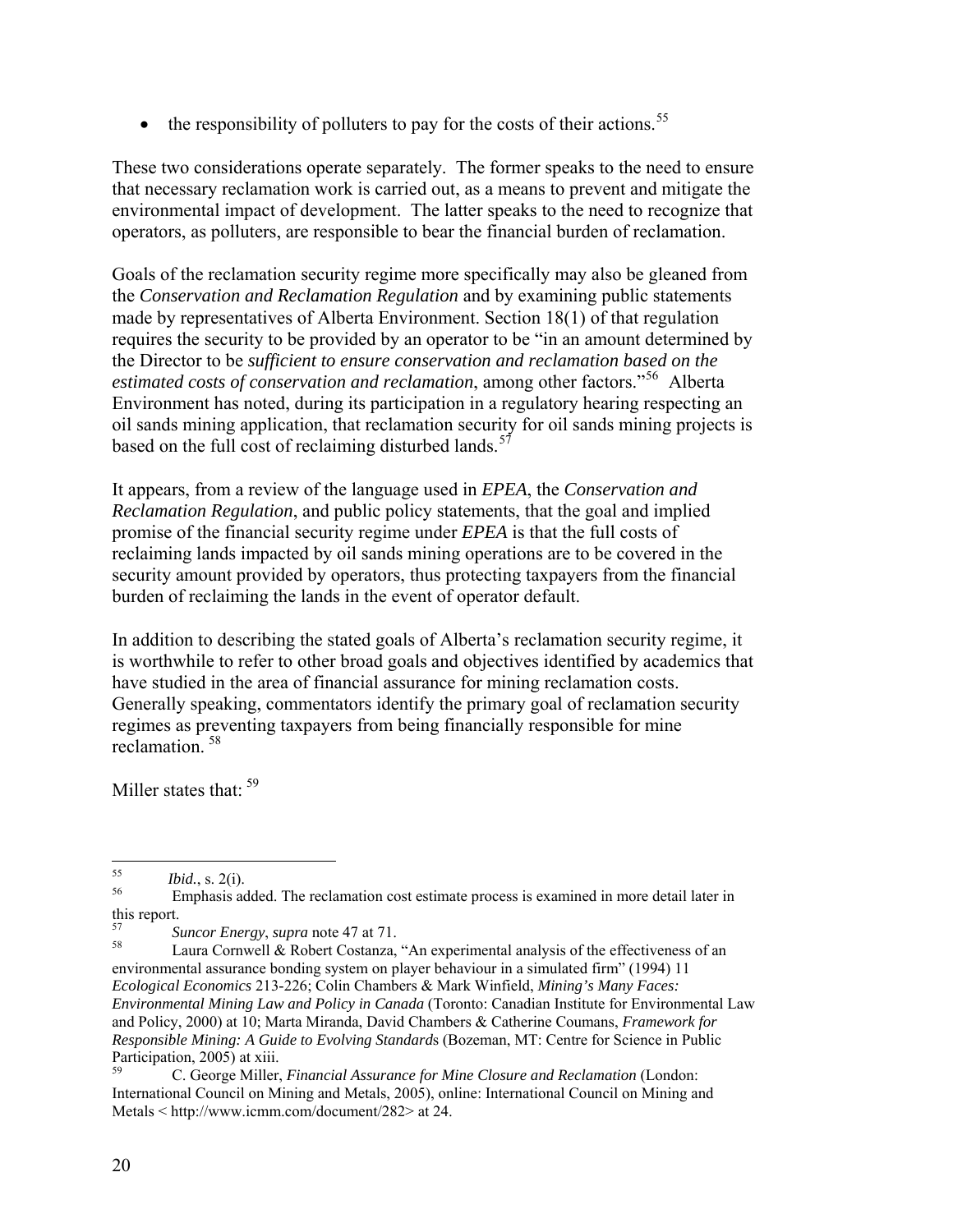Mining companies accept that the major function of [environmental financial assurance] is to protect the government and public in the event a mining company cannot meet its reclamation obligations. They are well aware that dropping prices and unforeseen technical difficulties can render the most promising project uneconomic. For a single-mine company with limited financial resources, the result can be catastrophic.

instrument does provide more certainty for the protection of the environment even if they do not necessarily promote its use. They guarantee but in general they tend to remove financial resources from As large companies, however, most ICMM members felt they had sufficient financial resources and procedures in place to ensure ongoing environmental compliance, and were capable of fulfilling their environmental obligations without the additional discipline of a financial assurance mechanism. They agree that a financial assurance [EFAs] are double edged. In some cases they may function as a real environmental protection activities.

While some companies view the requirement for financial assurance as needs to demonstrate to the community that it has received sufficient financial protection from the holder of mineral rights to ensure an administrative process (a pure cost), all accept that government effective reclamation. Governments need to be able to assure the communities they represent that they will not be forced to bear the cost of poor financial or environmental management by land managers.

…

detailed objectives of mine reclamation and closure bonding programs. He suggests that such regulatory programs ensure not only the proper closure and reclamation of impacted lands, but also the responsible conduct of mining operators during the life of Research and analysis of the reclamation security regimes in place for the hardrock mining industry in the western United States, prepared by Kuipers, provide more the mine. This assertion is based on the notion that an operator required to provide security for reclamation would undertake efforts to avoid or minimize impacts.

protect the public against financial liability for reclamation costs and against potential catastrophe. $60$  Designing a regime to fulfill these purposes would require having Kuipers also suggests that another objective of reclamation security regimes is to

<sup>60</sup> 60 James R. Kuipers, *Hardrock Reclamation Bonding Practices in the Western United States* (Colorado: Centre for Science in Public Participation, 2000) at IV-2. Kuipers notes that the pur pose of a reclamation security program should be to enable a regulator to respond to actions that run contrary to the pursuit of these objectives. See also Philip Peck *et al*, *Mining for Closure: Policies and Guidelines for Sustainable Mining Practice and Closure of Mines* (Paris: United Nations Environment Programme, 2005) at 97. Peck *et al* suggest a number of principles that should govern foreign investment in mining activities, including the need for investors to "[be able to] demonstrate sufficient financial assurance for the full and fair costs of compensation and re mediation in the event of an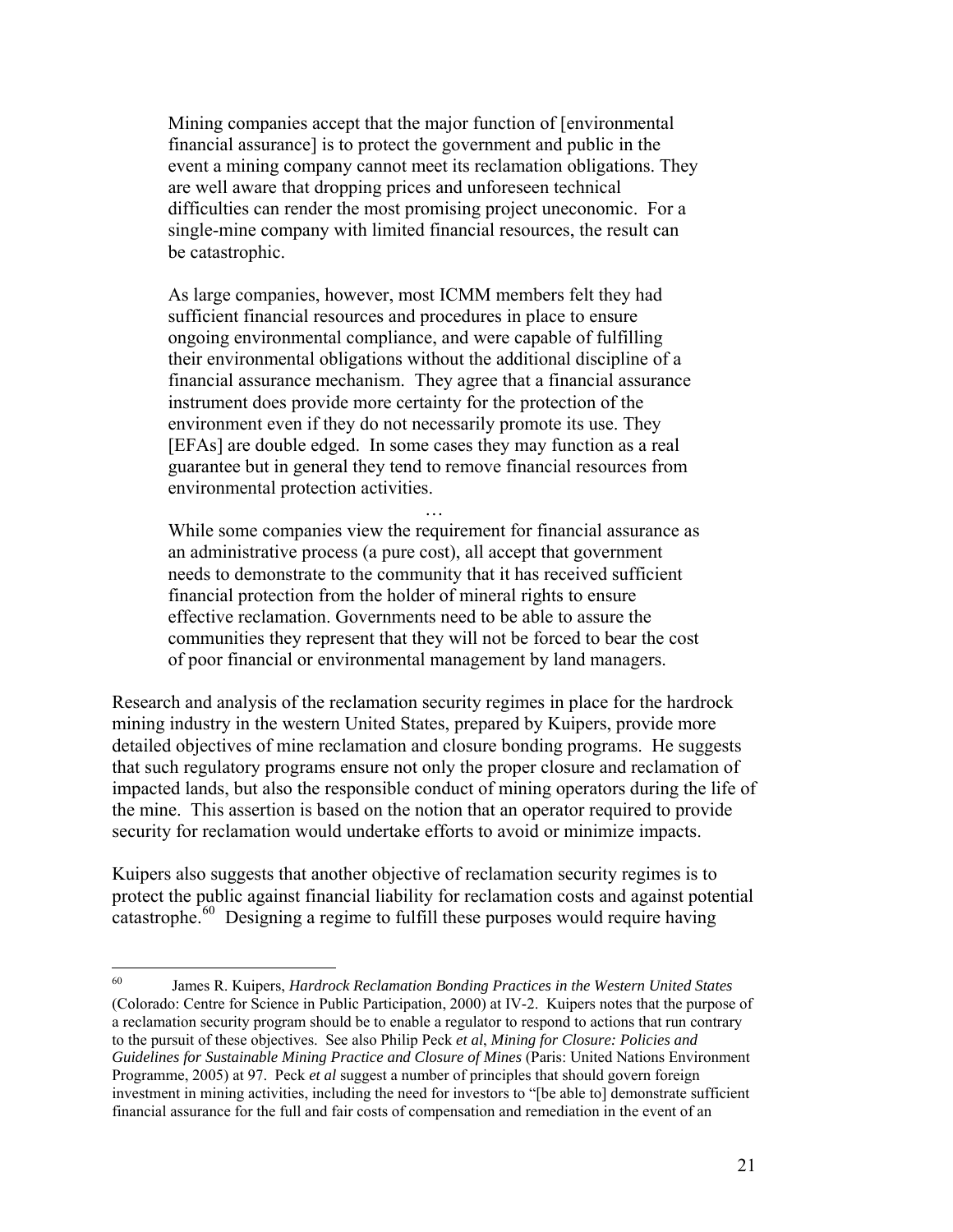security forfeiture provisions that take operator conduct during operations into account and would require reclamation security cost estimates to be based on a worstcase scenario, requiring security or insurance to cover not only the estimated cost of reclamation of lands known to be disturbed, but also lands disturbed as a result of an accident or catastrophe, such as a chemical release from a tailings pond.

compliance with reclamation requirements may carry out the reclamation itself and then seek to recover the costs from the operator through a civil action. The plaintiff reclamation is completed and an operator seeking to have the security returned would Cornwell and Costanza assert that "innocent until proven guilty" ought not to apply to ompanies using the environment, a societal resource, as a receiver of privately c generated waste because there is no question whether the companies have committed Another identified goal of reclamation security programs is to shift the legal burden of proof from the regulator to the operator.  $61$  In the absence of effective reclamation security legislation, regulations and policies, a regulator faced with continued non-regulator would bear the burden of proof in such a situation.<sup>[62](#page-21-1)</sup> A reclamation security program requires an operator to provide financial security, often in advance of authorization to disturb the land. The regulator may hold the security until have to demonstrate that reclamation was completed to the relevant standard. the act of pollution. $63$ 

environmental impacts to provide financial security. The security would be set based upon a worst-case scenario or the maximum environmental effects associated with the activity. This would encourage the company to undertake research to demonstrate that the cost of the activity is some amount less than "worst-case".<sup>64</sup> Arguably, the same may be said where the environmental impacts of an activity are generally Perrings suggests that financial security for environmental costs may also act as an incentive to research the social costs of innovative activities. Such an approach would require a company undertaking an innovative activity with uncertain known but there is uncertainty about the ability of an operator to satisfactorily manage those impacts.

However, the actual design features of reclamation security regimes and the manner in which their requirements are implemented greatly impact the degree of success regulators have in achieving these objectives.

appropriate for achieving those goals. Some commentators, citing the principle of polluter pays, frequently advocate for features that ensure full protection against While commentators generally agree on the broad goals of reclamation security regimes, they frequently differ in their assessment of the features that are the most

 $\overline{a}$ accident or other damage, applying the "worst case scenario" approach, and should ensure the material and technical means for applying necessary emergency measures."

<span id="page-21-0"></span><sup>&</sup>lt;sup>61</sup> Gerard, *supra* note 53 at 189; Cornwell & Costanza, *supra* note 58 at 215.

<span id="page-21-1"></span> $rac{62}{63}$  Gerard, *ibid.* 

<sup>63</sup> Cornwell & Costanza, *supra* note 58 at 215.

<span id="page-21-2"></span><sup>&</sup>lt;sup>64</sup> Charles Perrings, "Environmental Bonds and Environmental Research in Innovative Activities", (1989) 1 *Ecological Economics* 95 at 107.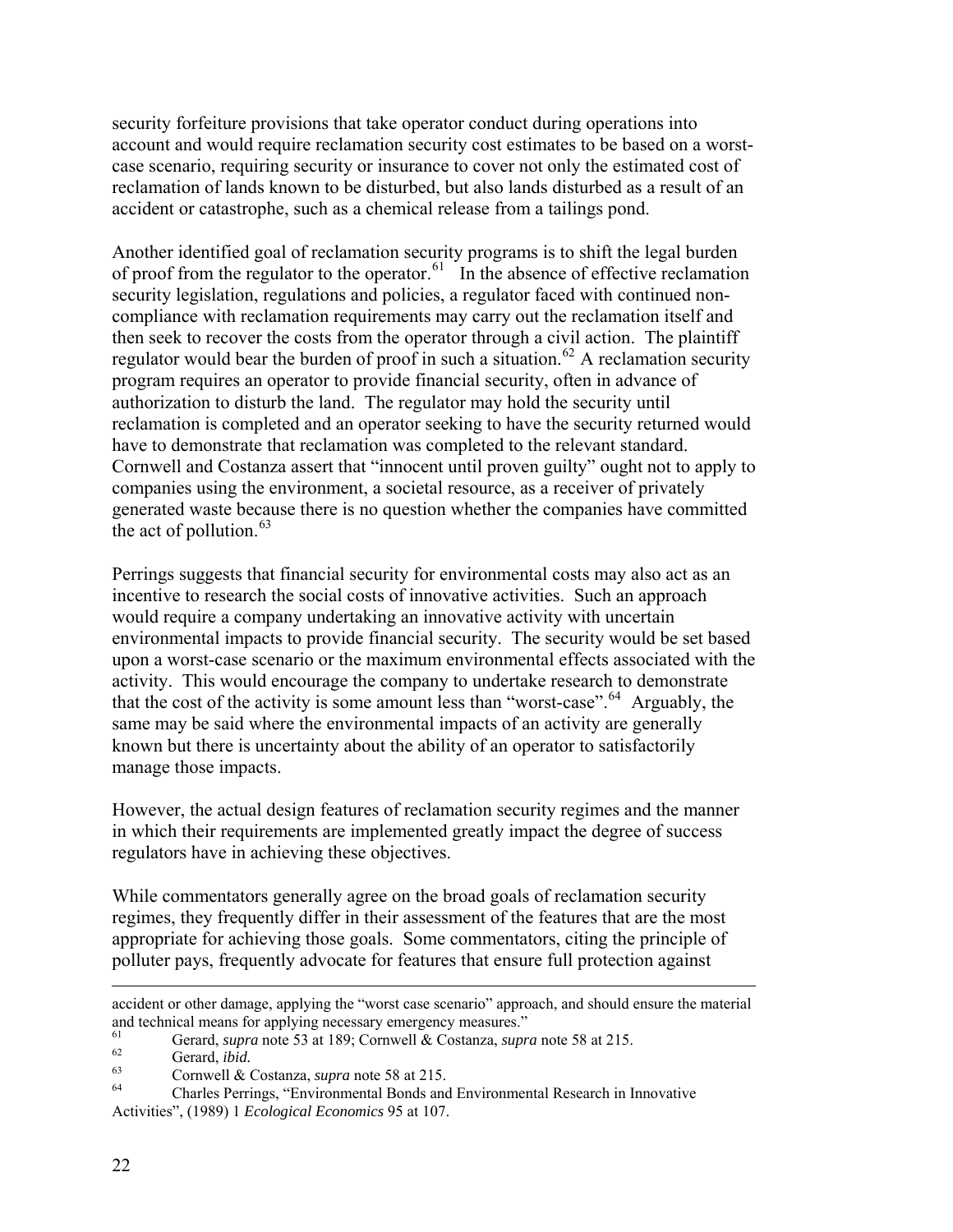public liability for reclamation costs and catastrophes.<sup>[65](#page-22-0)</sup> Other commentators contend that an effective and efficient mine reclamation security regime should seek to im pose as little financial burden on industry as possible while still ensuring reasonab le protection of taxpayers against the possibility that operators will default on reclamation obligations.  $\frac{6}{6}$  Examples of specific concerns relate to issues such as who should be required to provide reclamation security, how much security should be required, what forms of security should be acceptable and how to deal with uncertainty of environmental damage or reclamation success.<sup>67</sup>

requirement for regulators to develop a reclamation security regime generally and the transparency of the reclamation security regime and the ability of the public to have meaningful involvement in decision-making processes relating to the setting, adjustment and review of reclamation security. The regime features being considered in this portion of the report can be separated into three categories, as outlined in the table below. The first category deals with the basic structure of such a regime. The second deals specifically with the manner in which the security amount is determined and approved. The third deals with the

literature. While they are presented in three categories here, they will be discussed in regime in place for oil sands mining. Accordingly, they will not necessarily be discussed in the order they appear in the table. These regime features were developed based on a review of academic and industry further detail in the context of a description of the Alberta reclamation security

| Reclamation regime features                                                        |
|------------------------------------------------------------------------------------|
| Category 1 – Basic Structure                                                       |
| Mandatory application of security requirements to oil sands projects               |
| Timing of security requirements                                                    |
| Comprehensive scope of projects required to provide security                       |
| Only appropriate forms of security accepted                                        |
| A separate fund is established for the security                                    |
| Reclamation security is updated regularly                                          |
| The criteria for forfeiture are clear                                              |
| Forfeiture process fair but allowing regulator quick access to funds to undertake  |
| reclamation work                                                                   |
| Clear criteria for return of security based on documented successes in achieving   |
| reclamation objectives                                                             |
| Legal right of regulator to recover outstanding balance in the event that security |

<span id="page-22-0"></span><sup>65</sup> Kuipers, *supra* note 60 at IV-2; see generally David Chambers, "The Cost of Mining: Underwriting Mine Closure Risk" *The Corporate Ethics Monitor* 17:1 (January-February 2005) , online: Center for Science in Public Participation

<http://www.csp2.org/reports/Underwriting%20Mine%20Closure%20Risk%20-%20Jan05.pdf>. Chambers suggests that regulators and mining companies consistently underestimate the cost of closure for mines, resulting in significant costs for public agencies when mine bankruptcies occur.

<span id="page-22-1"></span><sup>66</sup> Miller, *supra* note 59.

<sup>67</sup> *Ibid*.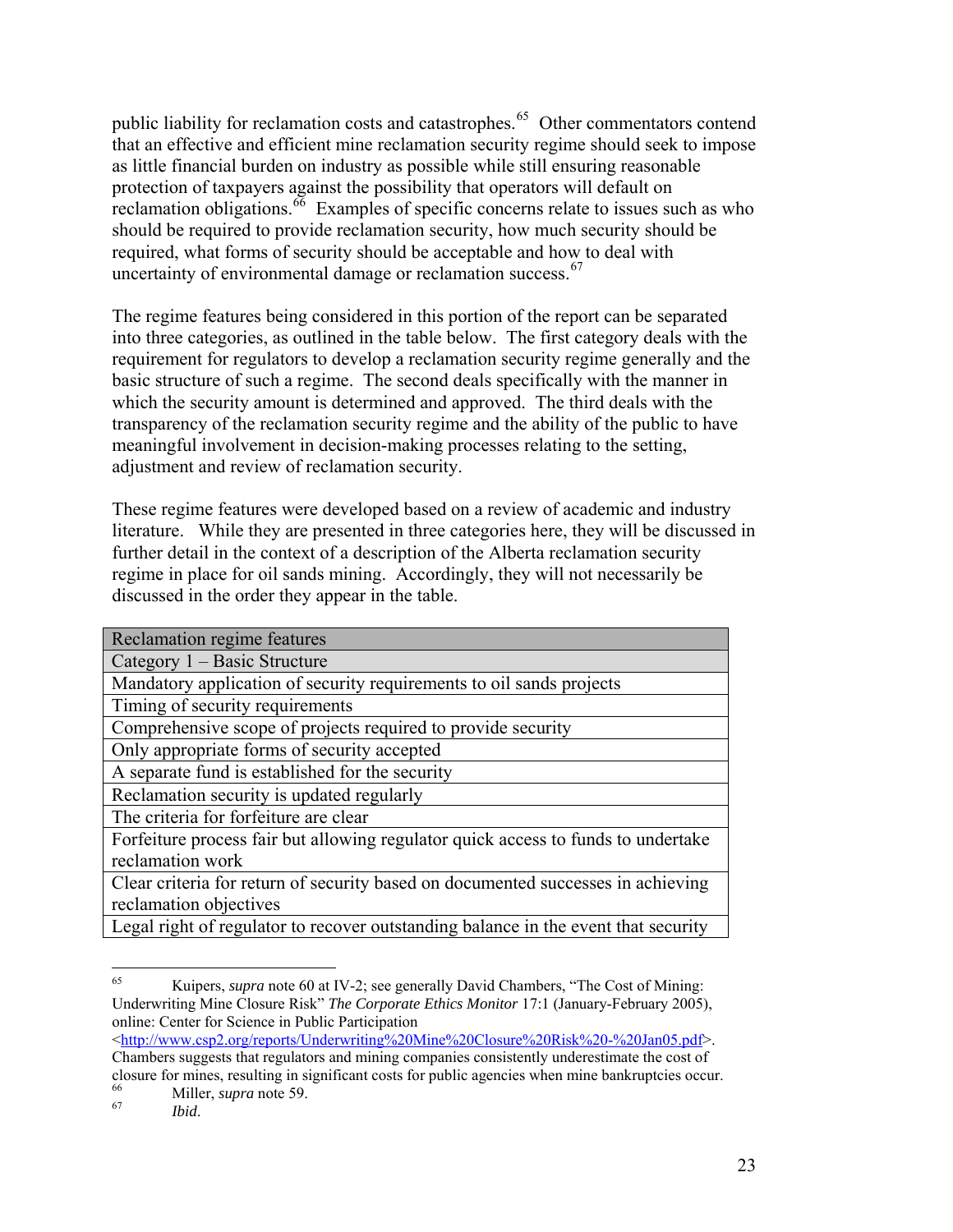is inadequate to cover reclamation costs

An industry backstop is in place

Category 2 – Security Amounts

There are regulations or formal guidelines respecting reclamation security cost estimate

Reclamation security amount must be based on estimated cost of reclamation

Reclamation security estimate is based on full cost of reclaiming the project an d includ es all aspects of the project

Cost estimates are performed by the regulator or an independent third party

Cost estimates are based on costs that regulator would pay if it had to do reclamation work or hire a contractor to do the work

Cost estimate includes all direct and indirect costs of undertaking reclamat ion work

Uncertainty as to the effectiveness of proposed reclamation schemes results in rationally increased reclamation security amounts

Category 3 – Public Participation

The requirement that reclamation security estimate and other information associated with the approval, adjustment or return of a reclamation security cost estimate, are available for public review

The ability of the public to participate in the cost estimate approval, adjustment and return decision-making processes

# <span id="page-23-0"></span>**Reclamation Security for Oil Sands Mining**

A description of the reclamation security regime created under *EPEA* begins with identification of those activities in respect of which security must be provided, and by whom. This requires consideration of *EPEA*, the *Activities Designation Regulation*<sup>68</sup> nd the *Conservation and Reclamation Regulation.*  a

These instruments together impose a statutory obligation on an operator to provide, and the Director to require, reclamation security in respect of some activities. However, the instruments create exclusions to that obligation in respect of other activities.

#### *What activities require security?*

listed in the Schedule of Activities to *EPEA*. This schedule includes the construction, operation and reclamation of a "mine", another defined term, which includes an oil sands mine.<sup>69</sup> The schedule also includes the construction, operation and reclamation "Activity" is defined in section 1 of *EPEA* to mean an activity or part of an activity

<sup>68</sup>  $68$  Alta. Reg. 276/2003.

<sup>69</sup> *EPEA*, supra note 10, s. 1(kk). "[M]ine" includes any opening in, excavation in or working of the surface or subsurface for the purpose of working, recovering, opening up or proving oil sand s or an oil sands bearing structure, and in cludes any associated infrastructure.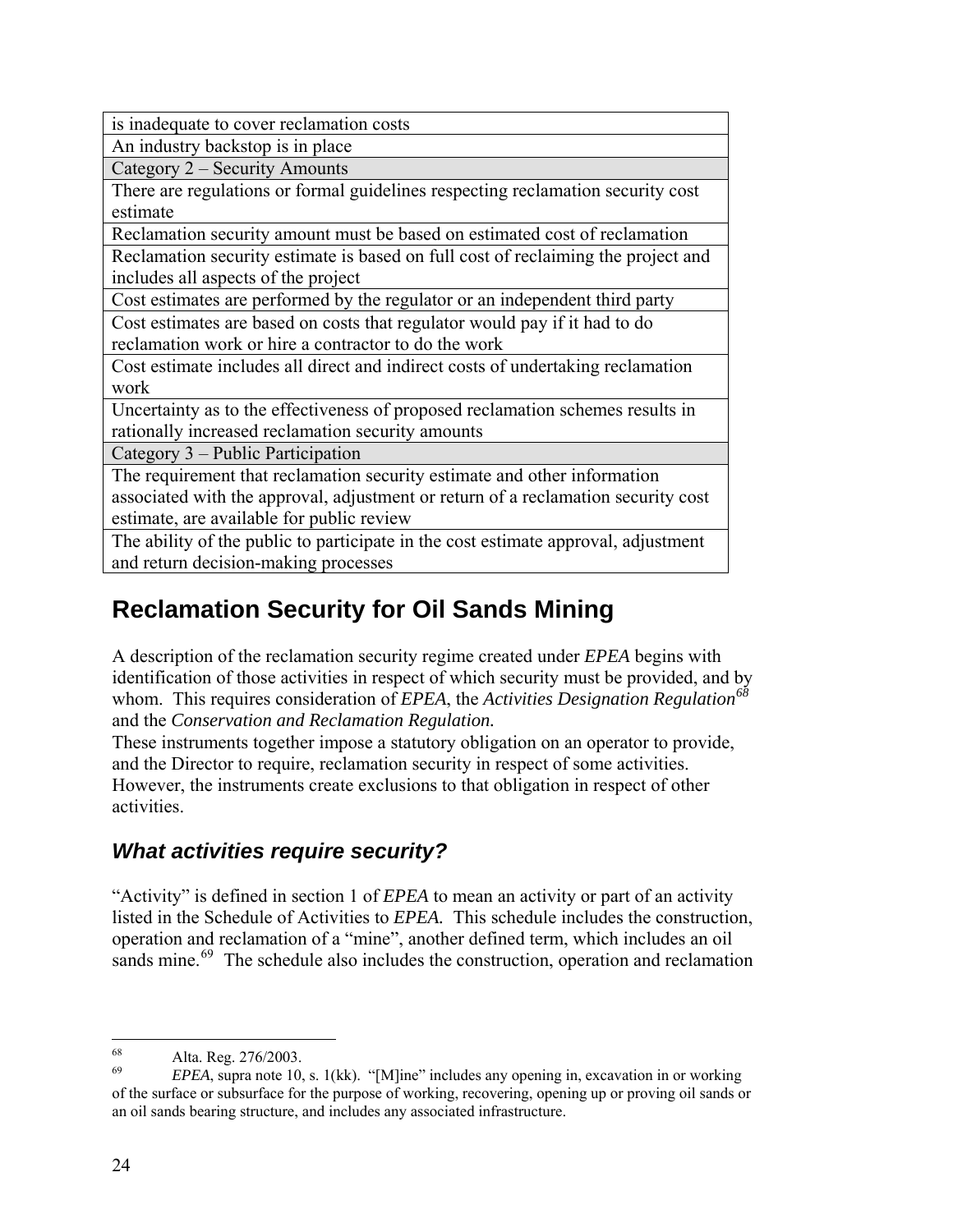of an "oil sands site", defined as a location at which a facility exists or is to be [d](#page-24-0)eveloped for recovering oil sands by drilling or other in situ recovery operations.<sup>[70](#page-24-0)</sup>

Section 84 of *EPEA* [provides that, if required by the regulations, an applicant fo](#page-24-0)r or [holder of an approval shall provide financial or other security or carry insurance in](#page-24-0)  respect [of the activity to which the approval relates.](#page-24-0)<sup>71</sup> The *Activities Designation Regulation* identifies those activities that require an approval.<sup>72</sup> An approval is required for the construction, operation or reclamation of both mines and oil sands sites.

Section 17(1)(a) of the *Conservation and Reclamation Regulation* states that in a case where an approval is required, the Director shall require an operator to provide financial security for reclamation prior to the approval being issued in respect of a project.

The sections of *EPEA* and the regulations identified in the preceding paragraphs establish two things: that both oil sands mines and in situ oil sands projects require pprovals and the reclamation of specified land; and that there is a requirement to a provide financial security for the reclamation of specified land connected with approvals.

However, there are some exceptions to the general requirement to provide financial security for reclamation. Section 135(1) of *EPEA* does not apply to the Government or a Government agency. Section 17.1 of the Conservation and Reclamation Regulation creates an exemption for:

- (a) an operator that is a local authority;
- (b) an operator that applies for an approval for the construction of a pipeline;
- (c) an operator that has, or applies for, an approval of the construction, operation or reclamation of an "oil production site"; and
- (d) an operator that has, or applies for, an approval for the construction, operation or reclamation of a transmission line.

or other in-situ recovery methods and in respect of which an approval is required under *EPEA* and the regulations, and includes injection and pumping facilities and An "oil production site" is defined in the *Conservation and Reclamation Regulation* to mean field production facilities that are used to recover oil or oil sands by drilling

<sup>70</sup> *Ibid.*, s. 1(rr). The definition of "oil sands site" includes any injection or pumping facility, storage facility or tailings storage or disposal site that exists or is to be developed and also includes any permanent access or haul road, railway, telecommunication line or pipeline on the location for the transmission of synthetic crude oil.

<span id="page-24-0"></span> $71$  *Ibid.*, s. 84. This section provides that financial security may also be required in situations where an approval is not required, such as where an activity is regulated by a code of practice.

Supra note 68.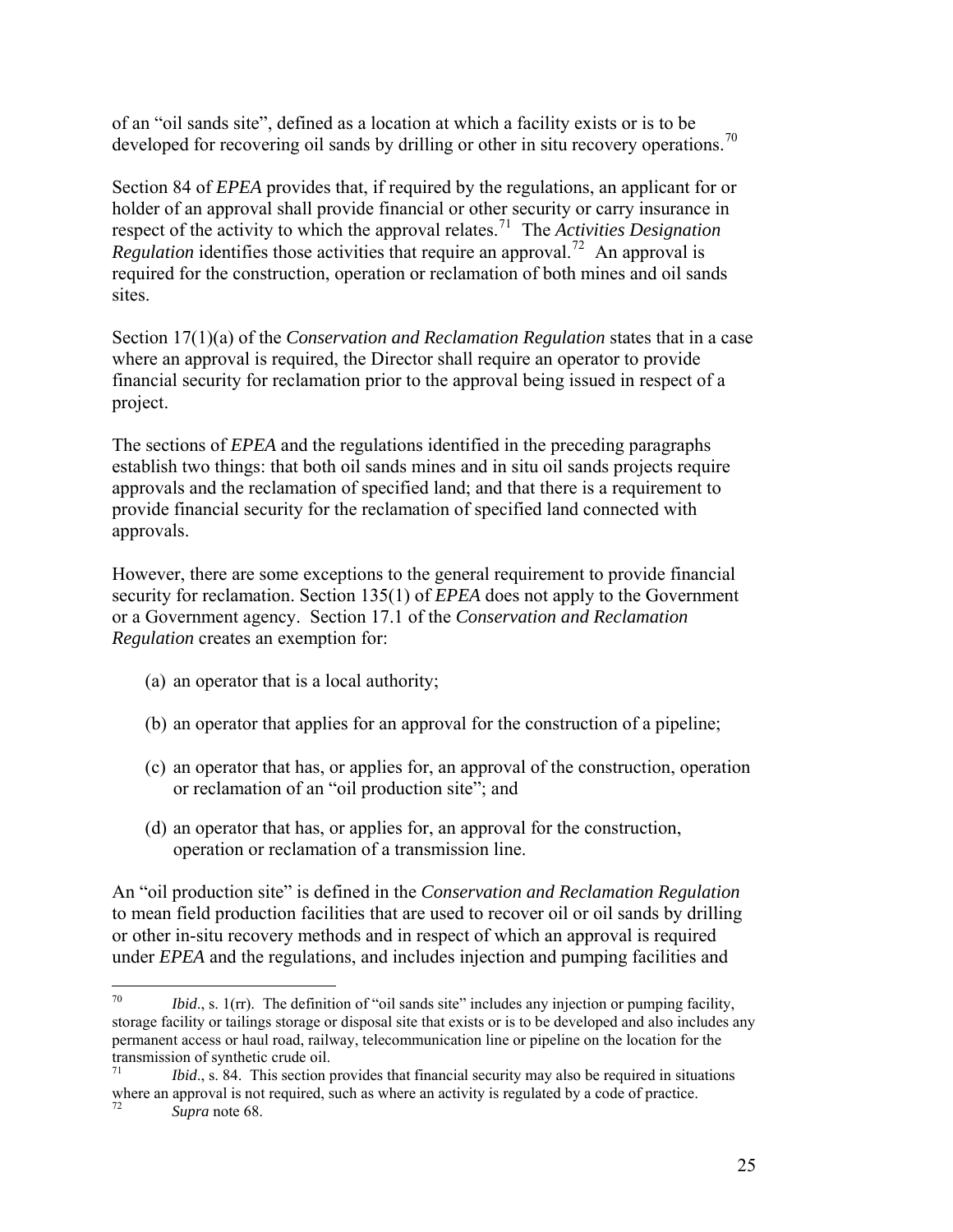any associated infrastructure. Section 17 .1, then, exempts in-situ oil sands projects from the requirement to provide reclamation security under *EPEA*.<sup>73</sup>

#### <span id="page-25-0"></span>**Who must provide security?**

As noted above, section 137 of *EPEA* requires an operator to conserve and reclaim specified land. Section 135(1) of *EPEA* provides that, if required by the regulations, an operator shall provide financial or other security and carry insurance in respect of the activity carried on by the operator on specified land.

required from more than one person in respect of the same project. In the context of requirement to submit a reclamation security. For example, the Horizon oil sands project is owned and operated by Canadian Natural Resources Limited (CNRL), a The broad definition of "operator" includes, among others, the approval holder as well as working interest owners.<sup>[74](#page-25-1)</sup> This means that reclamation security can be the oil sands industry, investments into oil sands projects may be made through a variety of corporate structures. The choice of corporate structure may impact the public company. The reclamation security deposit in respect of that project was submitted by CNRL, the approval holder.<sup>[75](#page-25-2)</sup>

Sycrude's Aurora and Mildred Lake projects are operated by Syncrude Canada Ltd. which each partner owns its respective interest in the projects. Syncrude Canada Ltd. separate reclamation security deposits in respect of the Aurora project and the Mildred Lake project.<sup>[76](#page-25-3)</sup> The amount of the security deposit submitted by each of the on behalf of the Syncrude owners, investors in a joint venture partnership through is the approval holder for the projects, however, it did not provide reclamation security deposits for these projects. Each of the joint venture partners submitted [S](#page-26-0)yncrude owners reflected each owner's proportionate interest in the partnership.<sup>[77](#page-26-0)</sup>

The mandatory nature of *EPEA's* [reclamation security regime for oil sands mine](#page-26-0)s [to ensuring that the regime protects taxpayers and suggest that the provision o](#page-26-0)f [reclamation for all projects will not be](#page-26-0) secured by the regulator. Kuipers recommends that security be required as a part of the operating permit to ensure that the operators [generally finds support in relevant literature. Some commentators contend that the](#page-26-0)  [mandatory application of reclamation security requirements to all projects is critical](#page-26-0)  [reclamation security should be a precondition to receiving a regulatory approval for](#page-26-0)  the project.<sup>78</sup> Where a regulator has discretion to require no security, there is a [greater potential for inconsistency and a greater possibility that the financial costs of](#page-26-0) 

<sup>73</sup>  $^{73}$  *Supra* note 18, s. 1(1). This exemption, the rationale behind it and the liability management system used in respect of in situ projects is discussed in further detail in the Appendix.

<span id="page-25-1"></span><sup>&</sup>lt;sup>74</sup> *EPEA*, *supra* note 10, s. 134(b).<br><sup>75</sup> Alberta Environment, *Environmental Protection Security Fund Annual Report: April 1, 2005* - March 31, 2006 (Edmonton: Alberta Environment, 2006).

<span id="page-25-2"></span><sup>&</sup>lt;sup>76</sup> *Ibid.*<br><sup>77</sup> Correspondence from Chris Powter, Manager 3PC Project, Alberta Environment (12 February 2007).

<span id="page-25-3"></span><sup>78</sup> Wenig, O'Reilly & Chambers, *supra* note 13 at 7 & 107.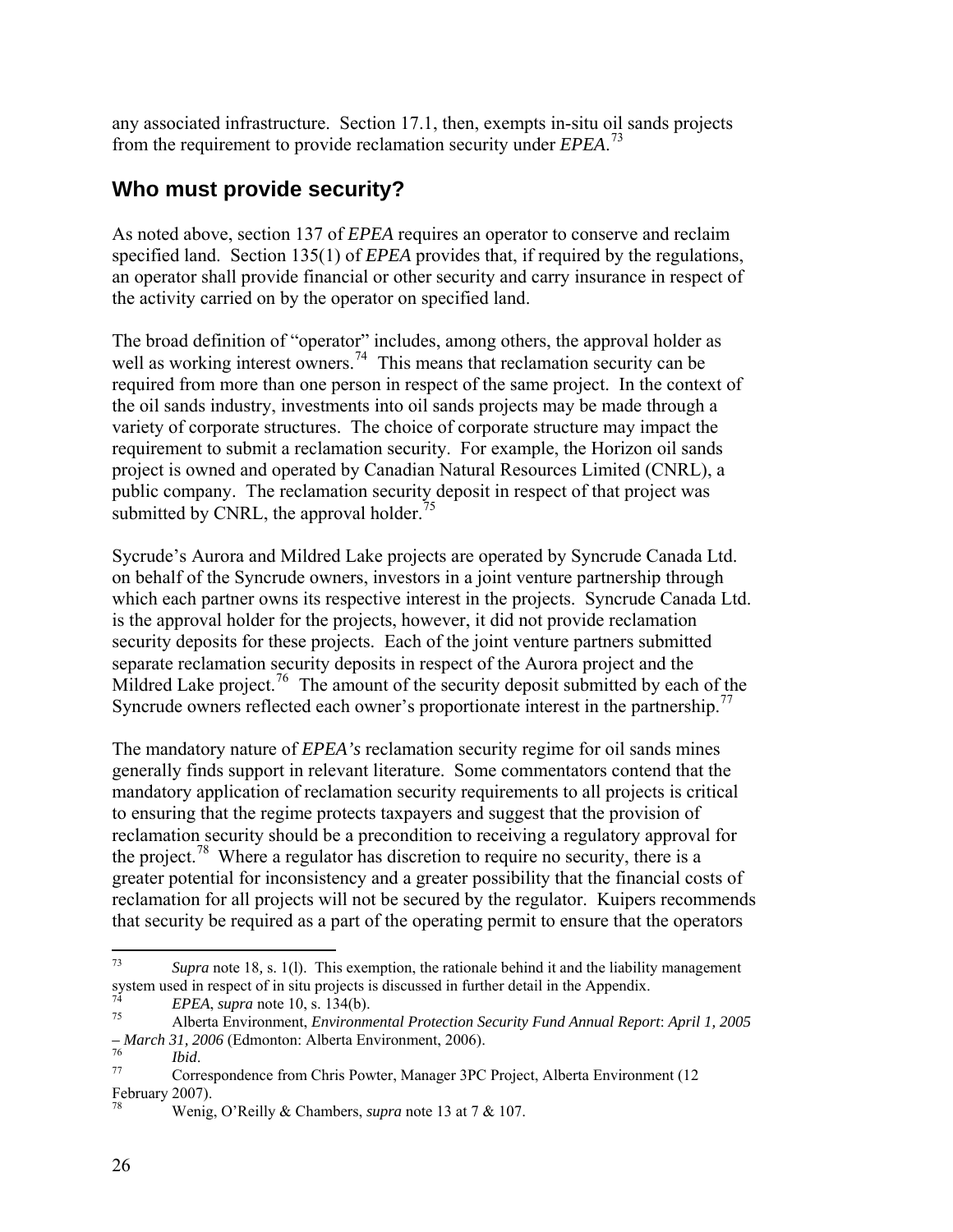comply with the reclamation and closure plan, conditions of the operating permit and other relevant laws and regulations.<sup>[79](#page-26-1)</sup>

[Gerard asserts that reclamation security may be an effective complement to liabilit](#page-26-2)y [rules to encourage reclamation in accordance with reclamation requirements. Le](#page-26-2)gal [Gerard asserts that there is no](#page-26-2) *a priori* reason to believe that the benefits of requiring financial security for reclamation exceed the costs, especially in cases where the [Other commentators suggest that financial security is not required in all cases.](#page-26-1)<sup>80</sup> [liability rules enable the regulator to impose enforcement fines and to bring legal](#page-26-2)  [actions against an operator to recover reclamation costs and, where these exist,](#page-26-2)  operator is not a insolvency risk. $81$ 

regulator is required to incur the costs of enforcement and to bear the burden of proof obligations, the regulator's attempts to compel compliance through the application of have the funds to pay a court judgment. The possibility of insolvency creates the need for mandatory reclamation security or a fund of some sort to cover these costs.<sup>82</sup> However, even where a solvent operator fails to reclaim lands as required, the to succeed in recovering the costs for further reclamation through the court process. Reclamation security regimes shift that burden of proof to the operator. Further, if an operator does become insolvent and is unable to fulfill its reclamation liability rules may be unsuccessful if fines go unpaid. An insolvent operator may not

Like Alberta, some provinces require financial security be provided for mining operations, though the discretion of the regulator to determine the amount is common.<sup>[83](#page-26-3)</sup> Other provinces provide the regulator with the discretion to require no reclamation security. $84$  In some cases, the requirement to provide security is

<span id="page-26-0"></span><sup>79</sup>  $^{79}$  Kuipers, *supra* note 60 at 4.<br><sup>80</sup> Millar suppose to 50 at 24.

<span id="page-26-1"></span><sup>80</sup> Miller, *supra* note 59 at 24; Gerard, *supra* note 53 at 190.

<span id="page-26-2"></span>Gerard, *ibid*. Gerard suggests that the costs that reclamation security requirements impose on solvent operators are a high price to pay to shift the burden of proof.

<sup>&</sup>lt;sup>82</sup> For further discussion of an Alberta fund program, see the Appendix.<br> *Min and Industry Environmental Protection Posulations*,  $1006$ , B, B, C

<span id="page-26-3"></span><sup>83</sup> *Mineral Industry Environmental Protection Regulations*, *1996*, R.R.S., c. E-10.2, Reg. 7, s. 12 provides that no person may operate or permanently close a mine until a proposal for an assuran ce fund to ensure the completion of the decommissioning and reclamation for the mining site has been approved by the Minister and a reclamation assurance fund has been established. *Mines and Minerals Act,* C.C.S.M., c. M162, s. 111(2) prohibits a mineral lessee from commencing or recommencing mining until the director approves a closure plan and security filed with the closure plan is accepted by the director as sufficient for purposes of the closure plan. *Mine Development and Closure under Part VII of the Act*, O. Reg. 240/00 provides that a closure plan shall specify the form and amount of the financial assurance to be provided by the proponent in respect of the project. *Mining Act,* R.S.Q. c. M-13.1, arts. 232.2 & 232.4 provide that any of the prescribed people must submit a rehabilitation and restoration plan to the Minister for approval before commencing mining activities and that the p lan must include a description of the guarantee serving to ensure performance of the work required by the plan. *Mining Act*, S.N.L. 1999, c. M-15.1, s. 4 provides that no person shall operate a mine unless that person has submitted all necessary plans and the required reclamation security to the Minister.

<span id="page-26-4"></span>condition to granting a permit for a mine, require that financial security be provided. *Mines Act*, R.S.B.C. 1996, c. 293, s. 10(4) provides that the chief inspector may, as a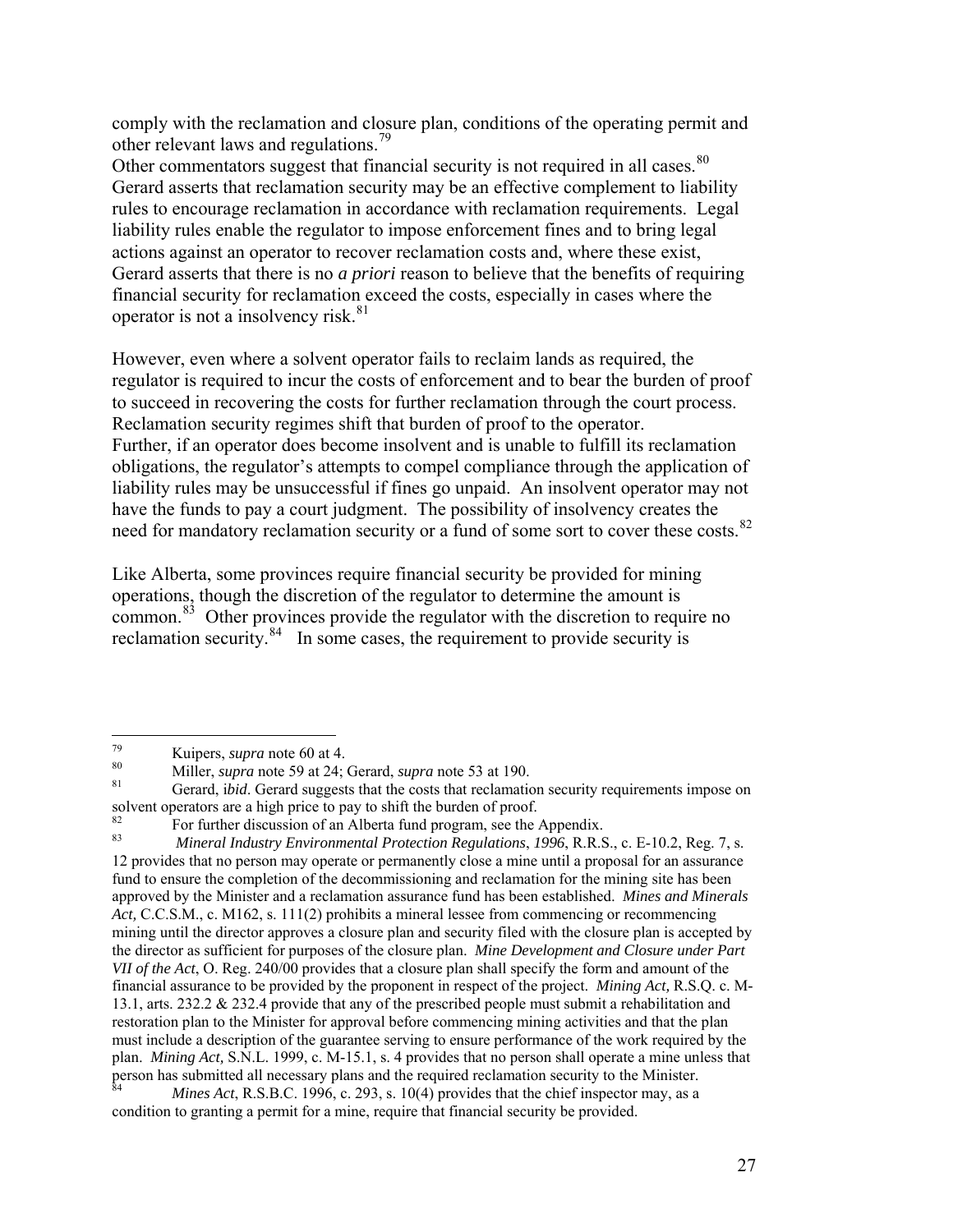mandatory only in respect of certain mining-related regulatory approvals.<sup>[85](#page-27-0)</sup> Such an exemption may also be based on the size of the project. New Brunswick requires a limited amount of reclamation security to be provided, but also gives the Minister wide discretion to require more.<sup>[86](#page-27-1)</sup>

Exemptions to the requirement to provide reclamation security, like those created by provide financial security may be based on any number of factors such as the identity implementation of the reclamation security requirement.<sup>[88](#page-27-2)</sup> Criteria for exemption are generally set out in legislation or regulation. An exemption is different in nature from section 135(2) of *EPEA* and section 17.1 of the *Conservation and Reclamation Regulation*, are common. Generally speaking, exemptions from requirements to of the operator,  $^{87}$  $^{87}$  $^{87}$  the type of project, size of the project, whether the project is on public or private land or whether the project was in existence prior to the a regulator's discretionary decision not to require security in respect of a project.

The reclamation security regime in place under *EPEA* differentiates between oil sands their reclamation security calculated based on production.<sup>[89](#page-27-3)</sup> Projects approved under *EPEA* base their reclamation security on the estimated cost of reclamation. The however, this differentiation is introduced here because the effect of such differentiation can be similar to the effects of an exemption if it results in inadequate mining projects based on age. This differentiation is not strictly an exemption. Financial security is mandatory in respect of all oil sands mines but operators of oil sands mines that were approved under the *LSCRA*, the predecessor to *EPEA,* have method of reclamation security calculation is discussed in more detail below; amounts of security being taken.

protection from the impacts of industrial activities, so too have reclamation security Over time, as environmental laws and policies have improved to provide better regimes changed to provide better protection against the possibility that the financial burden associated with land reclamation will be carried by the general public. However, mining projects frequently have long life spans. Early regulatory decisions

<span id="page-27-0"></span> $rac{1}{85}$ *Mineral Resources Act, S.N.S. 1990, c. 18, s. 97. Nova Scotia law provides that security is* mandatory in respect of mineral leases, non-mineral registrations and letters of authorization but is at the discretion of the Minister where an excavation registration is sought.

*Mining Act,* S.N.B. 1985, c. M-14.1, s. 68. New Brunswick legislation requires an applicant for a mining lease to submit to the Minister security "conditioned for the payment of costs with respect to protection, reclamation and rehabilitation of the environment during and on discontinuance of mining". The section also requires separate security to be paid to the Minister to compensate the surface owner or lessee for actual damage to or loss of use or enjoyment of property as a result of the mining activity. Section 111.1 of the Act gives the Minister the discretion to require additional security at any time.

<span id="page-27-1"></span><sup>87</sup> *EPEA*'s blanket exemption for the government or government agencies from the requirement to provide security was challenged by Alberta environmental groups during the public consultations on the draft *EPEA* and regulations. See Environmental Law Centre, *In Response to Bill 53: The Alberta Environmental Protection and Enhancement Act and the Draft Regulations* (Edmonton: Environmental Law Centre, 1992) at 61 and Pembina Institute, *supra* note 35 at 9.

<span id="page-27-3"></span><span id="page-27-2"></span><sup>&</sup>lt;sup>88</sup> Kuipers, *supra* note 60 at I-8.

<sup>89</sup> *Conservation and Reclamation Regulation*, supra note 18, s. 18(3).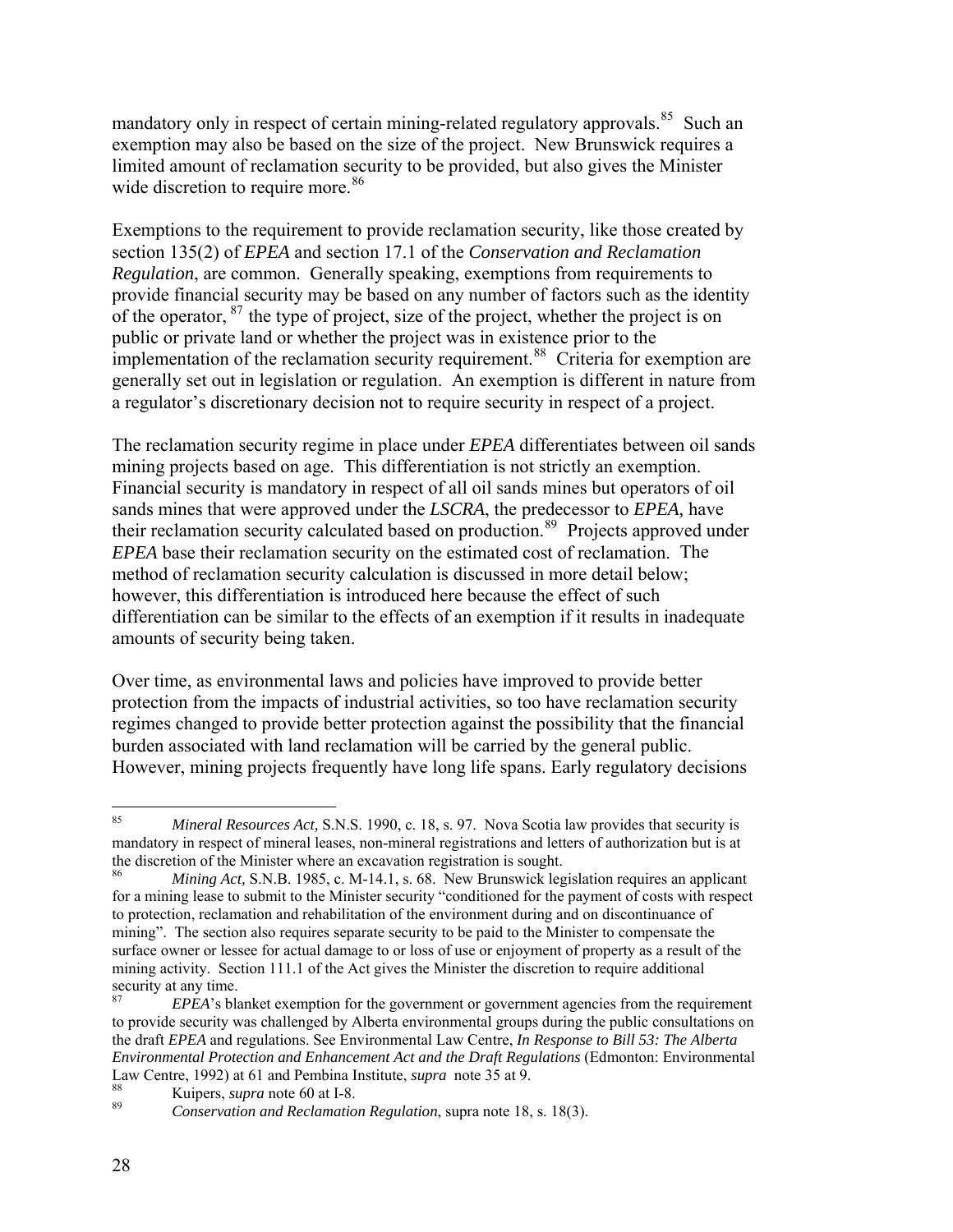respecting the manner in which financial responsibility is allocated, if adhered to through grandfathering provisions in new legislation or regulations, have the potentia l to result in significantly less reclamation security being taken than would otherwise be the case had modern regulatory schemes been applied evenly to all projects.

Consistent application of stringent reclamation security requirements furthers polic y goals of ensuring that industry actors are liable for reclamation costs. Kuiper s notes that exempting existing mines from new regulations, while intended to ensure tha t new regu lations did not unfairly penalize those operations, has led to the potential for abuse and public liability. He recommends that existing operators be given some fixed period of time to either close out operations or be subject to modern mining reclamation security requirements.[90](#page-28-0) Similarly, Wenig *et al* advocate for the imposition of modern reclamation security requirements on operators of existing [m](#page-28-1)ines. $91$ 

[can place significant financial burdens on existing project operators. In some case](#page-28-1)s, [some commentators take the position that new regulato](#page-28-1)ry requirements for increased reclamation security should be implemented carefully and creatively.  $92$  Specific recommendations include providing a transition period to allow existing operators to [However, other commentators contend that changing reclamation security regimes to](#page-28-1) [require security where none was previously required or to require significantly](#page-28-1)  [increased security in respect of existing operations as a result of regulatory changes](#page-28-1)  [where the mine economics are marginal and the mine is approaching the end of its](#page-28-1)  [useful life, they suggest there is a possibility that the cash flow will not support the](#page-28-1) [higher financial burden and the mine will be prematurely closed. Because of this,](#page-28-1)  adjust their operations and providing for a range of "soft" security options such as self-bonding, to enable existing operators to avoid paying significant cash deposits at a time when the mine economics may be marginal. $9<sup>9</sup>$ 

the financial consequences to those operators may be significant. Arguably though, it security from oil sands mine operators is supported by some commentators, the different treatment of projects approved under the *LSCRA* is not and may expose the province to risk because the security taken in respect of those projects may be much less than the estimated cost of conservation and reclamation of the lands. This specific risk is discussed in further detail elsewhere in the report in the context of cost The suggestion that regulators should be careful when applying new reclamation security requirements to existing operators should not be entirely dismissed because is when projects are marginal and nearing the end of their productive lives that financial security is most needed. While Alberta's mandatory requirement for estimation.

<sup>90</sup> 90 Kuipers, *supra* note 60 at IV-7. Kuipers states that where existing mines are not subject to modern mining reclamation security programs companies may locate the most potentially impacting operations on areas covered by exemptions.

<sup>&</sup>lt;sup>91</sup> Wenig, O'Reilly & Chambers, *supra* note 13 at 102.

<span id="page-28-1"></span><span id="page-28-0"></span> $^{92}_{93}$  Miller, *supra* note 59 at 13.

<sup>93</sup> *Ibid*.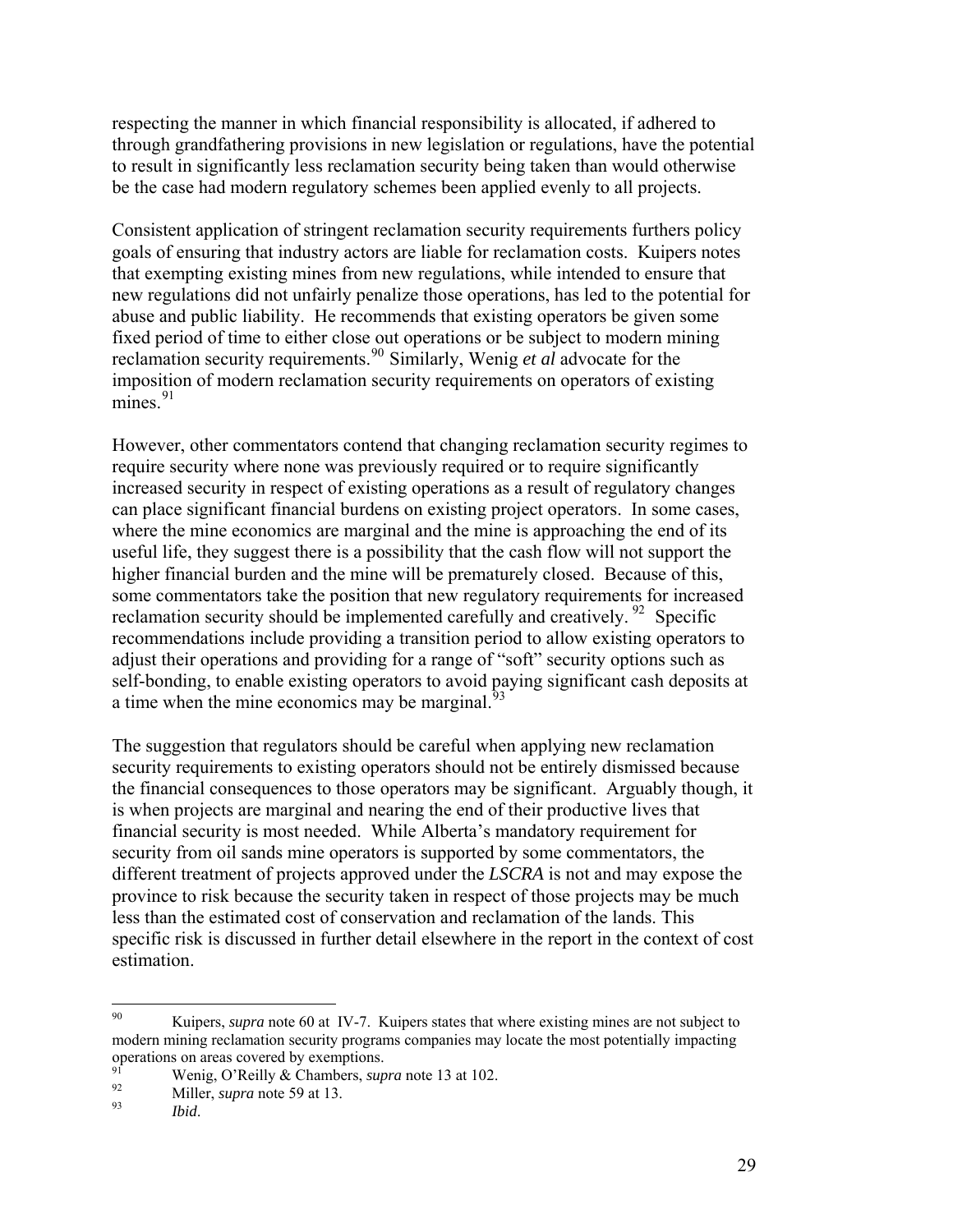#### <span id="page-29-0"></span>**When is security required?**

In order for the reclamation security to protect against the possibility that the government will be left with reclamation costs, it is critical that the funds be secured prior to site disturbance. Operators must provide conservation and reclamation security to Alberta Environment prior to receiving an approval in respect of an oil sands mining project.<sup>94</sup> This is consistent with the practice in many other jurisdictions and consistent also with much commentary on the topic.<sup>95</sup>

While the question of whether reclamation security ought to be provided prior to the issuance of a project approval is uncontroversial, some debate exists about whether this initial security deposit should reflect the reclamation costs for the life of the project or whether phased reclamation security, the type used in Alberta, is appropriate.

e closure and reclamation costs associated with mining operations planned under th approval. This security is calculated and provided all at once, prior to the issuance of of environmental protection, because it forces operators to obtain sufficient security received. A properly estimated life of project security also ensures that there are A life of project security is a lump sum security that anticipates and covers all of the the approval. Kuipers suggests that a life of project bond is more effective, in terms up front, not merely increase the bond incrementally as anticipated future profits are sufficient funds available to the regulator to undertake all necessary closure and reclamation work should the need arise, due to operator insolvency or otherwise.<sup>[96](#page-29-1)</sup>

Miller suggests, however, that a life of project bond requiring security based on the requirements.<sup>[97](#page-30-1)</sup> A phased security, by contrast, allows the operator to incrementally increase the security amount as the scope of the project increases and additional land maximum footprint of the project results in unnecessarily high security is disturbed, enabling the operator to minimize the reclamation security amount.<sup>[98](#page-30-2)</sup>

strongly recommends that, if phased bonding is to be used, it be based on a detailed Phased security is calculated, in some cases, by first estimating an average reclamation cost per acre of disturbed land, forecasting the number of acres to be disturbed in each year of the project's life, then requiring the operator to submit in each year the security that corresponds to the increased land disturbance. Kuipers

<sup>94</sup> 94 *Conservation and Reclamation Regulation*, *supra* note 18, s. 17(1)(a).

<sup>95</sup> Wenig, O'Reilly & Chambers, *supra* note 13 at 107; Kuipers, *supra* note 60 at IV-10. However, not all jurisdictions require security to be provided prior to the issuance of an approval for a mining project. See *Mine Closure Regulation*, Man. Reg. 67/99 and Manitoba Industry, Trade and Mines, *Mine Closure Guidelines: Financial Assurance* (Winnipeg: Manitoba Industry, Trade and Mines, 2001) s .18. Manitoba's regulations require security to be provided within 60 days after issuing the approval.

<sup>&</sup>lt;sup>96</sup> Kuipers, *supra* note 60 at I-12.

<span id="page-29-1"></span><sup>&</sup>lt;sup>97</sup> Miller, *supra* note 59 at 4.

<sup>98</sup> Kuipers, *supra* note 60 at I-12.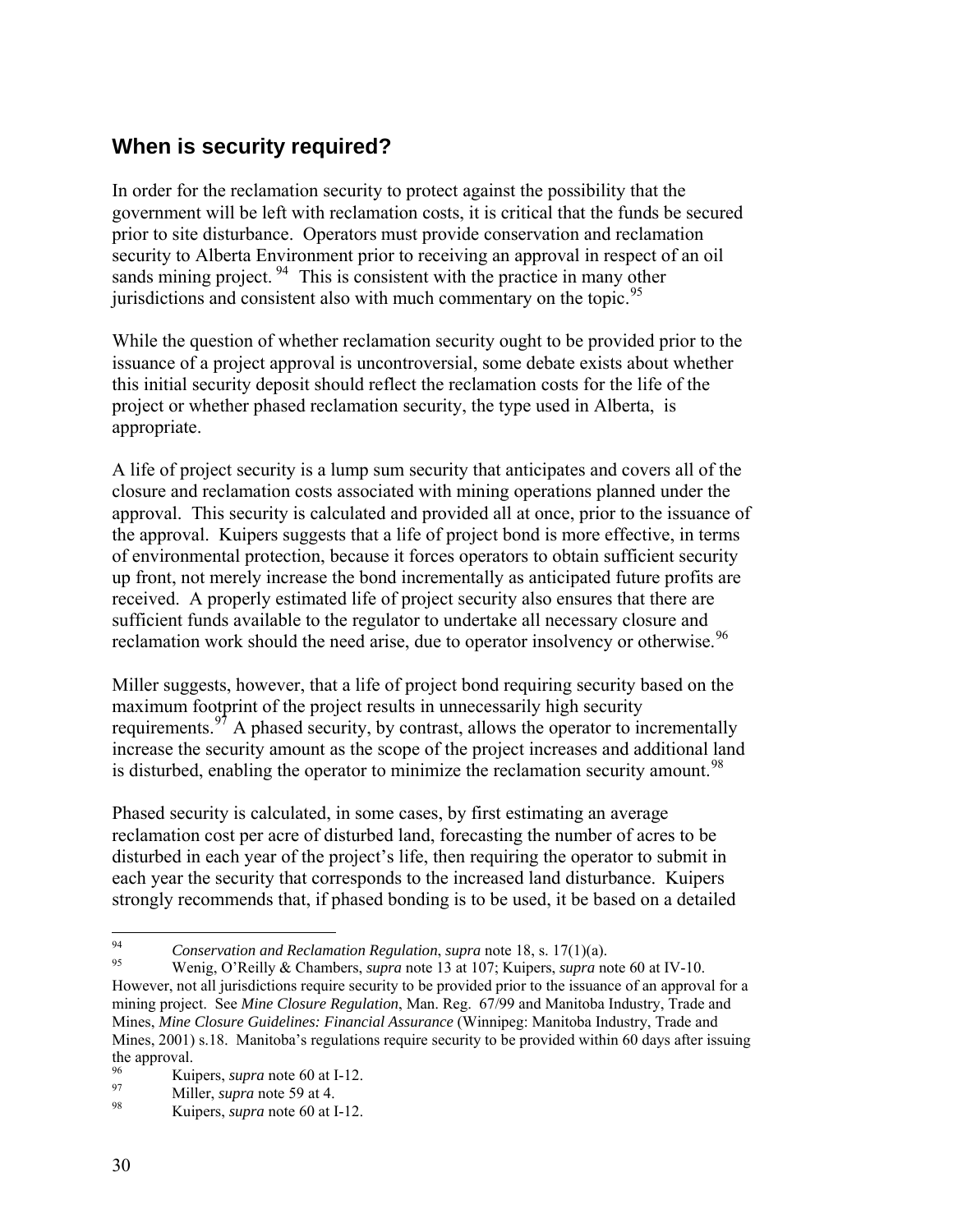analysis and determination of reclamation costs for each year, rather than an ave rage cost per unit of land area because the latter method has a greater potential of resulting in a shortfall.<sup>[99](#page-30-3)</sup> Annual inspection and verification by the regulator is necessary to bond.<sup>100</sup> Wenig suggests that even where annual expected costs are used, if the ensure that the expected reclamation costs are tracked appropriately by the phased reclamation costs are expected to be higher in later years, the highest estimated annual amount should form the floor for the initial deposit and all subsequent incremental payments.<sup>101</sup> Other Canadian jurisdictions approach this differently.<sup>102</sup>

at least in part, with commentators' recommendations. The suggestion made by Wenig et al, that the highest estimated annual amount should form the floor for every year, may be effective at encouraging progressive reclamation of oil sands mining projects. This would support a stronger commitment to progressive reclamation and Alberta's approach, requiring phased security based on annually estimated costs of conservation and reclamation rather than an average cost per hectare disturbed aligns, could help to ensure that the outstanding reclamation costs are minimized.

#### <span id="page-30-0"></span>**How is security held?**

There are many different forms of financial security. Many jurisdictions give regulators discretion to determine the form of acceptable financial security. In Alberta, the acceptable forms of security are established in section 21 of the *Conservation and Reclamation Regulation*. This section gives the Director discretion to accept security in any of the following forms:

- (a) cash;
- (b) cheques and other similar negotiable instruments payable to the Minister of Finance;
- deposit, trust certificates or investment certificates assigned to the Minister of Finance; (c) Government guaranteed bonds, debentures, term deposits, certificates of
- (d) irrevocable letters of credit, irrevocable letters of guarantee, performance bonds or surety bonds in a form acceptable to the Director;
- (e) any other form that is acceptable to the Director.

<span id="page-30-1"></span><sup>99</sup> 99 *Ibid*. at IV-17; Wenig, O'Reilly & Chambers, *supra* note 13 at 108.

<span id="page-30-2"></span> $\frac{100}{101}$  *Ibid.* at IV-17.

<span id="page-30-3"></span><sup>101</sup> Wenig, O'Reilly & Chambers, *supra* note 13 at 107. Alternatively, they suggest that a lump sump security corresponding to total reclamation costs for the whole project could be provided and then be reduced each year to reflect reclamation costs paid by the operator during the year.

*Mine Closure Regulation, supra* note 95. Manitoba bases the security on the expected mine life. Operators pay installments representing a certain percentage of the total required security amount according to a schedule.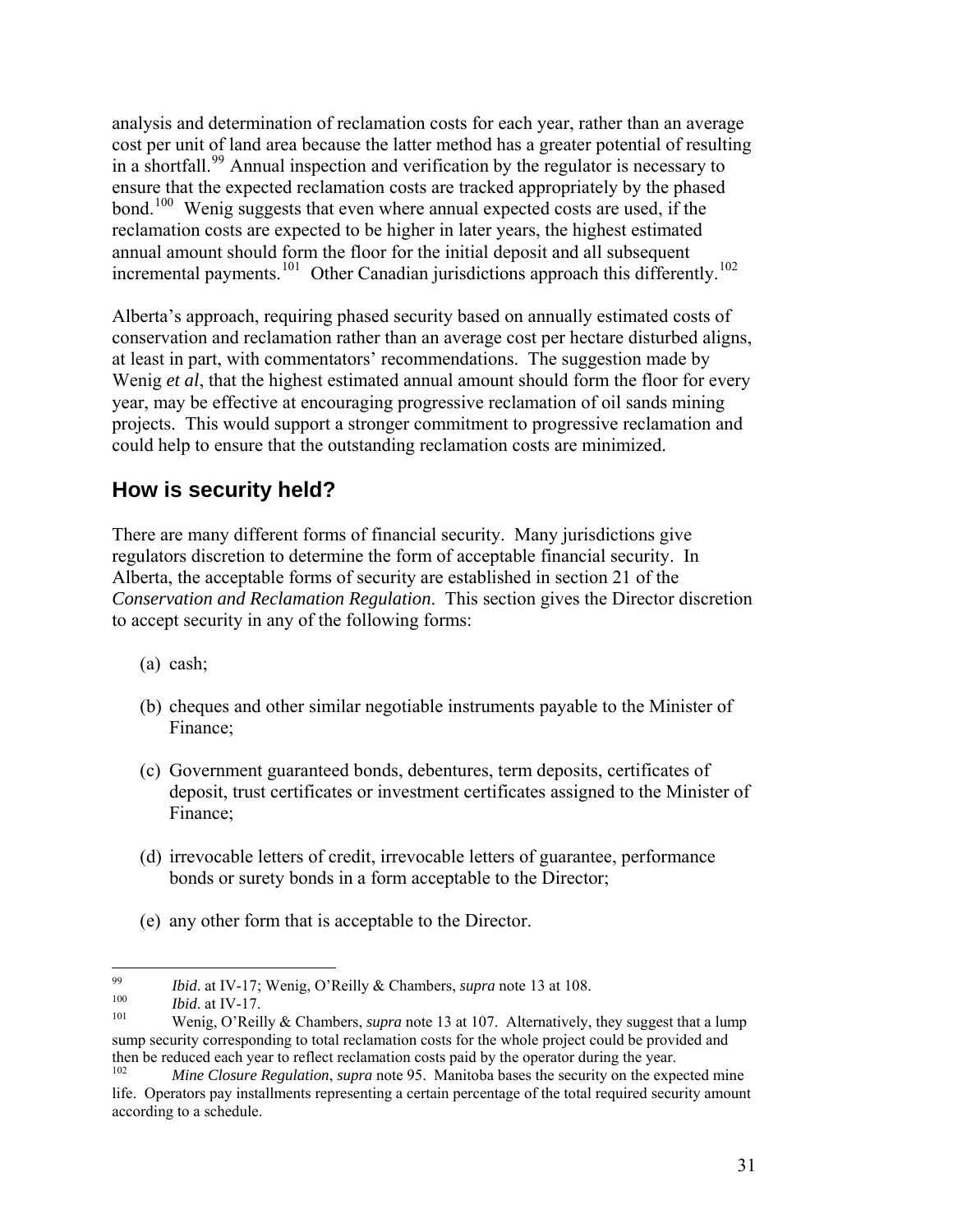Notwithstanding the Director's wide discretion in this regard, Alberta Environmen t's current practice is to accept only letters of credit or ca sh for oil sands mines. Because the amounts of security are so large, no oil sands operators currently provide cash [s](#page-31-0)ecurity, preferring instead to use letters of credit.<sup>[103](#page-31-0)</sup>

in respect o[f an oil sands mine.](#page-31-0)<sup>104</sup> Alberta Environment staff indicates that at least one mine operator expressed interest in a Qualified Environmental Trust as a form of [While section 21 does not explicitly allow the taking of security in the form of a](#page-31-0)  [corporate guarantee or a charge on the operator's assets, or allow for a corporate](#page-31-0)  [financial health test, the Director's broad discretion under section 21\(e\) to accept any](#page-31-0)  [other acceptable form leaves the door open to this possibility. Alberta Environment](#page-31-0) [staff indicates that, in practice, the corporate financial health test has not been applied](#page-31-0)  security.

Commentators have indicated that, while financial security for reclamation may take obligations increases as the financial position of the operator worsens, it is possible that a regulator might have to compete with the operator's creditors. Accordingly, it is important that security instruments be kept out of the reach of creditors.<sup>106</sup> different forms, it is critical that liquidity and availability of secured funds be maintained.<sup>[105](#page-31-1)</sup> Because the potential for an operator to default on its reclamation

Common forms of reclamation security include the following.

*Cash*: This includes cash and other equivalents that have a fixed cash value, such as security tool ties it up when it could be used for other purposes by the company.  $108$ For this reason, cash is a less common financial security form where the security cheques, term deposits and certificates of deposit.<sup>[107](#page-31-2)</sup> An advantage of requiring cash as a form of security is that it is very liquid. However, its use as a reclamation [r](#page-31-3)equirements are for very large amounts.<sup>[109](#page-31-3)</sup>

Letters of Credit: [A letter of credit is a financial instrument issued by a bank or othe](#page-31-3)r [to the government or regulator to cover the cost of reclamation in the event that th](#page-31-3)e [company does not perform its required closure or reclamation work.](#page-31-3)<sup>110</sup> [The terms](#page-32-0) of the letter of credit, such as the maximum amount payable and the circumstances [qualifying institution, on behalf of the company, that guarantees the payment of funds](#page-31-3)

<sup>108</sup> Gerard, *supra* note 53 at 191.

<sup>103</sup> Correspondence from Chris Powter, 3PC Project Manager, Alberta Environment (26 February 2007).<br> $\frac{104}{h^{3}d}$ 

<span id="page-31-0"></span>*Ibid.* A corporate financial health test of sort was proposed in the Financial Risk Assessment Program, but it was never implemented.

<span id="page-31-1"></span><sup>&</sup>lt;sup>105</sup> Wenig, O'Reilly & Chambers, *supra* note 13 at 7 & 105.

 $\frac{106}{107}$  *Ibid.* at 106.

<span id="page-31-2"></span><sup>107</sup> Ontario Ministry of the Environment, Environmental Assessment and Approvals Branch, *EAAB Jurisdictional Scan of Financial Assurance Applications and Administration* (2006) [unpublished] at 3.

<sup>109</sup> For example, in Alberta cash is used for reclamation security in respect of sand and gravel pits but not in respect of any oil sands mining projects.

<span id="page-31-3"></span>Kuipers, *supra* note 60 at IV-13.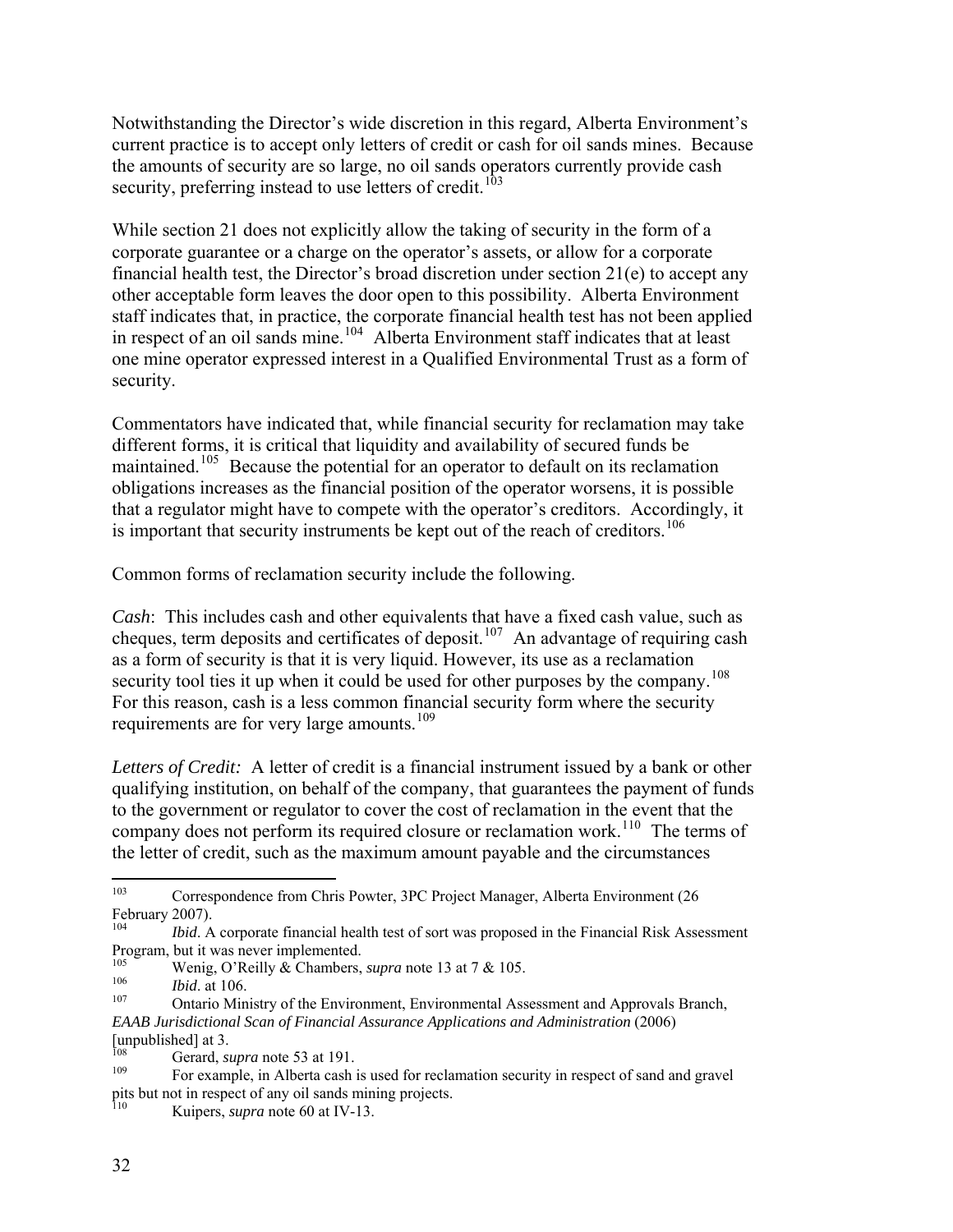[under which the funds may be drawn against the instrument are negotiated by the](#page-32-0) [regulator,](#page-32-0) the operator and the financial institution and are reflected in the letter itself. $^{111}$ 

required.<sup>[112](#page-32-1)</sup> One disadvantage of letters of credit, as compared to cash, is that letters diligent to monitor letter of credit renewal dates to ensure that the instruments do not behalf of a project operator, the borrowing power of the operator is reduced by the amount of the letter of credit.<sup>113</sup> Letters of credit are irrevocable, fairly liquid and of a certain value. This makes them a popular choice in many jurisdictions where a large amount of security is of credit may have an expiry date after which the financial institution is no longer required to guarantee payment to the beneficiary. This means that regulators must be lapse and leave them unprotected in the event of operator default. Alternatively, a letter of credit may be drafted to renew automatically. A letter of credit is based on and has an impact on a company's credit rating. Where a letter of credit is issued on

Letters of credit are used by Alberta Environment to secure reclamation costs for oil sands mining projects.<sup>114</sup>

with the mining company guarantee to the government that specific obligations of the otherwise triggers the agreement, the surety (insurance company) is required to pay to the beneficiary regulator the amount provided by the terms of the surety bond instrument. All parties must agree to changes. *Surety Bonds or Performance Bonds:* Issued by insurance companies, these contracts operator will be met up to a maximum amount and for a prescribed time period.<sup>[115](#page-32-2)</sup> Under this three-way contract, if the operator defaults on its reclamation obligation or

amount.<sup>[116](#page-32-3)</sup> Such a delay can be significant and, depending on the rate of inflation at the time, can have real consequences in terms of the ability of the bond amount to cover reclamation costs. Surety bonds, like letters of credit, have expiry dates and care must be taken to schedule renewal so that the bond does not lapse. Surety bonds present challenges in respect of liquidity because the surety, as a party to the agreement, has the ability to challenge the conditions of the bond and the responsibility for payment. This may result in the regulator having to litigate in order to establish that the conditions for payment were fulfilled. This can result in a delay between the date of default on reclamation obligations and the date upon which the regulator receives the bond

<span id="page-32-0"></span><sup>111</sup> 

<span id="page-32-1"></span><sup>111</sup> Miller, *supra* note 59 at 49.<br>
112 Ontario Ministry of the Environment, *supra* note 107 at 4.<br>
113 Miller, *supra* note 59 at 49.

<sup>114</sup> Alberta Environment, *Environmental Protection Security Fund Annual Report: April 1*, *2007-March 31, 2008* (Edmonton: Alberta Environment, 2008); Correspondence from Chris Powter, *supra* note 103.

<span id="page-32-3"></span><span id="page-32-2"></span><sup>&</sup>lt;sup>115</sup> Ontario Ministry of the Environment, *supra* note 107 at 3.

<sup>116</sup> *Ibid*.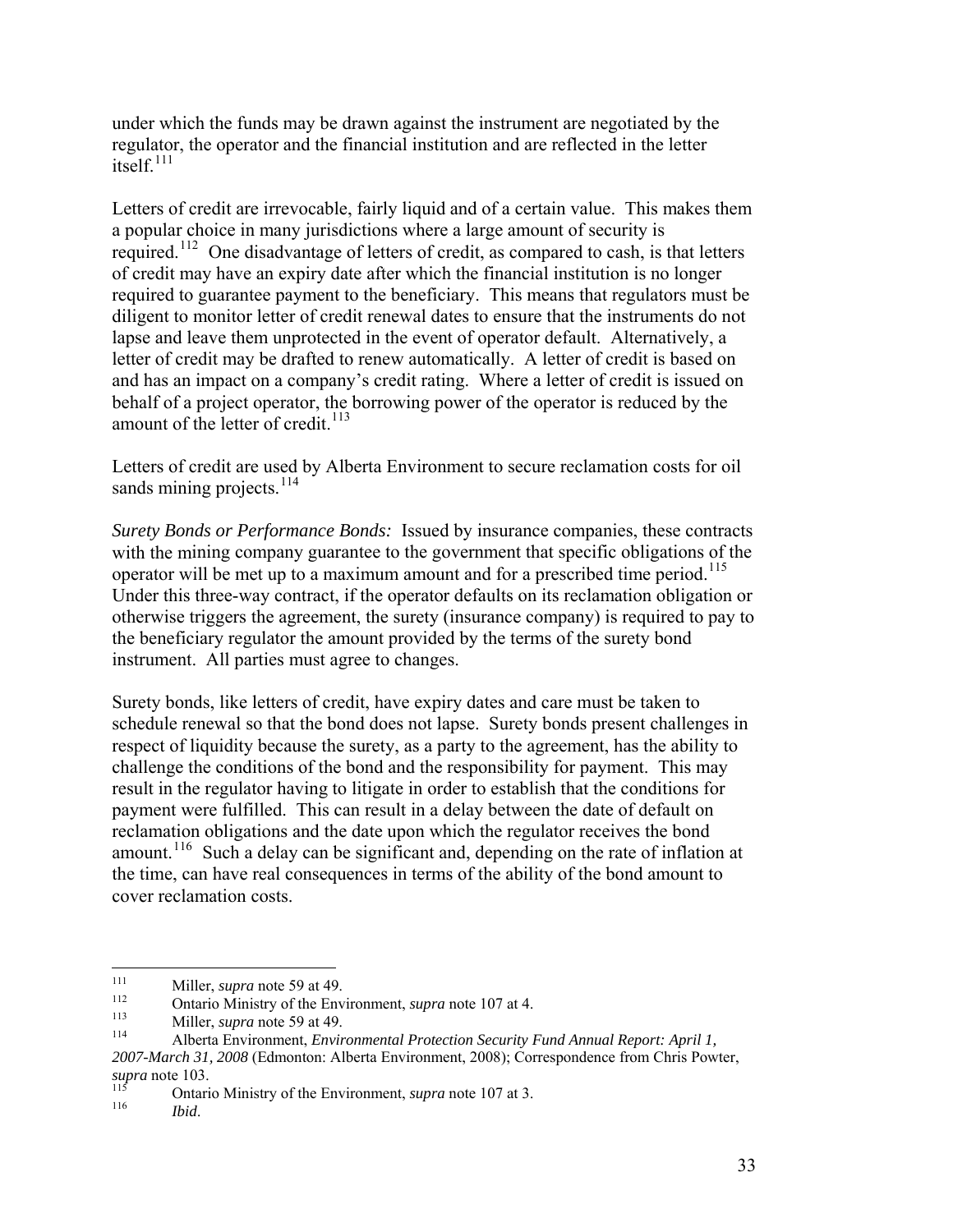Like a letter of credit, the ability of an operator to obtain a surety bond or performance bond depends, in part, on the operator's credit rating.[117](#page-33-0) An operator with a poor credit rating may be required to provide the surety company with a significant cash deposit, sometimes approaching the face value of the bond, to ensure that funds are available if drawn upon by the beneficiary. Industry commentators have noted recently that obtaining surety bonds for mining reclamation costs has become more difficult and expensive.<sup>[118](#page-33-1)</sup>

*Liability Insurance:* An insurance company will agree, in return for the payment of premiums by the insured operator, to cover the losses arising from existing liabilities in addition to the losses associated with the discovery of new environmental problems. Insurance may be used alongside other forms of reclamation security or where potential environmental costs are difficult to estimate for the purpose of establishing a reclamation bond.<sup>[119](#page-33-2)</sup> Alberta Environment does not presently require operators to have insurance in place for reclamation, though the legislation allows the Director to require it. Insurance may be useful as a complementary instrument in Alberta to deal with the many uncertainties surrounding reclamation costs.

*Financial Assurance Trust Funds:* This is a form of self-insurance fund. Operators set up the fund and make periodic payments that are earmarked for reclamation or closure work. These are infrequently used due to perceived administrative effort and strict guidelines that must be adhered to in order for them to be suitable.<sup>[120](#page-33-3)</sup>

*Corporate Guarantee:* The corporate guarantee is, essentially, a promise by the company to pay any outstanding reclamation costs. The corporate guarantee relies on the financial strength of the operator, or its parent company if applicable. It assumes that the company's positive financial condition will continue and that reclamation funds will be available when needed without having to set them aside in advance. An operator wishing to provide a corporate guarantee would complete a financial test to determine its financial health or that of its parent company. Such a test might include an analysis of the ratio of the companies' assets to liabilities.<sup>[121](#page-33-4)</sup> One or both of the companies would agree to provide payment for remediation or reclamation that is required on the operator's site.<sup>[122](#page-33-5)</sup>

The advantage of a corporate guarantee is that the direct costs that may exist with respect to other harder forms of security do not arise. An operator may have to pay a significant amount to a bank for a letter of credit or to an insurance company for a surety bond. Where allowed, a company that can satisfy the financial tests and provide only a corporate guarantee can save itself these payments.

<span id="page-33-0"></span><sup>117</sup>  $117$  Miller, *supra* note 59 at 50.

<span id="page-33-1"></span> $118$  *Ibid.* at 5.

<span id="page-33-2"></span><sup>&</sup>lt;sup>119</sup> Ontario Ministry of the Environment, *supra* note 107 at 6.

<span id="page-33-5"></span><span id="page-33-4"></span>

<span id="page-33-3"></span><sup>1&</sup>lt;sup>20</sup>*Ibid.* at 5.<br>
1<sup>21</sup> Kuipers, *supra* note 60 at I-13.<br>
122 Ontario Ministry of the Environment, *supra* note 107 at 8.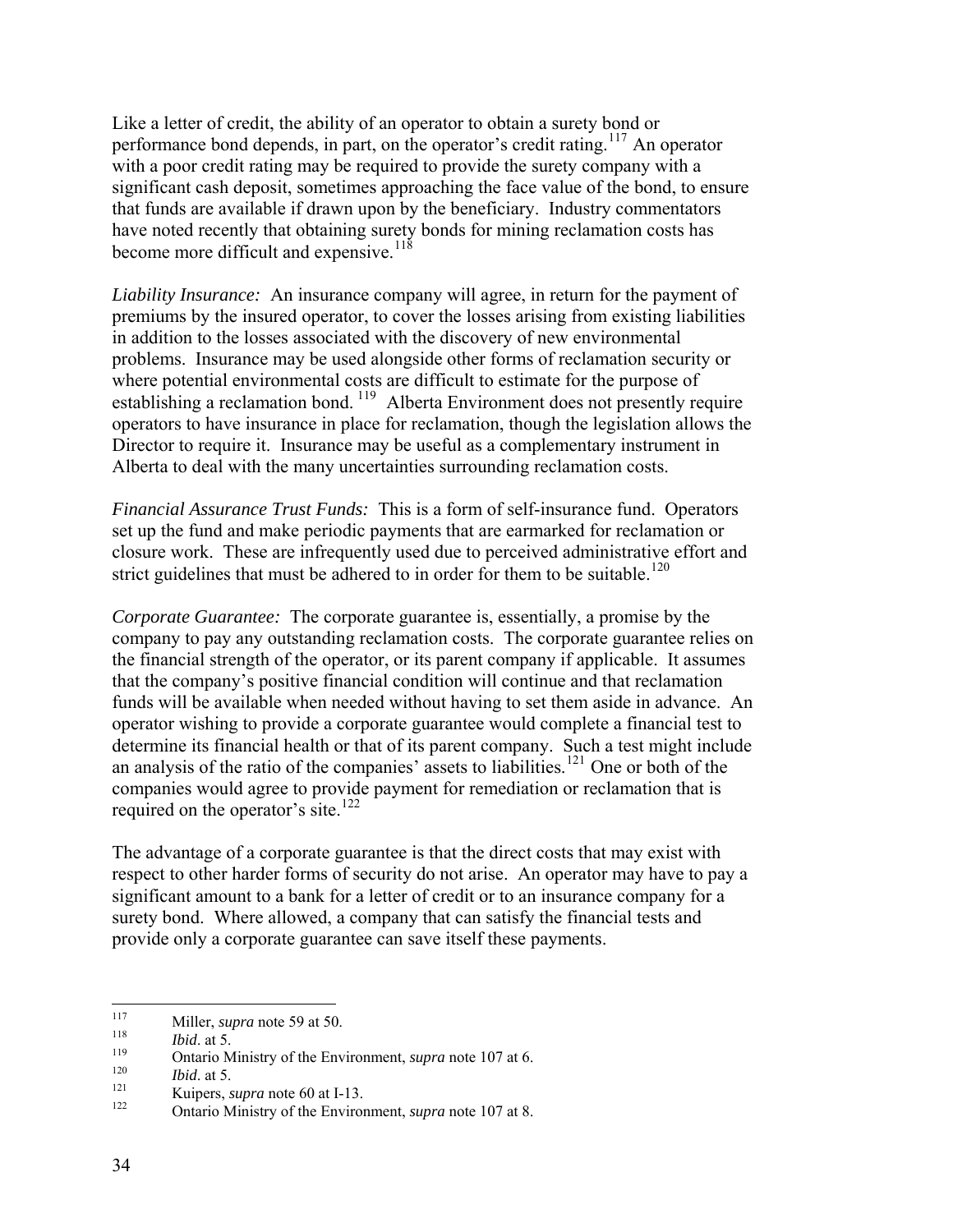Commentators disagree as to the wisdom of allowing corporate guarantees to be used as a form of reclamation security. Many commentators have noted that financial security should not be in the form of a corporate guarantee or self-bond.<sup>[123](#page-34-0)</sup> Rather, that security should be independently guaranteed and accompanied by proof of the guarantor's financial health.<sup>[124](#page-34-1)</sup> Kuipers notes that while corporate guarantees are favoured by industry, they "do little or nothing to insure the agencies and public against potential liability in the event of the company's financial failure."<sup>[125](#page-34-2)</sup> In the event that an operator goes bankrupt, the regulator becomes a creditor, alongside any others at that time.[126](#page-34-3) Wenig *et al* suggest that the corporate guarantee, like other forms of self-bonding (such as a pledge of the company's assets), should not be allowed because it exposes the regulator to the possibility that other creditors may be able to access the remaining assets of the company.<sup>[127](#page-34-4)</sup>

Other commentators assert that corporate guarantees are appropriate for large mine operators and that a blanket prohibition on self-bonding is not appropriate, necessary or efficient. Miller suggests that where the operator is a large, financially robust corporation with an established track record, some recognition of that fact should take place and a corporate guarantee may be an appropriate form of reclamation assurance. Miller describes a model reclamation security regime as including the following analysis: [128](#page-34-5)

If the company is financially strong, and if the current project represents a relatively small financial drain, soft instruments such as a corporate guarantee and/or a balance sheet test may suffice. If the particular corporate vehicle is a subsidiary of a larger entity, a parent company guarantee may be appropriate. At the other extreme, if the company is small or if it is not diversified and the project represents a major potential drain, then the government may reasonably ask for hard assurances such as full coverage by letter of credit, bankers' guarantee or cash deposit.

Kuipers notes, however, that even where financial tests are used, experience has demonstrated that operators may meet the relevant tests right up to the point that they file for bankruptcy protection.<sup>[129](#page-34-6)</sup> Another potential disadvantage related to the use of a financial test or other self-bonding mechanism is that it requires increased ongoing

<span id="page-34-0"></span><sup>123</sup> <sup>123</sup><br>Kuipers, *supra* note 60 at IV-19; Miranda, Chambers & Coumans, *supra* note 58 at 42.<br><sup>124</sup> Wenig, O'Reilly & Chambers, *supra* note 13 at 105.<br>*Kuipers, supra* note 60 at 1.13.

<span id="page-34-1"></span>

<span id="page-34-2"></span><sup>&</sup>lt;sup>125</sup> Kuipers, *supra* note 60 at I-13.<br><sup>126</sup> *Ibid.* at I-14. See also Miranda.

<span id="page-34-3"></span><sup>126</sup> *Ibid*. at I-14. See also Miranda, Chambers & Coumans*, supra* note 58 at 42.

<span id="page-34-4"></span><sup>&</sup>lt;sup>127</sup> Wenig, O'Reilly & Chambers, *supra* note 13 at 105.

<span id="page-34-5"></span><sup>&</sup>lt;sup>128</sup> Miller, *supra* note 59 at 20.

<span id="page-34-6"></span><sup>129</sup> Kuipers & Associates, *Filling the Gaps: How to Improve Oil and Gas Reclamation and Reduce Taxpayer Liability* (Billings, MT: Western Organization of Research Councils, 2005) at 30, online: Western Organization of Research Councils [<http://www.worc.org/userfiles/file/Filling the](http://www.worc.org/userfiles/file/Filling%20the%20Gaps.pdf)  [Gaps.pdf](http://www.worc.org/userfiles/file/Filling%20the%20Gaps.pdf)>.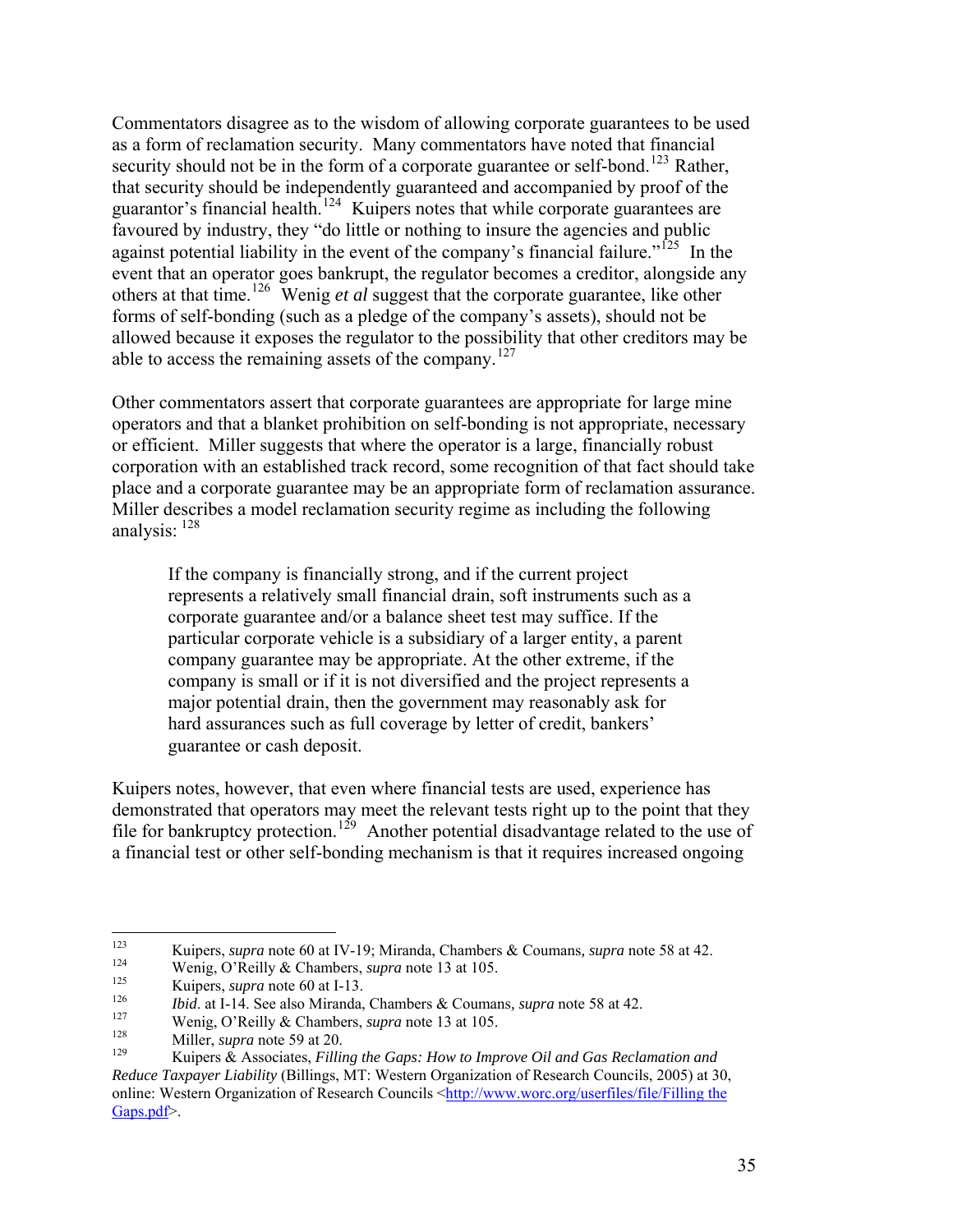monitoring of the operator's financial condition by the regulator. This may be beyond the regulator's competence and resources.<sup>[130](#page-35-0)</sup>

All Canadian jurisdictions give the regulator broad discretion to determine the nature of the reclamation security provided. Most jurisdictions, including Alberta, specifically identify acceptable types of security in the relevant legislation and then give the regulator discretion to take security in "any other form that is acceptable" to it. Ontario and Manitoba specifically provide for the use of "soft" security such as a pledge of the operator's assets.<sup>[131](#page-35-1)</sup> In some jurisdictions, a company is not required to actually post security if it passes a corporate financial health test.<sup>[132](#page-35-2)</sup> Other jurisdictions require hard security to cover certain reclamation activities and allow residual reclamation costs to be covered by softer instruments.<sup>[133](#page-35-3)</sup> Even where "soft" security instruments are not among the enumerated forms of security that may be provided, a broad grant of discretion to the regulator may allow for acceptance of such securities.

Alberta legislation provides for the establishment of a separate reclamation security fund. Reclamation security submitted under *EPEA* is paid into the Environmental Protection Security Fund.<sup>[134](#page-35-4)</sup> This fund is held and administered by the Minister of Environment. The Minister is required to prepare and deliver an annual report regarding the operation of this fund to the Legislative Assembly.

*EPEA* establishes another fund: the Environmental Protection and Enhancement Fund. This fund, also maintained by the Minister of Environment, is to be used for the purposes of environmental protection and enhancement and emergencies with respect to any matter under the administration of the Minister of Environment. The Minister may make payments out of this fund, for these purposes, to a range of government departments, other funds specified by regulation, or persons.<sup>[135](#page-35-5)</sup>

Where the Minister of Environment causes security deposits of an operator to be forfeited in accordance with the *Conservation and Reclamation Regulation*, the funds are transferred from the Environmental Protection Security Fund to this fund and then

<span id="page-35-0"></span><sup>130</sup> 130 James Boyd, *Financial Responsibility for Environmental Obligations: Are Bonding and Assurance Rules Fulfilling their Promise?* (Washington: Resources for the Future, 2001) at 63.<br> *Minima A. P. S. C. 1999* 

<span id="page-35-1"></span><sup>131</sup> *Mining Act*, R.S.O. 1990, c. M-14, s. 145(1); *Mine Closure Regulation*, *supra* note 95, s.19; *Mine Closure Guidelines*, *supra* note 95, s. 15.

<span id="page-35-2"></span><sup>132</sup> *Mine Closure Guidelines*, *ibid.*, s. 15; *Mining Act*, *ibid.*, s. 145(1).

<span id="page-35-3"></span>*Mines Act, supra* note 84, s. 10(5). British Columbia's statute allows the chief inspector to determine the form of security acceptable. The Performance Bonds Policy indicates that "hard" security is required to cover certain post-closure costs, periodic capital replacement costs related to the operation of a water collection and treatment facility and for the management and disposal of associated secondary wastes, and expected post closure site monitoring and maintenance costs including dam inspections, maintenance of water diversion structures, waste material monitoring, water quality monitoring, and vegetation sampling. Residual reclamation costs may be secured by other instruments.

<span id="page-35-4"></span><sup>&</sup>lt;sup>134</sup> *EPEA*, *supra* note 10, s.32.

<span id="page-35-5"></span>*Ibid.*, s. 30.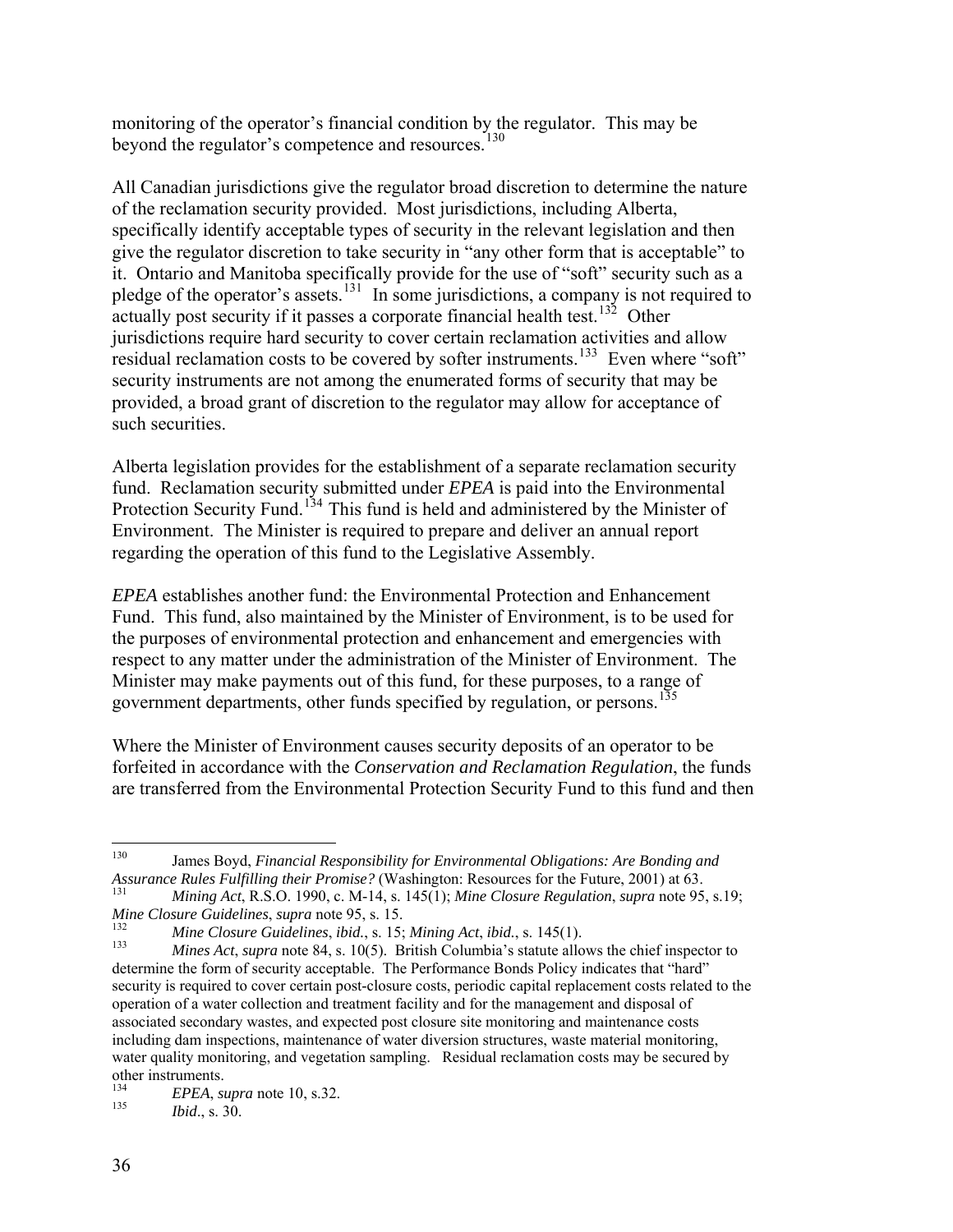applied to cover reclamation costs. This is described further in the section dealing with forfeiture

Alberta's use of a special fund for reclamation security finds support in some of the literature. This is because reclamation security, once paid by an operator, must be available for use in performing reclamation work in the event of forfeiture. For this reason, it is important that the reclamation security go into a special fund rather than into the government's general revenue. Where funds are paid in cash or a cash equivalent, the funds should be paid to and held by the regulator under the condition that they only be used for reclamation or related purposes.<sup>[136](#page-36-0)</sup>

Most Canadian jurisdictions require, or at least allow, the establishment of separate dedicated fund accounts for reclamation security.[137](#page-36-1) Other provinces merely provide the relevant Minister with broad discretion respecting the management, investment and regulation of security.<sup>[138](#page-36-2)</sup>

An effective reclamation security regime provides for regular updating of the security. As noted above, the reclamation security required in respect of the majority of oil sands mining projects (those not previously approved under the *LSCRA*) is to be determined based on the estimated cost of reclamation, among other factors more fully described below. Reclamation security based on the estimated cost of doing the work must be updated regularly to track cost changes. The reclamation security regime in place for oil sands mines does involve regular updates. Section 20 of the *Conservation and Reclamation Regulation* provides that the Director may increase or decrease the amount of security that is to be provided where

- (a) the cost of future conservation and reclamation changes,
- (b) the activity on the land is increased or reduced,
- (c) the conservation and reclamation plan in an approval is changed,
- (d) the operator is conducting more than one activity for which security is required on the specified land, or
- (e) any other circumstances exist that may increase or decrease the estimated cost of conservation.

Section 20 provides the Director with the authority to require an operator to submit more security in some circumstances. This section is permissive, not mandatory. Subsection 20(2) provides that the Director may specify times or set a schedule for reevaluating and adjusting security provided by an operator. Alberta Environment's

<span id="page-36-0"></span><sup>136</sup> <sup>136</sup> Wenig, O'Reilly & Chambers, *supra* note 13 at 106.

<span id="page-36-1"></span><sup>137</sup> *Mines Act*, *supra* note 84, s.12; *Mines and Minerals Act*, *supra* note 83, s.195; *Mining Act*, *supra* note 131, s. 145(8); *Mining Act, supra* note 86, s.112.1.

<span id="page-36-2"></span><sup>138</sup> *Mineral Industry Environmental Protection Regulations, 1996, supra* note 83, s. 115(3).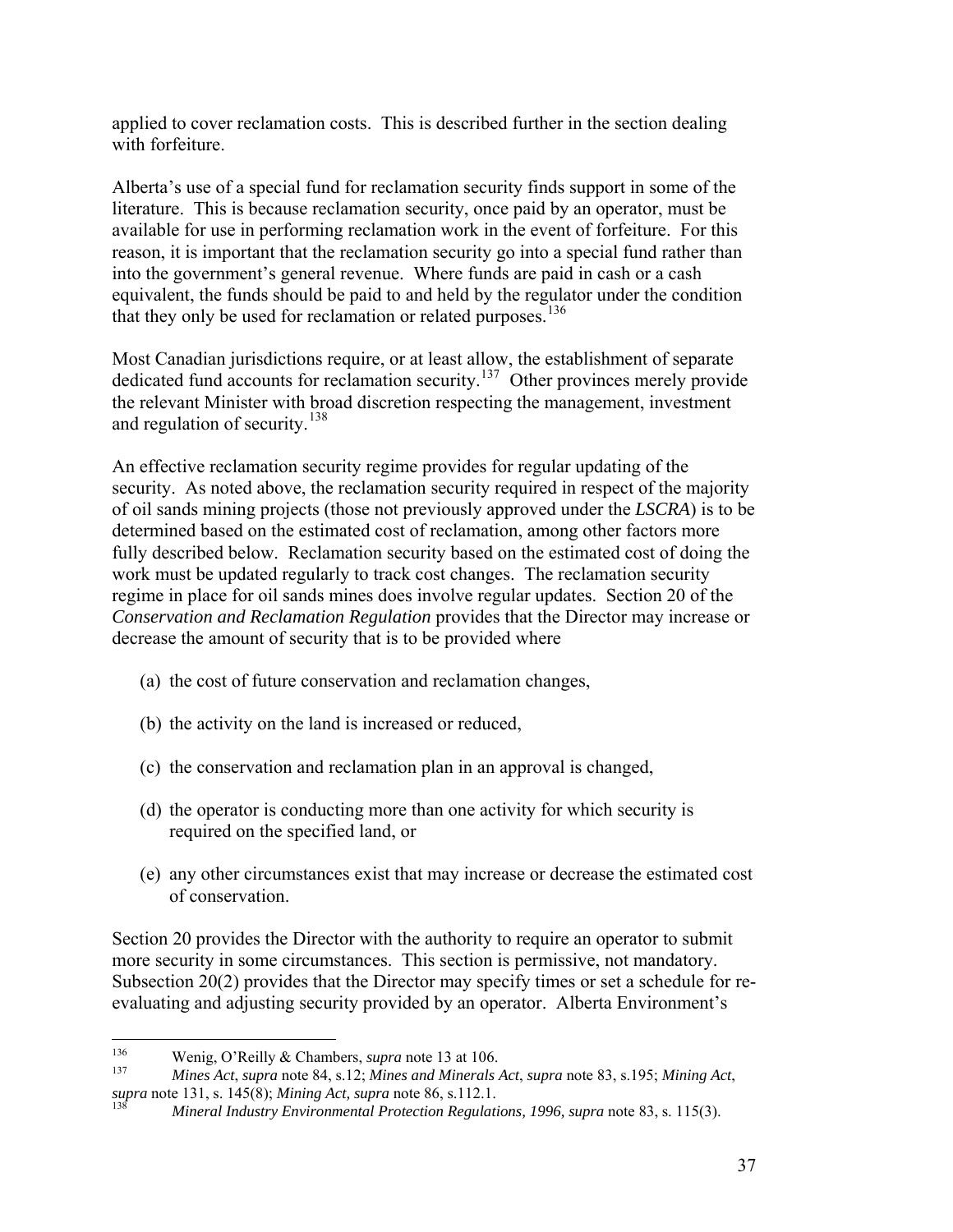current practice is to require operators to provide the Director with a new reclamation security estimate annually.<sup>[139](#page-37-0)</sup> The Director also has authority under section 20 to require mid-year adjustments, although this has not occurred.<sup>[140](#page-37-1)</sup>

In practice, an operator will submit a new cost estimate annually that describes, among other things, planned disturbance for the upcoming year, as well as reclamation activities undertaken in the past year. The reclamation security amount required to be submitted by an operator increases with respect to additions to the planned disturbance and is reduced with respect to reclamation undertaken. Alberta Environment indicates that annual updates follow the same process as for the firsttime security: an estimate is submitted by the operator and reviewed by Alberta Environment staff, who negotiate an amount with the operator resulting in the posting of the updated security.<sup>[141](#page-37-2)</sup> There is no public involvement in the process through which reclamation security amounts are reviewed and adjusted.

Where the amount of reclamation security to be submitted increases as a result of the new estimate, the Director does not require that the operator provide a letter of credit for the difference. Rather, the Director generally requires a letter of credit be provided for the entire new security amount and then returns the letter of credit submitted in the prior year.<sup>[142](#page-37-3)</sup> This swapping of letters of credit is recorded in the Security Fund Annual Report as a deposit and withdrawal, not as an adjustment. The typical entry in that report shows a withdrawal equal to the amount of the opening balance and a deposit equal to the amount of the closing balance.<sup>[143](#page-37-4)</sup>

Alberta Environment's practice of annually reviewing reclamation security amounts is generally supported by some literature.<sup>[144](#page-37-5)</sup> The anticipated cost to reclaim lands often changes significantly after an operator initially provides financial security. This change may be a result of an increase in the amount of industrial activity and a corresponding increase in the amount or severity of impact on the lands. It may also change as a result of inflation. In order to ensure that financial security for reclamation is adequate to cover actual reclamation costs, it is necessary that the financial security be reviewed on a regular basis and adjusted where appropriate to account for any increase in estimated costs since the date that it was provided. Part of this review should include regular on-site inspections of the mine site and all impacted lands for which the security is provided. These inspections must occur at a time when reclamation progress and success can be properly evaluated.

<span id="page-37-0"></span><sup>139</sup> <sup>139</sup> Correspondence from Chris Powter, *supra* note 103.

<span id="page-37-4"></span><span id="page-37-3"></span>

<span id="page-37-2"></span><span id="page-37-1"></span><sup>140</sup>*Ibid*. 141 *Ibid*. 142 *Ibid*. 143 *Environmental Protection Security Fund Annual Report: April 1, 2005-March 31, 2006*, *supra* note 75.<br><sup>144</sup> Kuipers, *supra* note 60 at 4. Kuipers recommends at least yearly on-site inspections and

<span id="page-37-5"></span>review of security amounts at least every five years or more often as circumstances warrant to ensure that the amount remains current.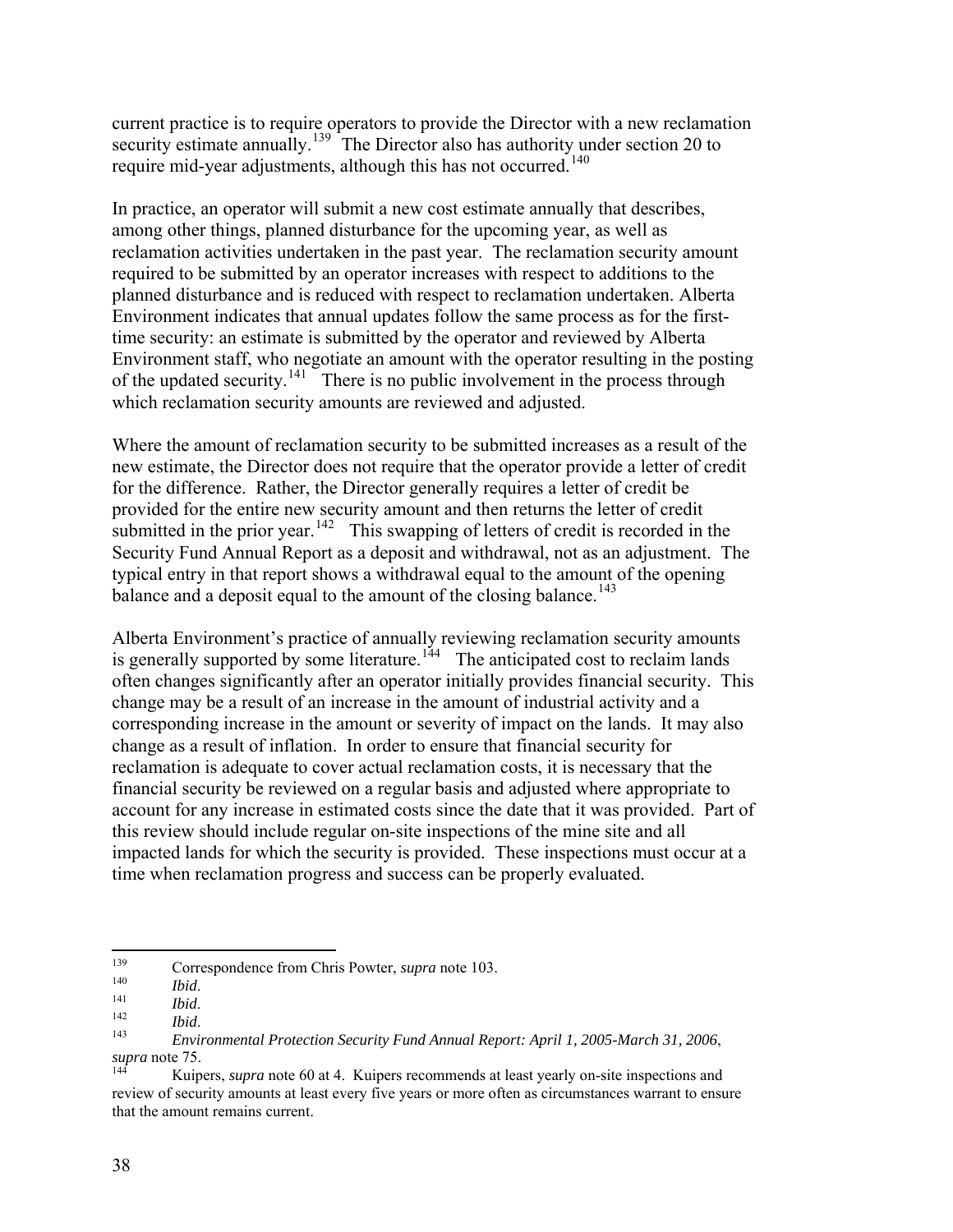One commentator has noted that the mining industry itself has little incentive to push for frequent reviews of reclamation securities, since they usually result in an increase to the amount required.<sup>[145](#page-38-0)</sup> The time and expertise required by regulatory agencies to conduct regular reviews and adjustments of reclamation security amounts are significant and the regularity with which reclamation security is reviewed differs by jurisdiction. In some jurisdictions, relevant legislation requires review of reclamation security amounts to occur within a prescribed period.<sup>[146](#page-38-1)</sup> Other jurisdictions grant the regulator the discretion to review and adjust reclamation security as it sees fit.<sup>[147](#page-38-2)</sup>

## **How is security calculated?**

This section specifically discusses the preparation of the conservation and reclamation cost estimate upon which the security is based. The ability of security to fund reclamation work is directly related to the degree to which the amount of security taken reflects the estimated cost of reclamation work that may be performed by the regulator or its contractors. If the environmental impacts, the reclamation work required or the costs to complete that work are under-estimated, the regulator may be under-funded and the difference may be a financial burden on the government, to be borne by taxpayers. Conversely, overestimation of costs can result in an inefficient allocation of the operator's funds and may discourage investment.<sup>[148](#page-38-3)</sup> The cost estimate used to determine the amount of reclamation security taken in a given case is just that: an estimate. Accordingly, an estimate is neither "right" nor "wrong". Forecasted costs can never be entirely accurate as there are too many variables that can affect actual reclamation costs. However, it is imperative that the estimate approximates as closely as possible the costs that a regulator would incur if it were left to carry out unperformed reclamation work. For this reason, rigourous and comprehensive costing methodologies must be used to determine reclamation cost estimates.

The Director has a duty to determine the amount of the conservation and reclamation security. Subsection 18(1) of the *Conservation and Reclamation Regulation* provides that financial security:  $149$ 

shall be in an amount determined by the Director to be sufficient to ensure completion of conservation and reclamation on the specified land as required by the Act and the regulations, based on:

<span id="page-38-0"></span><sup>145</sup> 145 Miranda, Chambers & Coumans*, supra* note 58 at 41.

<span id="page-38-1"></span><sup>146</sup> *Mineral Industry Environmental Protection Regulations*, *1996, supra* note 83, s. 16. In Saskatchewan, the operator is required to review the assurance fund amount at least once every five years. If the operator does not do so, the regulator is empowered to require the operator to engage a third party to undertake the review.

<span id="page-38-2"></span><sup>&</sup>lt;sup>147</sup> *Mines Act*, *supra* note 84, s. 10(5).

<span id="page-38-3"></span><sup>148</sup> D. Ferreira *et al*, "A Decision Model for Financial Assurance Instruments in the Upstream Petroleum Sector" *Energy* 32:10 (2004) 1173 at 1176; see also D.F. Ferreira & S.B. Suslick, "Identifying Potential Impacts of Bonding Instruments on Offshore Oil Projects" *Resources Policy*

<span id="page-38-4"></span><sup>27:1 (2001) 43</sup> at 50.

Supra note 18.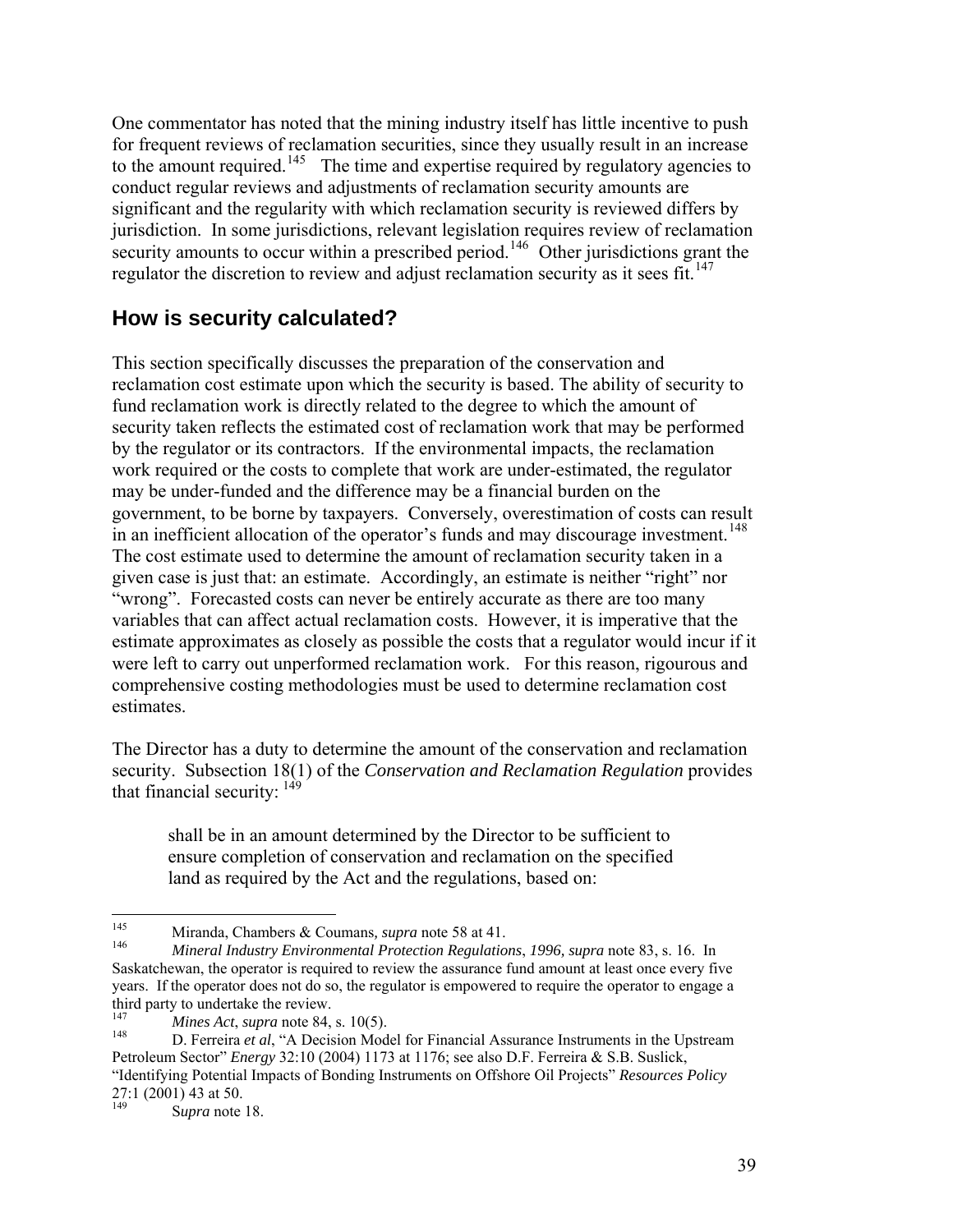- (a) the estimated costs of conservation and reclamation submitted by the operator,
- (b) the nature, complexity and extent of the activity,
- (c) the probable difficulty of conservation and reclamation, giving consideration to such factors as topography, soils, geography, hydrology and revegetation, and
- (d) any other factors the Director considers to be relevant.

There are no other formal regulations or guidelines in place to guide the Director in the determination of the security amount, leaving the Director with significant discretion.

To begin with, the security must be in an amount sufficient, not to complete the conservation and reclamation, but rather to ensure that the conservation and reclamation is completed. The distinction here is a fine but meaningful one. Arguably, a requirement to take security sufficient to complete conservation and reclamation work requires the Director to determine the cost of that work and require the operator to provide that amount. An acceptable exercise of the Director's discretion would require an amount reasonably expected to cover reclamation costs.

On the other hand, a requirement to take security sufficient to ensure that conservation and reclamation are completed requires the security to be in an amount sufficient to compel the operator to do the work or to retain a third party to complete the work on Alberta Environment's behalf. Arguably, this interpretation gives the Director greater discretion in determining the security amount because it allows for consideration of other factors that may motivate an operator and may support an interpretation that security need not represent the full, anticipated cost of conservation and reclamation.*[150](#page-39-0)*

Further, the Director must assess the complexity and extent of the project. Is the project complex? Compared to what? The Director must assess the probable difficulty of conservation and reclamation. Is reclamation of an oil sands mine likely to be difficult? Are parts of it likely to be, such as tailings ponds or end pit lakes? Finally the Director is to consider any other factors s/he considers to be relevant. What kinds of factors are relevant? Is the financial risk of an operator becoming insolvent or otherwise defaulting on reclamation obligations relevant? Is the fact that a project is using unproven reclamation technologies relevant? Is the likelihood that, even if an operator becomes insolvent, there may be another operator ready to step in and continue operations relevant?

<span id="page-39-0"></span><sup>150</sup> See Gerard, *supra* note 53.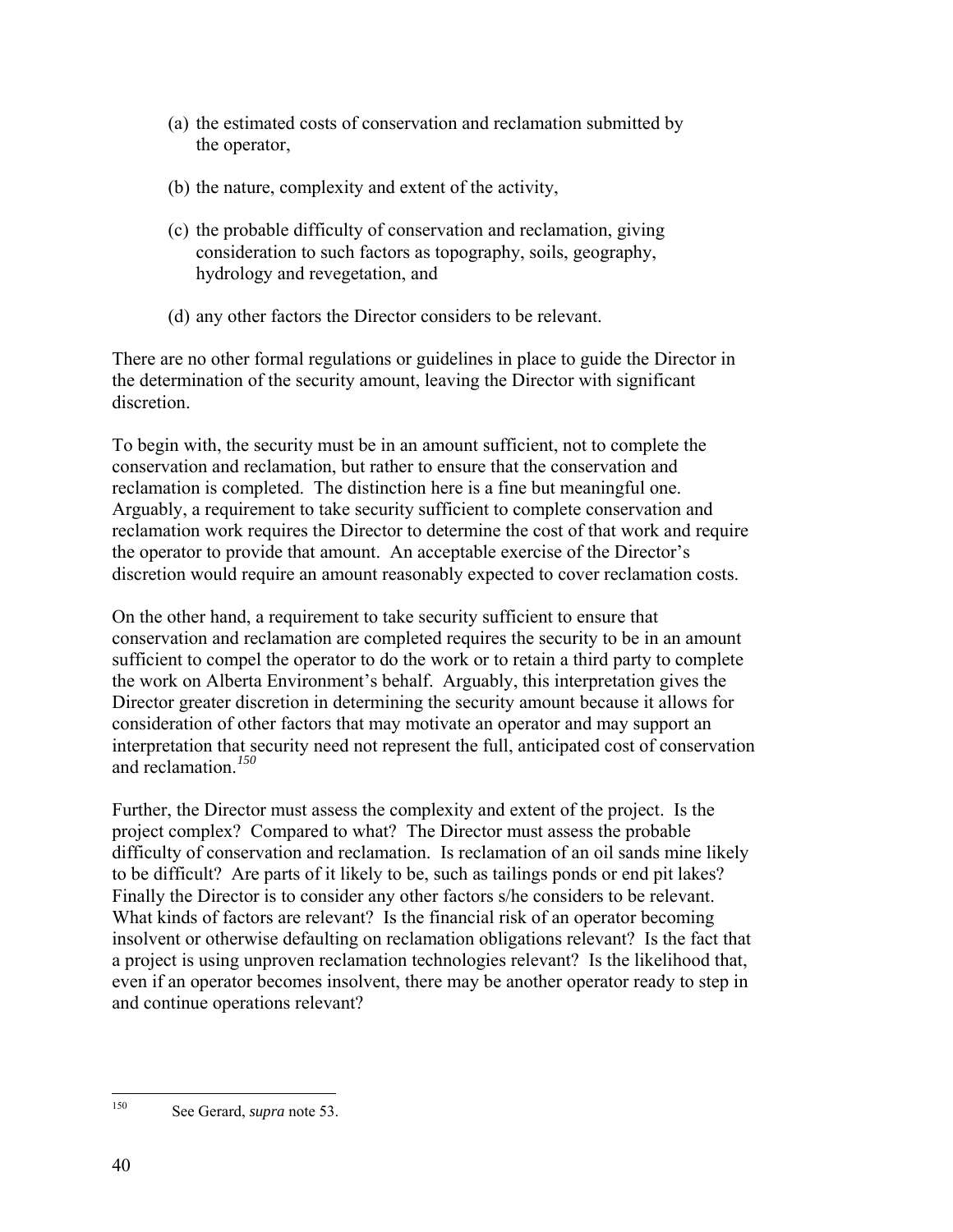The Director's discretion may impact the scope of activities required to be included in a cost estimate in a given case or the standard of reclamation used when considering the cost estimate.

An important factor in calculating reclamation security is determining what is included in the security cost estimate. The question of what is included in the conservation and reclamation cost estimate has three parts: what elements of the project, such as the mine pit, the tailings pond, or the plant, are included, and for those that are included, what specific conservation and reclamation tasks are included and to what level of detail are they described. These questions are addressed in order.

The language used in subsection 18(1), "sufficient to ensure completion of conservation and reclamation on the specified land" would suggest that the scope of activities required to be included in the cost estimate is comprehensive and would include all conservation and reclamation activities. However, specifically identifying which activities are included in the reclamation cost estimate is not simple.

"Conservation" and "reclamation" are both defined terms. Conservation means: "the planning, management and implementation of an activity with the objective of protecting the essential physical, chemical and biological characteristics of the environment against degradation".<sup>[151](#page-40-0)</sup> Reclamation means any or all of the following: [152](#page-40-1)

- the removal of equipment or buildings or other structures or appurtenances;
- the decontamination of buildings or other structures or other appurtenances, or land, or water;
- the stabilization, contouring, maintenance, conditioning or reconstruction of the surface of the land;
- any other procedure, operation or requirement specified in the regulations.

These broad definitions indicate that conservation and reclamation may but do not necessarily have to include a wide range of activities.

Oil sands mine approvals define reclamation more narrowly, suggesting that it is limited to the stabilization, contouring, maintenance, conditioning, and reconstruction of the land surface to a land use capability equivalent to its pre-disturbed state.<sup>[153](#page-40-2)</sup>

<span id="page-40-0"></span><sup>151</sup> <sup>151</sup> *EPEA*, *supra* note 10, s. 1(l).<br><sup>152</sup> *H* : 1. 1. 1. 1. 1. 1. 1. 1. 1.

<span id="page-40-1"></span> $\frac{152}{153}$  *Ibid.*, s. 1(ddd)

<span id="page-40-2"></span><sup>153</sup> Alberta, Alberta Environment, *Approval 20809-00-00* (Edmonton: Alberta Environment, 2007) (Albian Sands Energy Inc., for Muskeg River Oil Sands Processing Plant and Mine); see also Alberta, Alberta Environment, *Approval 149968-00-01* (Edmonton: Alberta Environment, 2004) (Canadian Natural Resources Limited, for Horizon Oil Sands Processing Plant and Mine). Both of these approvals refer to "returning the plant to a land use capability equivalent to its predisturbed state".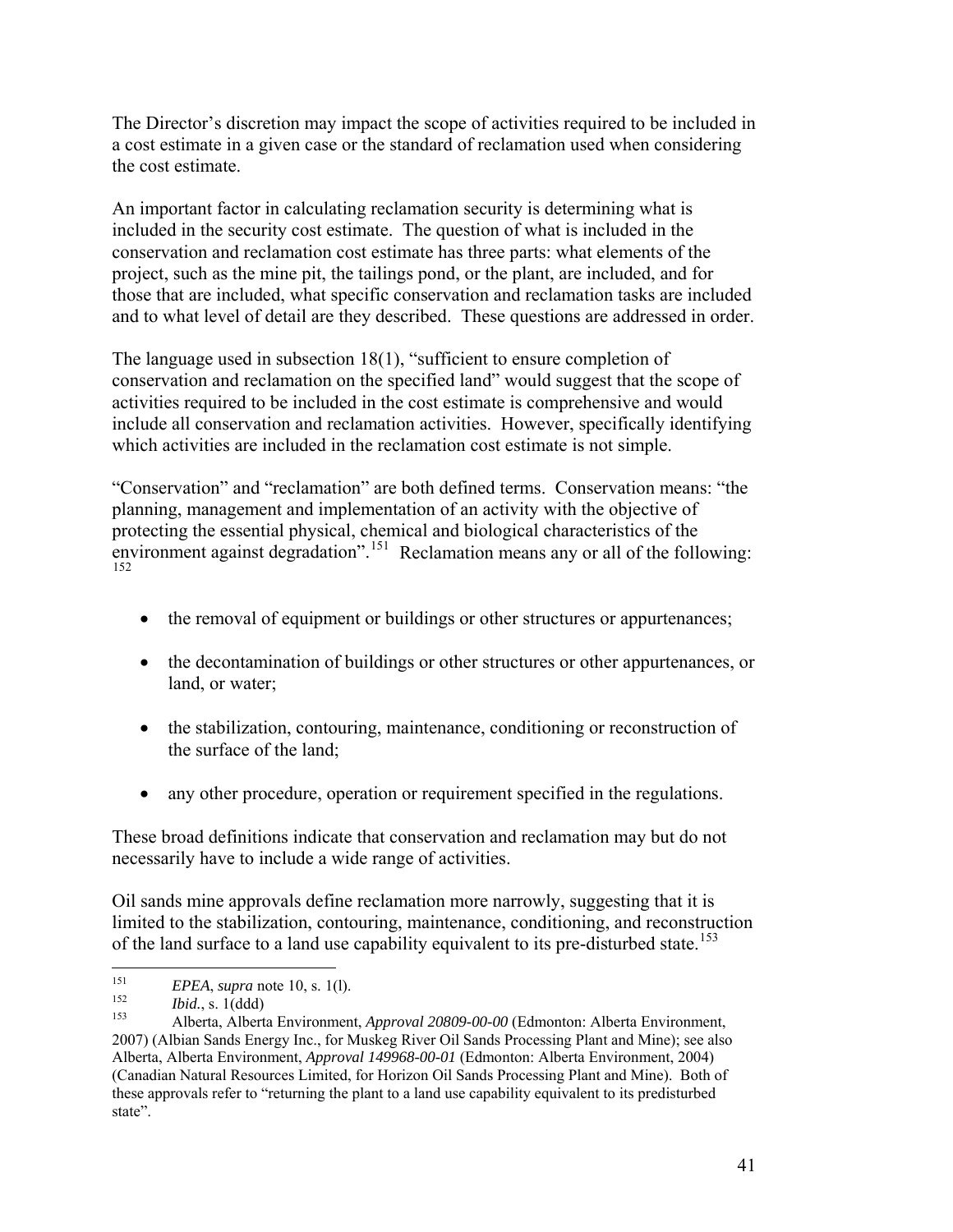These approval definitions do not refer to removal of equipment, buildings or appurtenances or decontamination of buildings, land or water. Alberta Environment staff indicates that operators preparing reclamation security estimates for oil sands mines must consider all disturbance, clearing and reclamation of overburden dumps, tailings ponds, dykes, mine and pit facilities, roads, borrow pits and infrastructure outside of the plant site.<sup>[154](#page-41-0)</sup>

Operators are not required to include the cost to suspend, abandon or reclaim the plant in the security cost estimate.<sup>[155](#page-41-1)</sup> Further, Alberta Environment states that costs for remediation of contamination are not included in the cost estimate as much of the contamination is likely to be in the plant area.<sup>[156](#page-41-2)</sup>

Alberta Environment staff indicates that cost estimates are not prepared based on final reclamation plans, which generally describe the long-term reclaimed landscape at the end of the project's life. This is because, at any given time, the landscape of the mining project is not the same as it would be at closure. When a reclamation security deposit is calculated, the site may be operational, with an pit, tailings ponds, overburden dumps and other elements of an operating mine. If that is the case, the reclamation security cost estimate is based upon an assumption that another operator will come in and take over the site at some point.<sup>[157](#page-41-3)</sup>

It is unclear how that assumption impacts the cost estimate. As an example, Alberta Environment staff indicates that tailings ponds are to be "considered" in the cost estimate and that a typical reclamation plan for a tailings pond would involve moving fluids from the pond to the exhausted mine pit. The pond itself may be dredged. The dykes would be breached so there are no longer any dams holding water, the land would be contoured and reclamation material deposited on site. Finally the area would be revegetated through seeding or planting. Alberta Environment staff indicates that the costs of this work are included in the cost estimate and that longer term costs relating to pumping water from tailings seepage collector systems may also be included, if required.<sup>[158](#page-41-4)</sup>

<span id="page-41-0"></span><sup>154</sup> <sup>154</sup> Correspondence from Chris Powter, *supra* note 103.

<span id="page-41-1"></span><sup>155</sup> *Conservation and Reclamation Regulation*, *supra* note 18, s. 16. For the purposes of determining the security requirement, an "approval" means an approval issued in respect of an activity listed in Division 3 of Schedule 1 to the *Activities Designation Regulation*. The construction, operation or reclamation of an oil sands mine is included in Division 3, Schedule 1. However, the construction, operation or reclamation of an oil sands processing plant is listed in Division 2, Schedule 1. Accordingly, while an operator has a duty to reclaim the lands upon which the plant is located, there is no corresponding duty to provide security in respect of that reclamation.

<span id="page-41-2"></span><sup>156</sup> Correspondence from Chris Powter, *supra* note 103. However, section 5.1.1of *Approval 149968-00-01*, *supra* note 153, specifically requires the approval holder to "annually review and revise the cost estimate for reclamation of the mine, including all associated overburden and tailings dyke structures, including decommissioning and land reclamation."

<span id="page-41-3"></span><sup>157</sup> Correspondence from Tanya Richens, Reclamation Approvals Coordinator, Alberta Environment (24 November 2008).

<span id="page-41-4"></span>*Ibid*.; not all operators describe this work consistently.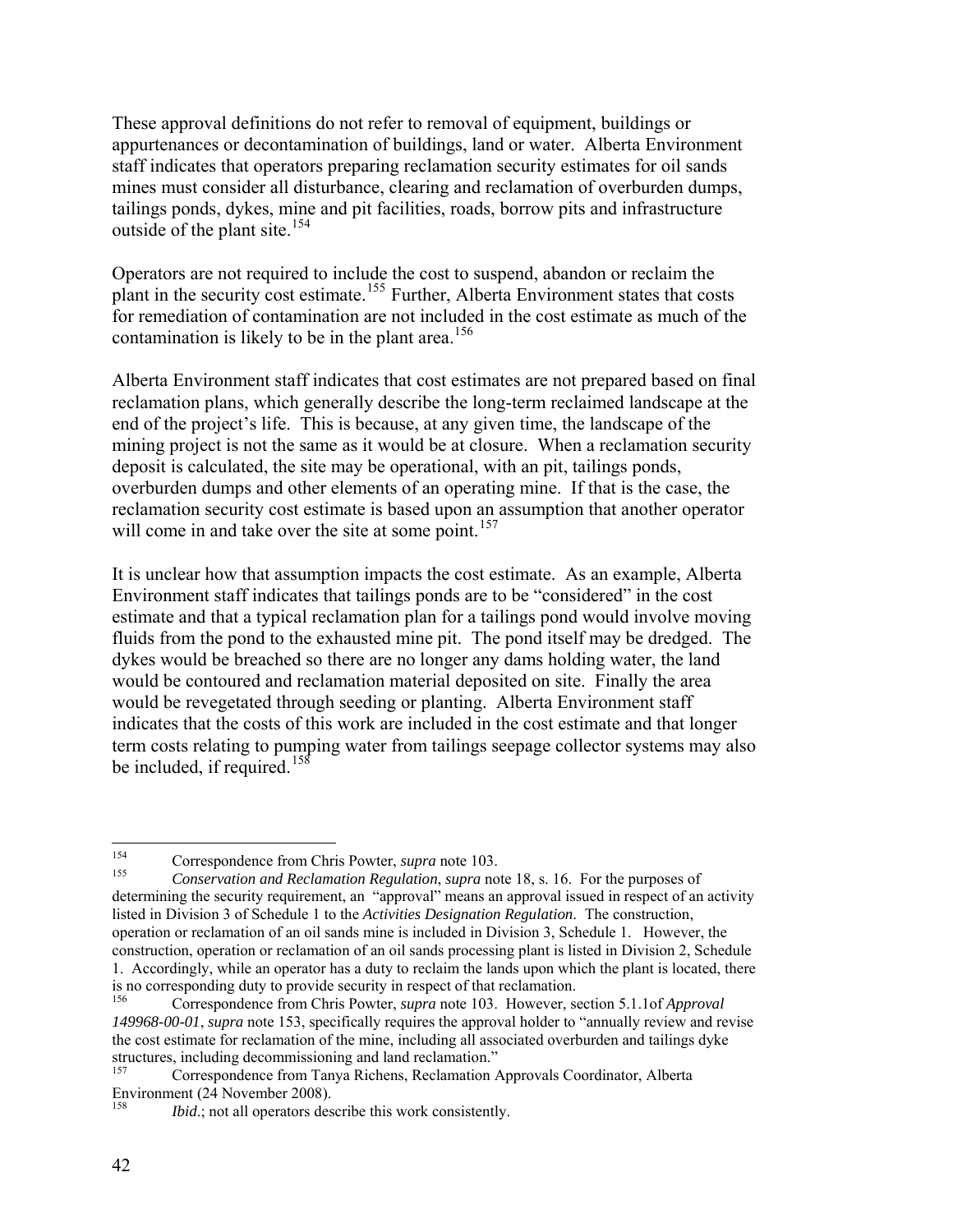However, where it is assumed that another operator will step in and resume operations, Alberta Environment would not, it is presumed, begin permanent closure activities, such as moving the tailings fluid into the mine pit. There may be some immediate pre-closure activities, such as maintenance and security of tailings ponds that must be undertaken and continued until a new operator steps in. Alberta Environment staff indicates that the conservation and reclamation security must include costs associated both with the final reclamation of tailings ponds, notwithstanding the assumption that another operator may step in, and with maintenance and security during the interim period between default of the original operator and resumption of activities by another operator.<sup>[159](#page-42-0)</sup>

More generally, Alberta Environment staff indicates that, for the purposes of preparing a reclamation security cost estimate, erosion control and stability are more important points than natural appearance. The cost estimates are to include costs to stabilize all landforms in a manner consistent with the requirements of an operator's approval. The cost estimates of seeding or revegetation must also be included but the degree of revegetation may not be consistent with the terms of the approval or final reclamation plan; rather, it may vary depending on different factors, including as the location, timing in relation to the ultimate closure plan and whether or not it is expected that another operator would likely take the site over.<sup>[160](#page-42-1)</sup>

Alberta Environment's practice of exempting the costs of decommissioning and reclaiming the plant site or of remediating decontamination from the reclamation security is generally not supported by writings on the subject favored by environmental groups. These groups typically assert that financial assurance for reclamation can only be truly protective if the assurance amount is based on an estimate that is comprehensive and includes all potential cost categories.<sup>[161](#page-42-2)</sup> Similarly, such commentary would not support the exclusion of some costs bas ed on the assumption that another operator is going to replace the defaulting operato r.

The manner in which conservation and reclamation costs for tailings ponds are included in the cost estimate cannot be verified by independent sources, but the method described by Alberta Environment staff is otherwise generally consistent with commentary on the subject that calls for a "worst-case scenario" approach to setting reclamation security.<sup>[162](#page-42-3)</sup>

An estimate must also include all pre-closure, closure and post-closure costs.

<sup>159</sup> 

<span id="page-42-1"></span><span id="page-42-0"></span><sup>&</sup>lt;sup>159</sup>*Ibid.* 2016.<br><sup>160</sup> Correspondence from Tanya Richens, Reclamation Approvals Coordinator, Alberta Environment (29 August 2008).

<span id="page-42-2"></span><sup>&</sup>lt;sup>161</sup> Kuipers, *supra* note 60 at IV-14.

<span id="page-42-3"></span><sup>162</sup> Costanza & Cornwell, *supra* note 12. Costanza and Cornwell's approach to dealing with scientific uncertainty of environmental damage requires operators to provide financial security based on the worst-case scenario and then funds are refunded if it is demonstrated that the worst-case did not materialize. Arguably, an analogy can be drawn to uncertainty surrounding assumptions that another operator will step in and continue operations.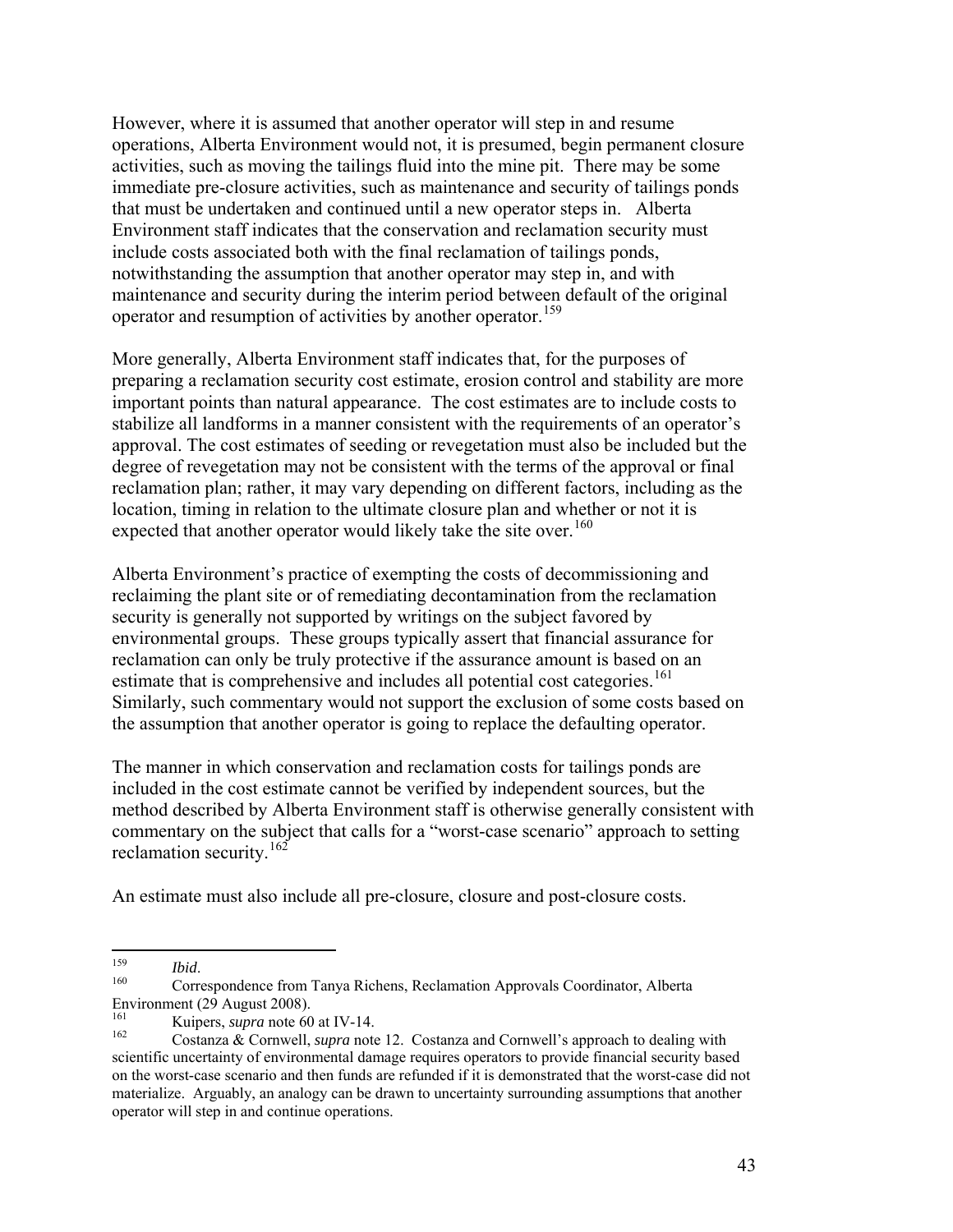Inclusion of pre-closure work is important and reclamation security must be available as soon as an operator becomes insolvent or otherwise defaults on reclamation requirements. This could happen as a project is nearing the end of its life or when it is in full production.<sup>[163](#page-43-0)</sup> Upon default, the regulator may be required to continue some or all of the operations while closure steps are taken. The reclamation security provided should supply the funds for any necessary interim operations or critical processes, in accordance with environmental, public health and safety requirements.<sup>[164](#page-43-1)</sup>

Interim operations may be required in respect of a variety of activities, such as process water containment or treatment, or air or water quality monitoring.[165](#page-43-2) The amount of money required for maintenance and interim operation of the site would depend on the activities that need to be undertaken by the regulator and the amount of time that these activities would need to be continued. Kuipers suggests that security must provide at minimum two years funding for interim operations, though in many cases more may be required.[166](#page-43-3) It is not clear whether Alberta Environment requires these types of costs to be included or, if so, how they are calculated and what length of time they must cover.

Closure costs must also be accounted for in the security estimate. Depending on the stage of a project's life at which the operator defaults, closure by the regulator may be temporary or permanent. A temporary closure may occur where it is expected that production will resume again at a later date. A permanent closure may be more likely to occur at or near the end of production, when the project is not expected to resume operations. The decommissioning costs applicable to permanent closure may not necessarily apply to a temporary closure; however certain maintenance costs, such as those to ensure continued safety and security on the site, may be applicable.

Post-closure work includes activities such as monitoring and evaluating the site to determine the success of reclamation.<sup>[167](#page-43-4)</sup> Where monitoring and evaluating prove that reclamation work has not been successful, some or all of the work may need to be repeated. It may also be necessary to continue certain activities for a considerable time post-closure, in order to protect surrounding land or surface and groundwater from contamination. Ongoing water treatment is an example of such activity. These post-closure costs should be described in detail and included in the cost estimate. In addition, the cost estimate must include some recognition of the potential need for remedial work where these protective efforts fail and the surrounding environment is

<span id="page-43-0"></span><sup>163</sup> 163 Neither *EPEA* nor the *Conservation and Reclamation Regulation* contain fixed timelines for reclamation. This makes ascertaining the time of default difficult.

<span id="page-43-1"></span><sup>&</sup>lt;sup>164</sup> Wenig, O'Reilly & Chambers, *supra* note 13 at 106.

<span id="page-43-2"></span><sup>&</sup>lt;sup>165</sup> Kuipers, *supra* note 60 at IV-14.

<span id="page-43-4"></span><span id="page-43-3"></span><sup>&</sup>lt;sup>166</sup>*Ibid.*<br><sup>167</sup> *Ibid.* This may include a number of activities such as assuring stabilization and erosion control and the efficacy of reclamation covers.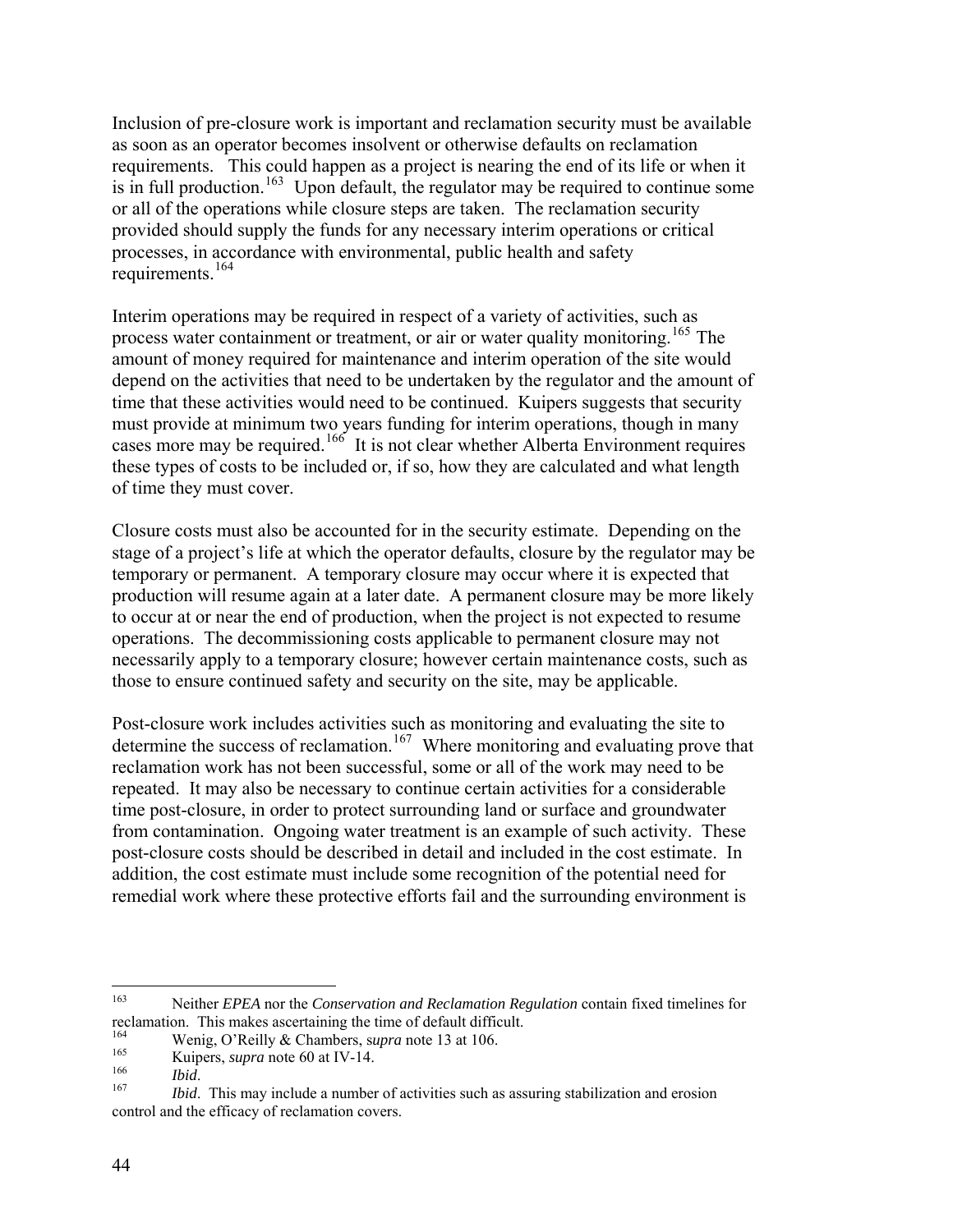contaminated. It is not clear whether Alberta Environment requires any of these costs be included  $^{168}$  $^{168}$  $^{168}$ 

There may be multiple steps involved in reclaiming many of the elements of a mining project. For example, disturbed land may need to be recontoured, re-engineered, regraded and have appropriate soil placement prior to revegetation. The costs of each step should be itemized in the cost estimate, rather than being aggregated. Further, requiring the costs of a specific task, such as revegetation, to be broken down into steps makes it easier to ensure that all tasks are accounted for. It is not clear whether this is done consistently by oil sands mining operators.<sup>[169](#page-44-1)</sup>

An estimate must include all costs associated with doing a particular task. For instance, seeding or planting has costs associated with labour, equipment ownership or lease costs and all operations and maintenance associated with equipment.<sup>[170](#page-44-2)</sup> It is not clear whether cost estimates provided by oil sands mine operators consistently contain this level of information.

Alberta Environment staff indicates that operators are requested to express the estimate costs, other than the contingency and management costs, on a per unit basis and indicate the number of units. $171^\circ$  $171^\circ$  However, Alberta Environment staff indicates that there is no standard method for determining amounts and that not all operators are consistent in their manner of calculating reclamation security estimates or describing the inputs.<sup>[172](#page-44-4)</sup> Operators provide different levels of detail respecting costs such as labour, materials, and equipment use. Alberta Environment staff indicates that they have been trying to get more consistent information from operators.<sup>[173](#page-44-5)</sup> Operators provide cost estimates for broad tasks such as earthwork, coversoil placement and revegetation over different areas of the lease. They do not necessarily all break those tasks down into specific cost categories such as engineering, labour equipment rental, fuel, and others for each of the activities.<sup>[174](#page-44-6)</sup>

Legislation, regulations and policy across Canada generally use broad terms when describing the requirement to prepare a reclamation security estimate, often requiring an "estimate of the cost required to carry out the decommissioning and reclamation plan", or similar.<sup>[175](#page-44-7)</sup> Some jurisdictions specifically require that ongoing monitoring,

<span id="page-44-0"></span><sup>168</sup> 168 As described later in this report, Alberta Environment does require operators to provide a contingency amount equal to 10% of the total cost estimate. It is unclear what this is intended to cover.

<span id="page-44-1"></span><sup>169</sup> Kuipers, *supr*a note 60 at IV-13. Kuipers identifies the following revegetation tasks that should be included: soil tests, seedbed preparation, fertilization and bacterial inoculation, seeding, mulching, application of netting or tackifiers, other stabilization techniques, tree and shrub planting, fencing and noxious weed control.

<span id="page-44-3"></span><span id="page-44-2"></span><sup>&</sup>lt;sup>170</sup>*Ibid.* 171 *Ibid.* 171 Correspondence from Chris Powter, Manager 3PC Project, Alberta Environment (5 March)  $2007$ ).

<span id="page-44-4"></span> $172 \tCorrespondence from Tanya Richards, *supra* note 160.$ 

<span id="page-44-6"></span><span id="page-44-5"></span><sup>173</sup>*Ibid*. 174 Correspondence from Chris Powter, *supra* note 103.

<span id="page-44-7"></span><sup>175</sup> *Mineral Industry Environmental Protection Regulations, 1996*, *supra* note 83, s. 14.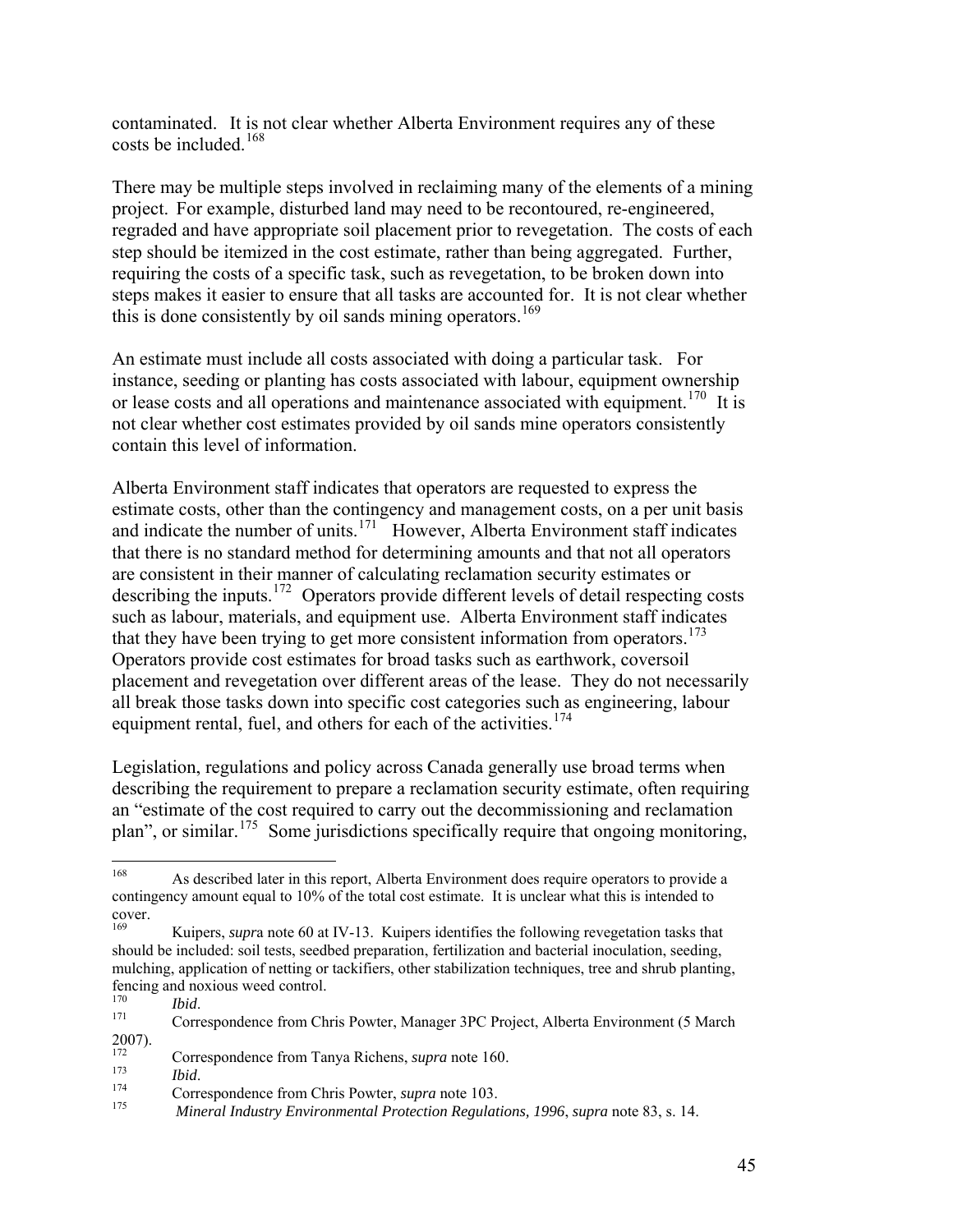perpetual care and treatment costs be included in the estimate, but Alberta does not. <sup>[176](#page-45-0)</sup> Some other jurisdictions provide more discretion in this regard, requiring only that on-going treatment and monitoring costs be "considered".<sup>[177](#page-45-1)</sup> Only infrequently is there specific guidance in terms of specific project elements to be included in th e estimate and the degree of detail with which the reclamation of a given element is to be broken down into specific activities.<sup>[178](#page-45-2)</sup>

Reclamation cost is directly related to the reclamation standard. As the reclamation standard increases, so does the reclamation cost.<sup>[179](#page-45-3)</sup> Setting reclamation standards raises the question of "how much is enough?"

As noted above, security is required to be sufficient to ensure "completion" of conservation and reclamation and specified land is to be returned to an "equivalent land capability". The individual land uses will not necessarily be the same.<sup>[180](#page-45-4)</sup>

Land capability is based on an evaluation of the physical, chemical and biological characteristics of the land, including topography, drainage, hydrology, soils and vegetation.[181](#page-45-5) To align with these general principles, a reclamation security regime should ensure that costs incurred to return industrially impacted lands to an equivalent land capability are covered by the project operator.

Section 3 of the *Conservation and Reclamation Regulation* allows the Director to establish standards, criteria and guidelines for conservation or reclamation of specified lands and requires that operators conserve and reclaim specified land in accordance with the applicable standards, criteria and guidelines. Operators and

<span id="page-45-0"></span><sup>176</sup> 176 *Ibid*.; *Mine Closure Guidelines: Financial Assurance*, *supra* note 95, s. 17.1.

<span id="page-45-1"></span><sup>177</sup> British Columbia, Ministry of Energy, Mines and Petroleum Resources, "Application requirements for a permit approving the mine plan and reclamation program pursuant to the *Mines Act* R.S.B.C. 1996, c. 293" (Victoria: Ministry of Energy and Mines, 1998), online: Ministry of Energy, Mines and Petroleum Resources

<sup>&</sup>lt;[http://www.empr.gov.bc.ca/Mining/Permitting\\_Reclamation/PermitApplicationRequirements/Pages/d](http://www.empr.gov.bc.ca/Mining/Permitting_Reclamation/PermitApplicationRequirements/Pages/default.) [efault.](http://www.empr.gov.bc.ca/Mining/Permitting_Reclamation/PermitApplicationRequirements/Pages/default.)aspx>. This policy document indicates that for new mines reclamation security is to be set annually "at a level which reflects all outstanding decommissioning and closure obligations existing at that time". Consideration is also given to costs associated with public health, safety, reclamation, maintenance, and long-term treatment and monitoring requirements.

<span id="page-45-2"></span><sup>178</sup> *Mine Closure Guidelines: Financial Assurance*, *supra* note 95, s. 17.2; *Mine Development and Closure under Part VII of the Act*, *supra* note 83, which establishes a mine rehabilitation code describing minimum rehabilitation standards, procedures and requirements. A proponent's closure plan must certify that the security amount is adequate and sufficient to cover the cost of the rehabilitation work required by the relevant legislation, regulations and the Code. Schedule 2 to the Code requires "details of the expected costs of implementing the rehabilitation measures and monitoring programs required to close out the site, including at least a detailed expenditure schedule and an itemized estimate of capital and operating costs based on the market value of the material goods and services provided".

<span id="page-45-3"></span>The term "standard", in this sense, is used broadly and can be described also as a reclamation objective or the overall post-closure condition of the land to be achieved. It is not meant to refer to specific standards for individual reclamation tasks or to specific technical environmental quality standards for soil, surface or ground water, though each of these impact the overall condition of the  $\lim_{180}$ .

<span id="page-45-5"></span><span id="page-45-4"></span><sup>&</sup>lt;sup>180</sup> *Conservation and Reclamation Regulation, supra* note 18, s. 1(e).<br><sup>181</sup> *Ibid. a.* 1(k) *Ibid.*, s. 1(k)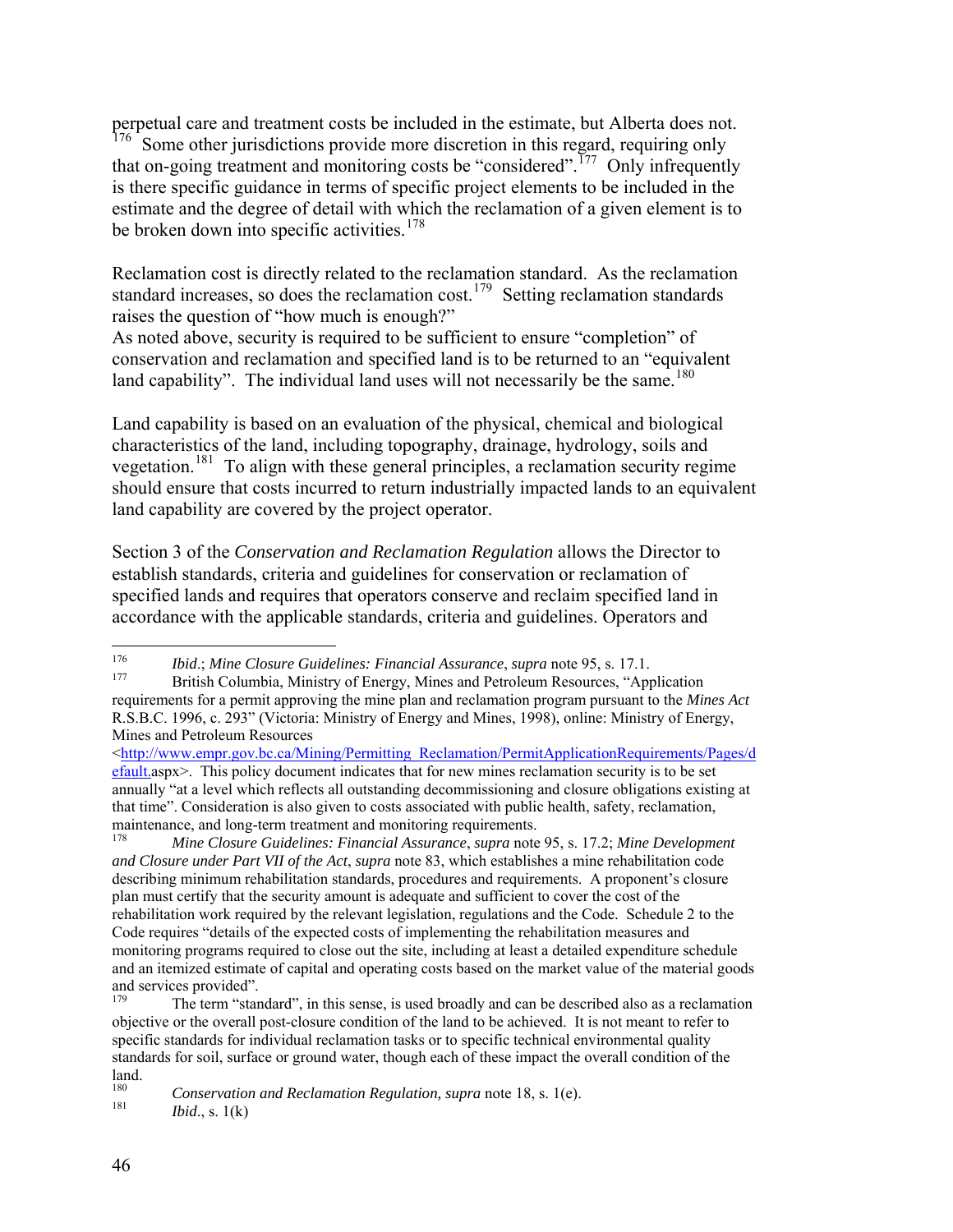Alberta Environment measure equivalent land capability by using criteria in the *Land Capability Classification System for Forest Ecosystems in the Oil Sands* [*LCSS*]. This document, now in its third edition, was created by the Cumulative Environmental Management Association as a tool to help in the evaluation of land capabilities for forested ecosystems on natural and reclaimed lands in the Athabasca oil sands region.[182](#page-46-0) It compares pre-disturbance and post-reclamation land in terms of its capability to support upland commercial forests and identifies different lan d classes with reference to that capability.<sup>[183](#page-46-1)</sup>

Alberta Environment staff indicates that reclamation plans for wetlands in security estimates are based on managing water on site through integrated drainage systems and not necessarily on establishing the same amount or type of wetlands that would have been required in the closure landscape. In reclamation closure planning, an operator is required to follow the *Guideline for Wetlands Establishment on Reclaimed Oil Sands Leases*. [184](#page-46-2)

Unsurprisingly, the expectations of what the reclamation standard should be vary between industry and environmental groups. Environmental groups suggest that reclamation ought to be aimed towards restoration, a standard that is based upon ecological principles to promote the recovery of ecological integrity.<sup>[185](#page-46-3)</sup> However, Ferreira *et al* suggest that each successive step taken towards site rehabilitation is more expensive than the last. Further, they suggest that the marginal benefit of reclamation decreases as the site approaches pristine conditions. Therefore, there is some point where the costs of reclamation outweigh the benefits.<sup>[186](#page-46-4)</sup> Miller refers to a trend of regulators setting technical reclamation standards at an unnecessarily high level with the result that excessive reclamation security is required.<sup>[187](#page-46-5)</sup>

However high the reclamation standard is set, it must be clear and understandable.<sup>[188](#page-46-6)</sup> Wenig *et al* recommend that the reclamation standard should be based on rationally derived land use objectives and comprehensive environmental quality standards.<sup>[189](#page-46-7)</sup> Without a clear and understandable reclamation standard, it is impossible to know the extent of the work needed to achieve it; consequently, setting the reclamation security amount becomes an exercise in guesswork.

<span id="page-46-0"></span><sup>182</sup> 182 *LCCS*, *supra* note 23 at I; Grant, Woynillowicz & Dyer, *supra* note 2 at 17 describe a wide difference between the government and industry interpretation of equivalent land capability, i.e., land capable of commercial forestry, and the expectations of Albertans generally, which are more focused on land restoration.

<span id="page-46-1"></span>LCCS, *ibid.* at 1. This document assumes that all land classes are capable of providing a range of other values and end land uses.

<span id="page-46-2"></span><sup>&</sup>lt;sup>184</sup> Correspondence from Tanya Richens, *supra* note 157.

<span id="page-46-3"></span><sup>&</sup>lt;sup>185</sup> Grant, Woynillowicz & Dyer, *supra* note 2 at 15.

<span id="page-46-4"></span><sup>&</sup>lt;sup>186</sup> Ferreira *et al*, *supra* note 148 at 1177.

<span id="page-46-5"></span><sup>&</sup>lt;sup>187</sup> Miller, *supra* note 59 at 4.

<span id="page-46-6"></span><sup>188</sup> Wenig, O'Reilly & Chambers, s*upra* note 13 at 6; Grant, Woynillowicz & Dyer, *supra* note 2 at 50 specifically recommend a transparent, detailed reclamation standard for the oil sands. See also **Miller**, *ibid.*, at 4.

<span id="page-46-7"></span><sup>189</sup> *Ibid*.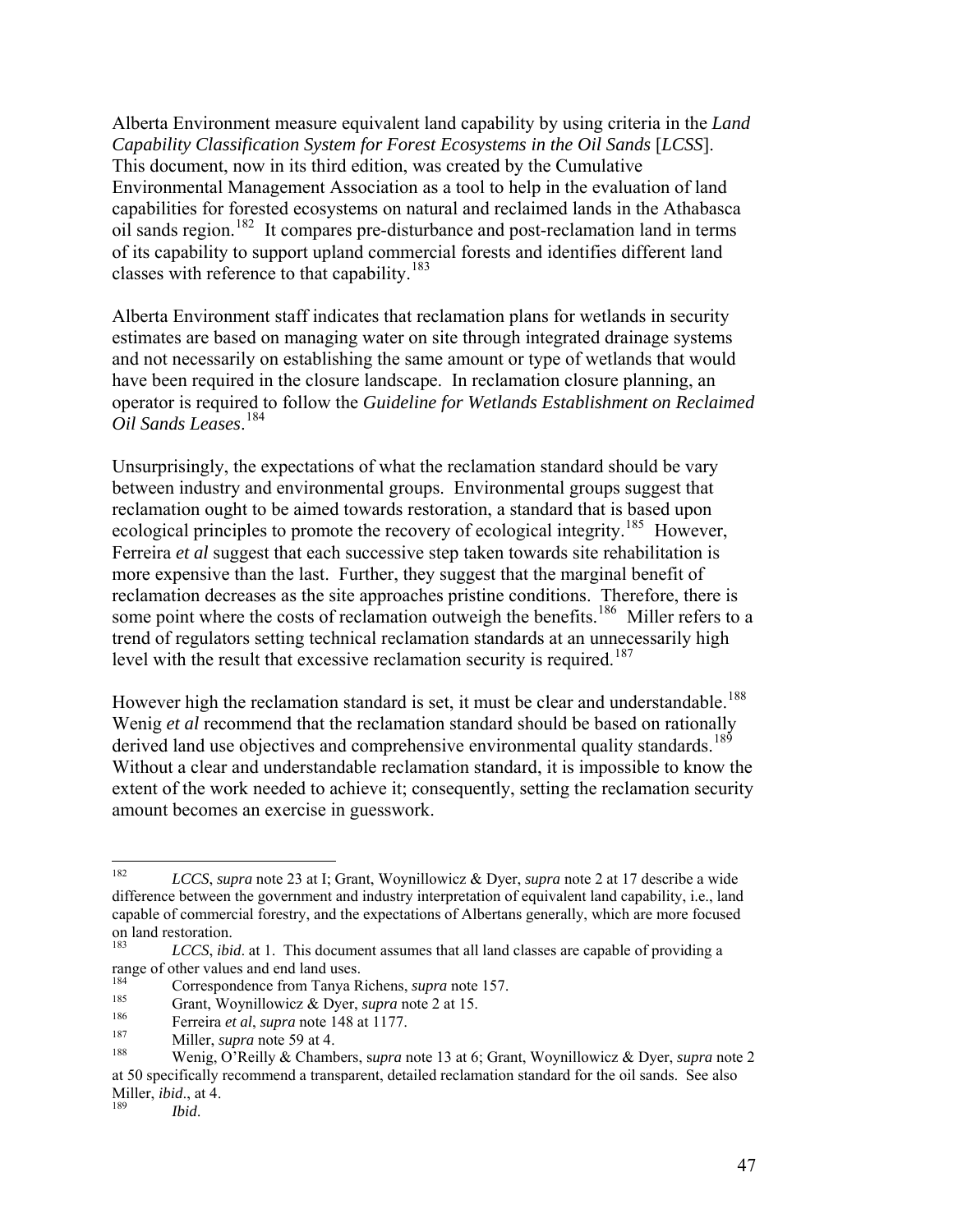Regardless of where Alberta Environment's standard of "equivalent land capability" and its corresponding reliance on the criteria established in *LCSS* reside on the continuum of standards advocated by environmental and industry groups, Alberta Environment's apparent practice of determining reclamation security amounts appears to be, in some cases, based on an even lower standard.

Another attribute of an effective security regime is that the reclamation security amount should reflect the full reclamation cost estimate amount. The preceding paragraphs dealt with potential underfunding of conservation and reclamation security amounts due to the failure to account for all aspects of the project or use an appropriate reclamation standard when preparing the cost estimate. Even where the cost estimate includes all necessary work and is based on an appropriate standard, the ultimate reclamation security may not always be reflective of the full estimate amount. Rather, reclamation security amounts may be set lower in an attempt to reflect some recognition of the likelihood of operator default. Both the full cost and risk-based calculation methods have proponents and detractors.

Alberta's *Conservation and Reclamation Regulation* requires the Director to set security in an amount sufficient to ensure completion of conservation and reclamation. The Director is to base the security on the cost estimate submitted by the operator, among other relevant factors.<sup>[190](#page-47-0)</sup> As noted above, Alberta Environment's reclamation security regime calls for full cost coverage. Further, the Oil Sands Consultation Committee came to the consensus opinion that the Alberta reclamation security regime should<sup>191</sup>

[e]nsure that Albertans are protected from financial liabilities related to reclamation of oil sands impacted lands, through regulation with well-defined processes that will result in full coverage of reclamation costs by companies.

The argument behind this position is fairly straightforward. In the event that an operator defaults on its obligation to perform reclamation work, the regulator will have to assume the full costs of reclamation, not merely a portion of them. For this reason, many commentators frequently assert that full coverage should be provided for in the cost security.<sup>[192](#page-47-1)</sup>

However, other commentators have suggested that full cost coverage is not necessary in all cases. Gerard asserts that operators are motivated by monetary and nonmonetary costs when deciding whether to default on their reclamation obligations. The suggestion is that the reputational costs incurred by a solvent operator that

<span id="page-47-1"></span>192 Kuipers, *supra* note 50 at IV-19; Wenig, O'Reilly & Chambers, s*upra* note 13 at 106; Earthworks *et al*, *Undermining Communities and the Environment: A Review of the International Finance Corporation's Environmental, Health, and Safety Guidelines for Mining* (Washington, DC: Earthworks, 2007), online: Earthworks

<[http://www.earthworksaction.org/pubs/IFC%20Mining%20Guidelines\\_20070904.pdf>](http://www.earthworksaction.org/pubs/IFC%20Mining%20Guidelines_20070904.pdf).

<span id="page-47-0"></span><sup>190</sup> 190 *Conservation and Reclamation Regulation*, supra note 18, s. 18(1).

<sup>&</sup>lt;sup>191</sup> *Oil Sands Consultations-Multistakeholder Committee Final Report*, supra note 6 at 23.<br>
Values supra note 50 at IV 10: Wonig Q'Poilly & Chambers, supra note 13 at 106: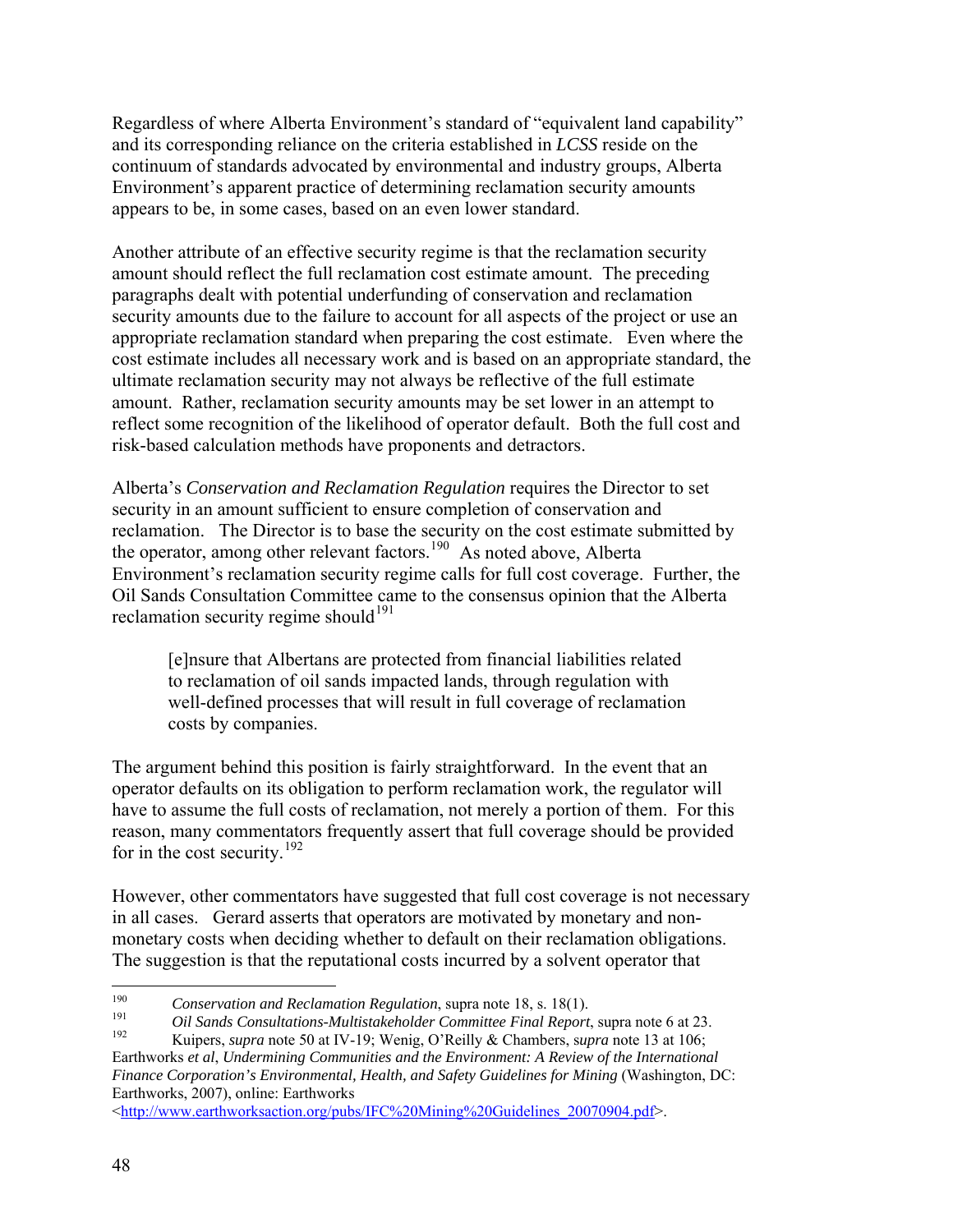defaults on reclamation obligations will result in higher financial costs in the future because an operator would find it more difficult and expensive to obtain a surety and because it may become more difficult to get regulatory approval for subsequent projects. Gerard suggests that where an operator is motivated by reputational costs, it is not necessary to have financial security equal to the full estimated cost of reclamation, as the operator would still perform reclamation obligations even where the costs exceed the security.<sup>[193](#page-48-0)</sup>

Miller asserts that a large and diversified company that is financially strong, has in place an appropriate environmental management system and has a good track record of environmental regulatory compliance should expect to pay a security amount that is less that the full estimated cost of reclamation. Smaller, less financially-sound companies should be subject to more onerous financial security requirements.<sup>[194](#page-48-1)</sup> Boyd suggests that the use of risk adjusted security reflects the notion that any additional security above that amount which is required to ensure performance of obligations or internalize reclamation costs is a wasteful allocation of resources that could otherwise be used by the operator.<sup>[195](#page-48-2)</sup>

However, reclamation security is taken to ensure compliance by a solvent operator and also to ensure funds are available for a regulator to assume reclamation obligations where an operator becomes insolvent or otherwise unable to perform the work. As noted above, the financial condition of an operator can deteriorate rapidly. For this reason, allowing operators to submit security that does not reflect the full estimated cost of reclamation puts the regulator and the public at risk.

Not all provinces require reclamation security amounts that equal the full estimated cost of reclamation. Quebec requires operators to provide 70% of the estimated cost of reclamation. This is a policy decision by the government to encourage investment. <sup>[196](#page-48-3)</sup> The regime in Manitoba specifically allows operators to apply to the regulator to have the reclamation security set at an amount that is less than estimated reclamation costs.[197](#page-48-4) Other jurisdictions, such as Saskatchewan, require an estimate of costs to be prepared but give the regulator the discretion to set the security amount.

No reclamation security estimates were reviewed for this report. This is because neither Alberta Environment nor industry operators made reclamation cost estimates available for review, asserting that the documents contained confidential third party commercial information. This description is based solely on information provided by Alberta Environment and cannot be verified through publicly available documents.

<span id="page-48-0"></span><sup>193</sup> <sup>193</sup> Gerard, *supra* note 53 at 190.

<span id="page-48-1"></span><sup>&</sup>lt;sup>194</sup> Miller, *supra* note 59 at 13.

<span id="page-48-2"></span><sup>&</sup>lt;sup>195</sup> Boyd, *supra* note 130 at 29.

<span id="page-48-3"></span><sup>196</sup> Government of Quebec (Service des titres d'exploitation of the Ministère des Ressources naturelles du Québec and the Ministère de l'Environnement et de la Faune du Québec), *Guidelines for Preparing a Mine Site Rehabilitation Plan and General Mining Site Requirements (Quebec:* Government of Quebec, 1997) at 38.

<span id="page-48-4"></span>*Mine Closure Regulation, supra* note 95, s. 17.1.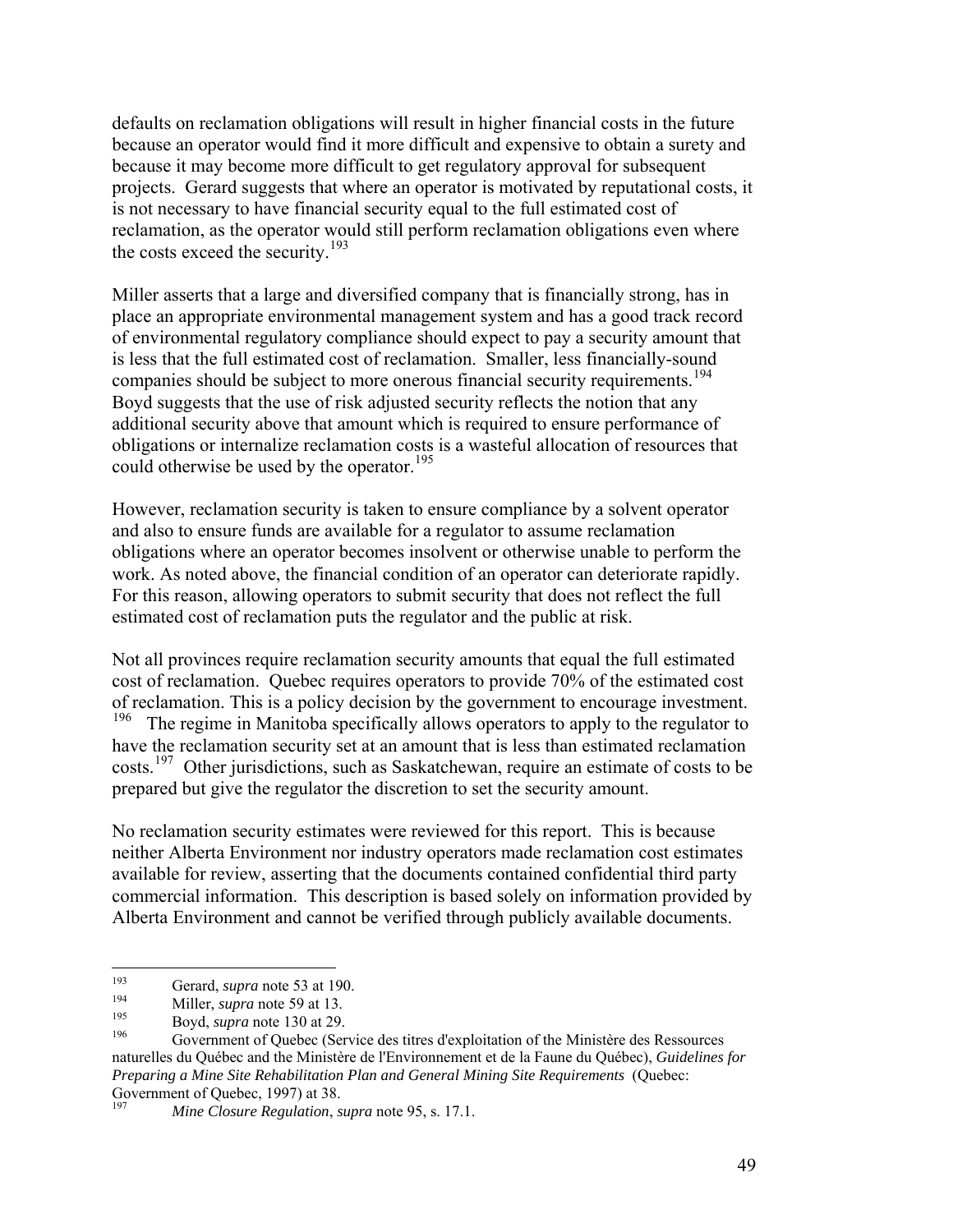There are no regulations or formal guidelines respecting reclamation security cost estimates. Neither *EPEA* nor the *Conservation and Reclamation Regulation* impose any formal requirements upon or provide any formal guidance to operators as to how to estimate reclamation security costs. Subsection 18(2) of the regulation provides that the operator shall prepare and provide information in support of the estimated conservation and reclamation costs in accordance with "information documents". "Information document" means any document issued by the Director that provides direction or guidance on conservation and reclamation matters.<sup>[198](#page-49-0)</sup> However, there are no current guidelines or policy documents to guide proponents in the estimation of these amounts.<sup>[199](#page-49-1)</sup>

Alberta Environment has an informal guide that it uses for its own review of cost estimates, but that guide is not shared with operators.<sup>[200](#page-49-2)</sup> Alberta Environment staff asserts that operators are generally aware of the department's processes and requirements and that no guidance is required.[201](#page-49-3) However, Alberta Environment staff also notes that they continue to receive inconsistent information from operators and that operators are resistant to providing information in the form requested.<sup>[202](#page-49-4)</sup>

One way to help ensure that reclamation cost security calculations are prepared consistently and to an appropriate level of detail is for the regulator to provide formal guidance by describing in regulations or policy documents how the estimate is to be prepared and what type of information is to be included. In the absence of a formal process, operators may prepare estimates differently. Some may include costs excluded by others; some may describe estimated costs in detail while others roll costs together for lump sum cost estimates.

This regulatory guidance may take many forms and may be in varying degrees of detail. A regulator may set out high-level requirements in regulations or policy documents.[203](#page-49-5) Alternatively, a regulator may provide spreadsheets and formulae for calculating the security estimate.<sup>[204](#page-49-6)</sup> A more detailed spreadsheet could be used to break down reclamation activities into constituent tasks. For example, the spreadsheet for reclamation cost estimates in British Columbia breaks down the revegetation activity into separate categories for different revegetation practices, such as aerial broadcast of seed and fertilizer and plant installation of woody species. In

<span id="page-49-0"></span><sup>198</sup> 198 *Conservation and Reclamation Regulation*, *supra* note 18, s. 1(h).

<span id="page-49-1"></span><sup>199</sup> Correspondence from Chris Powter, *supra* note 103. The most recent formal guideline prepared by Alberta Environment with respect to reclamation security cost estimation for oil sands mining projects is based on the *LSCRA*, not the *EPEA*, and calculates reclamation security based on production.

<span id="page-49-2"></span><sup>&</sup>lt;sup>200</sup> Correspondence from Tanya Richens, *supra* note 160.<br>
Correspondence from Chris Bouter, Manager 2DC Pro-

<span id="page-49-3"></span><sup>201</sup> Correspondence from Chris Powter, Manager 3PC Project, Alberta Environment (18 July  $2008$ ).

<span id="page-49-4"></span><sup>&</sup>lt;sup>202</sup> Correspondence from Tanya Richens, *supra* note 157.<br> *Mine Closure Bequlation, supra* note 05: *Mine Closure* 

<span id="page-49-5"></span><sup>203</sup> *Mine Closure Regulation, supra* note 95; *Mine Closure Guidelines Financial Assurance*, *supra* note 95, s. 17. This guideline provides an inclusive list of mine components, such as tailings ponds, waste rock piles and buildings, that are to be included in the cost estimate.

<span id="page-49-6"></span><sup>&</sup>quot;Application requirements for a permit approving the mine plan and reclamation program pursuant to the *Mines Act* R.S.B.C. 1996, c. 293", *supra* note 177.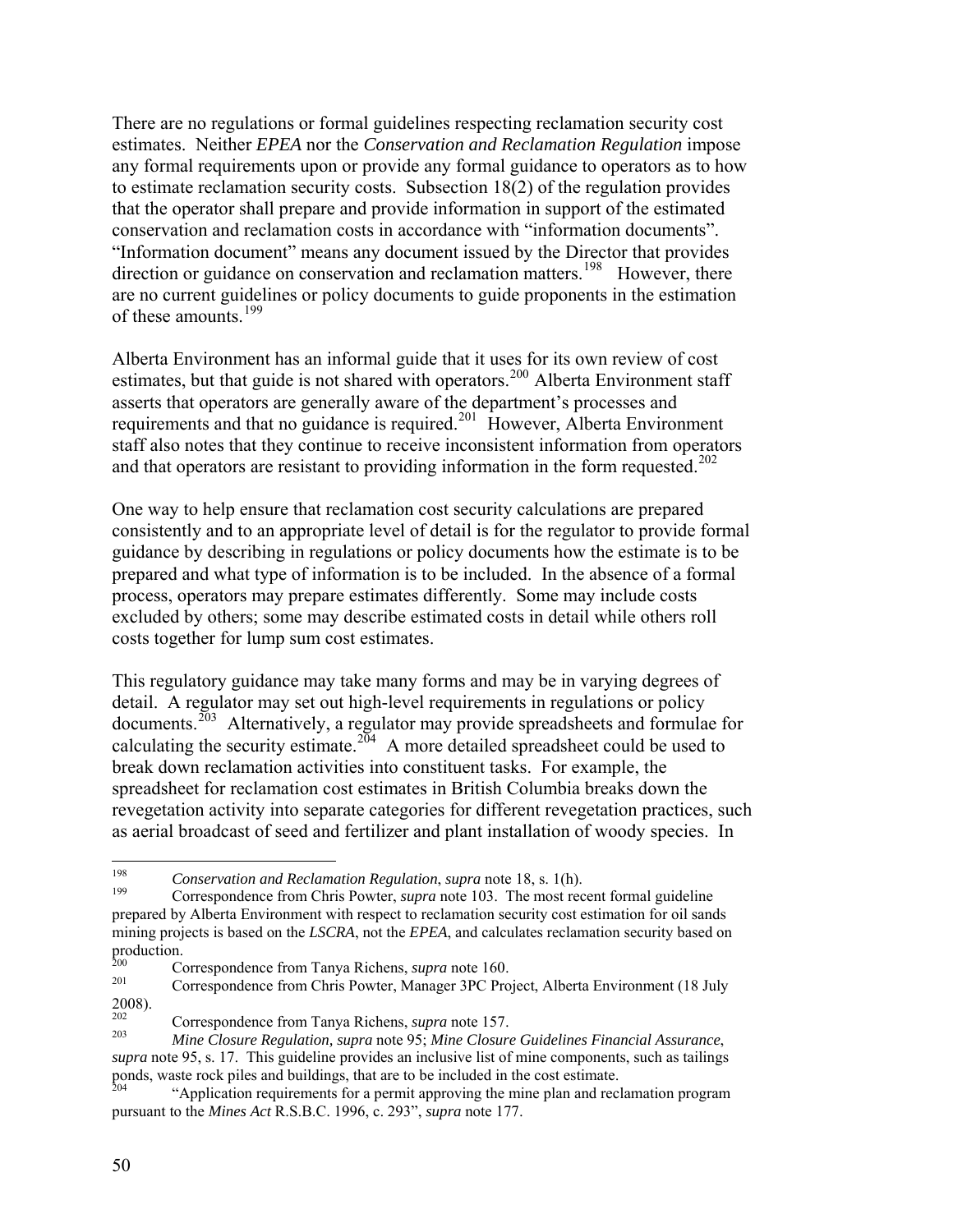each case, the area to be revegetated, the quantities of seed, plants and fertilizer and unit costs that include installation are to be provided. The spreadsheet provides for additional information related to maintenance of revegetated lands.

A formal cost estimation procedure can help to guard against discretionary decisions to exclude applicable cost categories from the estimate and can ensure that different operators describe costs in a similar way so that a meaningful comparison can be made between them. A formal estimation process would also aid in any public review and comment process as stakeholders could more easily understand and compare estimates if they were provided in the same fashion and using the same terminology and standards.

Regulators must be careful, though, to balance this need for consistency with the reality that cost estimates are highly site-specific. Commentators have cautioned against the use of blanket formulae or a one-size-fits-all approach to the calculation of closure and reclamation security. This is because such approaches may not adequately take into account site-specific features that that can impact closure and reclamation costs.[205](#page-50-0) However, where mining projects are similar, such an approach may provide a useful starting place as a regulator may clearly prescribe the type and detail of information to be included and set out a mechanism for operators to include site-specific information that does not fit squarely within the prescribed format but can have a significant impact on the cost estimate. Some formal guidelines should be created by Alberta Environment to improve consistency of cost estimates.

Reclamation security in Alberta is not based on estimated cost of reclamation in all cases. Reclamation security may be calculated in different ways. A security amount may be based on estimated reclamation costs or it may be based on factors that bear little relation to the estimated cost. A reclamation security based on units of production or the number of hectares disturbed are examples of the latter.

Subsection 18(1) of the *Conservation and Reclamation Regulation* requires that, for most oil sands mining projects, the conservation and reclamation security amount be based, in part, upon estimated conservation and reclamation costs as submitted by the operator.<sup>[206](#page-50-1)</sup> Section 18(3) of the regulation provides that reclamation security for projects approved under the *LSCRA*, including all land disturbance occurring after *EPEA* came into force, is calculated in accordance with the *LSCRA* and its regulations, rather than under *EPEA* and the current regulations.

As discussed on page 14, under the *LSCRA* an applicant for a Development and Reclamation approval was required to provide a base security amount that depended on the rate of production. In addition, approval holders were required to provide

<span id="page-50-0"></span><sup>205</sup> <sup>205</sup> Miller, *supra* note 59 at 4; Kuipers, *supra* note 60 at IV-14.

<span id="page-50-1"></span><sup>206</sup> *Conservation and Reclamation Regulation*, *supra* note 18, s. 18(1)(a)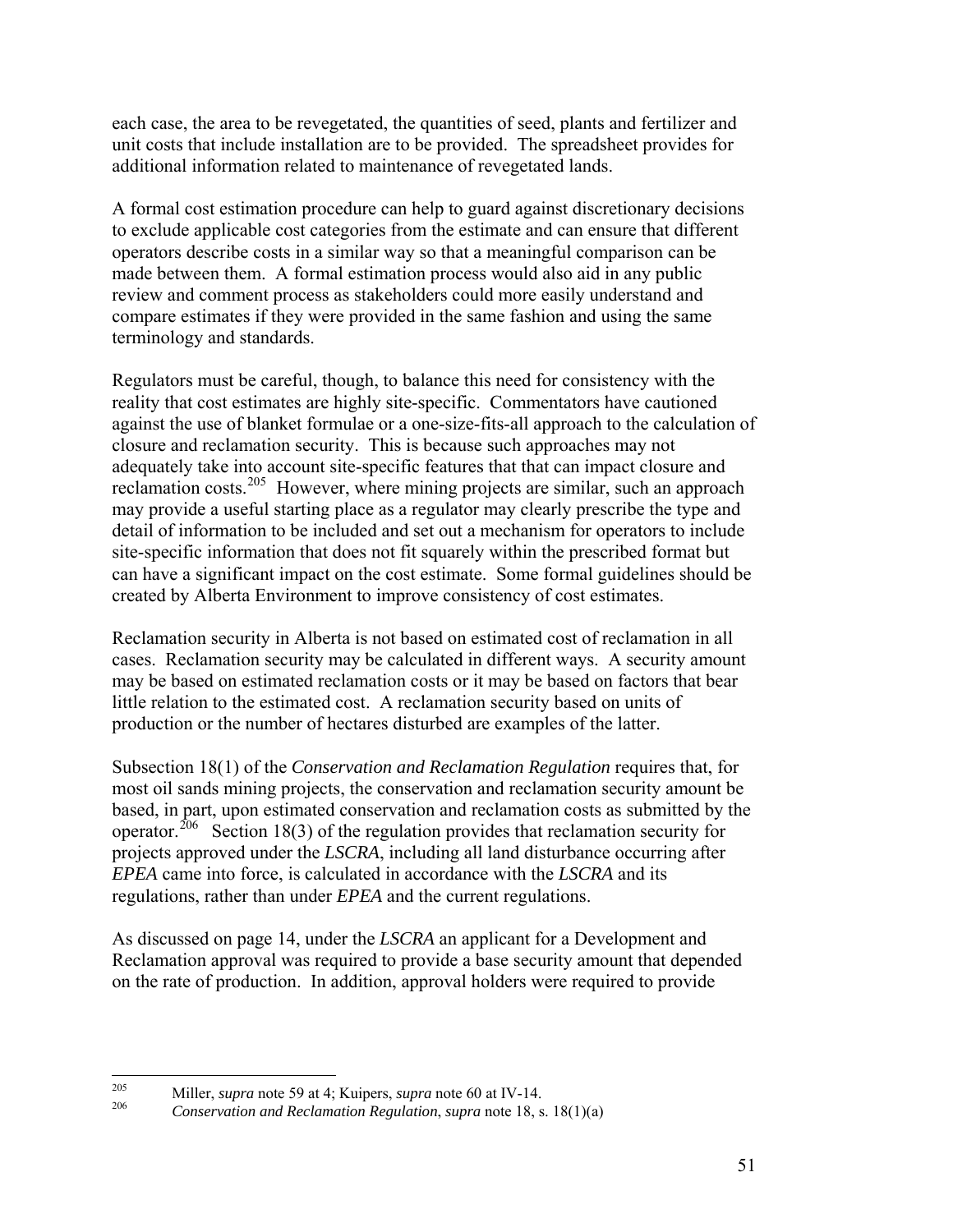further security at a rate calculated per barrel of synthetic crude actually produced, unless a waiver or reduction was in effect. $207$ 

This method of determining security amounts is currently used for a portion of Suncor's oil sands mining project (the 86/17 lease) and for the entirety of Syncrude's Mildred Lake project. The portion of the Suncor project that has reclamation security tied to production levels has stopped producing but has not been reclaimed, so the amount of security required for that portion does not change from year to year. Syncrude's Mildred Lake continues to produce and the security amount for that project continues to be determined in relation to ongoing production.<sup>[208](#page-51-1)</sup>

The following table illustrates the annual incremental land disturbance for each of the mining projects as well as the amount of security taken by Alberta Environment. The table figures show net disturbed land (cumulative disturbed land less cumulative reclaimed land) in hectares (ha) and corresponding security amounts (\$millions) taken for each project, as well as the annual security per hectare ratio (\$thousands/ha). This chart illustrates the difference in security taken by Alberta Environment in respect of two Syncrude projects in the years 2004, 2005, 2006 and 2007. The security for the Syncrude Aurora Mine is determined in accordance with subsection 18(1) of the *Conservation and Reclamation Regulation*. Security for the Syncrude Mildred Lake project and Suncor's 86/17 Lease is determined according to production.<sup>[209](#page-51-2)</sup>

<span id="page-51-0"></span><sup>207</sup> 207 *A Guide to the Preparation of Applications and Reports for Coal and Oil Sands Operations, supra* note 34 at 10.2-2.

<span id="page-51-1"></span><sup>208</sup> Correspondence from Tanya Richens, Reclamation Approvals Coordinator, Alberta Environment (30 March 2007).<br>
Compared times from

<span id="page-51-2"></span><sup>209</sup> Correspondence from Tanya Richens, Reclamation Approvals Coordinator, Northern Region, Alberta Environment (22 December 2008).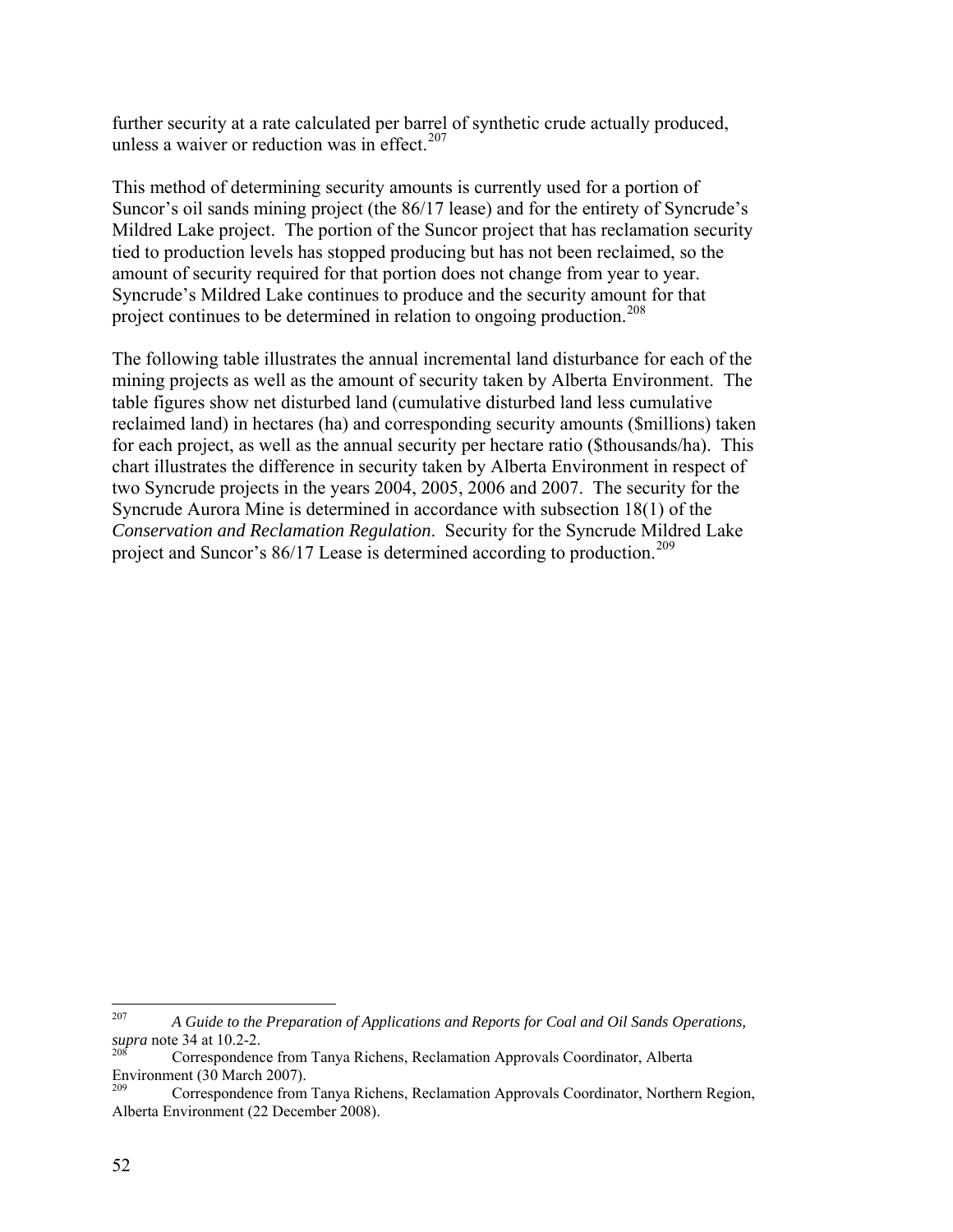|                       | 2004                                                                                                                                                                                                                                                                                                                                                                                                                                                                                                                         | 2005                                                                                                                                                                   | 2006                                                                                                                        | 2007                                                                                                                       |
|-----------------------|------------------------------------------------------------------------------------------------------------------------------------------------------------------------------------------------------------------------------------------------------------------------------------------------------------------------------------------------------------------------------------------------------------------------------------------------------------------------------------------------------------------------------|------------------------------------------------------------------------------------------------------------------------------------------------------------------------|-----------------------------------------------------------------------------------------------------------------------------|----------------------------------------------------------------------------------------------------------------------------|
|                       |                                                                                                                                                                                                                                                                                                                                                                                                                                                                                                                              |                                                                                                                                                                        |                                                                                                                             |                                                                                                                            |
|                       |                                                                                                                                                                                                                                                                                                                                                                                                                                                                                                                              |                                                                                                                                                                        |                                                                                                                             | 4493                                                                                                                       |
|                       |                                                                                                                                                                                                                                                                                                                                                                                                                                                                                                                              |                                                                                                                                                                        |                                                                                                                             | 120.4                                                                                                                      |
| (\$thous/ha)          | 15.6                                                                                                                                                                                                                                                                                                                                                                                                                                                                                                                         | 17.4                                                                                                                                                                   | 20.4                                                                                                                        | 27                                                                                                                         |
|                       |                                                                                                                                                                                                                                                                                                                                                                                                                                                                                                                              |                                                                                                                                                                        |                                                                                                                             |                                                                                                                            |
| Disturbed Land (ha)   | 12057                                                                                                                                                                                                                                                                                                                                                                                                                                                                                                                        | 11868                                                                                                                                                                  | 12006                                                                                                                       | 12197                                                                                                                      |
| Security (\$millions) | 42.9                                                                                                                                                                                                                                                                                                                                                                                                                                                                                                                         | 42.9                                                                                                                                                                   | 44.1                                                                                                                        | 45.2                                                                                                                       |
| Security per hectare  |                                                                                                                                                                                                                                                                                                                                                                                                                                                                                                                              |                                                                                                                                                                        |                                                                                                                             |                                                                                                                            |
| (\$thous/ha)          | 3.6                                                                                                                                                                                                                                                                                                                                                                                                                                                                                                                          | 3.6                                                                                                                                                                    | 3.7                                                                                                                         | 3.7                                                                                                                        |
|                       |                                                                                                                                                                                                                                                                                                                                                                                                                                                                                                                              |                                                                                                                                                                        |                                                                                                                             |                                                                                                                            |
| Disturbed Land (ha)   | 7655                                                                                                                                                                                                                                                                                                                                                                                                                                                                                                                         | 9400                                                                                                                                                                   | 11371                                                                                                                       | 13108                                                                                                                      |
| Security (\$millions) | 91.7                                                                                                                                                                                                                                                                                                                                                                                                                                                                                                                         | 100.8                                                                                                                                                                  | 176.1                                                                                                                       | 240.2                                                                                                                      |
| Security per hectare  |                                                                                                                                                                                                                                                                                                                                                                                                                                                                                                                              |                                                                                                                                                                        |                                                                                                                             |                                                                                                                            |
| (\$thous/ha)          | 12                                                                                                                                                                                                                                                                                                                                                                                                                                                                                                                           | 10.7                                                                                                                                                                   | 15.4                                                                                                                        | 18.3                                                                                                                       |
|                       |                                                                                                                                                                                                                                                                                                                                                                                                                                                                                                                              |                                                                                                                                                                        |                                                                                                                             |                                                                                                                            |
|                       |                                                                                                                                                                                                                                                                                                                                                                                                                                                                                                                              |                                                                                                                                                                        |                                                                                                                             | 10988                                                                                                                      |
|                       |                                                                                                                                                                                                                                                                                                                                                                                                                                                                                                                              |                                                                                                                                                                        |                                                                                                                             | 13.7                                                                                                                       |
|                       |                                                                                                                                                                                                                                                                                                                                                                                                                                                                                                                              |                                                                                                                                                                        |                                                                                                                             |                                                                                                                            |
|                       |                                                                                                                                                                                                                                                                                                                                                                                                                                                                                                                              |                                                                                                                                                                        |                                                                                                                             | 1.2                                                                                                                        |
|                       |                                                                                                                                                                                                                                                                                                                                                                                                                                                                                                                              |                                                                                                                                                                        |                                                                                                                             |                                                                                                                            |
|                       |                                                                                                                                                                                                                                                                                                                                                                                                                                                                                                                              |                                                                                                                                                                        |                                                                                                                             | 7208                                                                                                                       |
|                       |                                                                                                                                                                                                                                                                                                                                                                                                                                                                                                                              |                                                                                                                                                                        |                                                                                                                             | 27.6                                                                                                                       |
|                       |                                                                                                                                                                                                                                                                                                                                                                                                                                                                                                                              |                                                                                                                                                                        |                                                                                                                             |                                                                                                                            |
|                       |                                                                                                                                                                                                                                                                                                                                                                                                                                                                                                                              |                                                                                                                                                                        |                                                                                                                             | 3.8                                                                                                                        |
|                       |                                                                                                                                                                                                                                                                                                                                                                                                                                                                                                                              |                                                                                                                                                                        |                                                                                                                             |                                                                                                                            |
|                       |                                                                                                                                                                                                                                                                                                                                                                                                                                                                                                                              |                                                                                                                                                                        |                                                                                                                             | 1736                                                                                                                       |
|                       |                                                                                                                                                                                                                                                                                                                                                                                                                                                                                                                              |                                                                                                                                                                        |                                                                                                                             | 14.2                                                                                                                       |
|                       |                                                                                                                                                                                                                                                                                                                                                                                                                                                                                                                              |                                                                                                                                                                        |                                                                                                                             |                                                                                                                            |
|                       |                                                                                                                                                                                                                                                                                                                                                                                                                                                                                                                              |                                                                                                                                                                        |                                                                                                                             | 8.2                                                                                                                        |
|                       |                                                                                                                                                                                                                                                                                                                                                                                                                                                                                                                              |                                                                                                                                                                        |                                                                                                                             |                                                                                                                            |
|                       |                                                                                                                                                                                                                                                                                                                                                                                                                                                                                                                              |                                                                                                                                                                        |                                                                                                                             | 2709                                                                                                                       |
|                       |                                                                                                                                                                                                                                                                                                                                                                                                                                                                                                                              |                                                                                                                                                                        |                                                                                                                             | 22.3                                                                                                                       |
|                       |                                                                                                                                                                                                                                                                                                                                                                                                                                                                                                                              |                                                                                                                                                                        |                                                                                                                             | 8.2                                                                                                                        |
|                       |                                                                                                                                                                                                                                                                                                                                                                                                                                                                                                                              |                                                                                                                                                                        |                                                                                                                             |                                                                                                                            |
|                       |                                                                                                                                                                                                                                                                                                                                                                                                                                                                                                                              |                                                                                                                                                                        |                                                                                                                             |                                                                                                                            |
|                       |                                                                                                                                                                                                                                                                                                                                                                                                                                                                                                                              |                                                                                                                                                                        |                                                                                                                             | 4901                                                                                                                       |
|                       |                                                                                                                                                                                                                                                                                                                                                                                                                                                                                                                              |                                                                                                                                                                        |                                                                                                                             | 51.3                                                                                                                       |
|                       |                                                                                                                                                                                                                                                                                                                                                                                                                                                                                                                              |                                                                                                                                                                        |                                                                                                                             |                                                                                                                            |
|                       |                                                                                                                                                                                                                                                                                                                                                                                                                                                                                                                              |                                                                                                                                                                        |                                                                                                                             | 10.5                                                                                                                       |
|                       | Disturbed Land (ha)<br>Security (\$millions)<br>Security per hectare<br>Disturbed Land (ha)<br>Security (\$millions)<br>Security per hectare<br>(\$thous/ha)<br>Disturbed Land (ha)<br>Security (\$millions)<br>Security per hectare<br>(\$thous/ha)<br>Disturbed Land (ha)<br>Security (\$millions)<br>Security per hectare<br>(\$thous/ha)<br>Disturbed Land (ha)<br>Security (\$millions)<br>Security per hectare<br>(\$thous/ha)<br>Disturbed Land (ha)<br>Security (\$millions)<br>Security per hectare<br>(\$thous/ha) | 3837<br>60<br>N/A<br>N/A<br>N/A<br>1832<br>7.8<br>4.3<br>400<br>0.8<br>$\overline{c}$<br>$\boldsymbol{0}$<br>$\overline{0}$<br>$\boldsymbol{0}$<br>4086<br>30.4<br>7.4 | 4085<br>71.2<br>10988<br>13.7<br>1.2<br>6131<br>8.4<br>1.4<br>400<br>1.7<br>4.2<br>23<br>0.04<br>1.7<br>4173<br>34.2<br>8.2 | 4418<br>90.2<br>10988<br>13.7<br>1.2<br>7143<br>20.8<br>2.9<br>400<br>1.7<br>4.2<br>761<br>5.7<br>7.5<br>4720<br>37.9<br>8 |

This table illustrates the difference between security amounts based on production and those based on estimated conservation and reclamation costs. The Syncrude Mildred Lake project and the Suncor 86/17 lease have a great deal more total area disturbed than does the Syncrude Aurora project yet the security taken in respect of those two projects is much less than that taken in respect of the Aurora project.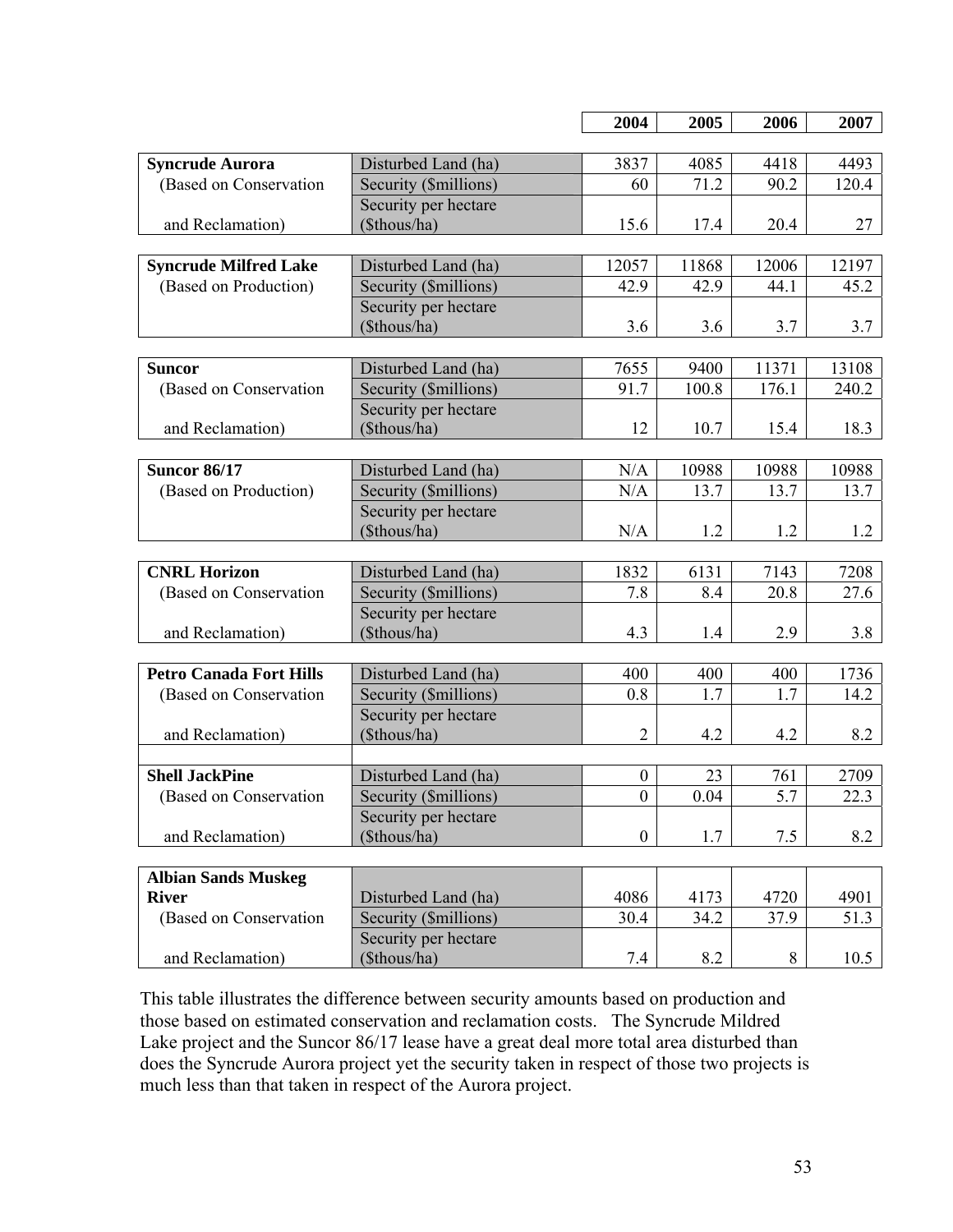This table does not reflect any of the areas described as having been reclaimed by Syncrude, either temporarily or permanently, in respect of the projects. Though some land is so described in Syncrude's annual reclamation report, at the time the reports were published, there was no land certified as reclaimed or proposed for certification.<sup>[210](#page-53-0)</sup>

The table provides no commentary as to whether the security amount taken in respect of the projects governed by section 18(3) of the *Conservation and Reclamation Regulation* is sufficient to reclaim those specified lands. Indeed, there is some suggestion that it is not.<sup>[211](#page-53-1)</sup> While projects may have legitimate differences in costs, the figures as presented indicate that the security taken in respect of the Aurora project is over \$26,000 per hectare of disturbed land while the per hectare security amount taken for Mildred Lake and the 86/17 Lease are approximately \$2700 and \$1250 per hectare, respectively. While a crude metric such as security amount per disturbed hectare may not lend itself to a meaningful detailed comparison of projects, to the extent that one might expect reclamation activities to be generally similar for these projects, the metric does provide some indication of the degree of inconsistency that continued security calculation under section 18(3) allows.

While the Suncor lease 86/17 no longer continues to produce, the lands have not been certified as reclaimed.<sup>[212](#page-53-2)</sup> Tailings and reclamation operations are ongoing.<sup>[213](#page-53-3)</sup> The security taken in respect of these lands will not increase, but the actual cost to reclaim them is not static. Costs to complete reclamation activities may increase with inflation as time passes and the gap between the amount of security taken in respect of that project and actual reclamation costs can be expected to grow.

Reclamation security deposits are not always based on the estimated costs of reclamation. In New Brunswick, regulators require a certain dollar amount for each hectare of land disturbed.<sup>[214](#page-53-4)</sup> Basing security on the amount of disturbed acreage or on units of production bears little relation to reclamation costs and can result in significant underfunding should the operator default and reclamation obligations fall to the regulator.<sup>[215](#page-53-5)</sup> Commentators assert that reclamation security should be based on the estimated costs to reclaim the land.<sup>[216](#page-53-6)</sup>

<span id="page-53-0"></span><sup>210</sup> Syncrude Canada Ltd, Annual Reclamation Report for Mildred Lake at 7; Annual Reclamation Report for Aurora at 3. Since these Annual Reports were published, a reclamation certificate has been issued to Syncrude with respect to Gateway Hill. The reclamation security for these lands was calculated under the *LSCRA* based on production. Alberta Environment staff indicate that no reclamation security funds were returned in respect of these lands and that the department has not developed a process for returning security amounts to reflect progressive reclamation of lands secured under the provisions of the *LSCRA*; correspondence from Chris Powter *supra* note 201.<br><sup>211</sup> Grant, Woynillowicz & Dyer, *supra* note 2 at 44. This report cites anecdotal evidence that

<span id="page-53-1"></span>the approximate cost for revegetation alone would be approximately \$200,000 per hectare.

<span id="page-53-2"></span><sup>&</sup>lt;sup>212</sup> Correspondence from Tanya Richens, *supra* note 209.<br><sup>213</sup> Super Regionation Benert, April 2006 et 1.

<span id="page-53-4"></span><span id="page-53-3"></span><sup>213</sup> Suncor Reclamation Report, April 2006 at 1. 214 New Brunswick's *General Regulation - Mining Act*, N.B. Reg. 86/98, provides that the amount of security to be provided is \$1500 per hectare disturbed.<br> $2^{15}$   $Q^2$  Famell, supposed 20. Article  $W$  at 21. identified this

<span id="page-53-6"></span><span id="page-53-5"></span><sup>&</sup>lt;sup>215</sup> O'Ferrall, *supra* note 29, Article IV at 21, identified this as a problem under the *LSCRA*.<br>Kuipers, *supra* note 60 at IV-13; Miller, *supra* note 59 at 10.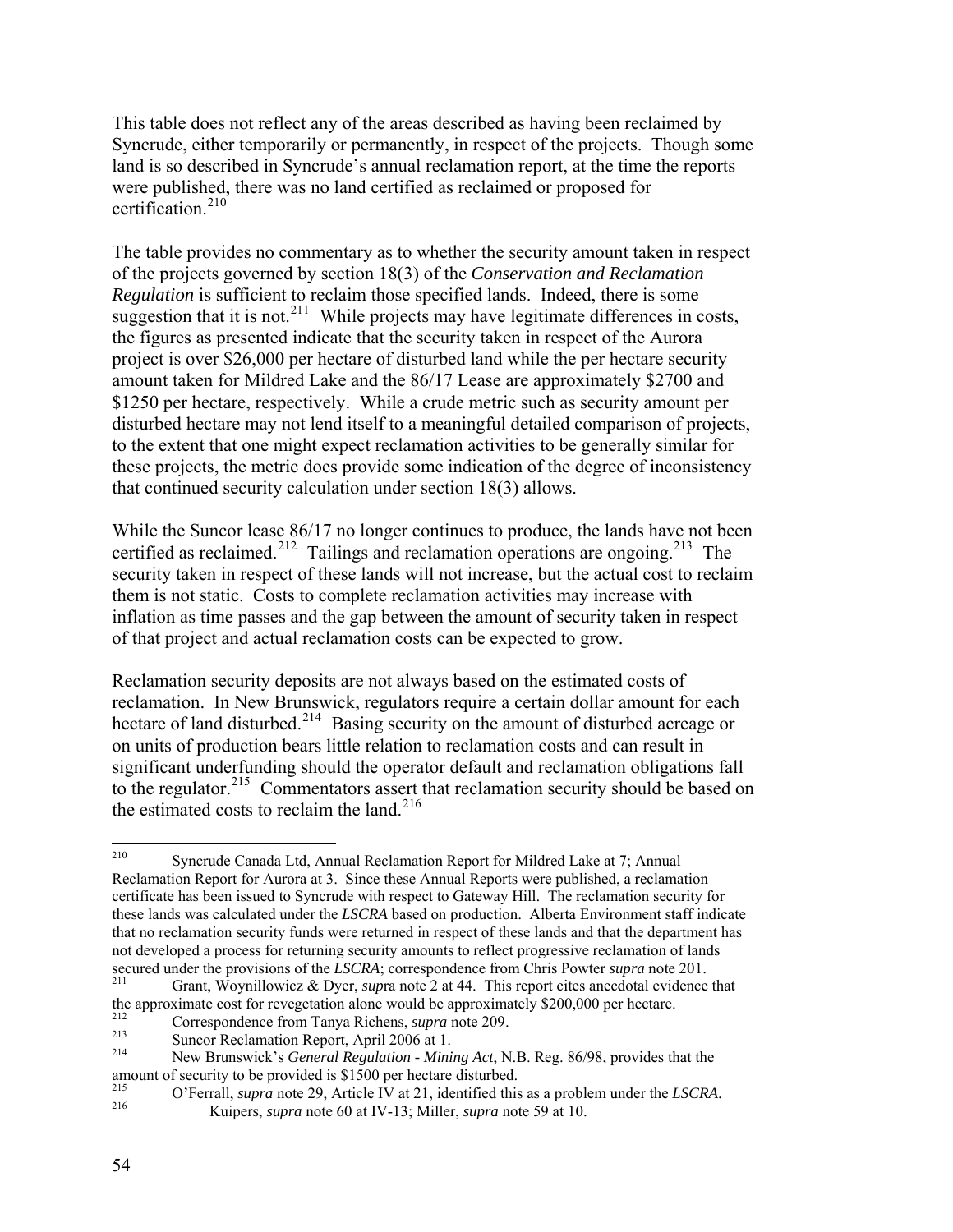For the most part, Alberta's regime is consistent with commentators' positions; however, continuing application of the *LSCRA* rules to grandfathered projects exposes Albertans to a greater risk of financial liability for reclamation. The decision whether to require that *LSCRA* approved projects be transitioned to require reclamation security be calculated under subsection 18(1) of the *Conservation and Reclamation Regulation* is, obviously, a political one and some arguments for and against the application of new rules to old projects generally were introduced earlier in this report in the context of exclusions. However, the difference between security for these projects and estimated costs of reclamation, though it is not publicly available, may be significant. Current cost estimation rules should be gradually phased in for these projects so that all oil sands mining projects are treated the same way.

Subsection 18(1)(a) of the *Conservation and Reclamation Regulation* requires estimated conservation and reclamation costs to be submitted by the operator.<sup>[217](#page-54-0)</sup> Alberta Environment indicates that estimates are to be based on the maximum disturbance planned for the next calendar year. $^{218}$  $^{218}$  $^{218}$ 

This approach is supported by some, but not all, commentators. Given that reclamation security cost estimates are used as a basis upon which to negotiate the amount of security the regulator will require from operators, some commentators note that there is an inherent danger in having the estimates prepared by operators themselves. Kuipers notes that operators or third-party contractors hired by operators to prepare cost estimates frequently cut corners to reduce the amount of the cost estimate.<sup>[219](#page-54-2)</sup> Boyd describes the potential danger as follows:  $220$ 

Although regulators can perform cost estimation themselves, estimation is costly and time-consuming. In some cases, firms are asked to develop their own environmental cost estimates as a basis for their assurance obligations. Absent adequate oversight, these estimates may prove to be too low. After all, low-balling estimates of future environmental obligations is a good way for firms to minimize the costs of assurance. A low estimate translates into lower coverage requirements and, consequently, lower compliance costs.

In reference to research done on reclamation security estimates prepared for landfill operations in the United States, Boyd noted that there is evidence that operators routinely prepare cost estimates in the course of complying with financial assurance regulation and that a significant shortfall between estimated and actual costs is

<span id="page-54-0"></span><sup>217</sup> 217 Alta. Reg. 115/93, *supra* note 18.

<span id="page-54-1"></span><sup>&</sup>lt;sup>218</sup> Correspondence from Chris Powter, *supra* note 103.<br><sup>219</sup> Lim Kyinors, *Butting a Britan an Ballytian* (Washingt

<span id="page-54-2"></span><sup>219</sup> Jim Kuipers, *Putting a Price on Pollution* (Washington, DC: Mineral Policy Centre, 2003), online: Earthworks  $\leq \frac{http://www.earthworksaction.org/pubs/PuttingAPriceOnPollution.pdf}{http://www.earthworksaction.org/pubs/PuttingAPriceOnPollution.pdf}$  at 16.

<span id="page-54-3"></span>Boyd, *supra* note 130 at 41.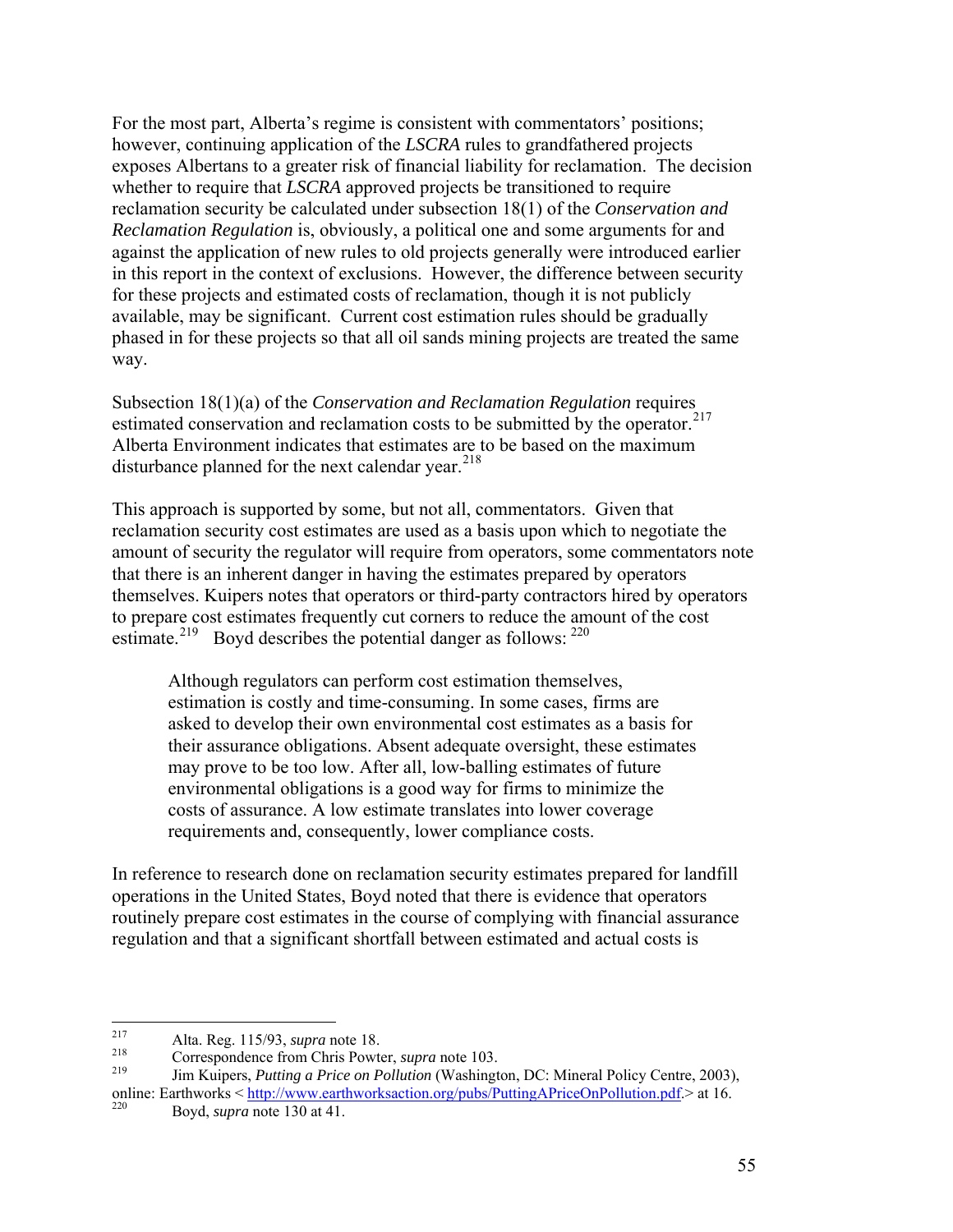common.[221](#page-55-0) While this reference is not specific to oil sands mining operations, the concerns are common for any industrial activity for which reclamation security is taken. Boyd indicates that in the absence of a meaningful audit program, it is inadvisable to allow operators to prepare their own cost estimates.<sup>[222](#page-55-1)</sup>

Commentators also recognize that reclamation cost estimates calculated by regulators tend to be higher than those prepared by operators. Miller asserts that this difference is based on the fact that government estimates tend to be based on costs that a third party would pay to reclaim the lands, rather than the costs to the operator and that government often sets standards of reclamation unreasonably high for the purposes of  $\frac{1}{\cosh \theta}$  cost calculation.<sup>[223](#page-55-2)</sup>

In Alberta and many other provinces, cost estimates are prepared by the operator, not by the regulator or an independent third party. However, cost estimates are reviewed by respective regulators for reasonableness. Still, Kuipers notes that often the regulator's oversight is inadequate due to lack of time or expertise.<sup>[224](#page-55-3)</sup> Obviously, where this is the case, an audit program cannot be said to be meaningful and the chances that the financial security estimate prepared by the operator may underestimate the reclamation liability increase. Wenig *et al* recommend that reclamation cost estimates be prepared by regulators or independent third parties and suggest that operators should be involved by providing information and feedback on the cost calculation methodologies used.<sup>[225](#page-55-4)</sup> This feedback is important as industry has a legitimate interest in ensuring that reclamation security is not unnecessarily high.

It is not clear whether Alberta Environment's practice of allowing operators to prepare their own cost estimates results in an underrepresentation of reclamation costs. However, the Auditor General's concerns respecting potential risk arising from consistent estimation by operators would be resolved if Alberta Environment prepared the cost estimates, with significant input from the operators. At a minimum, oil sands mining operators should be required to provide Alberta Environment with a corporate certification, signed by an executive or designated officer, that the information is as accurate as possible. They are not currently required to do so.

Cost estimates are not consistently based on third-party costs or are not independently verifiable. Because reclamation security regimes are premised on the recognition that a regulator may have to assume the obligations of a defaulting operator, it is important to understand whose costs are used in preparing a reclamation cost estimate. Labour, equipment and overhead that would have otherwise been in place

<span id="page-55-0"></span><sup>221</sup> *Ibid.* Boyd cites a U.S. Environmental Protection Agency study that indicated that 89 out of 100 landfill operators underestimated their reclamation liability when preparing estimates and that the total shortfall for those 89 operators totaled \$450 million.

<span id="page-55-2"></span><span id="page-55-1"></span><sup>222&</sup>lt;br> *222*<br>
224 Miller, *supra* note 59 at 18.<br>
224 Kuipers, supra note 219 at 16; Kuipers, *supra* note 60 at IV-116.<br>
225 Wanis Q'Pailly & Chambers, supra note 12 et 106

<span id="page-55-4"></span><span id="page-55-3"></span>Wenig, O'Reilly & Chambers, supra note 13 at 106.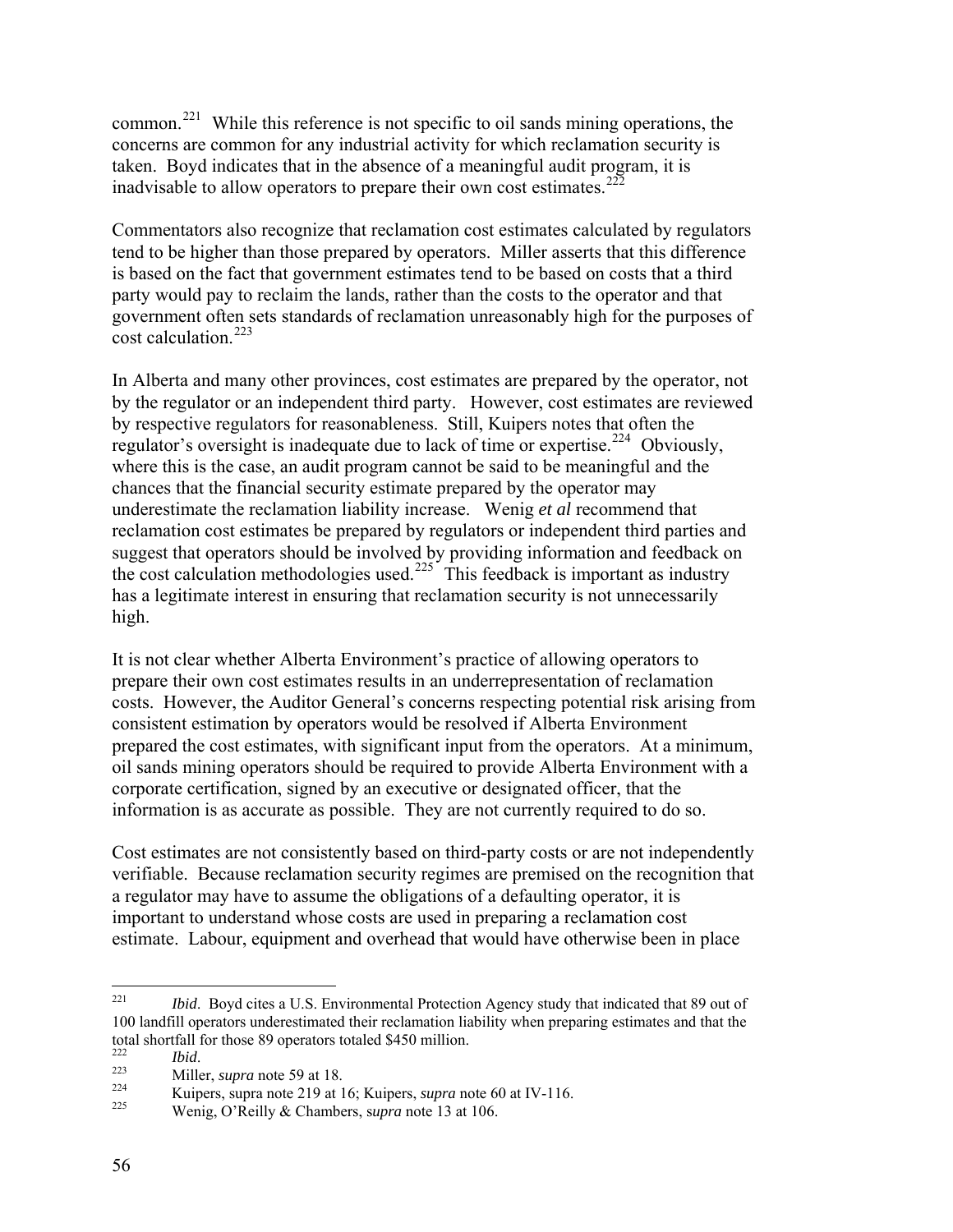for use by an operator would have to be contracted by the regulator, usually at a higher price.

Alberta Environment staff indicates that they request operators to use third party costing information and that most operators do so. However, others base cost estimates on their own staff and equipment costs. It is unclear whether the third party costs or operator's own costs are independently verifiable. Alberta Environment indicates that where operators do not base their cost estimates on third party costs, a premium is added to reflect the higher costs that the government may have to pay to hire contractors and equipment to do the conservation and reclamation work.<sup>[226](#page-56-0)</sup> The typical amount of this premium is not known.

Kuipers notes that reclamation costs to the regulator can be vastly different than the costs to an operator:  $227$ 

Operating costs employ economies of scale and costs that are shared with on-going mining operations. Reclamation and closure management by the company normally assumes extensive use of existing infrastructure and management. In contrast, if the agencies are required to perform reclamation and closure activities, the costs associated with these activities will stand alone. They will require dedicated equipment, manpower, infrastructure and management. As a result of the difference between the two approaches, agency costs can range from 20 percent to 100 percent greater than company costs for the same activity. For this reason, it is absolutely crucial that costs accurately reflect reclamation activities as if the agency, without the involvement of the company, were performing them.

Other commentators have expressed disagreement with this approach, suggesting that it leads to unnecessarily high estimates. The International Council on Mines and Metals suggests that reclamation security cost calculations based on third-party costs, regardless of the likelihood that a third-party will be required, is one factor that leads to the over-estimation of reclamation cost estimates.<sup>[228](#page-56-2)</sup> Miller expresses this position, as follows: $229$ 

Companies take issue in the USA (and to some extent elsewhere) with the estimate of potential reclamation cost on which the required amount of financial assurance is based. Government estimates are based on high-cost inputs (a third-party contractor under the direction of a government agency, paying government-scale wage rates)

<span id="page-56-1"></span><span id="page-56-0"></span><sup>226</sup> <sup>226</sup> Correspondence from T. Richens, *supra* note 157.<br><sup>227</sup> Kuiners, *supra* note 60 of IV 121, 222 also Wanis G.

<sup>227</sup> Kuipers, *supra* note 60 at IV-13; see also Wenig, O'Reilly & Chambers, s*upra* note 13 at 7 &

<span id="page-56-2"></span> $\frac{106}{228}$ <sup>228</sup> Miller, *supra* note 59 at 4.

<span id="page-56-3"></span>*Ibid.* at 26.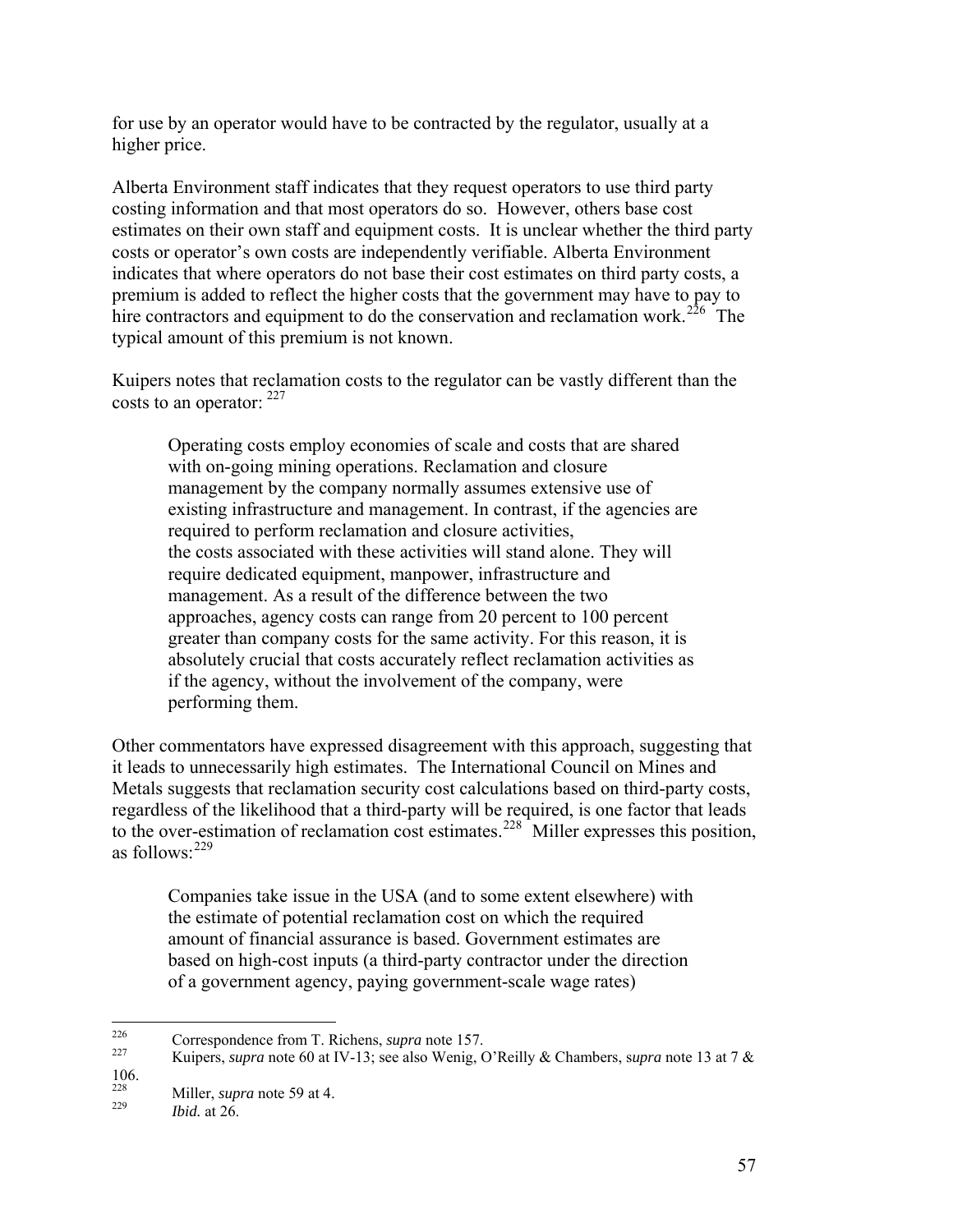whereas a company's own costs would be much lower, some estimate by a factor of three to five. The required amount of financial assurance is inflated accordingly. Governments counter this argument by pointing out that if the mine fails, it will be government that has to do the reclamation.

Ferreirra and Costanza suggest that the more likely it is that an operator will default, the more appropriate it is that the cost estimate be based on the regulator's costs and notes that a 15%-30% difference between operators' cost and regulators' costs is common.[230](#page-57-0) Unfortunately, a corporation may appear to be financially robust right up until the moment it becomes insolvent.<sup>[231](#page-57-1)</sup> This makes it difficult to determine in advance which companies are more likely to default on their obligations.

Canadian jurisdictions are inconsistent in their approach to the use of third party costs for reclamation cost estimates. Regulations may refer specifically to third-party costs or merely to "market-value" costs.<sup>[232](#page-57-2)</sup> Yukon's regulations specifically require consideration of the costs that the government would incur if it were to reclaim the  $land.<sup>233</sup>$  $land.<sup>233</sup>$  $land.<sup>233</sup>$ 

Regulations in other jurisdictions, including Alberta, do not specifically call for security based on third-party costs.<sup>[234](#page-57-4)</sup> Alberta Environment's practice of requesting third-party costs be used is appropriate and supported by the literature, but it appears not to be consistently adhered to by operators. While Alberta Environment attempts to account for this by adding a premium to the total estimate where operators insist on using their own costs, the preferred approach is to require, through a regulation or formal policy, that third-party costs be used.

In order for a cost estimate to be a credible foundation for reclamation security, it must be based on data that can be verified. This should be the case regardless of whether the cost estimate is prepared by the operator, the regulator or a third party. Alberta Environment staff indicates that they request that operators provide documentation of data sources for cost estimates or use published Alberta Roadbuilders Rates.<sup>[235](#page-57-5)</sup> It is not clear whether this is consistently done.

The source of cost estimate data may vary depending on the cost category. Costs for materials and supplies may be verified through catalogues and bid quotations from third party suppliers. Costs for equipment use and operation may be verified in

<span id="page-57-0"></span><sup>230</sup> 230 Ferreira *et al*., *supra* note 148, at 1178.

<span id="page-57-1"></span><sup>&</sup>lt;sup>231</sup> Kuipers & Associates, *supra* note 129 at 30.

<span id="page-57-2"></span><sup>232</sup> *Mine Development and Closure Under Part VII of the Act*, *supra* note 83, s.12(2), refers to "market-value" costs.<br> $\frac{233}{2}$ 

<span id="page-57-3"></span><sup>&</sup>lt;sup>233</sup> *Security Regulation, Y.O.I.C. 2007/77, s. 3.*<br>Conservation and Beclaustion Begulation

<span id="page-57-4"></span><sup>234</sup> *Conservation and Reclamation Regulation*, *supra* note 18, s. 18(a); *Mineral Industry Environmental Protection Regulations, 1996*, *supra* note 83, s. 14 & s. 15(2); *Mine Closure Regulation*, *supra* note 95, s. 18.

<span id="page-57-5"></span>Correspondence from Chris Powter, *supra* note 103.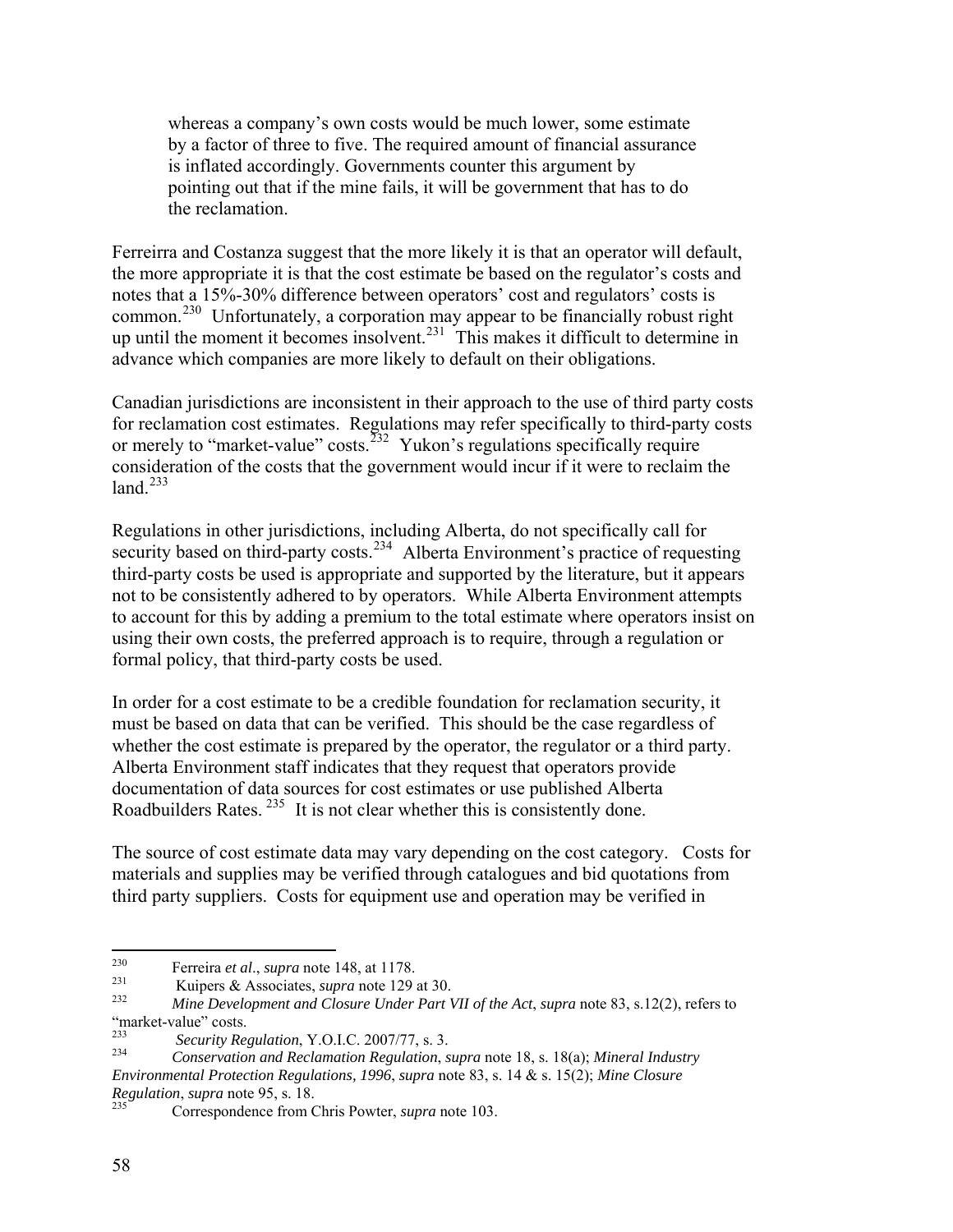industry equipment cost handbooks.<sup>[236](#page-58-0)</sup> Published prevailing wage rates may be used to form a basis for the labour cost estimate.<sup>[237](#page-58-1)</sup> Basing costs on independently verifiable data can lead to estimates that more closely reflect the potential expense to a regulator. [238](#page-58-2)

The usefulness of published cost catalogues and prevailing wage rate statistics depends on their currency. During periods of inflation it is possible for prices to be out of touch with the market by the time a catalogue is published and government websites posting prevailing wage statistics may fall out of date. In such a case, it may be appropriate for the regulator to require the estimate be prepared based on these current published rates and then adjusted through the use of an appropriate inflation rate that has been publicly disclosed. Quotations from different occupational contractors could also provide relevant information.

A great deal of site-specific information and assumptions would still need to be used in conjunction with published or independently quoted costs in order to prepare the cost estimate. The site-specific information would describe the activities to be undertaken on the site. The regulator should estimate the costs of undertaking those activities based on the independently verifiable costs. As an example, an operator would estimate the quantity of materials to be moved and distances over which the materials are to be moved in order to recontour lands or replace topsoil. The operator would identify specific assumptions respecting the equipment to be used, such as the amount of materials that can be moved per hour, and would estimate the time required to complete the task. However, materials costs, hourly equipment rental and labour rates should be based on independently verifiable rates. The regulator can also test the reasonableness of the site-specific information and assumptions by comparing them against previous estimates from that operator or against information provided by other operators in respect of similar projects.

Cost estimates should include all direct and indirect costs of undertaking reclamation work. A regulator stepping into the shoes of an operator to undertake reclamation work will incur both direct and indirect costs. Direct costs will be the costs to perform specific reclamation tasks. Equipment rental and fuel costs incurred to contour a piece of land or wages paid to a crew to perform the land contouring are both examples of direct costs. Indirect costs, which cannot be attributed to a specific reclamation activity, are costs that would otherwise have been incurred by a company and would have to be incurred by the regulator that steps in to perform closure and reclamation activities in the event of operator default. These indirect costs are

<span id="page-58-0"></span><sup>236</sup> 236 Kuipers, *supra* note 60 at IV-13. The Alberta Road Builders and Heavy Construction Association publishes a rental pricing guide for large equipment. Similar handbooks are used in other Canadian jurisdictions.

<span id="page-58-1"></span><sup>237</sup> Kuipers, *ibid.* The Alberta government, for example, maintains a wage and salary survey that provides wages and salaries for different occupations in different geographical regions of Alberta; see online: Alberta Learning Information Service, WAGEinfo

<sup>&</sup>lt;[http://alis.alberta.ca/wageinfo/Content/RequestAction.asp?format=html&aspAction=GetWageHomeP](http://alis.alberta.ca/wageinfo/Content/RequestAction.asp?format=html&aspAction=GetWageHomePage&Page=Home)  $\frac{1}{238}$ <br>[age&Page=Home](http://alis.alberta.ca/wageinfo/Content/RequestAction.asp?format=html&aspAction=GetWageHomePage&Page=Home)>.

<span id="page-58-2"></span>Kuipers, *ibid.*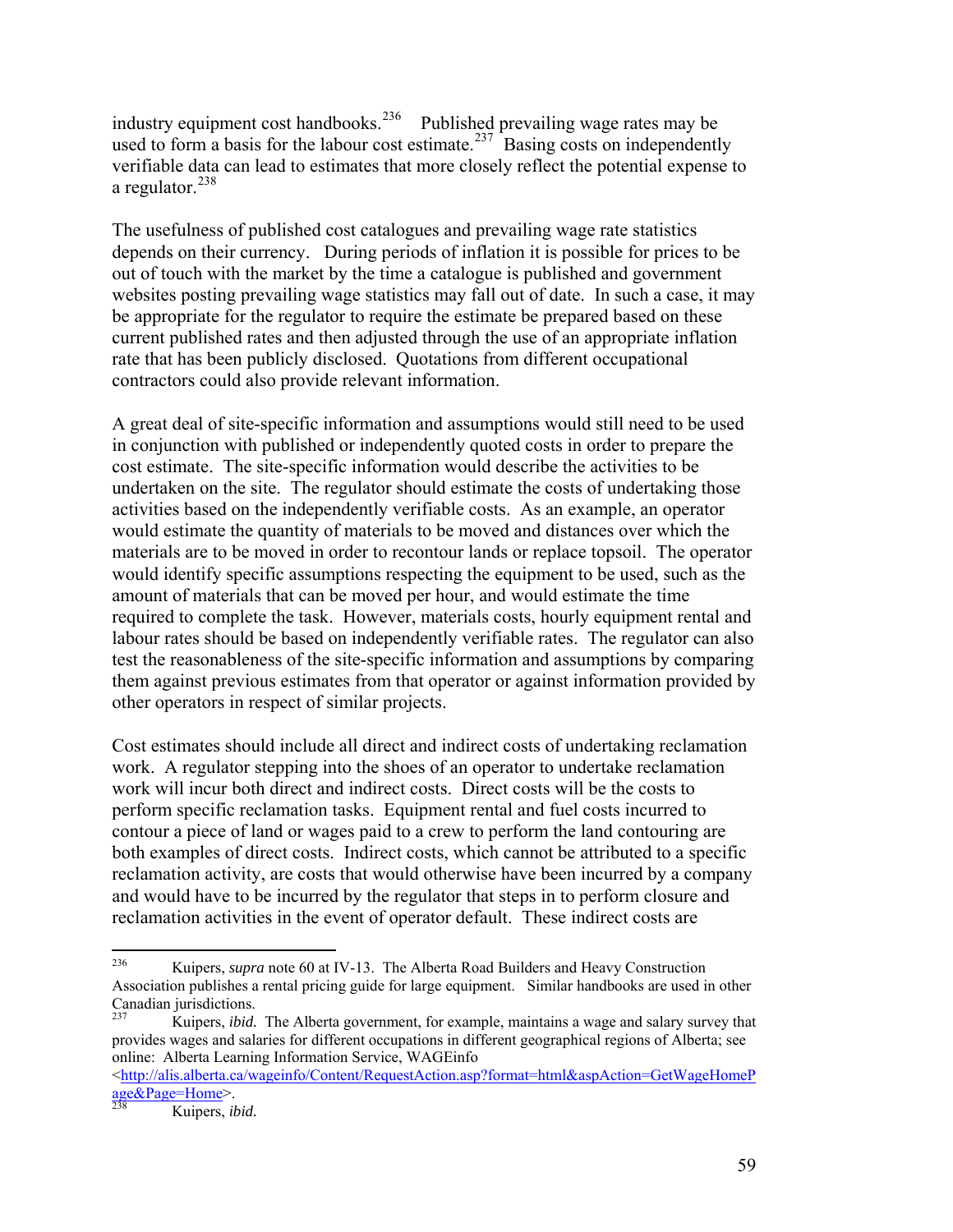overhead costs associated with operation of the mining project, rather than specific reclamation activities. Administrative or engineering costs are general examples of indirect costs.<sup>[239](#page-59-0)</sup>

As noted above, neither *EPEA* nor the *Conservation and Reclamation Regulation* provide detailed guidance as to the types of costs to be included in a conservation and reclamation security cost estimate. Alberta Environment staff indicates that they require a laundry list of costs be accounted for in the security cost estimate. These costs include: $240$ 

- re-contouring the landform;
- replacing soil to the appropriate depth, which varies depending on the quality of the underlying material;
- planting or seeding vegetation;
- moving tailings from external tailings ponds to the mine pit;
- $\bullet$  breaching external tailings pond(s) so they do not hold water;
- re-establishing site drainage;
- removing infrastructure (e.g., roads);
- monitoring the site and ensuring site safety;
- $\bullet$  10% contingency; and
- 10% management fee.

Other than the 10% management fee, it is not clear whether indirect costs must be included.

Kuipers identifies a number of indirect costs that are frequently underestimated but can result in significant increases for regulators required to step in to perform reclamation work. Each of the indirect cost categories identified by Kuipers, and their potential cost implications, are briefly described below.

<span id="page-59-0"></span><sup>239</sup> <sup>239</sup> Kuipers, *ibid.* at IV-15.

<span id="page-59-1"></span><sup>240</sup> Correspondence from Chris Powter, *supra* note 103. Alberta Environment also considers the operators' views on mobilization and demobilization costs.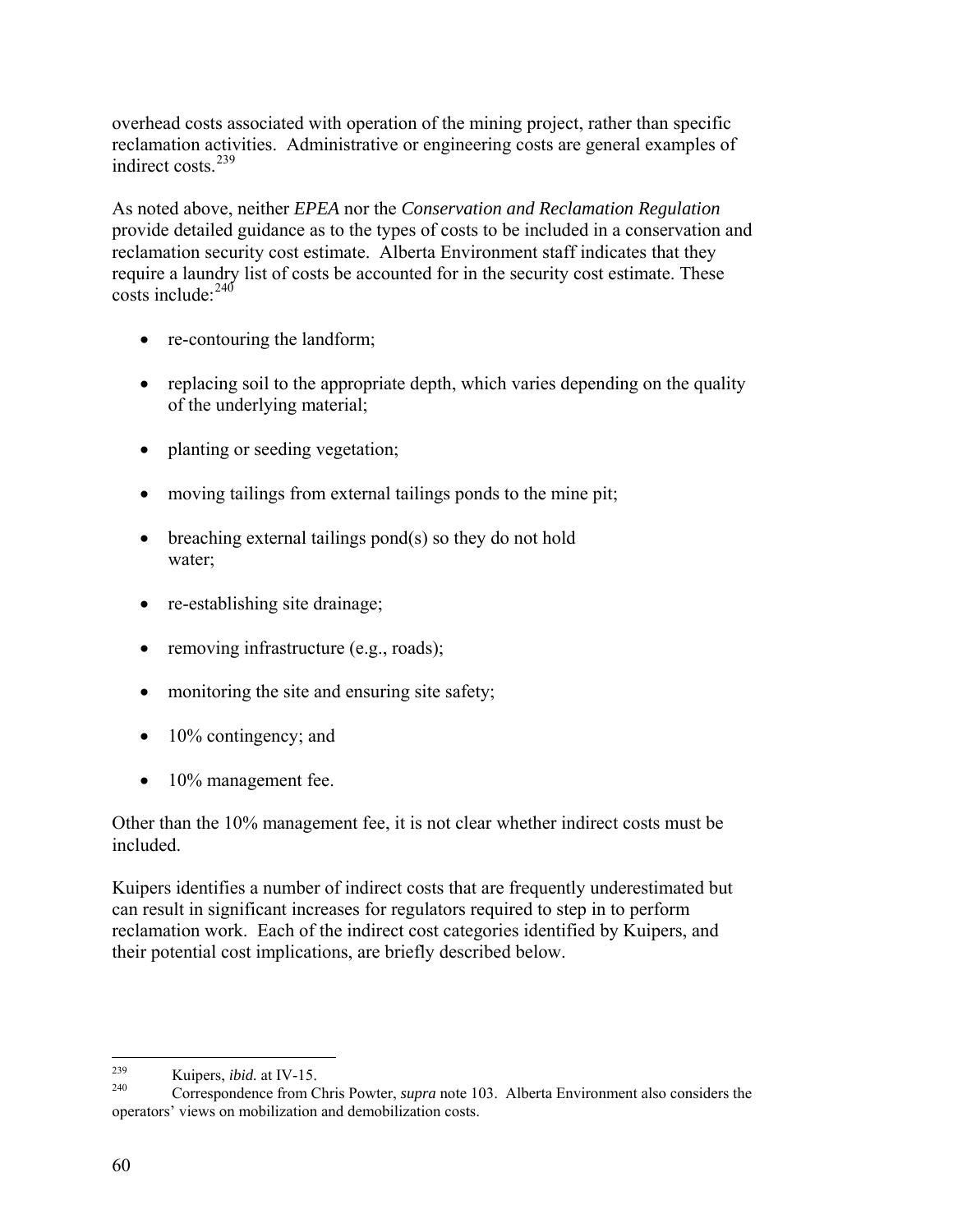### Regulatory investigation and oversight of reclamation and closure activities

The cost of regulatory investigation and oversight of reclamation and closure activities can be significant as there are many activities required before the physical work can begin. The regulator would likely need to consult with the operator and other government agencies. The extent of reclamation required would need to be confirmed through site investigation and monitoring. A reclamation plan would have to be developed, requiring dedicated effort from the regulator's staff. The regulator would need to dedicate a significant amount of time to the process of hiring contractors to undertake the reclamation work, and engineering, procurement and construction management bid packages would need to be prepared.<sup>[241](#page-60-0)</sup> Further, if the reclamation security forfeiture has occurred because of an operator's bankruptcy or insolvency, the regulator may be required to participate in that legal process at the same time.

Once reclamation work has begun, the regulator must dedicate staff time to the oversight and quality control of the work. Kuipers indicates that costs incurred by a regulator to undertake all necessary reclamation investigation and oversight may amount to 2 - 5% of the direct costs of a particular reclamation project.<sup>[242](#page-60-1)</sup>

### Contractor mobilization/demobilization

The cost of contractor mobilization and demobilization relates to costs incurred to get contractors and their equipment to and from the reclamation site. It cannot be assumed that the regulator will have immediate access to local contractors when the need to step in materializes. The significance of these costs depends directly on the distance and difficulty that a contractor must overcome in moving equipment to the site. $243$ 

### Cost of final reclamation and closure engineering, procurement and construction management activities (EPCM)

EPCM costs relate to the specific engineering and design work that must be done in order to prepare a call for contractor tenders. The reclamation plan that a project proponent prepares in its initial project application will be general in nature and based on the state of the project at the end of its expected productive life. A regulator may be required to step in to reclaim the lands due to operator default at an earlier stage. Regardless of the stage of development, it will be necessary to complete specific engineering work. Kuipers identifies the following typical EPCM work that may have to be done by the regulator upon default by the operator: <sup>[244](#page-60-3)</sup>

<span id="page-60-0"></span> $241$ 241 Kuipers, *supra* note 60 at IV-15. 242 *Ibid*. 243 *Ibid*. 244 *Ibid*. at IV-16.

<span id="page-60-1"></span>

<span id="page-60-2"></span>

<span id="page-60-3"></span>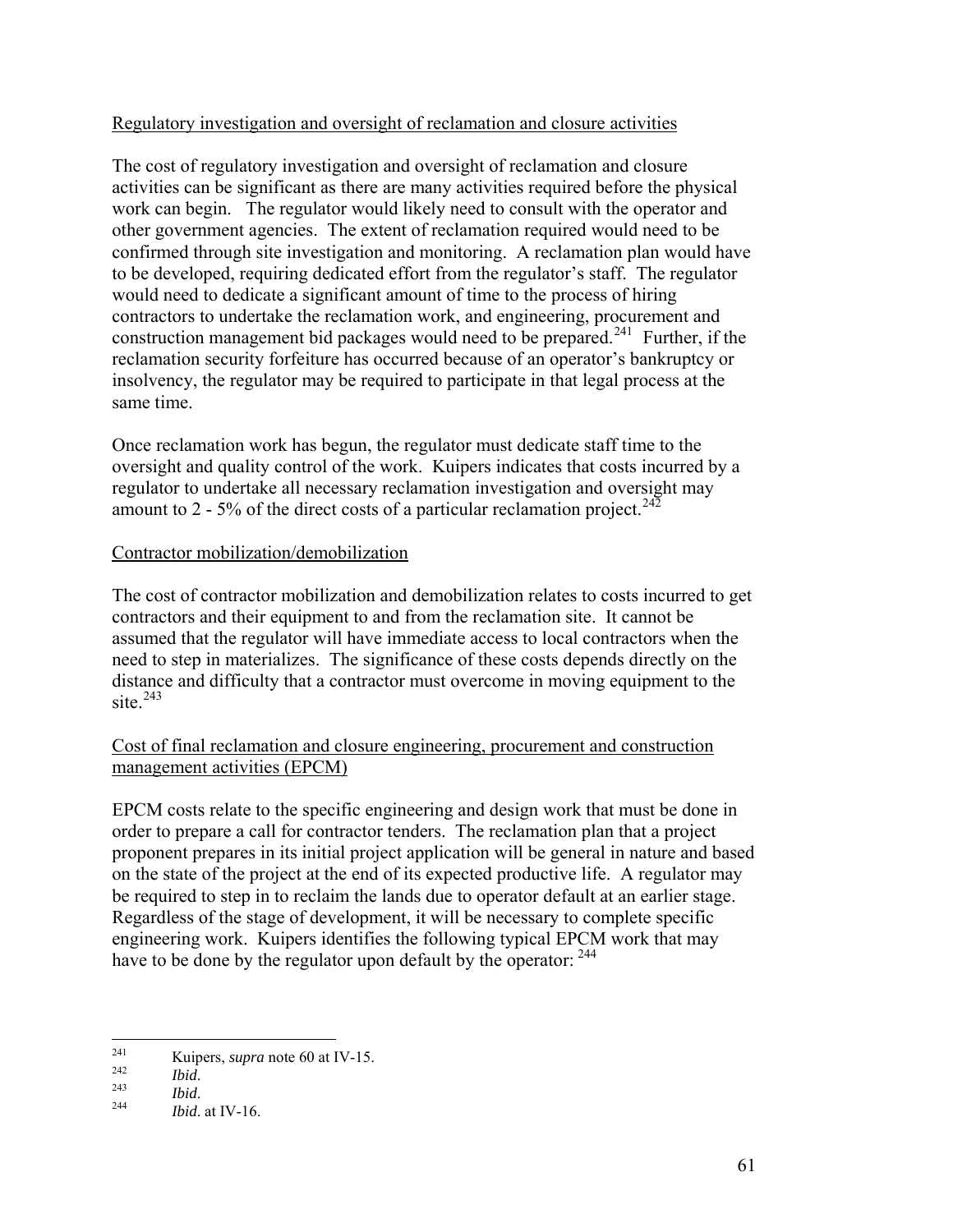- undertake surveys and prepare current maps and plans to show the extent of required reclamation;
- survey and calculate topsoil, subsoil, tailings, dump and pit volumes to determine amounts of backfill necessary and material available to perform various reclamation activities;
- analyze and evaluate existing vegetation, revegetation, soils and subsoils to determine appropriate methods for additional revegetation pursuant to full reclamation and closure;
- evaluate existing reclamation plans for efficacy with relation to various reclamation and closure requirements, water treatment systems, long-term tailings impoundment stability, etc;
- evaluate equipment and structures to determine requirements for removal and/or demolition and disposal;
- assess performance and provide construction management oversight during reclamation and closure activities; and
- procure necessary dirtwork, other contractors and materials and supplies.

Kuipers indicates that in circumstances where regulators are required to perform reclamation work upon the default of operators of hardrock mines in the United States, EPCM costs in the amount of 10 - 15% of the direct costs are common due to the need for substantial changes to the reclamation plan.<sup>[245](#page-61-0)</sup>

## Contractor insurance, performance bonding and profit

Published labour wages frequently do not include amounts for contractor insurance or an amount for a performance bond to ensure performance by the contractor.<sup>[246](#page-61-1)</sup>

## **Contingency**

The cost estimate is just that, an estimate. It is based upon many assumptions. These assumptions may relate to the expected cost of labour at a given time, an estimated amount of reclamation work to be done, or the effectiveness of a proposed reclamation strategy. If circumstances at the time that the regulator is required to step in the shoes of the defaulting operator prove the assumptions to be faulty, there is potential for the actual costs of reclamation to greatly exceed the security provided.<sup>[247](#page-61-2)</sup> To ensure that unexpected events and uncertainties do not result in the regulator being underfunded to carry out the required reclamation work, contingency costs should be

<sup>245</sup> 

<span id="page-61-2"></span>

<span id="page-61-1"></span><span id="page-61-0"></span><sup>245</sup>*Ibid*. 246 *Ibid*. 247 Wenig, O'Reilly & Chambers, s*upra* note 13 at 107.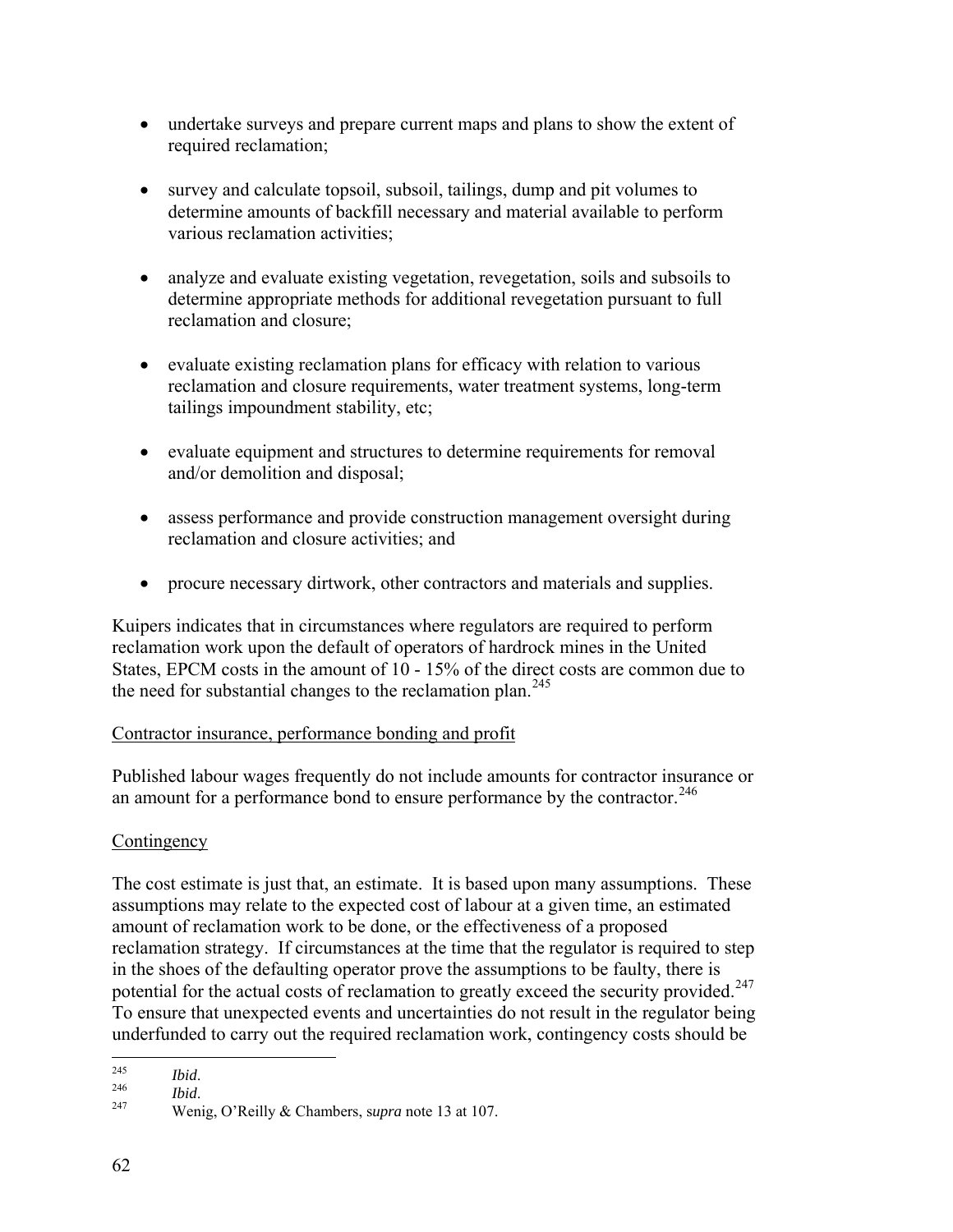factored into the reclamation security estimate as a distinct indirect cost. Project complexity would tend to increase the contingency cost.<sup>[248](#page-62-0)</sup> Kuipers indicates that a contingency cost can amount to between  $5 - 10\%$  of direct costs of reclamation.<sup>[249](#page-62-1)</sup>

#### Cost inflation

Reclamation security estimates are prepared based upon current costs. Where operator default requires the regulator to assume responsibility to perform reclamation tasks, inflation occurring between the time the reclamation security was estimated and taken and the date of default may have increased costs significantly. This can leave the regulator underfunded.<sup>[250](#page-62-2)</sup> Inflation presents a bigger risk of underfunding in cases where the reclamation security is not reviewed frequently. However, even in cases where the security is reviewed annually, a very high inflation rate may still leave the regulator exposed to underfunding.

All applicable direct and indirect costs should be accounted for in cost estimates prepared under section 18(1) of the *Conservation and Reclamation Regulation*. It is uncertain whether Alberta Environment requires any or all of these costs to be included in the cost estimate. There is no formal guideline and the information provided by Alberta Environment does not indicate that all of these costs are to be provided. Alberta Environment staff has indicated that they do not require inflation costs to be included because the security is reviewed annually.[251](#page-62-3) However, if the other types of indirect costs identified above are not specifically accounted for, they have the potential to exceed the 10% management fee that is required to be included.

Uncertainty as to the effectiveness of proposed reclamation schemes should result in a rationally increased reclamation security amount. Reclamation of oil sands mining projects presents a number of technical challenges.[252](#page-62-4) Alberta Environment requests that operators include a list of assumptions upon which the estimate is based but gives no details as to what assumptions are expected or how they should relate to the estimate. Alberta Environment requires that operators allow a contingency amount of 10% of the total estimate but it is not clear whether that 10% is intended to deal with situations where assumptions of reclamation success based on unproven technology prove to be wrong.<sup>[253](#page-62-5)</sup>

Uncertainty generally arises in the context of reclamation security cost estimation in two ways. There may be uncertainty respecting the ability of an operator to reclaim lands using existing technology. There may also be uncertainty as to whether the regulator has required adequate security to reclaim lands in the event of operator default.

<span id="page-62-4"></span>252 See Grant, Woynillowicz & Dyer, *supra* note 2 for a discussion of many of the technical challenges presented by oil sands reclamation.

<span id="page-62-0"></span><sup>248</sup> <sup>248</sup> Kuipers, *supra* note 60 at IV-16.

<span id="page-62-1"></span> $\frac{249}{250}$  Ibid.

<span id="page-62-2"></span> $\frac{250}{251}$  Ibid.

<span id="page-62-3"></span><sup>&</sup>lt;sup>251</sup> Correspondence from Chris Powter, *supra* note 103.

<span id="page-62-5"></span>Correspondence from Chris Powter, *supra* note 103.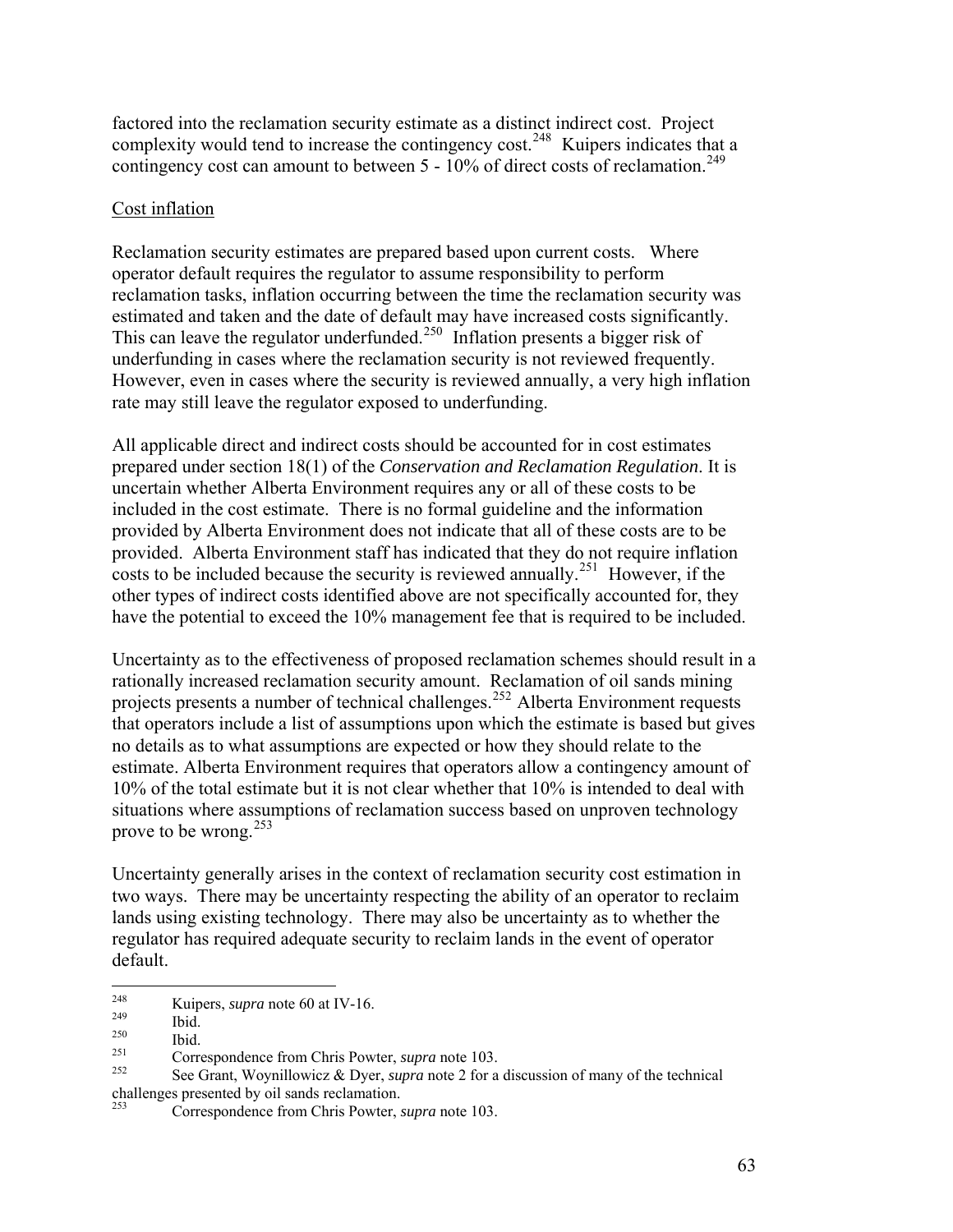Where an operator's estimate is based on the use of unproven technology, there is a chance that the regulator will not be able to achieve desired reclamation objectives with the money provided. Commentators have suggested that where uncertainty exists about the effectiveness of proposed reclamation techniques, such techniques should not be approved or, if approved, they must be accompanied by higher monitoring requirements and increased financial security.<sup>[254](#page-63-0)</sup> This is consistent with the precautionary principle.<sup>[255](#page-63-1)</sup> It may also encourage operators to conduct research to develop techniques that increase the likelihood of reclamation success.<sup>[256](#page-63-2)</sup>

The amount by which reclamation security should be increased to account for the use of unproven techniques becomes a matter of government policy if development is to be allowed in the face of this uncertainty. It is necessary, however, to balance the interests of the public purse and the interests of industry in avoiding a prohibitively high security requirement.

Even assuming that the reclamation standard is clearly established, and the technology to be used is proven, uncertainty may remain regarding whether the amount of security taken by a regulator is adequate to ensure that the operator will carry out its obligations. Some commentators have suggested that regulators need only be reasonably certain that the operator will carry out its obligations or that approximately enough financial security will be available in case of operator default. Miller states this case:  $257$ 

Closely related to the issue of standard of performance is the degree to which the government seeks assurance against all possibility of loss or damage to the environment. Just as unnecessary costs are imposed by a technical standard that is higher than it needs to be, so will unnecessary costs be imposed by a standard of future certainty that is higher than it needs to be.

Ultimately, it is not possible to determine whether the overall methodology, or any of the individual methods, results in adequate protection of Albertans. It appears that some of the methods used by Alberta Environment are inconsistent with recommendations made by some commentators. These problematic methods include:

- not using any formal guidance documents for cost estimation;
- not requiring all aspects of the project to be included in the cost estimate;
- continuing to base security for some projects on production rather than the estimated cost of security;

<span id="page-63-0"></span><sup>254</sup> <sup>254</sup> Wenig, O'Reilly & Chambers, *supra* note 13 at 107.

<span id="page-63-1"></span><sup>&</sup>lt;sup>255</sup> Costanza & Cornwell, *supra* note 12.<br><sup>256</sup> Pomines, supports 64 at 107

<span id="page-63-3"></span><span id="page-63-2"></span><sup>&</sup>lt;sup>256</sup> Perrings, *supra* note 64 at 107.

Miller, *supra* note 59 at 18.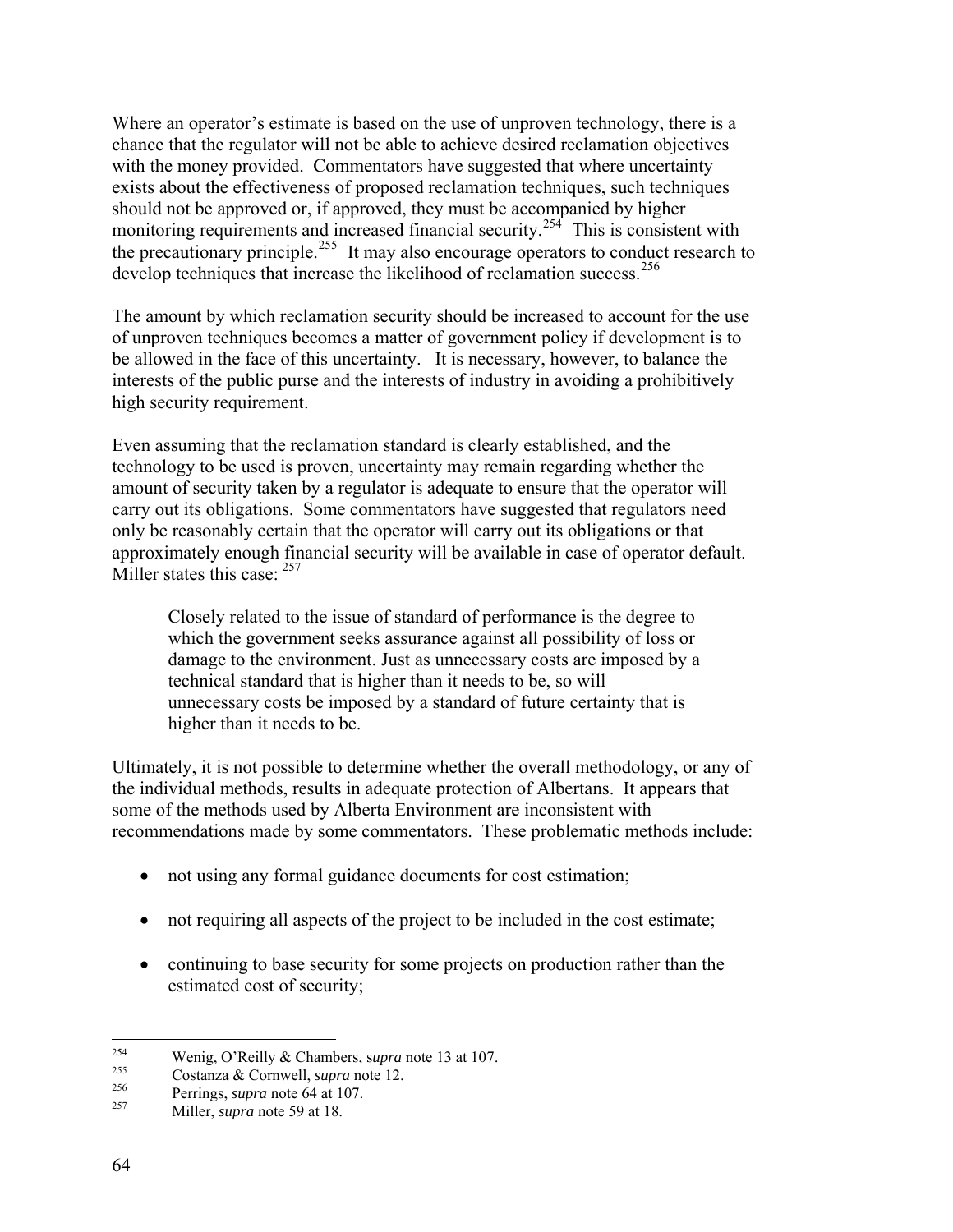- allowing the operator to prepare the actual cost estimate;
- allowing the use of operator-based costs rather than third party or independently verifiable costs;
- inconsistently including all direct and indirect costs; and
- basing the cost estimate on unproven reclamation techniques.

# *Alberta Environment's role*

There is no current formal policy guiding Alberta Environment staff in their review of reclamation security cost estimates. As emphasized previously in this paper, the Director is responsible for determining the conservation and reclamation security amount based in part on the estimated cost of conservation and reclamation submitted by the operator. Alberta Environment indicates that operators are required to provide cost estimates by November 1, in respect of the security required for the following year.

Alberta Environment's review of the cost estimate is not a detailed line-by-line review. Rather it is a high-level reasonableness review based upon a comparison of the cost estimate against that operator's previous estimates, current mine status, and current estimates of other companies. Current mine status is determined based on the operator's approval requirements, the annual reclamation report, a soil salvage meeting and site visits and inspections. Alberta Environment indicates that it may request reviews by other agencies such as the Energy Resources Conservation Board or Sustainable Resource Development.<sup>[258](#page-64-0)</sup>

Alberta Environment staff reviewing the security estimate will request further information or clarification from the operator as required.<sup>[259](#page-64-1)</sup> The Director then confirms the estimate's acceptability. The company provides security in an appropriate format by January  $31.^{260}$  $31.^{260}$  $31.^{260}$ 

The Director has discretion when setting the reclamation security amount. Sections 18(1)(b) - (d) of the Conservation and Reclamation Regulation require the conservation and reclamation security amount, as determined by the Director, to be sufficient to ensure completion of conservation and reclamation on the specified land. This must be based on the nature, complexity and extent of the activity, the probable difficulty of conservation and reclamation, and any other factors the Director considers to be relevant.

<span id="page-64-0"></span><sup>258</sup> <sup>258</sup> Correspondence from Chris Powter, *supra* note 103.

<span id="page-64-2"></span><span id="page-64-1"></span><sup>&</sup>lt;sup>259</sup>*Ibid. Ibid*. This process is not described in any formal government policy documents. It is taken from an informal document that Alberta Environment has prepared for its own purposes.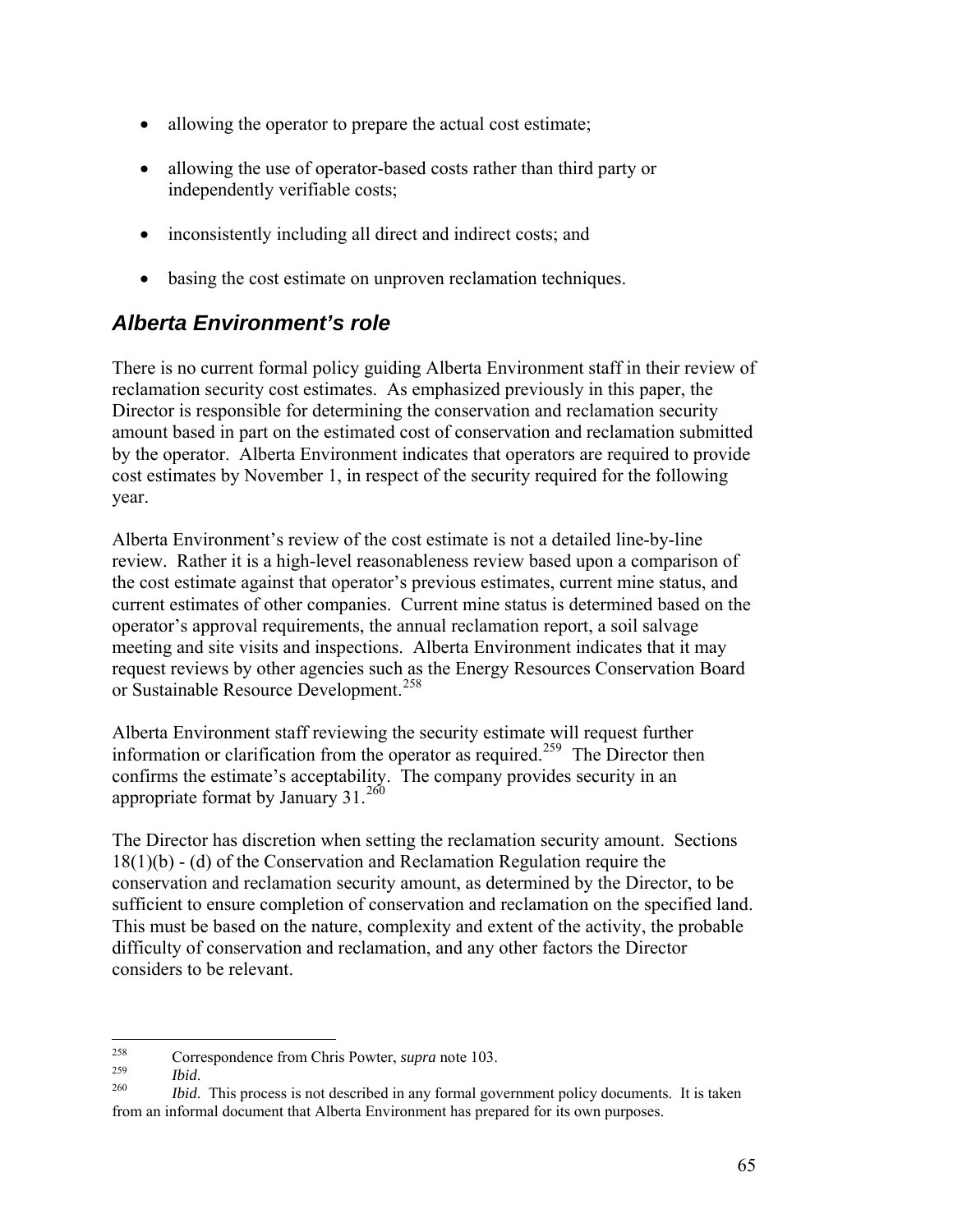As noted above, Alberta Environment's reclamation security regime is based on full cost coverage: an approach generally supported, but not strictly required by the language. There are no formal regulations or guidelines for either the preparation of the security cost estimate or its review.

Considering the amount of reclamation security taken under this program exceeds \$450 million, there is precious little detail about this process publicly available. One aspect of this process that deserves specific comment is the inspection process. The reason inspections are singled out is because commentary identifies independent and detailed annual inspection of mining projects as an integral part of a phased bonding approach.*[261](#page-65-0)*

The reclamation security provisions of *EPEA* rely greatly on information provided to Alberta Environment by the operator. This information includes the state of specified lands prior to disturbance, anticipated location and amount of disturbance, anticipated conservation and reclamation work, costs of such work, and work already completed on specified lands. Inspections of specified lands are conducted to verify information respecting reclamation work done or to be done. The inspections are carried out by Sustainable Resource Development (SRD) staff through an informal arrangement with Alberta Environment.<sup>[262](#page-65-1)</sup> This arrangement dates back to the time when Alberta Environment and Sustainable Resource Development were within one government Ministry.<sup>[263](#page-65-2)</sup> This arrangement raises the possibility of a conflict because the mandate of SRD is not the same as that of Alberta Environment. This potential conflict was recognized by the Legislative Review Panel when *EPEA* was first proposed:<sup>[264](#page-65-3)</sup>

The Panel understands that reclamation officers for Crown Lands are not those who work for Alberta Environment but are rather employees of Alberta Forestry, Lands and Wildlife. The potential for conflict and or inconsistent administration is apparent.

Alberta Environment staff indicates that historically reclamation inspections have been performed less frequently than Alberta Environment has desired. Sustainable Resource Development's Fort McMurray office has increased staffing over recent years and is working closely with Alberta Environment staff to develop a consistent approach to performing these inspections and to ensure consistent reporting back to Alberta Environment. Alberta Environment's goal is to have inspections performed more frequently.<sup>[265](#page-65-4)</sup>

Alberta Environment staff indicates, however, that the purpose of inspections is neither to reconcile the security estimate with the actual project condition nor to

<span id="page-65-0"></span><sup>261</sup>  $\frac{261}{262}$  Kuipers, *supra* note 60 at IV-20.

<span id="page-65-1"></span><sup>262</sup> According to Alberta Environment staff, SRD is a designated inspector under the *EPEA*. There are no formal agreements or terms of reference governing this delegation. Correspondence from Chris Powter, *supra* note 201.

<span id="page-65-2"></span><sup>&</sup>lt;sup>263</sup> Interview of T. Richens (12 February 2007).<br> *Papart of the Eminormantal Lacislation Papart* 

<span id="page-65-3"></span><sup>264</sup> *Report of the Environmental Legislation Review Panel*, *supra* note 36 at 49.

<span id="page-65-4"></span>Correspondence from Tanya Richens, *supra* note 157.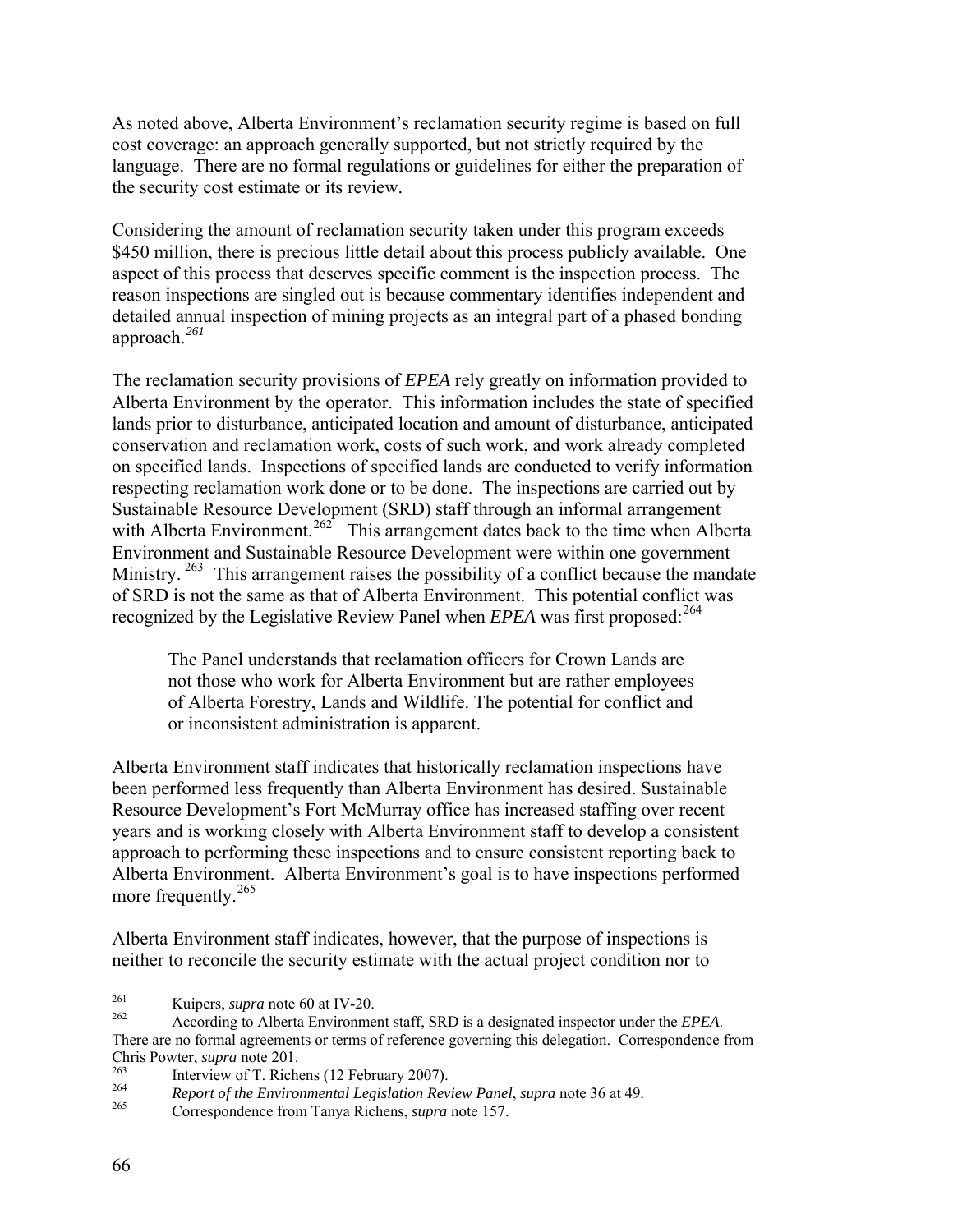assess the cost estimate's accuracy. Rather, inspections are intended to confirm that each operator is carrying out the reclamation work set out in their annual reclamation plans. These plans identify reclamation work that the operator expects to complete in the upcoming year. Inspections also ensure compliance with the *EPEA* approval and identify any operational issues related to reclamation the operators may be facing. Finally, inspections aid in building open relationships between the operators, Alberta Environment, and Sustainable Resource Development.<sup>[266](#page-66-0)</sup>

Detailed inspections are an important part of the reclamation security cost estimation process. This is especially true where the operator prepares the cost estimate itself.<sup>[267](#page-66-1)</sup> It is unclear whether inspections carried out by Sustainable Resource Development are helpful aids to Alberta Environment in determining whether conservation and reclamation cost estimates are reasonable. Given that inspections are not designed for that purpose and do not appear to be conducted as frequently as Alberta Environment would like, their efficacy for this purpose is questionable.

## **Public involvement and transparency**

The cost estimation process, subsequent review of the estimate and ultimate negotiation of the security amount between the operator and Alberta Environment take place with no public input. Neither *EPEA* nor its regulations provide an opportunity for public participation or consultation with respect to reclamation security deposits. Alberta Environment acknowledges that the determination of reclamation costs is not a public process.<sup>[268](#page-66-2)</sup> While public hearings do exist with respect to the ERCB's review of an application for an oil sands mining project, these hearings do not include consideration or determination of the security amount.

The regime used by Alberta Environment to approve, adjust and return reclamation security is not transparent. There is no public hearing or input related to these processes. Very little information is made available respecting reclamation security taken under *EPEA*. Each year, Alberta Environment prepares and submits an Annual Report of the Environmental Protection Security Fund to the Legislature. This Annual Report identifies the amount of security taken or returned by Alberta Environment in respect of each project. However, this report provides no insight into the methods used for calculating the security amount or the nature of the review carried out by Alberta Environment. The Auditor General has described the review and acceptance of the reclamation security amount as a negotiation between individual operators and Alberta Environment.<sup>[269](#page-66-3)</sup> The Annual Report thus discloses only the negotiated results and reveals none of the information or assumptions upon which those amounts are based.

<sup>266</sup> 

<span id="page-66-1"></span><span id="page-66-0"></span><sup>&</sup>lt;sup>266</sup> *Ibid.* 267 Boyd, *supra* note 130 at 41.

<span id="page-66-2"></span><sup>268</sup> *Suncor Energy*, *supra* note 47 at 71.

<span id="page-66-3"></span><sup>269</sup> Auditor General, *supra* note 6 at 90.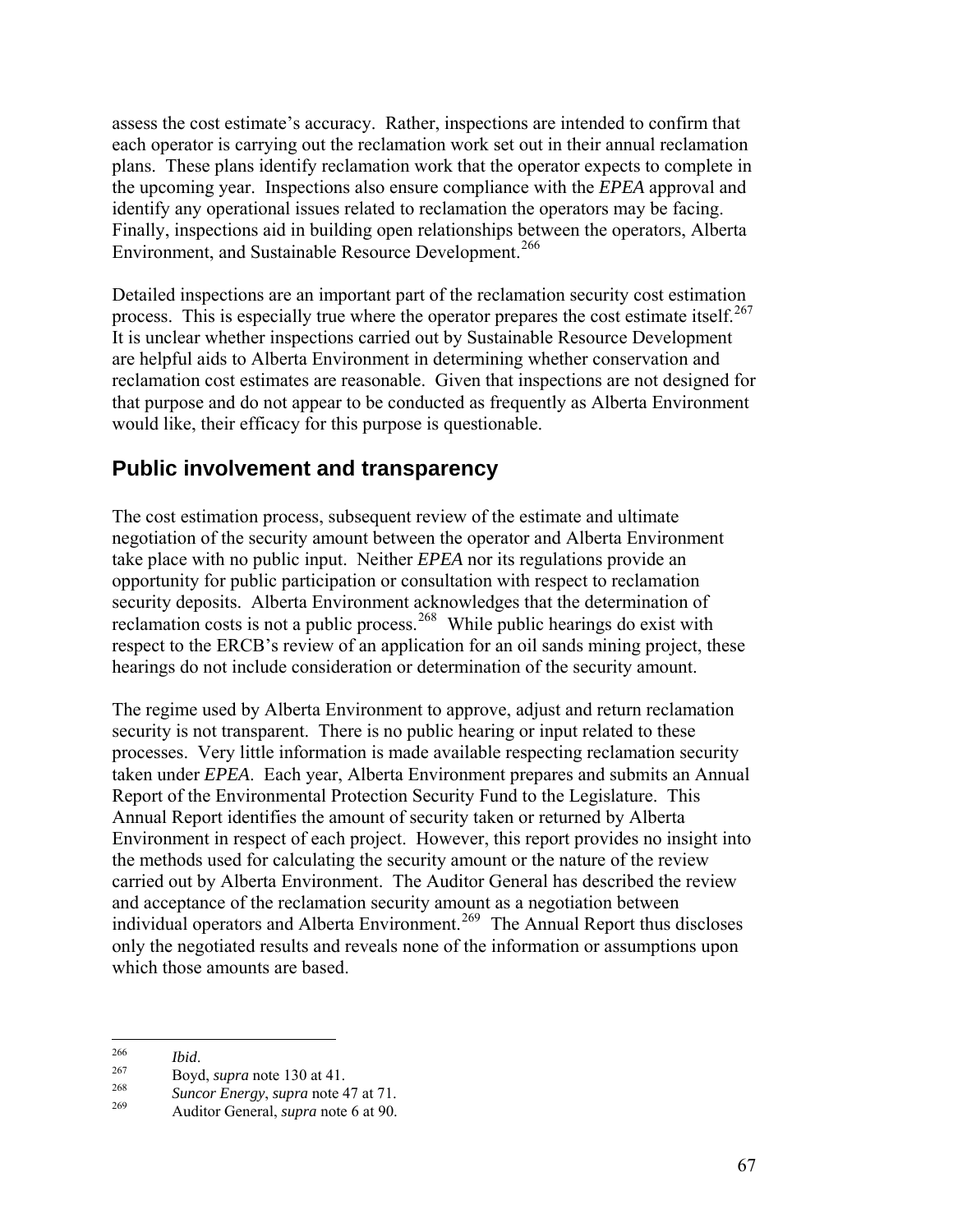Actual reclamation cost estimates submitted to Alberta Environment by operators pursuant to section 18 of the *Conservation and Reclamation Regulation* are not available for public review. Alberta Environment has taken the position that these estimates, because they contain third party information such as contractor pricing to undertake reclamation work, are confidential.<sup>[270](#page-67-0)</sup> Interveners at Alberta's Energy Resources Conservation Board hearings have argued that this position makes it difficult for the public to determine whether adequate security is being taken.<sup>[271](#page-67-1)</sup>

Obviously, without access to the estimates or a formal, publicly available guideline, the public can have no sense of how estimates are prepared, what costs are included and what assumptions are made. This information is crucial to an understanding of whether adequate security is taken in a particular case.

Section 35 of *EPEA* contains provisions governing access to information under that Act. Subsection 35(1) identifies certain types of information, either submitted to or created by Alberta Environment, which must be disclosed to the public upon request. Section 35(1) requires documents filed with Alberta Environment as a part of an application for an approval to be made public. However, while no approval can be issued without reclamation security first being taken, the reclamation security estimate does not form part of the actual application for approval.

Subsection 35(3) of *EPEA* provides the Minister with the discretion to make publicly available any other information in the department's possession that the Minister considers should be public. In April 2005, Alberta Environment put into place a Routine Disclosure Initiative that made a wide range of information and records available on a routine basis, without requiring an application under the *Freedom of Information and Protection of Privacy Act*. [272](#page-67-2) A Ministerial Order had been issued in 2004, designating information to be released by Alberta Environment without a freedom of information application.<sup>[273](#page-67-3)</sup>

The Ministerial Order does not specifically identify reclamation security estimates as information to be made publicly available. However, it includes the following in the list of information to be publicly disclosed: [274](#page-67-4)

information or records submitted to the Department *in accordance with a regulation* under the [*EPEA*], an approval, authorization, notice or direction, and any correspondence from the Department to the submitter relating to the submitted information or records, *excluding information, records or related correspondence that relate to "an application for a reclamation certificate*."

<span id="page-67-0"></span><sup>270</sup> <sup>270</sup> *Suncor Energy, supra* note 47 at 70; Correspondence from Chris Powter, *supra* note 103.

<span id="page-67-1"></span><sup>271</sup> *Kearl Lake*, *supra* note 47 at 51.

<span id="page-67-2"></span><sup>272</sup> *Freedom of Information and Protection of Privacy Act*, R.S.A. 2000, c. F-25.

<span id="page-67-3"></span><sup>273</sup> Alberta, *Designation of Public Information under the Environmental Protection and Enhancement Act*, Ministerial Order 23/2004, online: Alberta Environment

<span id="page-67-4"></span> $\langle \text{http://environment.alberta.ca/documents/Ministerial_Order_23-2004.pdf} \rangle$ .<br>  $\frac{n_{1,1}}{n_{1,2}}$  = 1(a) (omphasis added) *Ibid.*, s. 1(o) (emphasis added).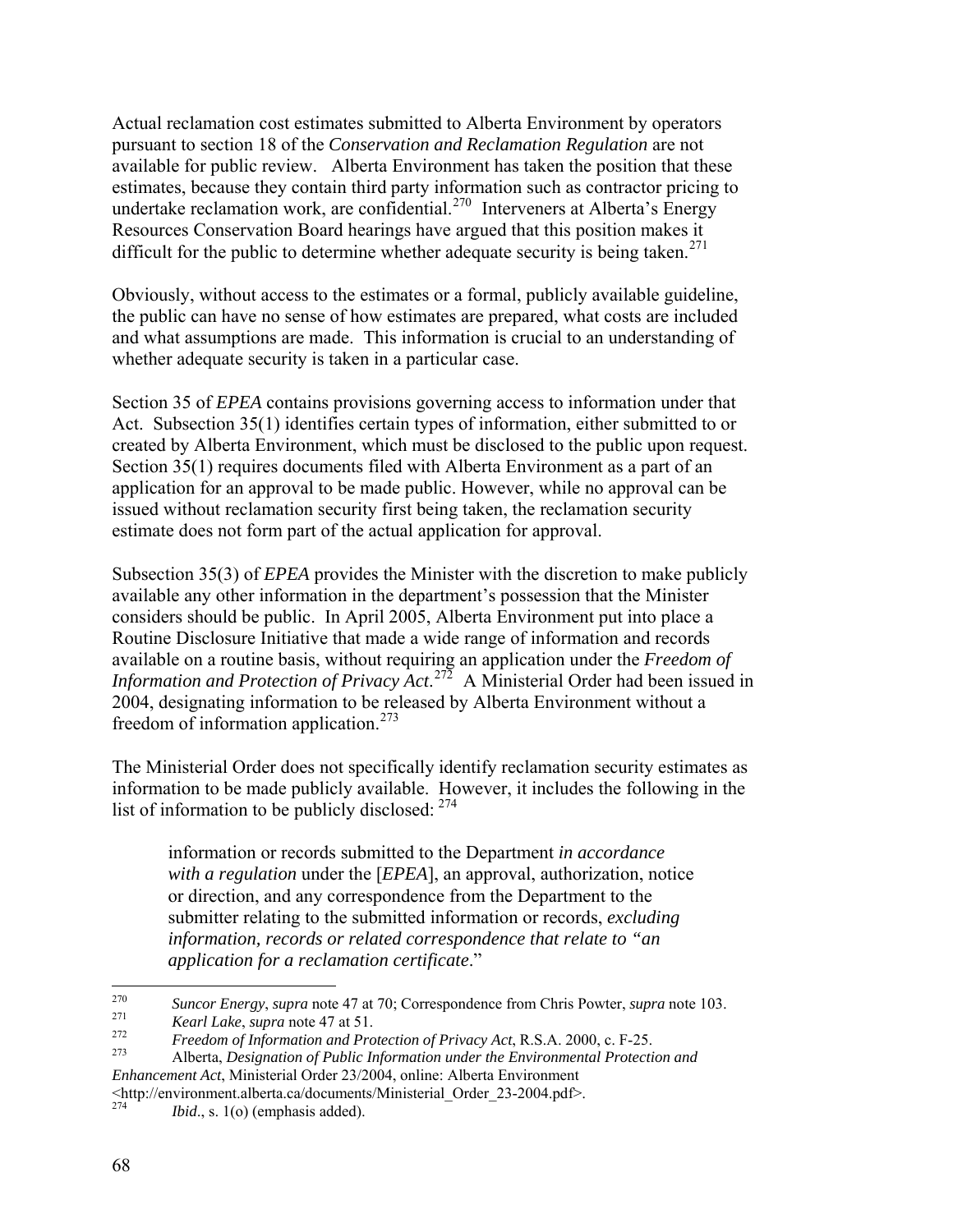Reclamation security estimates are submitted by operators in accordance with the *Conservation and Reclamation Regulation*. Further, some Alberta Environment project approvals include requirements respecting security estimate updates.<sup>[275](#page-68-0)</sup> This information would appear to fall within the scope of the Ministerial Order.

The Ministerial Order specifically excludes from its scope all documents relating to the application for reclamation certificates and documents generated respecting Alberta Environment's review of such applications. Strictly speaking, however, this exclusion should not apply to information relating to reclamation security estimates. Annual reclamation security estimates are not related to reclamation certificate applications other than by virtue of the fact that the receipt of a reclamation certificate by an operator is one of a number of events that can provide the Director with the discretion to return some or all of the security deposit associated with the reclaimed lands.

Notwithstanding that reclamation cost estimate information may fall within the scope of the Ministerial Order and thus could be disclosed under section 35(3) of *EPEA*, section 35(4) of *EPEA* allows a person submitting such information to make a formal request for confidentiality. The request is to be made in writing to the Department. For confidentiality to be granted, the information must relate to "a trade secret, process or technique that the person submitting the information keeps confidential".

Section 35(5) gives the Director, upon receipt of the written request, the discretion to approve or deny the request for confidentiality depending on whether the Director considers the request to be well founded. There is no public input into the decision as to whether reclamation security information, generally or in the context of a specific request, should be granted confidentiality.

Alberta Environment has consistently taken the position that reclamation security estimates are confidential because they contain commercially sensitive third-party pricing information. This suggests that cost estimates would include negotiated price quotes from third party contract providers of equipment and labour that could be hired by operators to undertake anticipated reclamation activities. Estimates reflect the price quotes and identify those parties providing the quotes.

However, to the extent that a reclamation security estimate is to be based on the likely costs that Alberta Environment would incur to undertake reclamation activities defaulted upon by the operator, it would seem reasonable that these costs not be the negotiated costs between the operator and third party contractors. As noted earlier in this paper, several commentators have noted that costs to regulators are typically higher than costs to industry.<sup>[276](#page-68-1)</sup>

Alberta Environment staff also takes the position that actual reclamation activities forecasted and the manner in which they are described in the security cost estimates

<span id="page-68-1"></span><span id="page-68-0"></span><sup>275</sup> 275 *Approval 149968-00-01, supra* note 153 at 44.

<sup>276</sup> Kupiers, *supra* note 60 at 16; Boyd, *supra* note 130 at 41; Miller, *supra* note 59.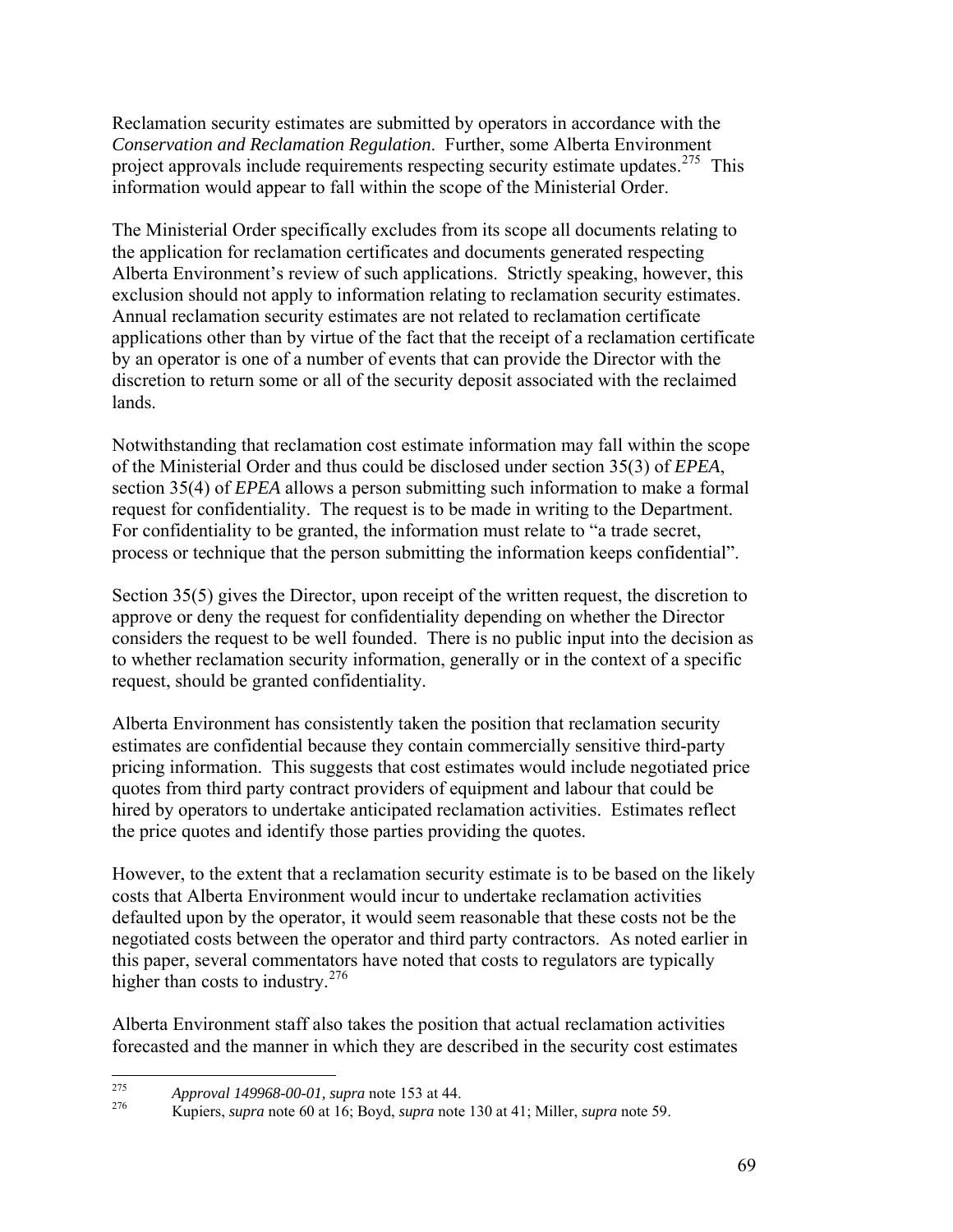are confidential, even if dollar figures representing any third party contractor quotes are removed, on the basis that commercially sensitive third party cost information could be derived if the activities as described were disclosed.<sup>[277](#page-69-0)</sup> However, reclamation activities described in the cost estimate would seem to fall outside the scope of section 35(4) unless the reclamation activities can be classified as trade secrets, processes or techniques.

Some information related to reclamation is made publicly available. An operator's annual report identifies the number of hectares it plans to reclaim and the anticipated stage of reclamation targeted during the upcoming year, assuming business as usual. However, this annual report does not provide the necessary information to assess the adequacy of reclamation security taken. This is because the amount of conservation and reclamation planned in the annual report is tied to the long-term conservation and reclamation plan in the approval. The conservation and reclamation required for the estimate of a security amount is not. The annual report does not assume that the operator will default in its reclamation obligation leaving the remaining reclamation work to the government. The conservation and reclamation cost estimates, conversely, make just that assumption. Further, as noted earlier in this report, the standard of reclamation used for the purposes of estimating conservation and reclamation security may be lower than that for a conservation and reclamation approval requirement.<sup>[278](#page-69-1)</sup>

Because a key goal of reclamation security regimes is to protect taxpayers from having to incur reclamation costs in the event of operator default, taxpayers have a genuine interest in those regulatory processes through which reclamation security is set, reviewed, adjusted and returned. Taxpayers' interests would be to ensure that the amounts taken are sufficient and that the security is not returned prematurely. Operators have an interest in minimizing the amount of security that they submit and maximizing the amount of security returned to them once reclamation work has been done. This is because the amount of the reclamation security required can have an impact on the cash flow or credit availability of the operator. In this regard, operators' interests can conflict with taxpayers' interests. Nonetheless, reclamation security is most often set, adjusted and returned to operators through negotiations between operators and regulators. Taxpayers typically are unable to participate in these processes.

The need for meaningful public processes is highlighted in situations where a regulator exercises discretion in setting, adjusting and returning security amounts, and has limited resources or relies on operators for reclamation cost estimates. Failure to provide for appropriate public participation in these circumstances can lead to a situation of actual or perceived regulatory capture. Regulatory or agency capture theory asserts that regulatory agencies having broad discretion under their governing statutes may, for a variety of reasons, become unduly influenced by the very

<span id="page-69-0"></span><sup>277</sup> Correspondence from Chris Powter, Manager 3PC Project, Alberta Environment (24 November 2008).

<span id="page-69-1"></span><sup>278</sup> *Ibid*.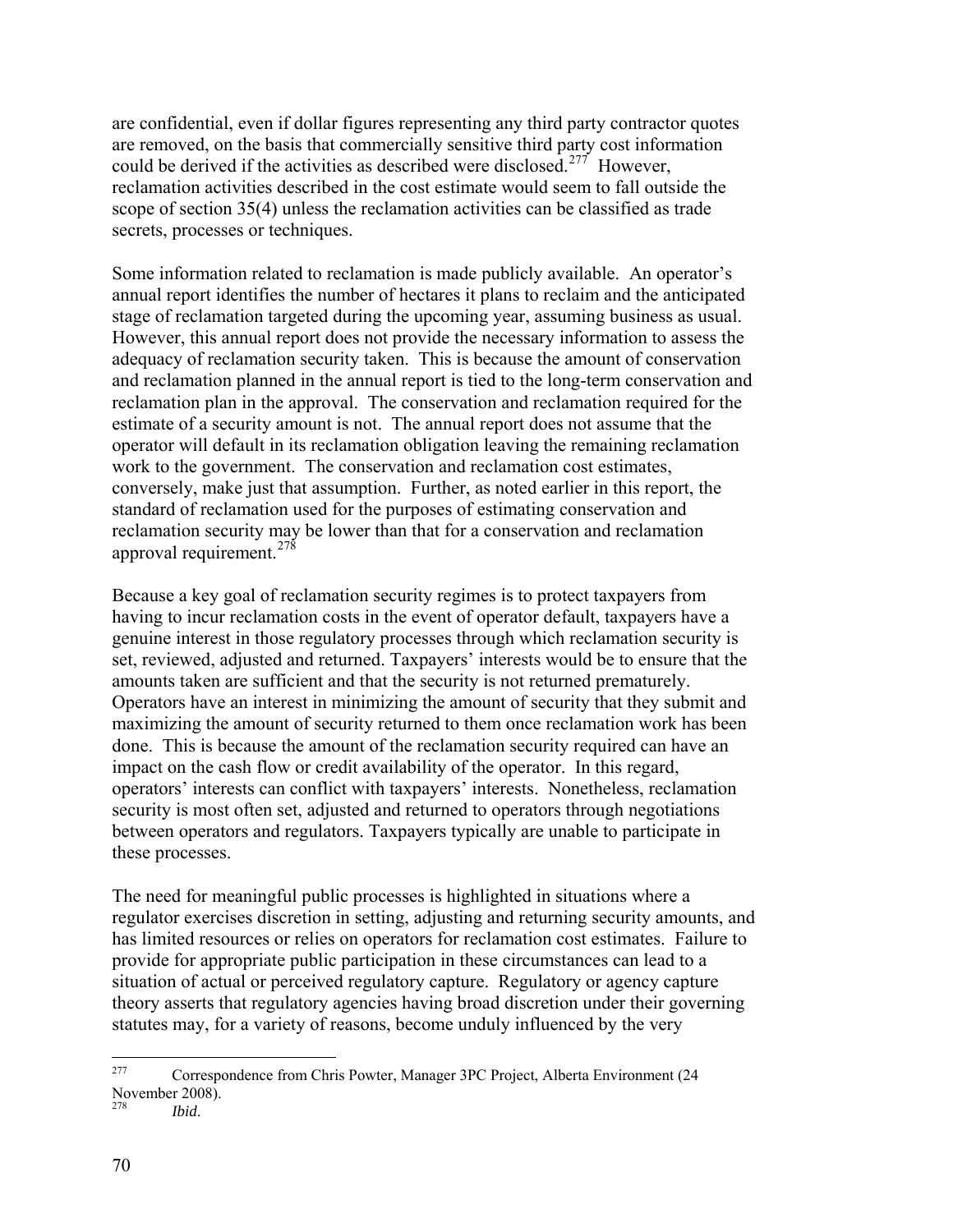industries they are charged with regulating.<sup>[279](#page-70-0)</sup> Zinn suggests that regulatory decisionmakers are subject to different pressures and influences, each pushing regulatory decisions in a particular direction to serve the interests of the group applying the pressure. Applying this view, agency capture is the result of "understandable human responses to normally adversarial relationships".<sup>[280](#page-70-1)</sup>

For agency capture to occur, a regulatory agency must have broad discretion in the manner in which it regulates a given industry. In the absence of such discretion, the decision-making authority of the regulator would have only a small window within which to operate and the ability of external actors, such as the regulated industry, to influence decision-making would be reduced. Discretion, Zinn writes, allows the regulator to "cave-in" to the influence of stakeholders and also deprives agencies of the law as a shield in the sense that broad policy does not bind agencies the way prescriptive laws can.[281](#page-70-2)

A regulator with discretion becomes, then, a target for interest groups wishing to see that discretion exercised in the manner most beneficial to their own interests. The fewer the number of interest groups and the narrower their range of interests, the greater the potential for agency capture. Zinn suggests that if a regulator need not listen to competing interest groups, it is more likely to be influenced by and adopt the views of the single loudest voice it hears: the regulated industry.[282](#page-70-3) Ensuring that there is participation by countervailing interests in regulatory decision-making may have some effect in combating agency capture.<sup>[283](#page-70-4)</sup>

Further, a scarcity of resources can be a factor in creating agency capture because such scarcity encourages regulators to look to the regulated industry to provide certain expertise or other resources, such as information.<sup>[284](#page-70-5)</sup> Zinn elaborates: <sup>[285](#page-70-6)</sup>

Environmental regulation is resource-intensive, requiring expansive and detailed technical knowledge about production processes, pollution control or remediation technologies, the characteristics of chemical compounds, epidemiology, economics and natural processes. One of the best repositories of technical knowledge on many of these subjects is likely to be the regulated firms themselves, and regulators will seek out their assistance.

Resource scarcity can also pressure agencies to seek a cooperative relationship with regulated entities. Regulatory decision-making that does not favour the interests of regulated entities is more likely to be challenged and may be viewed as illegitimate

<span id="page-70-0"></span><sup>279</sup>  $\frac{279}{280}$  Zinn, *supra* note 16 at 107.

<span id="page-70-1"></span> $\frac{280}{281}$  *Ibid.* at 108.

<span id="page-70-2"></span> $\frac{281}{282}$  *Ibid.* at 109.

<span id="page-70-4"></span><span id="page-70-3"></span><sup>282</sup>*Ibid*. 283 *Ibid*. at 117.

<span id="page-70-6"></span><span id="page-70-5"></span> $\frac{284}{285}$  *Ibid.* at 109.

<sup>285</sup> John E. Chubb, "Interest Groups and the Bureaucracy" (1983) at 158-59, cited in Zinn, *ibid* 

at 124.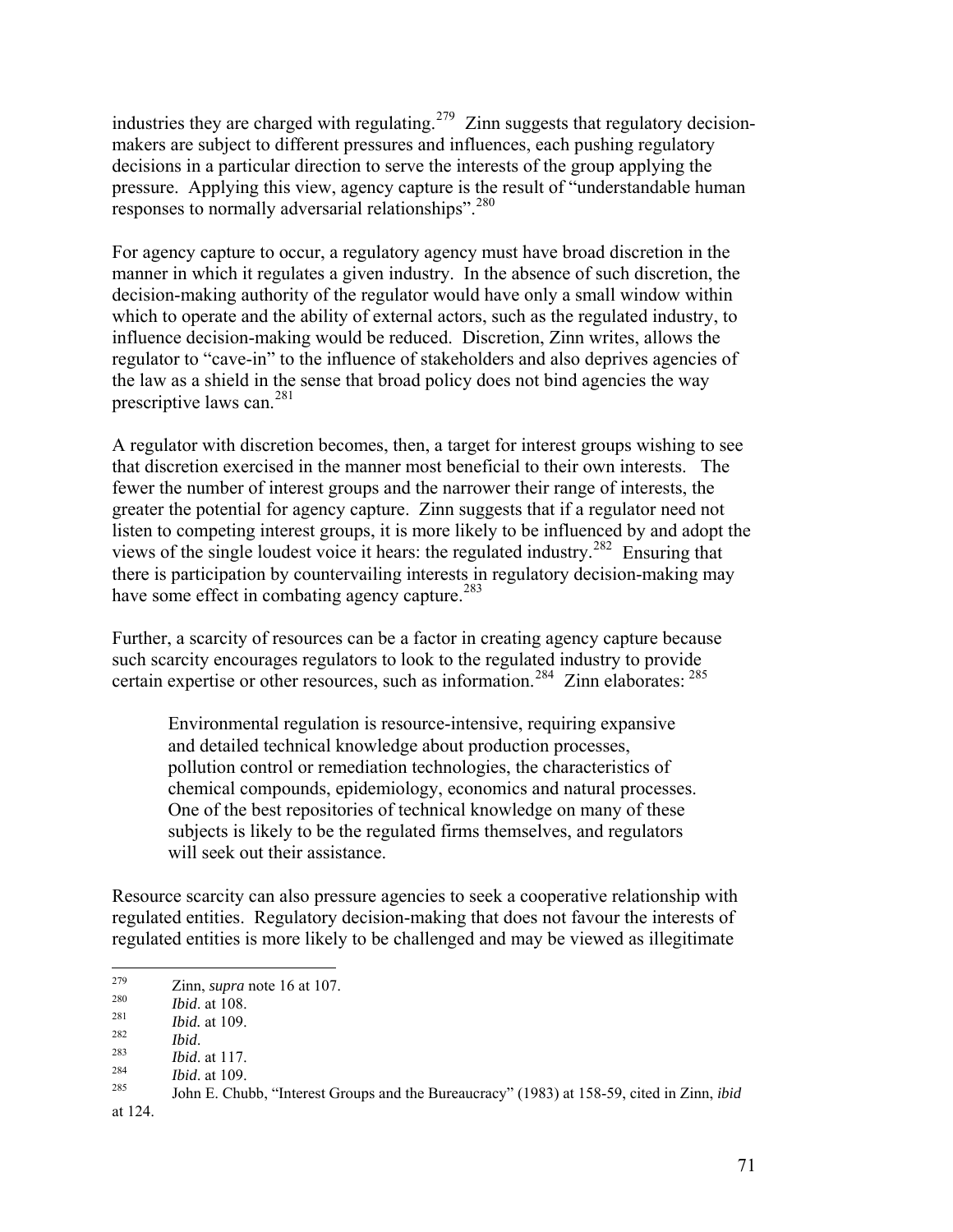by those entities. This may result in reduced compliance and a corresponding strain on regulators forced to carry out increased enforcement activities.<sup>[286](#page-71-0)</sup>

Some commentators call for increased public participation in the entire mine reclamation bonding process.<sup>[287](#page-71-1)</sup> These recommendations include ensuring that there be meaningful public participation in the initial calculation and approval, adjustments, return, and forfeiture of the reclamation security. Citizens should have the right to bring information to each of these regulatory decision making processes and regulators should be required to take that public input into account.<sup>[288](#page-71-2)</sup> Care needs to be taken in identifying those groups and individuals who should be given the opportunity to participate in these processes. As with other regulatory decisionmaking processes, participation should not be so wide as to introduce unnecessary inefficiency nor so narrow as to preclude participation from those who have a legitimate interest in the outcome of the decision and can contribute meaningfully to the process. With specific reference to oil sands mining operations, it seems reasonable to consider, at a minimum, the inclusion of the municipality within which the project is located, local First Nations and environmental organizations with a demonstrated history of concern for reclamation issues in the area.

In order for such participation to be effective, the reclamation security regime must be transparent. Participants in security estimation or adjustment processes must have access to detailed reclamation plans and cost estimates.<sup>[289](#page-71-3)</sup> Participants would also require sufficient information respecting the condition of the land at the time the estimate is made or adjusted and for the period of time that the security is intended to cover. The determination of the reclamation standard upon which the cost estimate is based in a given case should also include public participation and the standard used must be clearly described.

Where the review and adjustment of security takes into account progressive reclamation and reduces the security amount to correspond with completed reclamation activities, all participants should have access to information respecting the work completed and the amount of the corresponding downward adjustment in security. Similarly, participants in the security return process should have access to detailed closure and reclamation plans and should be able to comment on the adequacy of completed reclamation activities prior to the return of the security.

<span id="page-71-2"></span><sup>288</sup> Kuipers, *supra* note 60 at IV-24.

<span id="page-71-0"></span><sup>286</sup>  $\frac{286}{287}$  Zinn, *ibid.* at 109.

<span id="page-71-1"></span><sup>287</sup> Wenig, O'Reilly & Chambers, *supra* note 13 at 112; Kuipers, *supra* note 60 at IV-25; Miranda, Chambers & Coumans, *supra* note 58 at 42; Joseph F. Castrilli, *Report on the Legislative, Regulatory, and Policy Framework Respecting Collaboration, Liability, and Funding Measures in Relation to Orphaned/Abandoned, Contaminated, and Operating Mines in Canada*, (2007) [unpublished, submitted to the Guidelines for Legislative Review Task Group, National Orphaned/Abandoned Mines Initiative], online: National Orphaned/Abandoned Mines Initiative <http://www.abandoned-mines.org/pdfs/JurisdictionalLegislativeReview.pdf.> at 223.

<span id="page-71-3"></span>These plans are different than closure plans that are based upon the eventual closure and reclamation of the site at the end of the project's life. A reclamation plan for security purposes should identify what work would have to be done to reclaim the project during the period covered by the security.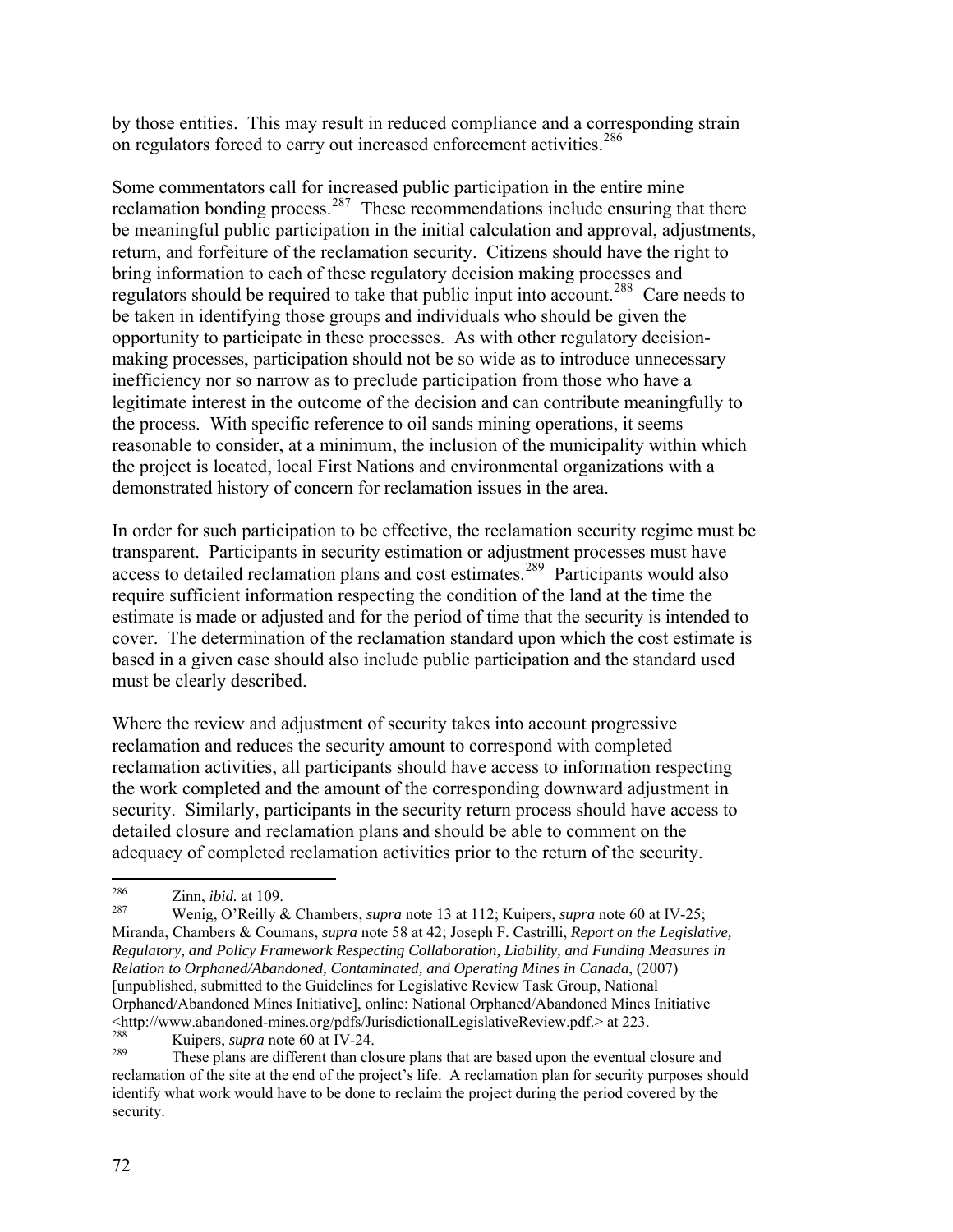There are some jurisdictions that allow for public participation in reclamation bond setting, review, or release processes. Nevada's *Mined Land Reclamation Act* and related provisions of the state *Administrative Code* require the regulator to issue a notice of the intent to issue a draft permit and to allow, within a specified time period, any person to submit written comments and information regarding the draft permit to the regulator.<sup>[290](#page-72-0)</sup> An operator or person directly affected by the application for a permit may request a hearing and the regulator may hold a hearing and issue orders relating to a range of issues including the holding of, release and forfeiture of a reclamation bond.[291](#page-72-1) The New Mexico *Mining Act[292](#page-72-2)* and related provisions of the state *Administrative Code* provide that the regulator cannot issue, revise or renew a mining permit unless requirements for a public hearing have been met.<sup>[293](#page-72-3)</sup> Where parties apply for financial assurance to be released, the Rules require public notice, a hearing and the opportunity for public involvement at the release inspection.<sup>[294](#page-72-4)</sup>

Unfortunately, in Canada, processes related to setting, adjusting and returning financial security for reclamation of mining projects are typically lacking in terms of opportunities for meaningful public participation.<sup>[295](#page-72-5)</sup> Not only are there few opportunities for participation, but often the processes through which security is set, adjusted and returned are specifically designed to exclude the public. While most jurisdictions require security to be submitted prior to regulatory approval for a project being issued, the adequacy of the security does not form part of the approval application and is not considered during public hearings. Many jurisdictions specifically allow information relating to the estimation and review of reclamation security to remain confidential and exclude such documents from the operation of provincial freedom of information legislation.<sup>[296](#page-72-6)</sup>

As Zinn notes, the potential for regulatory or agency capture increases where an agency has discretion in its decision making, relies on regulated parties for information or expertise, and is not required to hear viewpoints other than those of the regulated industry. These circumstances are present with respect to Alberta Environment's setting of reclamation security. Alberta Environment has no formal guidelines in place to govern reclamation cost estimate preparation or the review process and has discretion to consider different factors when setting the security amount. Alberta Environment relies on operators for cost security estimates. The security amount is set with no public process whatsoever.

<span id="page-72-0"></span><sup>290</sup> <sup>290</sup> NAC §519A.185, 190, 195, 200, 205.<br><sup>291</sup> NBS \$510A.150, 160

<span id="page-72-1"></span><sup>&</sup>lt;sup>291</sup> NRS  $\hat{\S}$ 519A.150, 160.<br><sup>292</sup> MMSA 1979. Section

<span id="page-72-2"></span><sup>&</sup>lt;sup>292</sup> NMSA 1978, Section 69-36-1 et seq.<br><sup>293</sup> NMAC \$ 10, 10, 0, 001

<span id="page-72-3"></span> $\frac{293}{294}$  NMAC § 19.10.9.901.

<span id="page-72-4"></span><sup>&</sup>lt;sup>294</sup> *Ibid.*, § 19.10.12.1210.<br><sup>295</sup> *V*<sub>rinans</sub> superiods 60.

<span id="page-72-5"></span><sup>295</sup> Kuipers, *supra* note 60 at IV-24 & IV-25; Wenig, O'Reilly & Chambers, *supra* note 13 at 112.

<span id="page-72-6"></span><sup>296</sup> British Columbia Ministry of Energy, Mines and Petroleum Resources, *Health, Safety and Reclamation Code for Mines in British Columbia* (Victoria: Ministry of Energy, Mines and Petroleum Resources, 2008); *Mines Act*, *supra* note 84, s. 34(8); *Mining Act*, *supra* note 131, s. 145(10).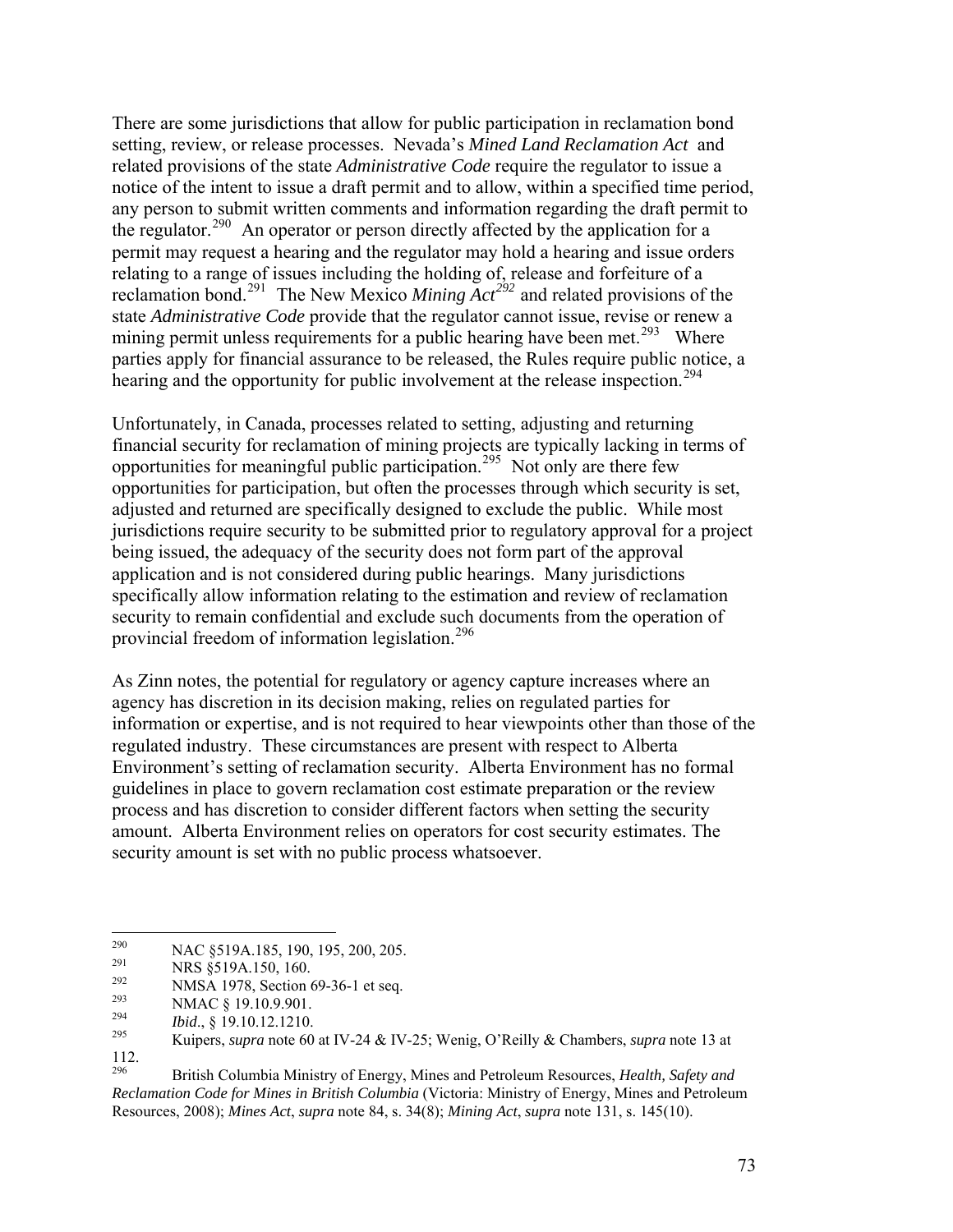While this paper cannot conclude that industry's apparent inconsistencies in providing Alberta Environment with desired cost estimate information results in security shortfalls, these inconsistencies suggest that industry has significant influence over Alberta Environment. As noted above, some commentators have called for increased public participation and transparency at all stages of the conservation and reclamation process generally. Environmental groups have specifically called for a transparent and inclusive system under *EPEA*.

The Environmental Protection Security Fund currently holds more than \$645 million of security in respect of oil sands mining projects alone.[297](#page-73-0) Potential environmental and health consequences of inadequate reclamation or outright default by an operator on its reclamation obligations are significant and long lasting and financial costs to remedy these could be enormous and potentially cost-prohibitive for Alberta Environment.

#### **How and when is security returned?**

Another feature forming the skeleton of a reclamation security regime is the process through which security is returned to operators. Ensuring that financial responsibility for reclamation rests with operators requires that steps be taken to make sure that reclamation funds are not returned prematurely.

Conservation and reclamation security for oil sands mining projects is returned according to the provisions of section 22 of the *Conservation and Reclamation Regulation*. Criteria for return of security depend on circumstances surrounding the return. Where security is returned following the issuance of a reclamation certificate pursuant to subsection 22(1), the criteria for return would be those that must be satisfied to obtain the reclamation certificate itself.<sup>[298](#page-73-1)</sup> Section 12(1) of the *Conservation and Reclamation Regulation* outlines requirements for an application for a reclamation certificate. These requirements include a declaration that the operator has complied with: [299](#page-73-2)

- (A) all terms and conditions of any applicable approval, code of practice, environmental protection order or enforcement order,
- (B) the directions of an inspector or the Director, and
- (C) any applicable standards or criteria or guidelines established under section 3(1) of the regulation.

<span id="page-73-0"></span><sup>297</sup> 297 *Environmental Protection Security Fund Annual Report*, *1 April 2007 – 31 March 2008, supra* note 114.

<span id="page-73-1"></span><sup>298</sup> S*upra* note 18.

<span id="page-73-2"></span>*Ibid.*, s. 12. Section 3 provides that the Director may establish standards, criteria and guidelines for conservation or reclamation of specified land and may develop and release information documents respecting those standards, criteria and guidelines.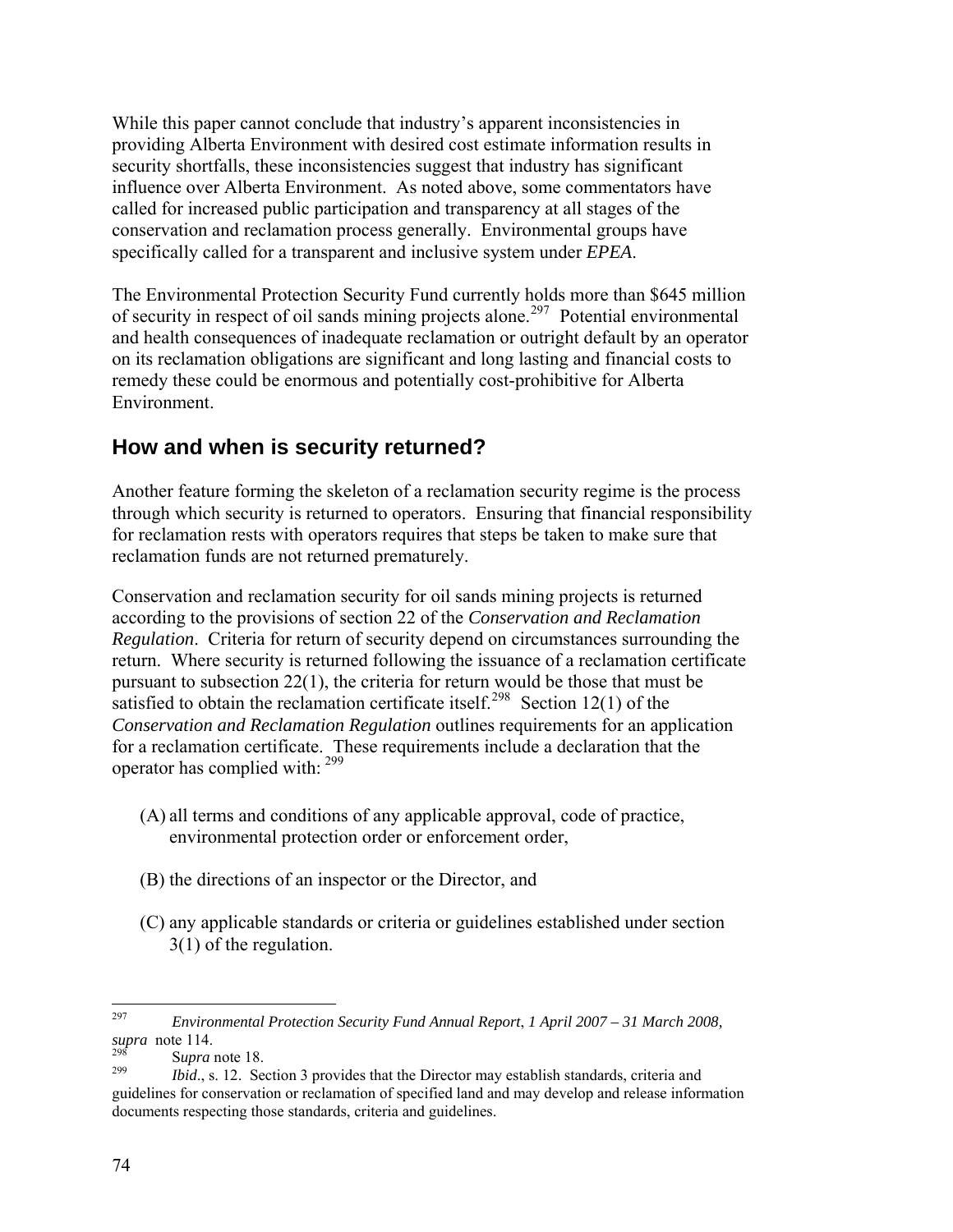Only one reclamation certificate has been issued for an oil sands mine project. It was issued to Syncrude in respect of Gateway Hill, part of the Mildred Lake oil sands project. No conservation and reclamation security was returned in respect of Gateway Hill, which was secured under the *LSCRA* requirements of 3 cents per barrel. Alberta Environment staff indicates that there is currently no system in place to calculate security returns for lands secured under the *LSCRA*.

Subsections 22(2) and (3) of the *Conservation and Reclamation Regulation* allow security to be returned prior to the issuance of a reclamation certificate where progressive reclamation work has been completed and where the Director has reduced the amount of conservation and reclamation security in accordance with a review under section 20, respectively.

Where conservation and reclamation work has been completed in the prior year, the costs of that work are no longer required to be secured.<sup>[300](#page-74-0)</sup> Alberta Environment staff indicates that operators are encouraged to indicate in their annual updates costs associated with completed reclamation work.<sup>[301](#page-74-1)</sup>

No money is physically returned to operators, as none of the oil sands mining projects are secured with cash. Rather, security is notionally "returned" by virtue of the amount owing being reduced by an amount corresponding to the amount of work performed. The amount of this reduction is not made publicly available.

The Environmental Protection Security Fund's annual report does not reflect the amount of this reduction, but illustrates only the incremental increase in security year over year. This is because the opening balance of the operator's security is reduced by any amount corresponding to completed conservation and reclamation work and is increased by any amount corresponding to anticipated work for the upcoming year. Neither of these inputs is identified, however. All that is provided is the total closing balance of that operator's security.<sup>[302](#page-74-2)</sup> The amount of conservation and reclamation security that has been "returned" in this way may be significant. Alberta Environment's website indicates that, as of the end of 2006, 6,498 hectares of land have been reclaimed, though not certified. $303$ 

It is not clear how progressive reclamation work is assessed and costs associated with that work verified. Neither the application for a reclamation certificate nor any supporting materials are generally available for public review. Similarly, documents generated by Alberta Environment in the course of its review of an application for a reclamation certificate are not available for public review. Such documents are

<span id="page-74-0"></span><sup>300</sup> <sup>300</sup> Correspondence from Tanya Richens, *supra* note 157.<br>
Correspondence from Chris Bouter, *supra* note 103.

<span id="page-74-1"></span><sup>&</sup>lt;sup>301</sup> Correspondence from Chris Powter, *supra* note 103.

<span id="page-74-2"></span><sup>302</sup> *Environmental Protection Security Fund Annual Report: 1 April 2007 – 31 March 2008,supra* note 114.

<span id="page-74-3"></span><sup>303</sup> Alberta Environment, *State of the Environment – Land*, online: Alberta Environment <[http://www3.gov.ab.ca/env/soe/land\\_indicators/41\\_status.html](http://www3.gov.ab.ca/env/soe/land_indicators/41_status.html)>.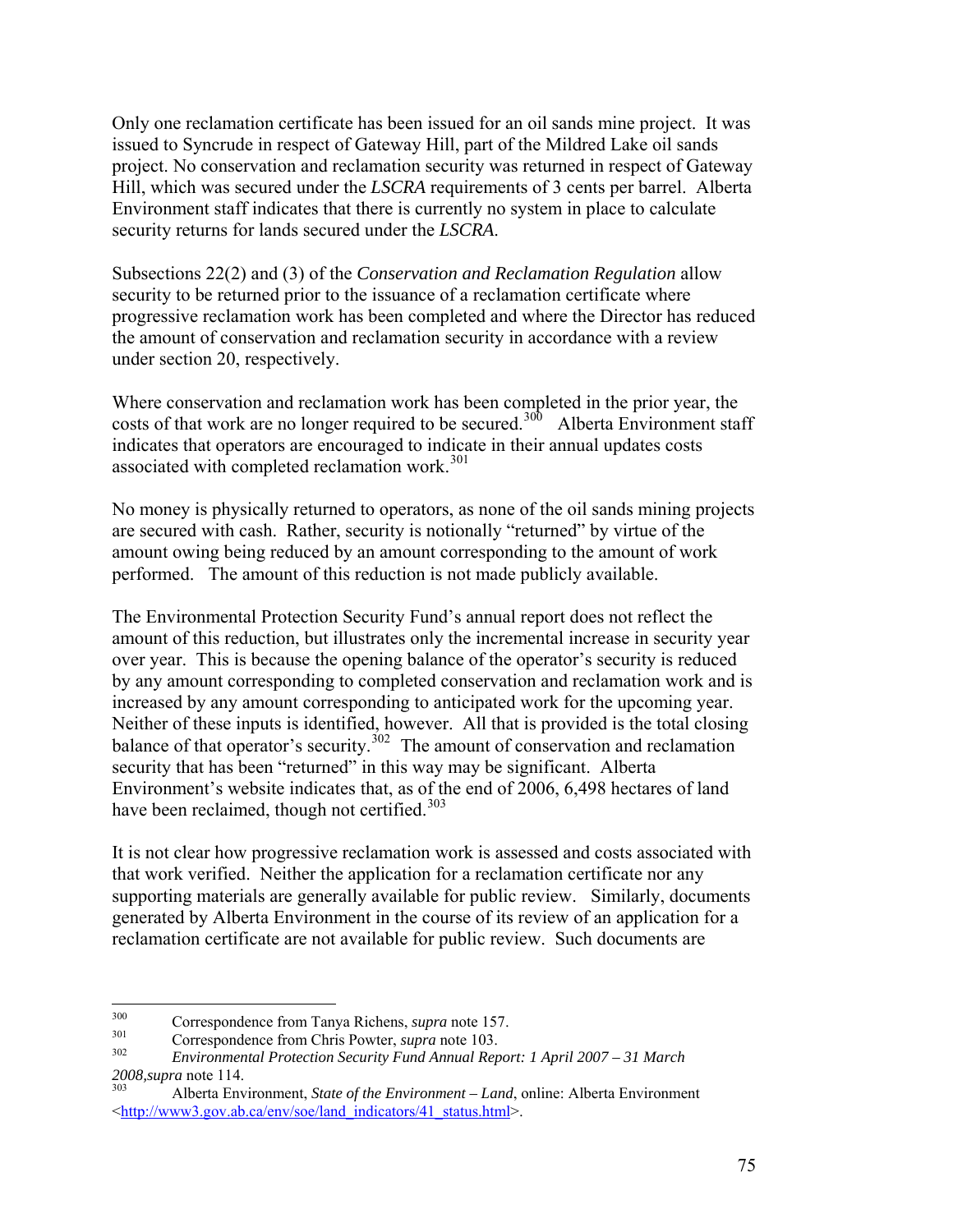excluded from the scope of Alberta Environment's routine disclosure policy.<sup>[304](#page-75-0)</sup> Where security is "returned" in respect of progressive reclamation work that has been done, it occurs through the annual review and revision of the cost estimate, which is considered confidential by Alberta Environment.

The premature return of conservation and reclamation security can be a concern both in respect of post-closure reclamation and progressive reclamation. A regulatory regime should require that sufficient security be held until long-term reclamation success is confirmed. This requires that clear reclamation objectives and associated standards be set, and that reclaimed lands be inspected by third-party experts to determine whether objectives have been met.

In many jurisdictions, as specific reclamation activities are completed, a corresponding amount of reclamation security may be returned to the operator. Where reclamation security is returned upon the completion of specific reclamation work but prior to confirmation of long-term reclamation success, any work that must be repeated becomes a financial burden to taxpayers if project operators are either unwilling or unable to repeat the work.

As an example, reclamation of disturbed land may require recontouring and replacement of topsoil and revegetation of disturbed lands. The ultimate success of revegetation depends on proper recontouring and soil replacement. However, it takes time to tell whether revegetation is successful. If security amounts held in relation to recontouring and soil replacement work are returned prior to determining revegetation success, reclamation liability may be imposed upon the public if revegetation failure occurs. In such a case, remedying the problem may cost more than the amount withheld by the regulator for revegetation.<sup>[305](#page-75-1)</sup> An example in the context of an ongoing activity may be the need for extended monitoring of end pit lakes and related water treatment to protect surface and ground water from becoming polluted. Financial security needs to be maintained for the duration of the time that monitoring and treatment are required.

Some commentators suggest that reclamation security ought to be returned to operators only after successful reclamation is verified by an independent third party and after allowing for a period of public notice and comment.<sup>[306](#page-75-2)</sup> Kuipers notes that some regulators release most of the reclamation security as reclamation activities are completed and retain only a small amount (typically 10 percent of the total security) pending proof of revegetation success. Miranda *et al* suggest that where the success of reclamation work cannot be immediately ascertained, it is necessary to withhold financial security until reclamation success has been independently verified, all

<span id="page-75-0"></span><sup>304</sup> 304 *Designation of Public Information under the Environmental Protection and Enhancement Act, supra* note 273.

<span id="page-75-1"></span> $\frac{305}{306}$  Kuipers, *supra* note 60 at IV-23.

<span id="page-75-2"></span><sup>306</sup> Wenig, O'Reilly & Chambers, *supra* note 13 at 108.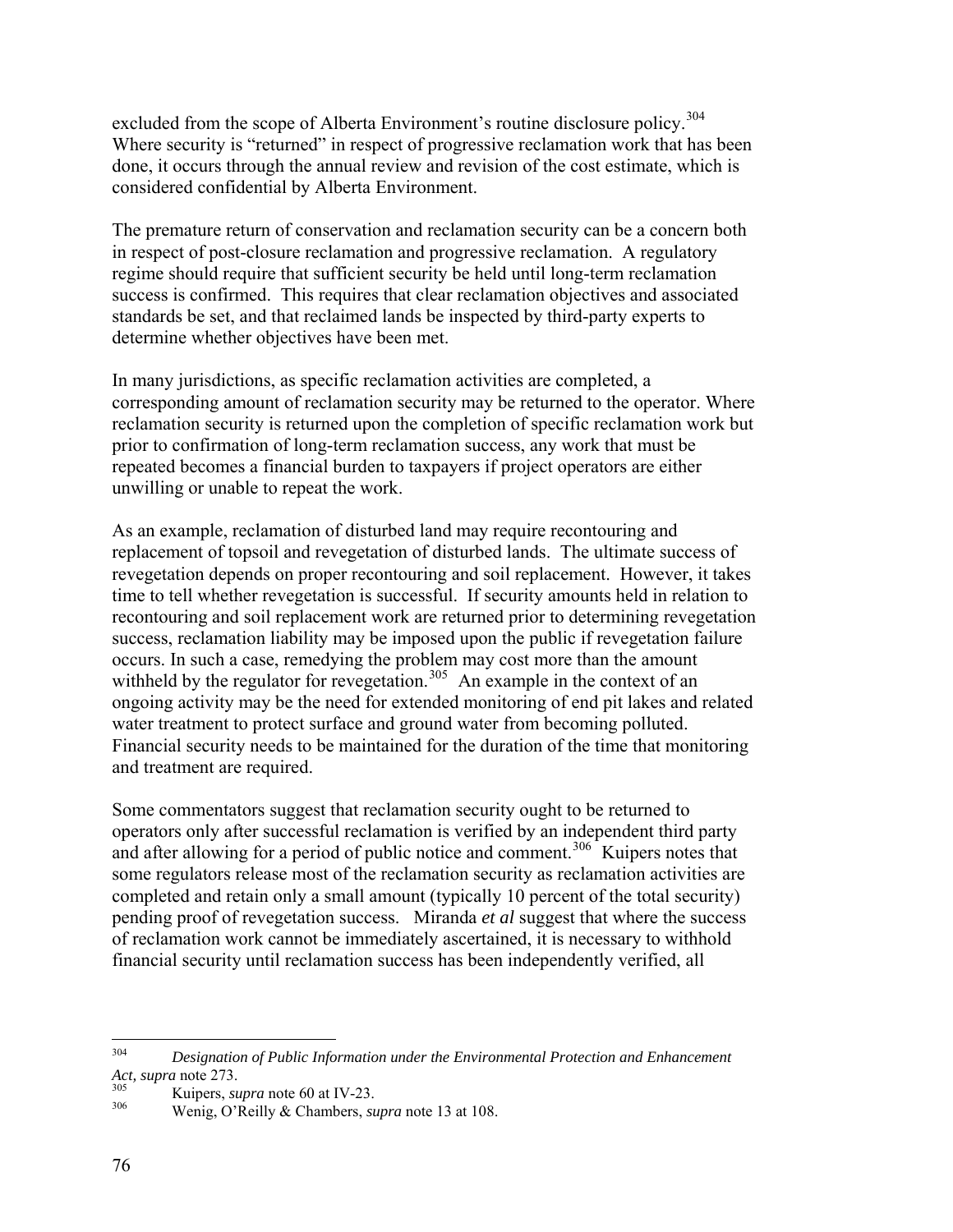impacts have been mitigated and the reclamation has shown to be a success for an adequate period of time.<sup>[307](#page-76-0)</sup>

Kuipers suggests that inspection of reclaimed lands "should be detailed and comprehensive and should employ the use of various experts in evaluating revegetation, stability, water quality and other critical areas" and that the inspection should occur at times that best reflect reclamation efficacy.<sup>[308](#page-76-1)</sup> The inspection process should ensure that all reclamation goals have been achieved before the reclamation security is returned. This could necessitate a number of inspections prior to and post closure. Commentators have suggested that allowing public participation in the reclamation security release process may help to ensure a detailed examination of the successes of the reclamation prior to the release of funds.  $309$ 

The Environmental Law Institute notes:  $310$ 

…allowing the public to have an opportunity to comment on the release of the financial assurance puts the company on notice that its practices will be seriously examined before these obligations are released, thus increasing incentives for self-monitoring and documentation of operational practices.

Canadian jurisdictions typically give the regulator broad discretion respecting the return of security, requiring generally that the regulator be satisfied with the reclamation work done.<sup>[311](#page-76-4)</sup> Some jurisdictions specifically require government inspections of reclaimed lands prior to returning security, but regulators are not required to provide public notice of applications by operators for the return of reclamation security and no jurisdiction provides for public involvement in the review of reclaimed land. Most Canadian jurisdictions, including Alberta, do not generally impose firm timelines on operators to reclaim the lands.  $^{312}$  $^{312}$  $^{312}$ 

Subsection 22(1) of the *Conservation and Reclamation Regulation* gives the Minister discretion to withhold security notwithstanding that a reclamation certificate has been issued. This discretion to withhold reclamation security is also expressed in section 23, which provides that "notwithstanding the issuance of a reclamation certificate, the

<span id="page-76-0"></span><sup>307</sup> 307 Miranda, Chambers & Coumans*, supra* note 58 at 9.

<span id="page-76-1"></span><sup>308</sup> Kuipers, *supra* note 60 at IV-23.

<span id="page-76-2"></span><sup>309</sup> Miranda, Chambers & Coumans*, supra* note 58 at 43, suggest that the absence of public participation and review in the bond release process can lead to pressure from mining companies eager to close the books on a project that is no longer yielding positive returns.

<span id="page-76-3"></span><sup>310</sup> Environmental Law Institute, *Towards a Regional Framework for Pollution Prevention in the Mining Sector* (Washington, DC: Environmental Law Institute, 1999) at 51.

<span id="page-76-4"></span><sup>311</sup> *Mineral Resources Act*, *supra* note 85, s.75; *Mines Act*, *supra* note 84, s.12(4); *Mineral Industry Environmental Protection Regulations, 1996*, *supra* note 83, s.22; *Mining Act*, *supra* note 86,  $\frac{1}{312}$  11.2.

<span id="page-76-5"></span><sup>312</sup> *Mineral Resources Act*, *ibid.*, s. 75. Nova Scotia regulations require that disturbed lands, including the area upon which waste rock and tailings were deposited, be reclaimed within twelve months of the cessation of production or such greater time as may be determined by the Minister.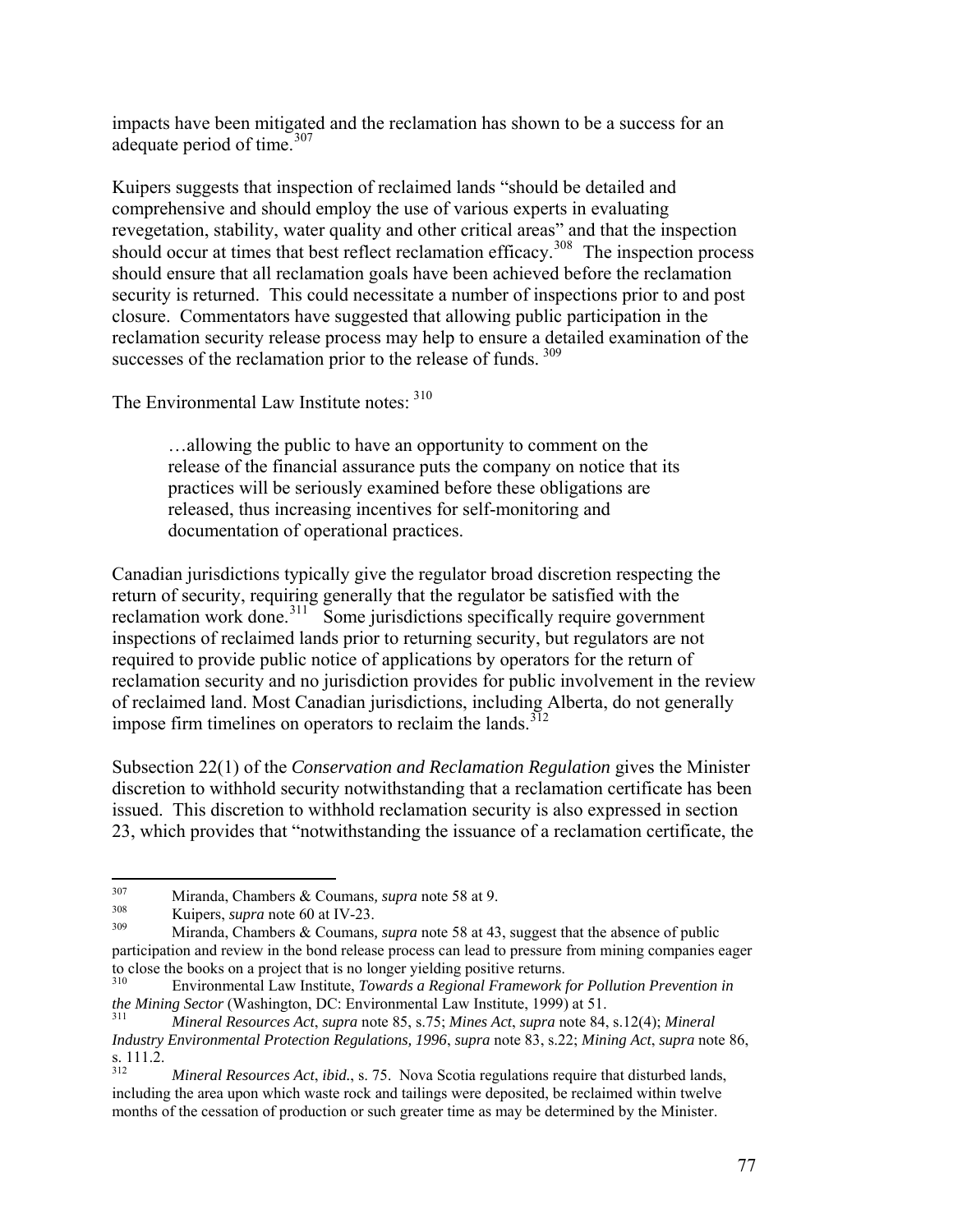Minister may retain all or part of the security until the expiry of the applicable period referred to in [section 15].<sup>5[313](#page-77-0)</sup>

Section 15 of the *Conservation and Reclamation Regulation* deals with ongoing operator liability after a reclamation certificate is issued. This section prescribes, in respect of different activities occurring on specified land, the time period during which an operator that has been issued a reclamation certificate may be issued an environmental protection order regarding conservation and reclamation under section 142 of *EPEA*. [314](#page-77-1) Section 15 measures these time periods commencing on the date of issuance of the reclamation certificate and provides that, upon the expiry of the prescribed time period, no environmental protection order may be issued. By referencing the time periods in section 15, section 23 determines how long the Director may withhold security once a reclamation certificate has been issued.

The prescribed period of potential liability after a reclamation certificate is issued differs between activities, and in some cases may extend liability up to 25 years past the date of issuance of the reclamation certificate.<sup>[315](#page-77-2)</sup> However, construction, operation and reclamation of oil sands mining projects are listed as activities to which no extended liability period applies.<sup>[316](#page-77-3)</sup> Accordingly, the Minister may not issue an environmental protection order in respect of the construction, operation and reclamation of oil sands mining projects after the date of issuance of a reclamation certificate.

Some commentators suggest that industry operators should bear the financial responsibility of long lasting environmental harms. Kuipers suggests including long-term measures in reclamation security cost estimates.<sup>[317](#page-77-4)</sup> Other commentators have suggested that clear limitations of liabilities should be in place once closure plans have been carried out and reclamation standards of the day are satisfied. Operators, the commentators argue, seek an "exit ticket": an acknowledgement that, at some point, they will no longer be liable for further reclamation on the lands. Miller suggests that an exit ticket should be available if the operators finance site management activities for the required period.<sup>[318](#page-77-5)</sup>

<span id="page-77-1"></span>Section 142(2) of *EPEA* provides that no order may be issued under section 142 after the date prescribed or determined in accordance with the *Conservation and Reclamation Regulation*.<br><sup>315</sup> *Conservation and Reclamation Regulation, supra* note 18, s. 15(2). This period of liability

<span id="page-77-0"></span><sup>313</sup>  $\frac{313}{314}$  *Supra* note 18, s. 23.

<span id="page-77-2"></span>applies to wells, industrial pipelines or batteries for which reclamation certificates were issued after October 1, 2003. Subsection 15(3) provides that there is a 25 year period of liability applicable to plants; however, no reclamation security is required in respect of plants.

<span id="page-77-3"></span>*Ibid.* Section 15(1)(b) provides that no environmental protection order may be issued after the date of issuance of the reclamation certificate in the case of an activity listed in Division 3 of Schedule 1 of the *Activities Designation Regulation*, *supra* note 68, where an approval is held in respect of the activity on the date that the reclamation certificate is issued. The construction, operation and reclamation of an oil sands mining project is listed in Division 3 of Schedule 1.<br> $\frac{317}{2}$  Kyinors, summar pata 60 of W.14; see also Misanda, Chambara & Coumana

<sup>317</sup> Kuipers, *supra* note 60 at IV-14; see also Miranda, Chambers & Coumans*, supra* note 58 at

<span id="page-77-5"></span><span id="page-77-4"></span> $44.318$ 

Miller, *supra* note 59.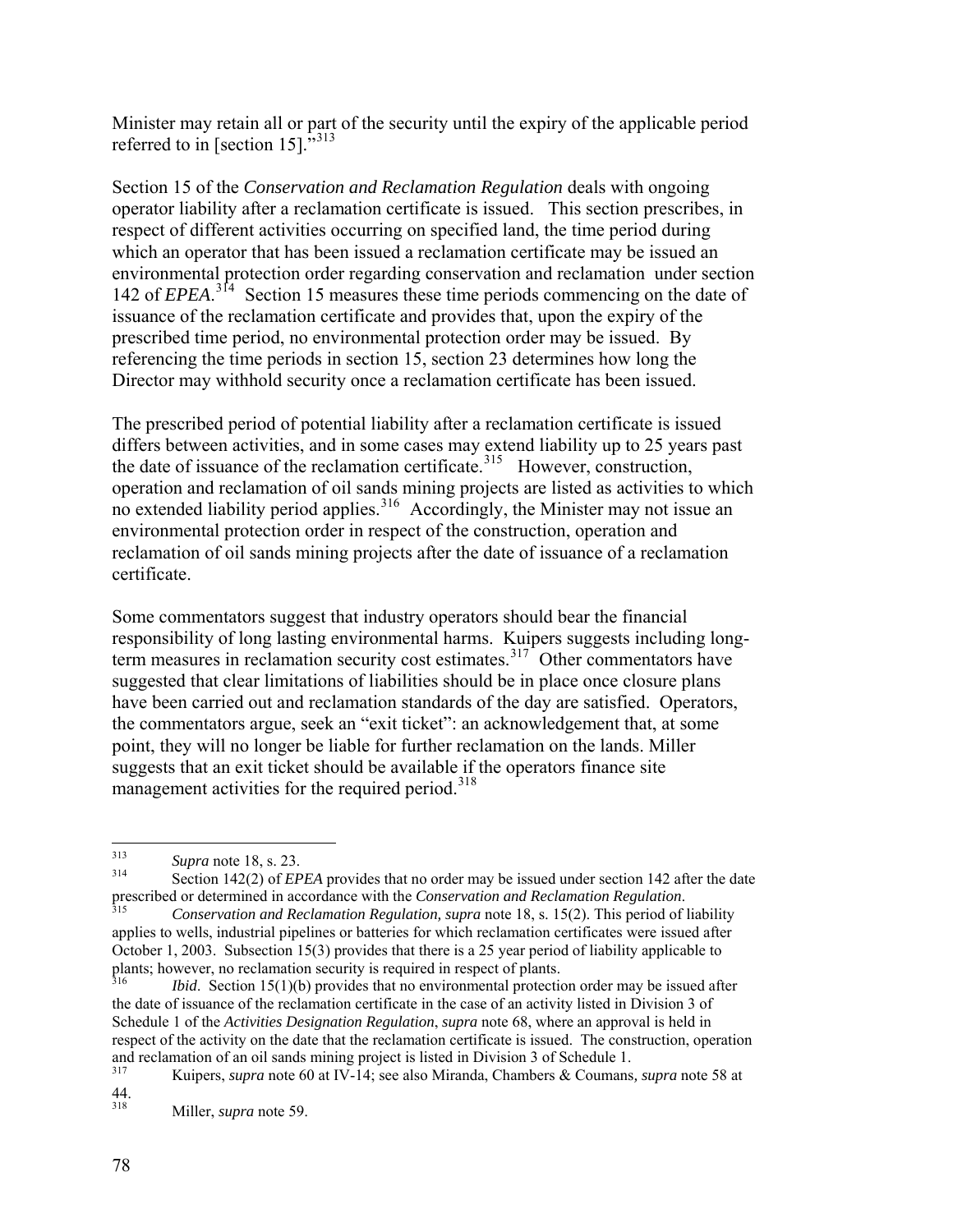The current regulatory scheme appears to protect oil sands mine operators from extended liability for conservation and reclamation once a reclamation certificate is issued.<sup>[319](#page-78-0)</sup> This appears to create the exit ticket that industry looks for. However, it is not certain whether the potential long-term costs of monitoring and remediation are included in the conservation and reclamation security.

The potential environmental consequences of oil sands mining projects are significant and long lasting. Alberta's regime should not exempt oil sands mining operators from extended liability past the date of issuance of the reclamation certificate without ensuring that there is appropriate financial security in place to cover any long-term costs that may be associated with the development.

## **When is security forfeited?**

The ability of a regulator to use security upon the default of an operator is another key part of a reclamation security regime's basic skeleton. In the event that an operator becomes unable or unwilling to carry out reclamation activities, there may be a need for immediate action by the regulator with respect to water treatment or other ongoing reclamation activities.

Section 24 of the *Conservation and Reclamation Regulation* provides that some or all of the reclamation security submitted by an operator may be forfeited in cases where an operator fails to comply with a relevant environmental protection order, emergency environmental protection order, or enforcement order, and that failure may prevent or otherwise interfere with conservation and reclamation of the specified land as required by *EPEA* and the regulations. In such circumstances, the Minister is not required to use the security; rather, the section empowers the Minister to do so, in these limited circumstances.

Further, section 24 does not specifically allow for the forfeiture of security where an operator fails to comply with the terms of an approval.[320](#page-78-1) *EPEA* empowers but does not require the inspector to issue an environmental protection order in this circumstance. There is no specific provision in the regulation allowing the Minister to realize upon the security in the event that the operator becomes insolvent.<sup>[321](#page-78-2)</sup>

<span id="page-78-0"></span><sup>319</sup> 319 *Conservation and Reclamation Regulation*, *supra* note 18, s. 15.

<span id="page-78-1"></span>Note, however, that Alberta Environment staff indicates that the standard text of the letter of credit that each operator is required to submit states that funds shall be available under the letter of credit and will be available to the Director if the operator fails to comply with the approval, an environmental protection order or an enforcement order. This appears to be inconsistent with the language of the regulation, which does not include failure to comply with an approval as an event of default. Correspondence from Tanya Richens, *supra* note 157.

<span id="page-78-2"></span><sup>321</sup> However, the standard language of the letters of credit that operators are required to submit to Alberta Environment provides that the funds shall be available to the Director if the Director presents to the bank a certificate signed by the Director stating that he has received notice of the Bank's election not to renew the letter of credit and has not received a replacement letter of credit according to the required terms, *ibid*. It is reasonable to assume that a bank would elect not to renew an operator's letter of credit if the operator is insolvent.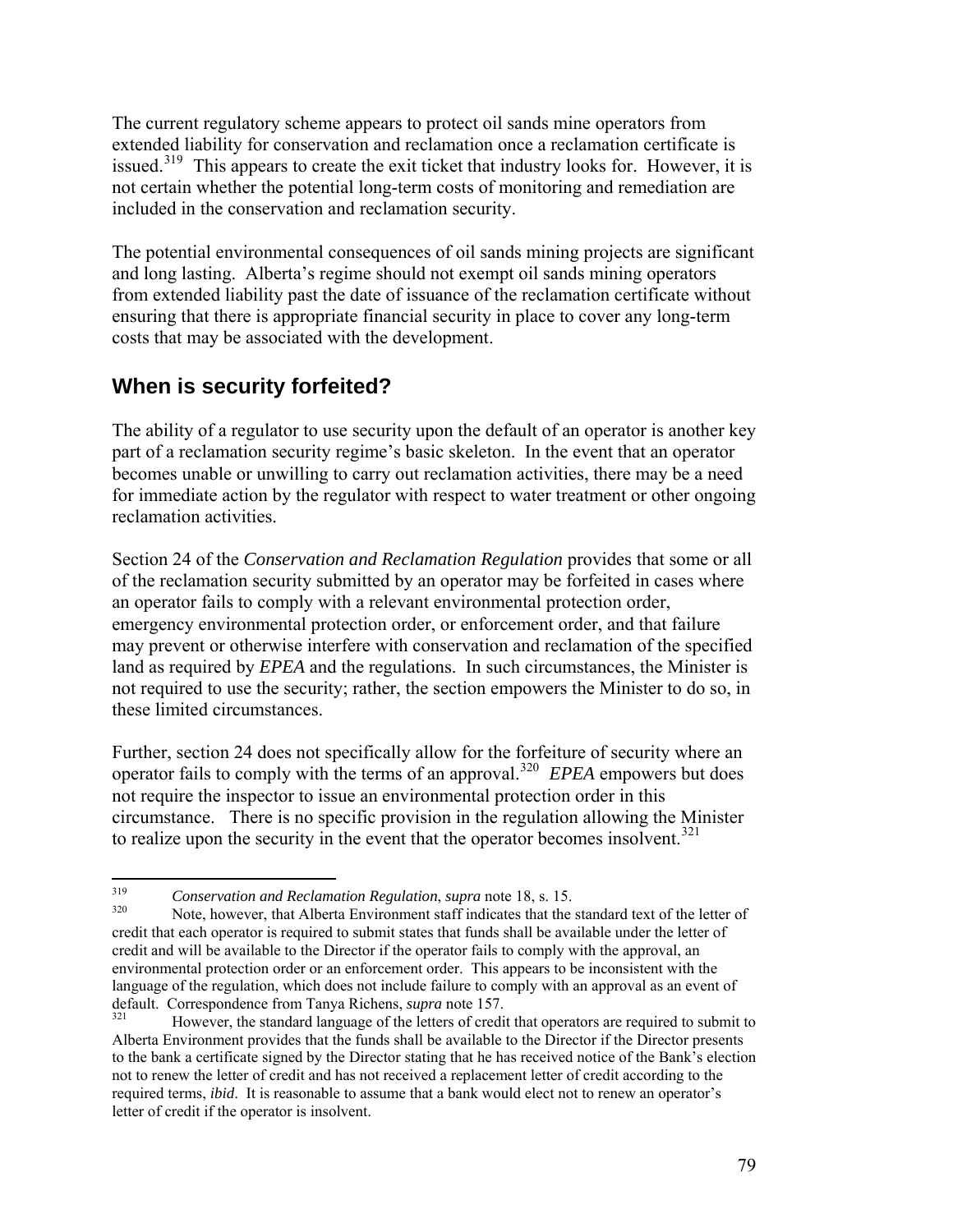Section 140 of *EPEA* provides that an inspector may issue an environmental protection order to an operator directing the performance or suspension of any work if, in the inspector's opinion, performance or suspension is necessary in order to conserve and reclaim specified land. This section gives a great deal of discretion to an inspector. However, the ability of an inspector to issue such an order is subject to the terms of the specific approval, which generally do not include firm timelines or a schedule for completion of conservation and reclamation work.<sup>[322](#page-79-0)</sup>

A section 142 environmental protection order can be issued after a reclamation certificate has been issued in respect of an activity. Such an order may be issued where the inspector is of the opinion that additional conservation and reclamation work must be undertaken. However, as noted above, an environmental protection order may not be issued to an oil sands mine operator under section 142.

An emergency environmental protection order may be issued under section 143 of *EPEA* where an inspector is of the opinion that an immediate and significant adverse effect may occur, is occurring or has occurred on specified land as a result of the carrying on of the activity on or in respect of specified land. An enforcement order may be issued by the Director if, in the Director's opinion, a person has contravened *EPEA.* The order may require the person to whom it is issued to do or refrain from doing any thing referred to in prescribed sections of *EPEA*, including section 140, which pertains to environmental protection orders and can require a person to undertake conservation and reclamation work.

Alberta Environment indicates that forfeiture of security has never occurred in respect of oil sands mining operations.[323](#page-79-1) The mechanics of forfeiture are set out in section 24 of the *Conservation and Reclamation Regulation*. Where the Minister orders security to be forfeited, the Minister must give written notice of that decision to the operator and then must direct the Minister of Finance to transfer the security in an amount the Minister of Environment considers necessary to carry out the conservation and reclamation of the specified land in accordance with the Act and the regulations.[324](#page-79-2) There is no requirement for broader public notice of the forfeiture and there is no opportunity for public participation in the forfeiture process.

Upon receipt of the direction from the Minister of Environment, the Minister of Finance must transfer these funds from the Environmental Protection Security Fund to the Environmental Protection and Enhancement Fund. *The Conservation and Reclamation Regulation* requires the Minister of Environment to use the transferred

<span id="page-79-0"></span> $322$ 322 Grant, Woynillowicz & Dyer, *supra* note 2. See however, Simon Dyer *et al*, *Undermining the Environment: The Oil Sands Report Card* (Drayton Valley: Pembina Institute, 2008) at 58. Dyer notes that the ERCB approval for the True North (now Petro-Canada) Fort Hills Project directs True North to limit the amount of disturbed land at any one time to 5000 hectares.

<span id="page-79-1"></span><sup>&</sup>lt;sup>323</sup><br>Correspondence from Chris Powter, *supra* note 103.<br>Subsection 24(4) provides the Minister of Finance ch

<span id="page-79-2"></span>Subsection 24(4) provides the Minister of Finance shall pay the Minister of Environment this amount even if the operator has not actually received the notice.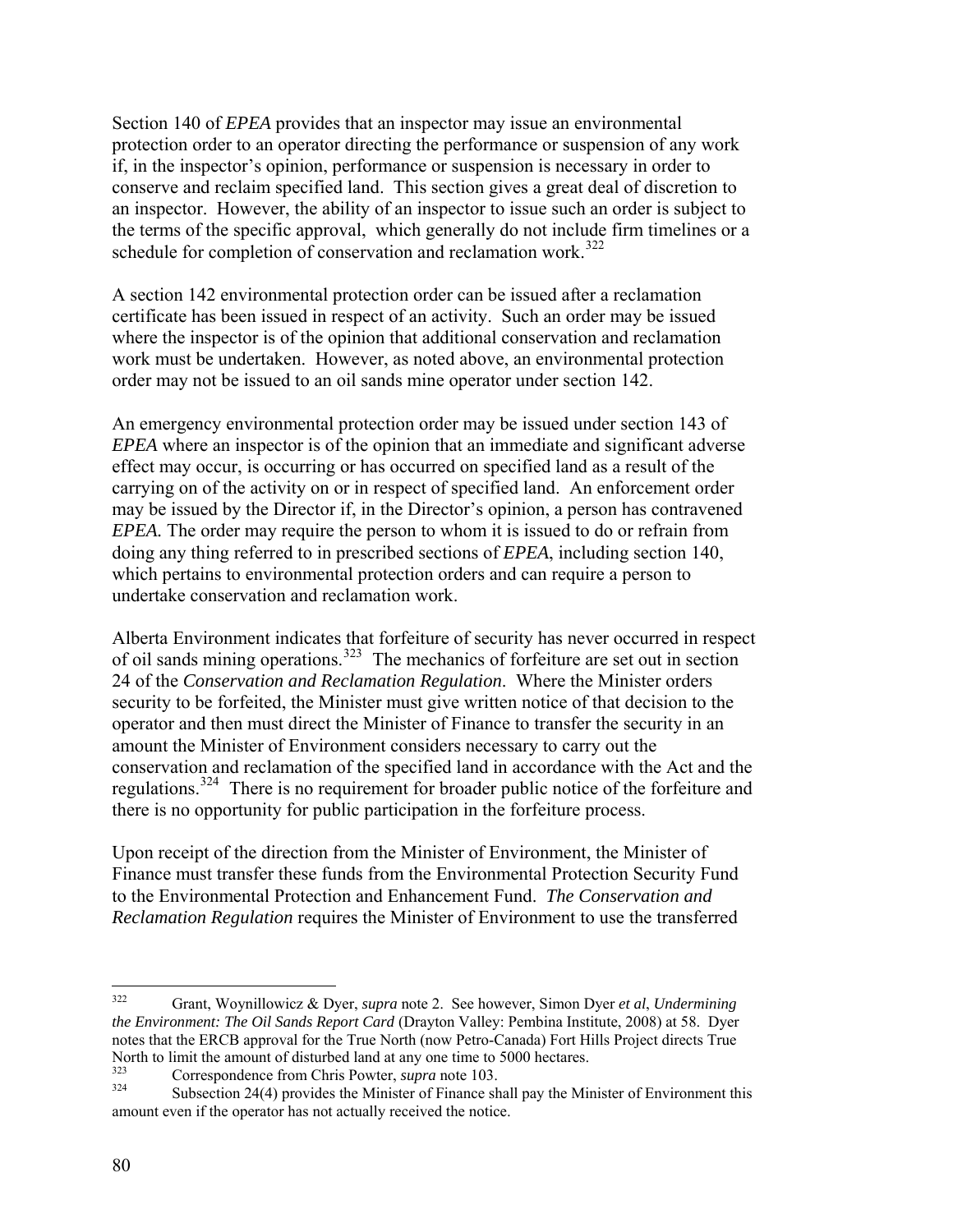fund for the purposes of the conservation and reclamation of the specified land. The Minister does not have the discretion to use the funds for other purposes.<sup>[325](#page-80-0)</sup>

Forfeiture mechanisms as described in the *Conservation and Reclamation Regulation* and wording for letters of credit supplied by Alberta Environment appear to be generally consistent with commentary on the subject, with one significant exception: the absence of public participation in the forfeiture process.

In order to be effective, a reclamation security regime must allow the regulator, acting reasonably, to claim the reclamation security without interference from the regulated operator or a surety. In cases where a surety provides a reclamation bond of a significant amount, a legal challenge to the forfeiture may result in interest accruing to the surety during the length of the legal challenge, thus creating an incentive for the surety to challenge the forfeiture.<sup>[326](#page-80-1)</sup> Legal battles over a regulator's entitlement to the reclamation security can be costly.

The events that can trigger forfeiture and the processes through which regulators may realize on security are usually set out in legislation and regulations, though in differing amounts of detail. Such provisions vary amongst jurisdictions. A regulatory scheme that provides a narrow range of events as triggers for forfeiture may make it more difficult for the regulator to claim the security deposit should the need arise.<sup>[327](#page-80-2)</sup> The procedural steps that a regulator may be required to take may also impact the regulator's ability to draw on the funds in a timely way. Kuipers suggests that regulators should be able to undertake emergency response and reclamation action and that the security should be available for this.<sup>[328](#page-80-3)</sup>

Commentators recommend that regulatory agencies have the ability to cause forfeiture in instances where reclamation activities are not being carried out as required by the reclamation and closure plan, including adherence to timelines. In cases where a mine has been abandoned, the reclamation security should be forfeited immediately. Wenig *et al* recommend that forfeiture be allowed in broader circumstances than just abandonment, however, and that the regulatory agency should have the ability to claim the security where the operator fails to achieve prescribed reclamation objectives.<sup>[329](#page-80-4)</sup> One example of this may be where progressive reclamation is required but not undertaken within prescribed timelines. In such a case

<span id="page-80-0"></span><sup>325</sup>  $\frac{325}{326}$  Supra note 18, ss. 24(2) & (3).

<span id="page-80-1"></span><sup>326</sup> Miranda, Chambers & Coumans*, supra* note 58 at 40.

<span id="page-80-2"></span><sup>327</sup> Wenig, O'Reilly & Chambers, *supra* note 13 at 108. An example of a wide range of defaults is found in section 19 of Saskatchewan's *Mineral Industry Environmental Protection Regulations*, *1996, supra* note 83, which identifies a number of events as "defaults", the occurrence of which enable the minister to take steps to realize on the security. A default occurs where the Minister is of the opinion that the operator has failed to comply with an approved decommission and reclamation plan, permanently closed any part of the mining site other than in accordance with regulations, or abandoned any part of the mining site. A default also occurs where the Minister is of the opinion that the assurance fund is in jeopardy or the operator has become insolvent. Once a default occurs, the Minister may, but is not required to, realize on the security.<br> $V_{\text{min,mean, current,} \ge 0}$  at  $A$ .

<span id="page-80-4"></span><span id="page-80-3"></span> $\frac{328}{329}$  Kuipers, *supra* note 60 at 4.

<sup>329</sup> Wenig, O'Reilly & Chambers, *supra* note 13 at 108.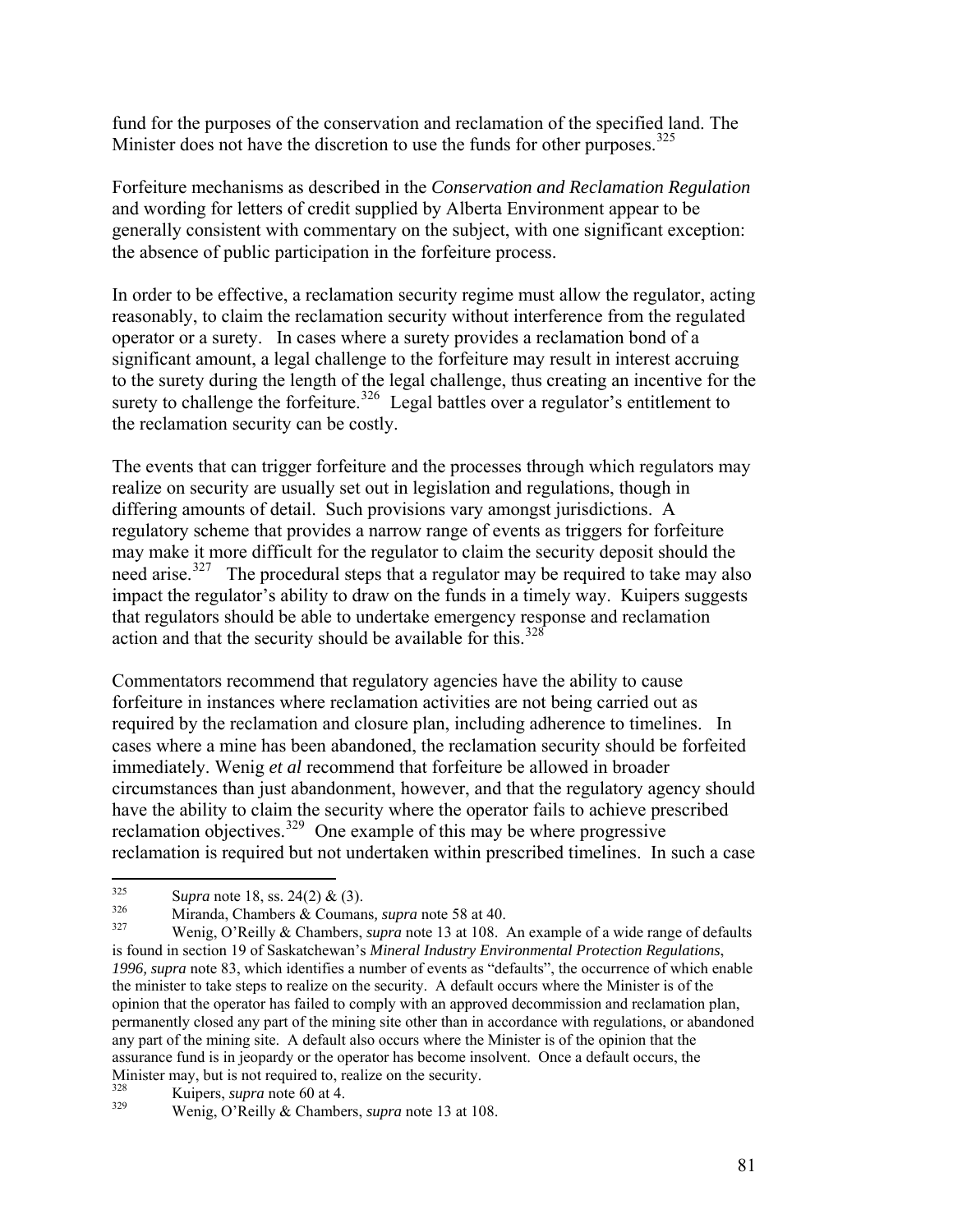the regulator should have the ability to cause the forfeiture of that portion of the security that would fund the outstanding progressive reclamation. This would require clear and enforceable deadlines for progressive reclamation to be included as part of approved reclamation plans.

Enhanced protection of the public purse can be provided if a reclamation security regime allows the regulator to recover some or all of the security upon the failure of the operator to comply with the terms and conditions of a mining approval or permit resulting in an increase or acceleration of the need for reclamation work to be undertaken.<sup>[330](#page-81-0)</sup> A regulator should also be able to recover the security if it is at risk of expiring and has not been renewed or if the operator is financially unable to maintain the security. $331$ 

Regardless of the triggering event or default that allows a regulator to recover security, the process through which the regulator makes a demand for forfeiture should allow for proper notice to the operator and to the public. The notice of forfeiture process should provide the operator with a reasonable opportunity to remedy the default but should not be so procedurally complex that the regulator is unable to quickly access the funds if necessary. The public should also be notified of the triggering event. Because regulators generally have broad discretion to recover security amounts upon the occurrence of a triggering event, operators may pressure regulators to delay in or refrain from realizing security amounts. Where operator default is made public, a regulator may be less likely to yield to such pressure.

Canadian jurisdictions differ in the range of discretion they grant the regulator to declare that an operator has forfeited the reclamation security and to set the procedure to be followed by the regulator in recovering the security.  $332$ 

Section 24(6) of the *Conservation and Reclamation Regulation* provides that where the forfeited security is insufficient to pay for the cost of conservation and reclamation, the operator remains liable for the balance. The value of such a provision where the operator has become bankrupt is questionable. However, *EPEA* provides that where an environmental protection order or enforcement order is

<span id="page-81-0"></span><sup>330</sup> Section 10(8) of B.C.'s *Mines Act*, *supra* note 84, provides an example where the regulator's ability to seize security is triggered by a failure to complete required reclamation work and by a failure to comply with the terms of a permit. The chief inspector is required to inform the operator but not the general public prior to seizing the security.

<span id="page-81-1"></span><sup>331</sup> Section 19 of Saskatchewan's *Mineral Industry Environmental Protection Regulations, 1996*, *supra* note 83, provides that default respecting an assurance fund occurs where the approval holder becomes insolvent or when the assurance fund is in jeopardy.<br>
See sure the assurance fund is in jeopardy.

<span id="page-81-2"></span><sup>332</sup> For example, subsection 97(2) of Nova Scotia's *Mineral Resources Act*, *supra* note 85, provides that security is forfeited where reclamation has not been completed to the satisfaction of a Minister within the prescribed timeline; section 145 of Ontario's *Mining Act*, *supra* note 131, provides that if the Director has "reasonable and probable grounds" to believe that a rehabilitation measure required by a filed closure plan has not or will not be carried out in accordance with the plan, the Director may, after giving the operator at least 15 days written notice, issue an order for the performance of the rehabilitation measure and may realize on any security provided in respect of the rehabilitation measures to carry out those measures.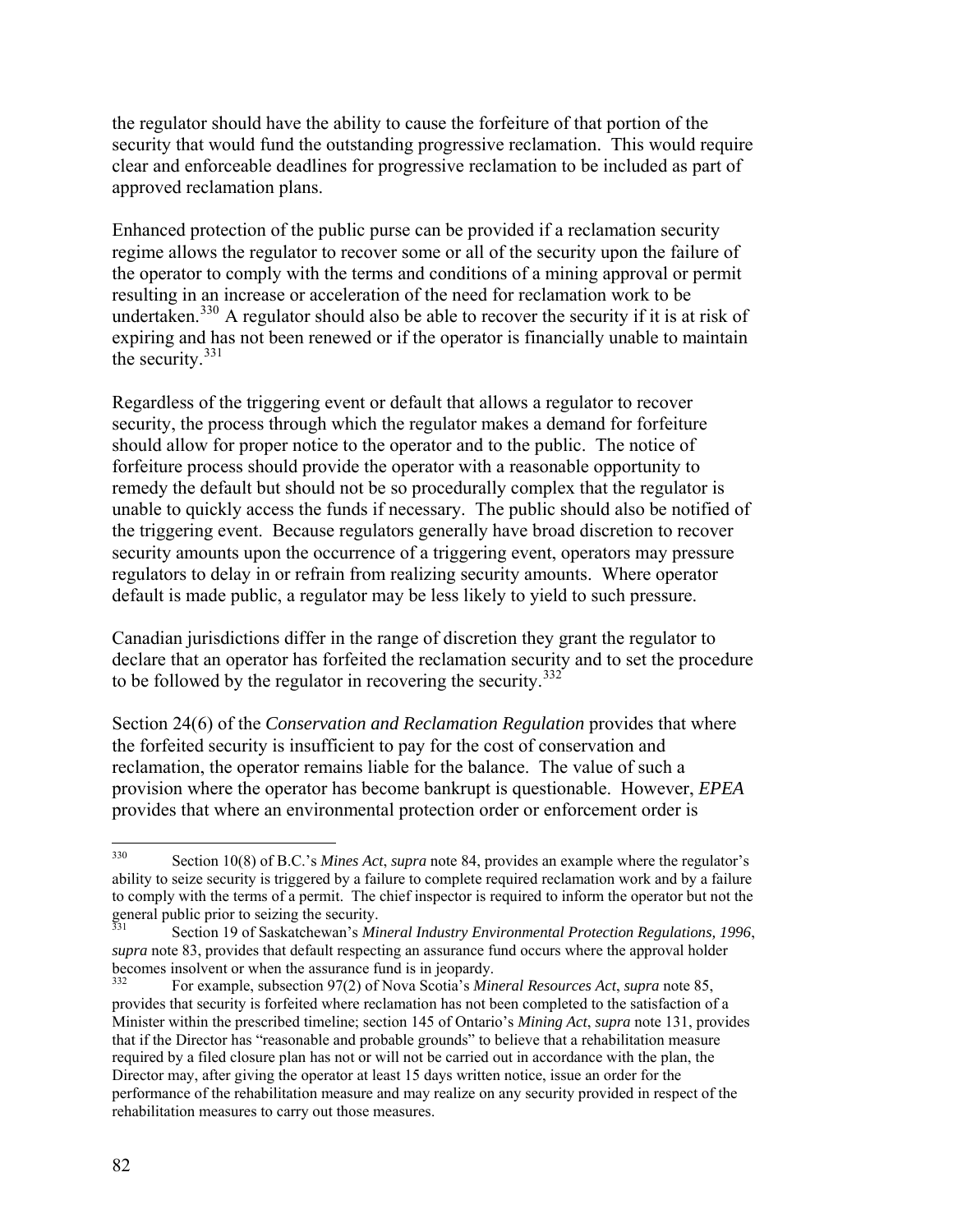directed to more than one person, all persons named in the order are jointly responsible to carry out the terms of the order and are jointly and severally liable for the payment of costs of doing so. $^{333}$  $^{333}$  $^{333}$  Where multiple operators have submitted security in respect of a project and that security proves to be inadequate, this section may be used to recover the costs incurred by the Director in carrying out the terms of an environmental protection order even if one of the operators have become insolvent.

This ability of the province to pursue operators for reclamation costs in excess of the security amount is consistent with some commentary on the subject, which asserts that in circumstances where a regulator must assume the reclamation obligations of an operator and the reclamation security proves to be inadequate, the shortfall should be a debt due to the regulator that can be recovered through a court action. Provincial legislation across the country typically contains provisions to allow this.<sup>[334](#page-82-1)</sup>

While this remedy may not be effective where an operator no longer exists, is judgment proof or has left the jurisdiction and taken its assets, it can be effective in circumstances where a solvent operator has chosen not to reclaim the lands or where an insolvent operator has other assets in the province.<sup>[335](#page-82-2)</sup> It may also be effective where there are multiple operators for a project and legislation allows the province to pursue the operators jointly and severally for any amounts owed.

# **Conclusion and Recommendations**

This paper took as its starting point criticism of the manner in which Alberta Environment applied its conservation and reclamation security regime to the oil sands mining sector. This regime was described, by reference to *EPEA* and the *Conservation and Reclamation Regulation*, the only formal documents included in Alberta Environment's regime, and with reference to information provided by Alberta Environment staff, though not independently verified. Different features of Alberta Environment's regime were held up against similar provisions from other jurisdictions and commentators' recommendations.

Several of the features that make up Alberta Environment's conservation and reclamation security regime are of the type generally supported by some commentators and are superior to some features found in other jurisdictions. These are:

<span id="page-82-1"></span><span id="page-82-0"></span><sup>333</sup> <sup>333</sup> *Supra* note 10, ss. 215 (enforcement orders) & 240 (environmental protection orders).<br><sup>334</sup> See *Mineral Industry Environmental Protection Regulations, 1996, supra* note 83, s. 21 334 See *Mineral Industry Environmental Protection Regulations, 1996*, *supra* note 83, s. 21, which provides that where the amount of security realized by the Minister upon default by the approval holder is insufficient to pay for the cost of decommissioning and reclamation, the amount of the shortfall constitutes a debt due to the Crown in right of Saskatchewan and may be recovered by the Crown in accordance with the law.

<span id="page-82-2"></span><sup>335</sup> Castrilli, *supra* note 287 at 20.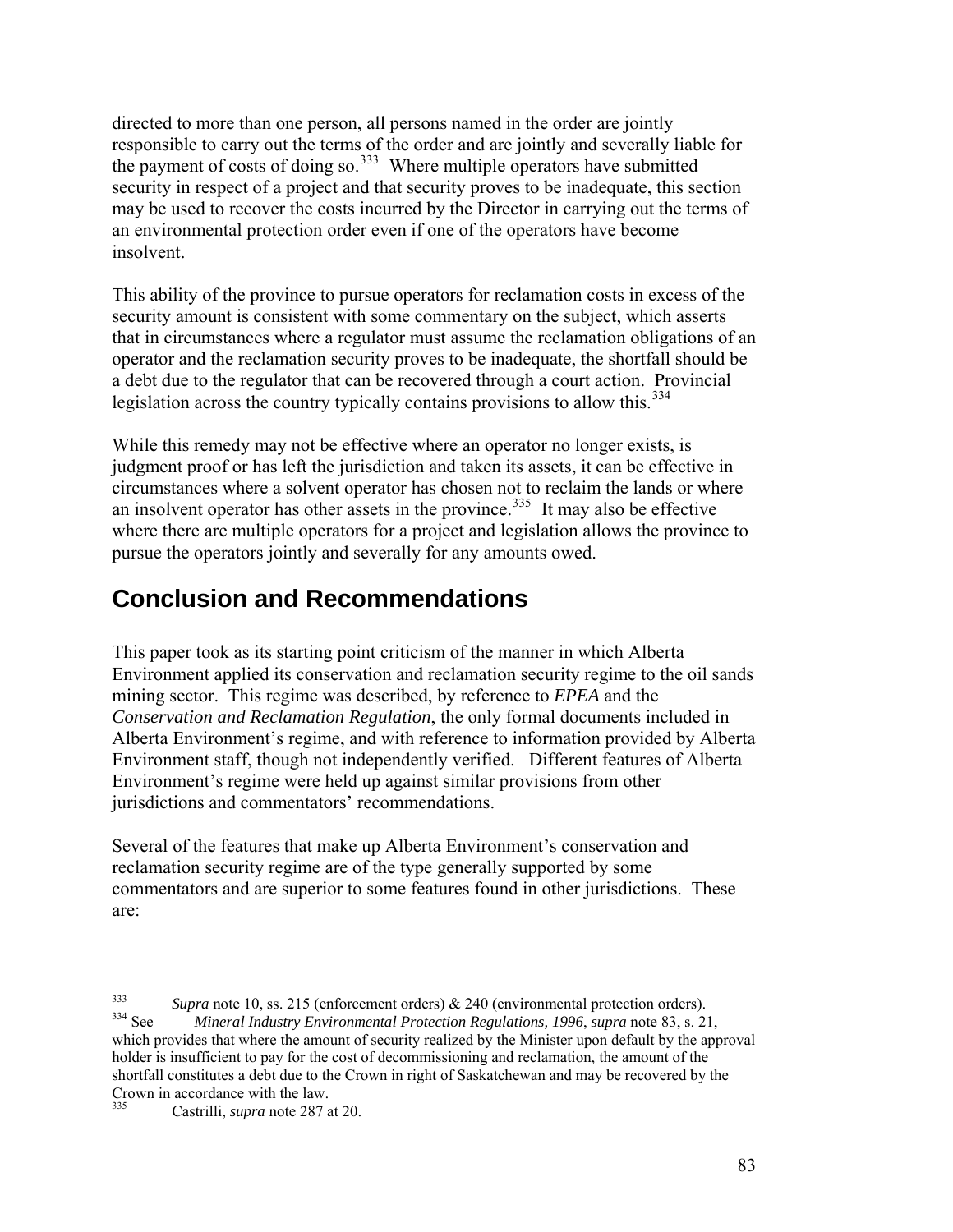- the mandatory requirement for security to be provided by oil sands mine operators prior to receipt of project approval;
- practical restrictions on the forms of security accepted;
- the establishment of a special account in which security amounts are held;
- the regular review and update of security;
- the requirement that most of the oil sands mining projects base security, at least in part, on the estimated cost of reclamation for the upcoming year, rather than areal disturbance or rate of production; and
- a seemingly quick but fair forfeiture process and a continuing right of the regulator to bring a legal action against an operator if the security is insufficient.

However, there are also a number of regime features that are generally considered to be undesirable because they tend to result in inadequate reclamation security amounts. These are:

- the preparation of cost estimates by operators;
- the absence of a formalized program to guide reclamation cost estimation and review;
- an inconsistent approach by operators in the preparation of their security cost estimates; and
- the continued use of inconsistent methods of security calculation for some projects, specifically basing security on cumulative production.

A significant fault this report identifies in Alberta Environment's regime is the absence of any public participation in the regulatory processes through which conservation and reclamation security amounts are set, adjusted, returned or forfeited. Closely related to this is the fact that cost estimates and supporting information provided by operators are deemed confidential by Alberta Environment and are not made public, making independent review of security amounts impossible.

The following table compares the *EPEA* regime against a broad list of desirable features as described in relevant literature. In some cases it is easy to tell whether the *EPEA* regime includes a particular feature, such as mandatory application. In other cases it is more difficult, such as in relation to the inclusion of all direct or indirect costs. In the latter case, it may be that these desirable features are included. In the absence of transparency, though, it is impossible to truly describe the *EPEA* regime.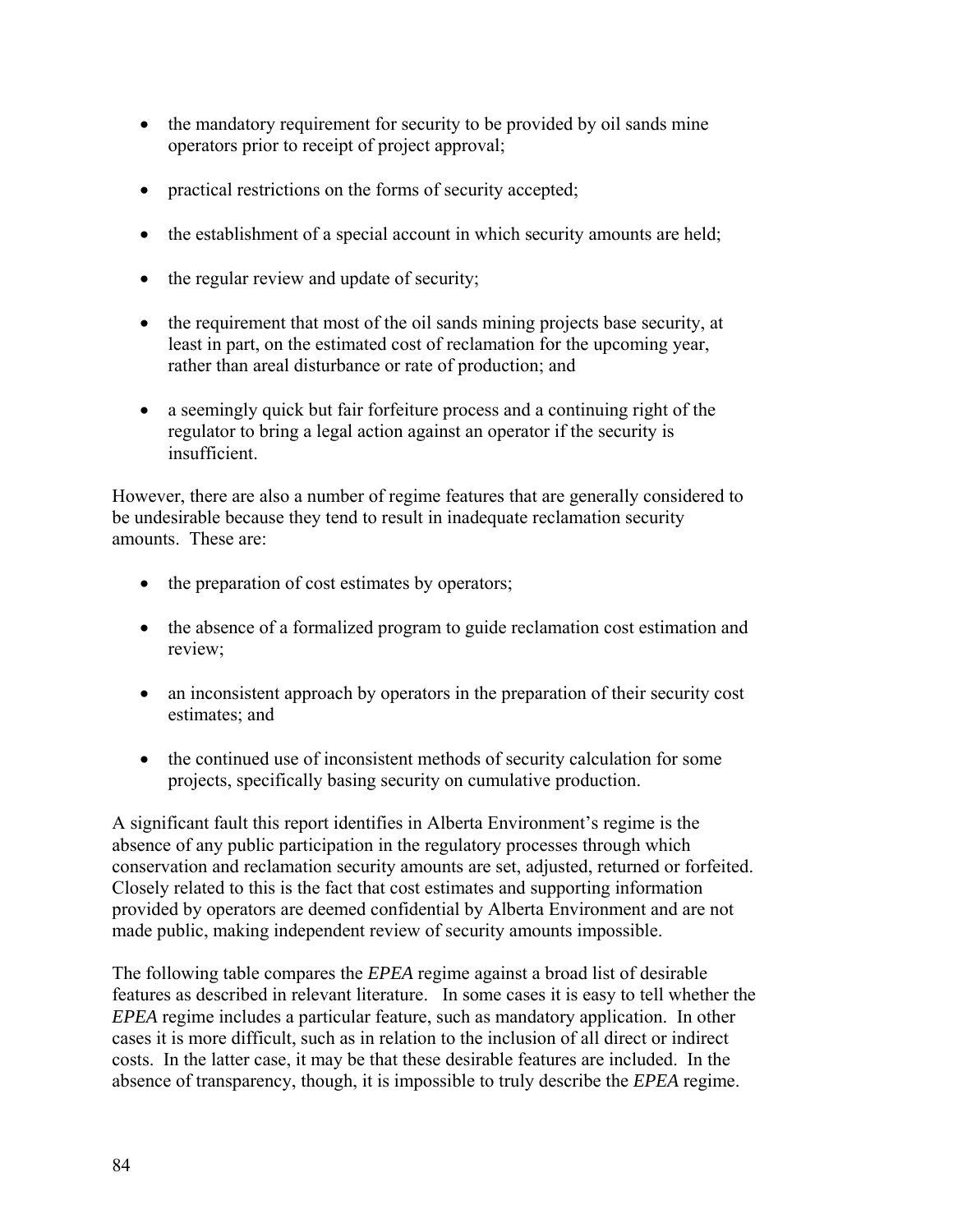| Reclamation regime feature                                                                                                              | Present in<br>Alberta's<br>regime | Legal source                |
|-----------------------------------------------------------------------------------------------------------------------------------------|-----------------------------------|-----------------------------|
| Category 1                                                                                                                              |                                   |                             |
| Mandatory application of security requirements to<br>oil sands projects                                                                 | Yes                               | EPEA s. 84                  |
| Security required prior to approval                                                                                                     | Yes                               | $C\&R$ $Reg.$<br>s. $17(1)$ |
| Comprehensive scope of projects required to<br>provide security                                                                         | N <sub>o</sub>                    |                             |
| Only appropriate forms of acceptable security<br>accepted                                                                               | Yes                               | $C\&R$ $Reg.$<br>s. 21      |
| A separate fund is established for the security                                                                                         | Yes                               | EPEA s. 32                  |
| Reclamation security is updated regularly                                                                                               | Yes                               | $C&R$ Reg.<br>s. 20         |
| Clear criteria for return of security based on<br>documented successes in achieving reclamation<br>objectives                           | N <sub>0</sub>                    | $C\&R$ Reg.<br>s. 22        |
| The criteria for forfeiture are clear                                                                                                   | N <sub>o</sub>                    | $C\&R$ Reg.<br>s. 24        |
| Forfeiture process is fair but allows regulator quick<br>access to funds to undertake reclamation work                                  | Yes                               | $C\&R$ $Reg.$<br>s. 24      |
| Legal right of regulator to recover outstanding<br>balance in the event that security is inadequate to<br>cover reclamation costs       | Yes                               | $C\&R$ $Reg.$<br>s. 24      |
| An industry backstop is in place                                                                                                        | N <sub>o</sub>                    |                             |
| Category 2                                                                                                                              |                                   |                             |
| There are regulations or formal guidelines<br>respecting reclamation security cost estimate                                             | N <sub>0</sub>                    |                             |
| Reclamation security amount must be based on<br>estimated cost of reclamation                                                           | Not in all<br>cases               |                             |
| Reclamation security estimate is based on full cost<br>of reclaiming the project and includes all aspects<br>of the project             | N <sub>0</sub>                    |                             |
| Cost estimates are performed by the regulator or an<br>independent third party                                                          | N <sub>o</sub>                    | $C\&R$ Reg.<br>s. 18        |
| Cost estimates are based on costs that regulator<br>would pay if it had to do reclamation work or hire<br>a contractor to do the work   | Not<br>consistently               |                             |
| Cost estimate includes all direct and indirect costs<br>of undertaking reclamation work                                                 | Not clear                         |                             |
| Uncertainty as to the effectiveness of proposed<br>reclamation schemes results in a rationally<br>increased reclamation security amount | Not clear                         |                             |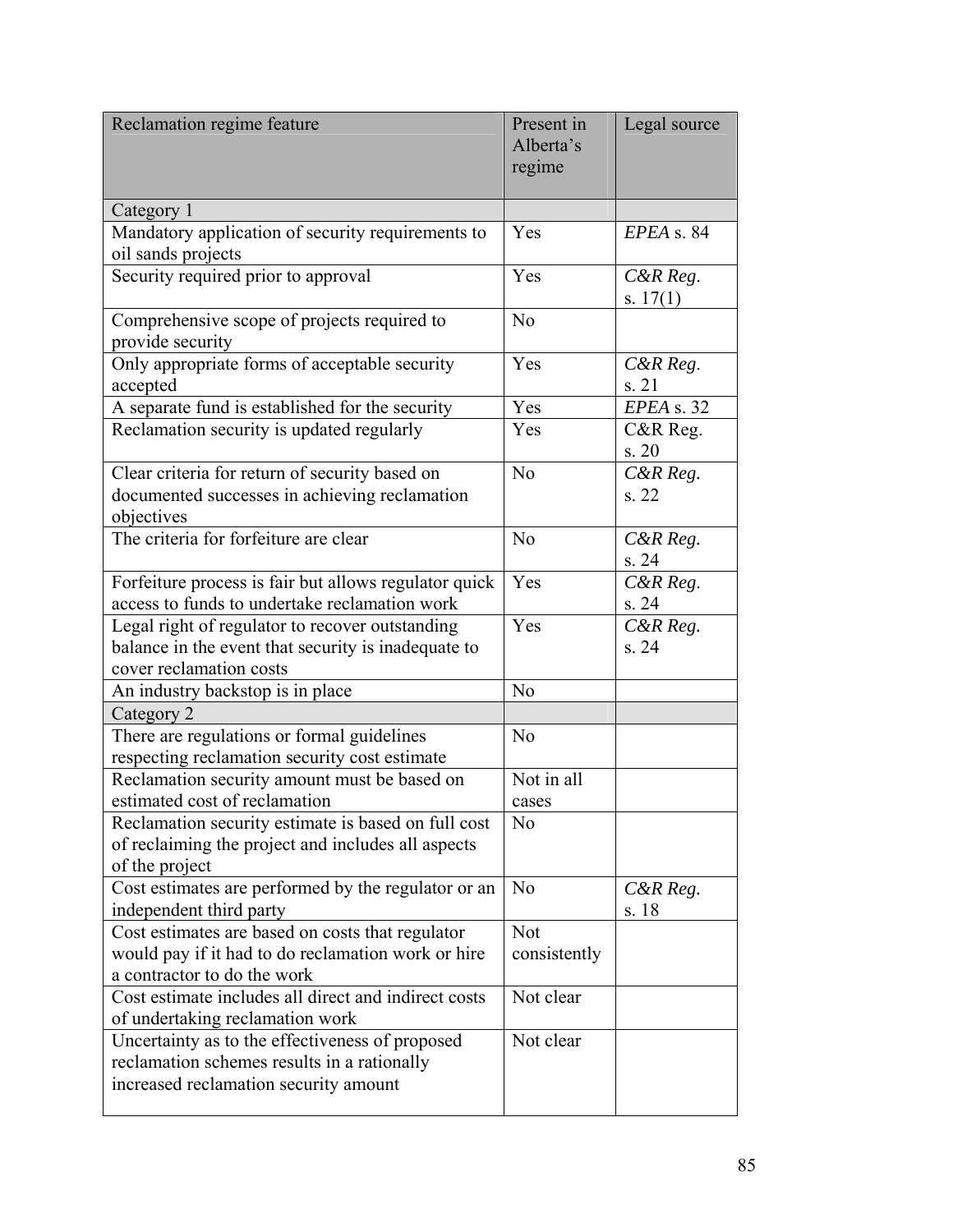| Category 3                                           |                |  |
|------------------------------------------------------|----------------|--|
| The requirement that reclamation security estimate   | N <sub>0</sub> |  |
| and other information associated with the            |                |  |
| approval, adjustment or return of a reclamation      |                |  |
| security cost estimate, are available for public     |                |  |
| review                                               |                |  |
| The ability of the public to participate in the cost | No             |  |
| estimate approval, adjustment and return decision-   |                |  |
| making processes                                     |                |  |

### **Recommendations**

It is recommended that the *EPEA* regime be reviewed and changed, where necessary, to add features that are more protective of Albertans. This would include the:

- requirement that all oil sands mining projects be subject to the same security rules and that no projects continue to have security based on production;
- preparation of conservation and reclamation estimates by Alberta Environment or an independent third party under contract to Alberta Environment;
- coverage of all aspects of the projects in the security amount, including plant remediation and decontamination activities;
- requirement that cost estimates be prepared and reviewed in accordance with a formal regulation or guideline to ensure that all required cost categories are included, that third-party, independently verifiable costs are used and that all of the project and costing information is current;
- requirement for specific detailed inspections to determine that the site condition is as described in the cost estimate;
- requirement that public notice be given before security is returned for progressive reclamation and that an independent inspection be performed to confirm reclamation success;
- requirement that the conservation and reclamation security be tied to approval requirements for timely progressive reclamation so that, in the event that an operator does not conserve or reclaim lands within firm timelines, Alberta Environment can recover funds to complete the work; and
- requirement that public notice be provided when an operator forfeits conservation and reclamation security so that Albertans can provide input on the reclamation work that should be done and the amount of security that should be forfeited to complete the work.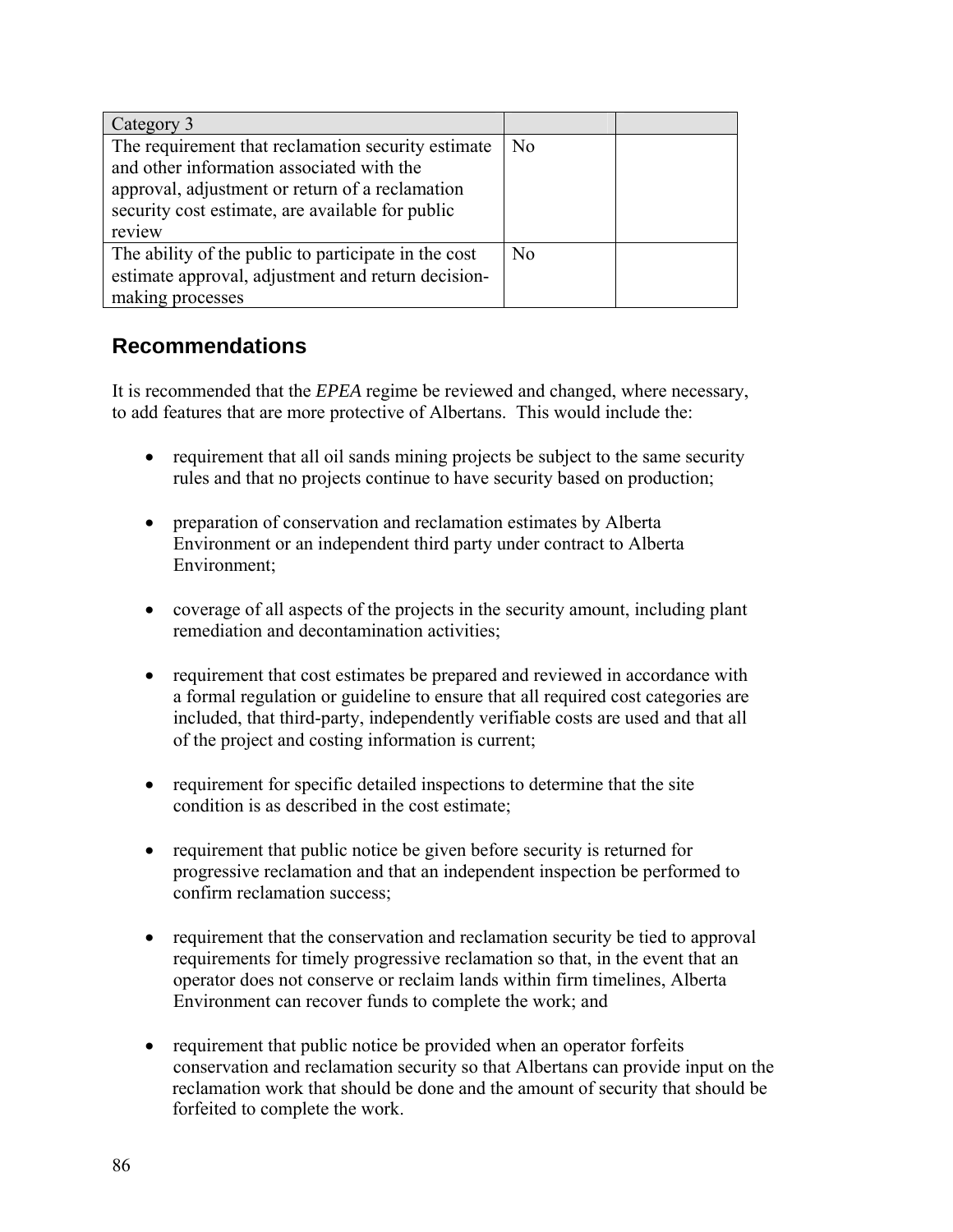It is further recommended that the process through which reclamation security is initially determined, adjusted, returned and forfeited be an open and transparent process that includes an opportunity for public participation. An open and transparent process that requires Alberta Environment to consider comments from parties other than operators can help to ensure that Alberta Environment has less ability to use its discretion to set security amounts at levels that are not protective of Albertans' interests.

The Auditor General has publicly criticized the current reclamation security regime for oil sands mining projects for its inconsistent application and potential to underfund future reclamation costs. $336$  Stakeholders have criticized the regime for its lack of transparency and its failure to consider all cost categories.<sup>[337](#page-86-1)</sup>

Based on available information, it is impossible to confirm or refute suggestions that the actual amounts of reclamation security taken in respect of oil sands mining operations are adequate. However, it is possible to identify some general failings of the current reclamation security regime and provide general recommendations for improvement.

### **Increase public participation and transparency**

The entire reclamation security process is characterized by its complete lack of public involvement. From the initial estimate and approval of the reclamation security amount, through annual adjustments and, ultimately, the return of the security to the operator, the regulator's discretion is exercised without allowing for public input into either the adequacy of the security amount taken or the reclamation work performed. Furthermore, the public is not able to review the documents upon which the regulator relies in exercising this discretion.

The lack of meaningful opportunities for public participation is the most clearly identifiable and significant failing of the current oil sands mining reclamation security regime. It is recommended that changes be made to require public notice and an opportunity for public participation in all stages of the approval process, including the setting, adjustment, return and forfeiture of security. In addition, cost estimates and information documents prepared for the purposes of setting, adjusting or returning reclamation security amount should be made easily available for public review and scrutiny.

The potential for agency capture increases where the regulator relies on the project proponent for security cost estimates and where the regulator is able to exercise

<span id="page-86-1"></span><span id="page-86-0"></span><sup>336</sup>  $\frac{336}{337}$  Auditor General, *supra* notes 37-44 & 46.

<sup>337</sup> *Kearl Lake*, *supra* note 47 at 51.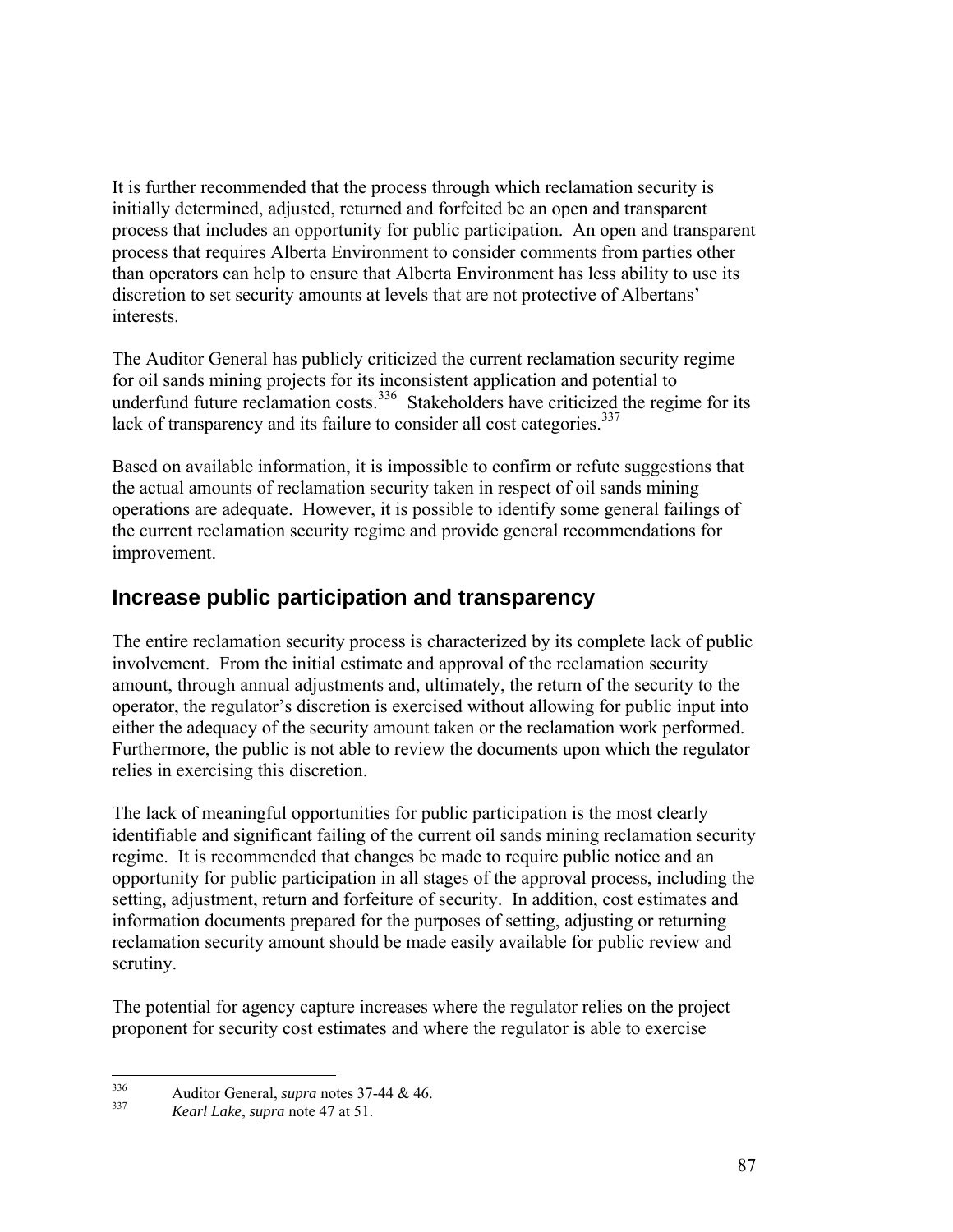discretion in the review and approval of the reclamation security amount.<sup>[338](#page-87-0)</sup> Both of these situations exist in Alberta. Whether agency capture, in fact, exists is not clear but repeated calls by the Auditor General for improved consistency in the estimation process appear to have gone unheeded, in spite of Alberta Environment's efforts to increase consistency. Consequently, the current process does not clearly ensure that the public purse is protected from reclamation liability.

The notion of agency capture suggests that, in the absence of broader public participation, regulatory agencies tend to make decisions that are favourable to the industries they regulate.<sup>[339](#page-87-1)</sup> In the context of reclamation security assessment and return this would translate into lower security amounts being taken and lower reclamation standards being applied when it is time for the financial security to be returned. Accordingly, increased transparency and public participation in the reclamation security setting process can result in more rigorous methodologies being used and, correspondingly, higher security amounts being taken. There is also the possibility that increased public participation in the reclamation security return process could result in greater scrutiny of the performance of reclamation and the establishment of a higher reclamation standard to be met before security can be returned to an operator.

Alberta Environment itself has confirmed that the determination of reclamation costs is not a public process and noted that stakeholder confidence may be increased if a comprehensive review of the reclamation security regime included a consultation component.<sup>[340](#page-87-2)</sup>

### *Establish a formal security process*

Currently there is no formal procedure for use by operators when they are preparing reclamation security cost estimates. Alberta Environment staff communicates with operators during the cost estimation process and requests certain general types of information. However, this informal approach appears to have led to a significant degree of inconsistency between operators. Some operators base their estimates on outdated data.[341](#page-87-3) Not all operators include the same cost factors. Different operators describe costs differently despite requests from Alberta Environment for consistency.[342](#page-87-4)

Alberta Environment should develop a formal template and guidelines for use in preparing the reclamation costs estimate. Such a template should be followed regardless of whether reclamation estimates are prepared by industry, Alberta Environment or an independent third party. The utility of a formalized process is

<span id="page-87-0"></span><sup>338</sup>  $\frac{338}{339}$  See generally Zinn, *supra* note 16.

<span id="page-87-2"></span><span id="page-87-1"></span><sup>339</sup>*Ibid*. 340 *Suncor Energy*, *supra* note 47 at 71.

<span id="page-87-3"></span><sup>341</sup> Auditor General, *supra* notes 37-44 & 46.

<span id="page-87-4"></span>Correspondence from Tanya Richens, *supra* note 157 and correspondence from Tanya Richens, Reclamation Approvals Coordinator, Alberta Environment (1 December 2008).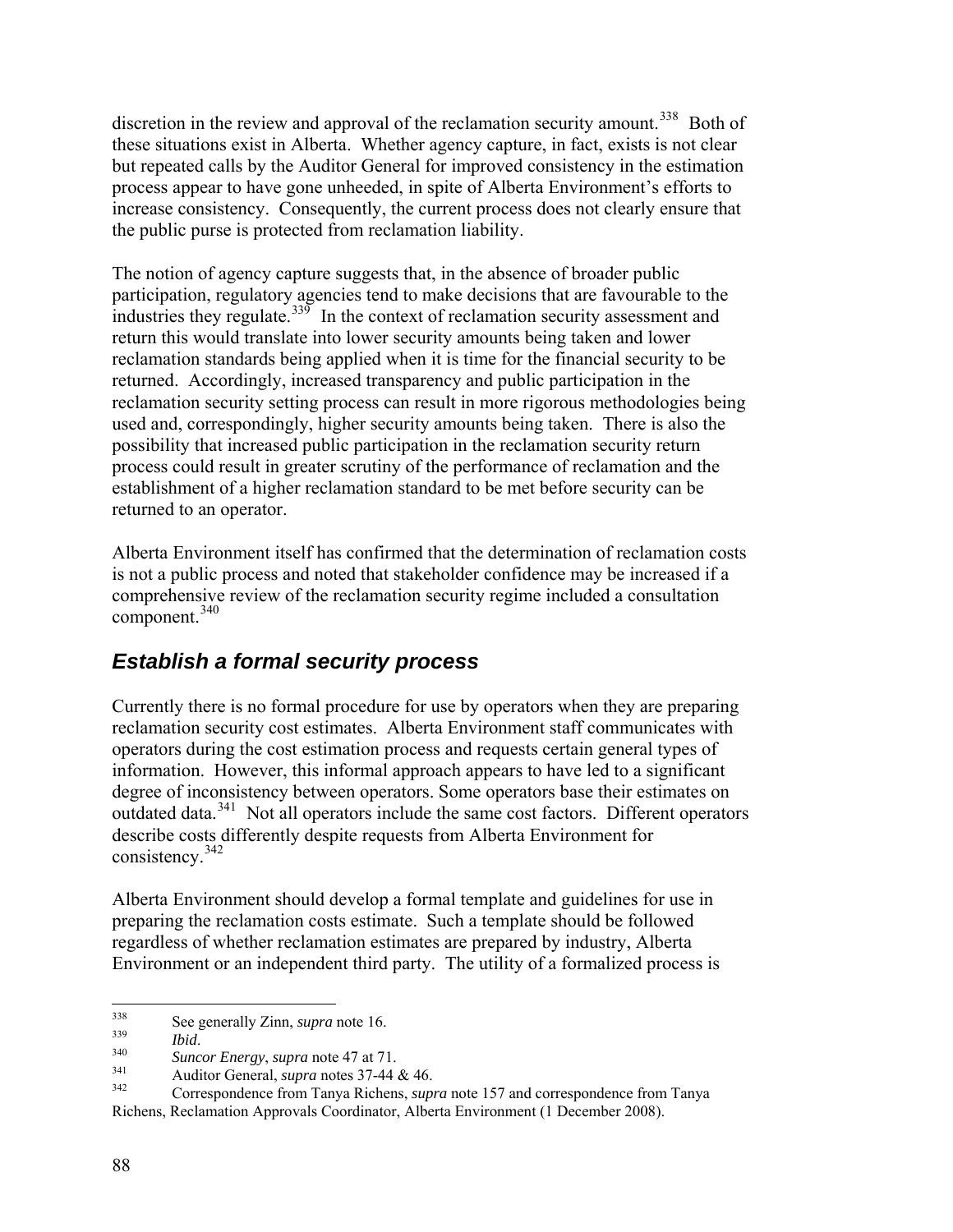most obvious where operators prepare estimates. Operators would be required to adhere to a consistent standard of cost reporting, using common methodologies and including the same cost categories described to a common level of detail. A formalized process is equally helpful where cost estimates are prepared by an independent third party or Alberta Environment. A formalized process reduces, to some extent, the amount of discretion that can be exercised by the party preparing the security estimate. As noted by Zinn, limiting discretion can reduce the potential for agency capture by regulated players.<sup>[343](#page-88-0)</sup>

However, a need to have some flexibility in the cost estimation process would likely remain. Not all oil sands mining projects are the same. Differences between projects have been cited by Alberta Environment staff as a reason why a formalized process would not be appropriate.<sup>[344](#page-88-1)</sup> In spite of these variables, the fact that Alberta Environment's reasonableness review of reclamation cost estimates includes a comparison against estimates provided by other operators on other projects suggests that different projects may be similar enough to make a formalized process workable.

The formalized estimation process should require that all direct and indirect costs be included. Indirect costs such as contingency allowances, engineering redesign costs, profit and overhead, and project management should be specifically included. Close attention should be paid to estimation of reclamation costs where unproven technologies are proposed. There are a number of technical puzzles yet to be solved respecting reclamation of oil sands mining lands. Cost estimates to reclaim tailings ponds, wetlands, and end pit lakes must take into account the possibility that the technology upon which estimates rely may not be effective. A premium should be built into estimates to account for this uncertainty.

### *Require third-party preparation of reclamation cost estimates*

The Director must require security in an amount determined by him/her to be sufficient to ensure completion of conservation and reclamation on the specified land. The *Conservation and Reclamation Regulation* requires this determination to be based, in part, on a cost estimate submitted by the operator.<sup>[345](#page-88-2)</sup> Kuipers and Boyd note that preparation of cost estimates by operators can lead to underestimatio n of reclamation costs.<sup>[346](#page-88-3)</sup> It is not possible to determine the extent to which Alberta Environment's practice of requiring oil sands mine operators to prepare and submit cost estimates in respect of their own projects has resulted in actual underestimation of reclamation costs, if at all, because cost estimates are not made public; however, it has been noted that inconsistencies exist in the manner in which different operators prepare their estimates.<sup>[347](#page-88-4)</sup>

<span id="page-88-0"></span><sup>343</sup>  $\frac{343}{344}$  Zinn, *supra* note 16 at 113.

<span id="page-88-1"></span><sup>&</sup>lt;sup>344</sup> Correspondence from Chris Powter, *supra* note 103.

<span id="page-88-2"></span><sup>345</sup> *Supra* note 18, s. 18(a)

<span id="page-88-3"></span><sup>346</sup> Kuipers, *supra* note 60; Boyd, *supra* note 130.

<span id="page-88-4"></span><sup>347</sup> *Annual Report of the Auditor General of Alberta 2004-2005*, *supra* note 6; Correspondence from Tanya Richens, *supra* note 157.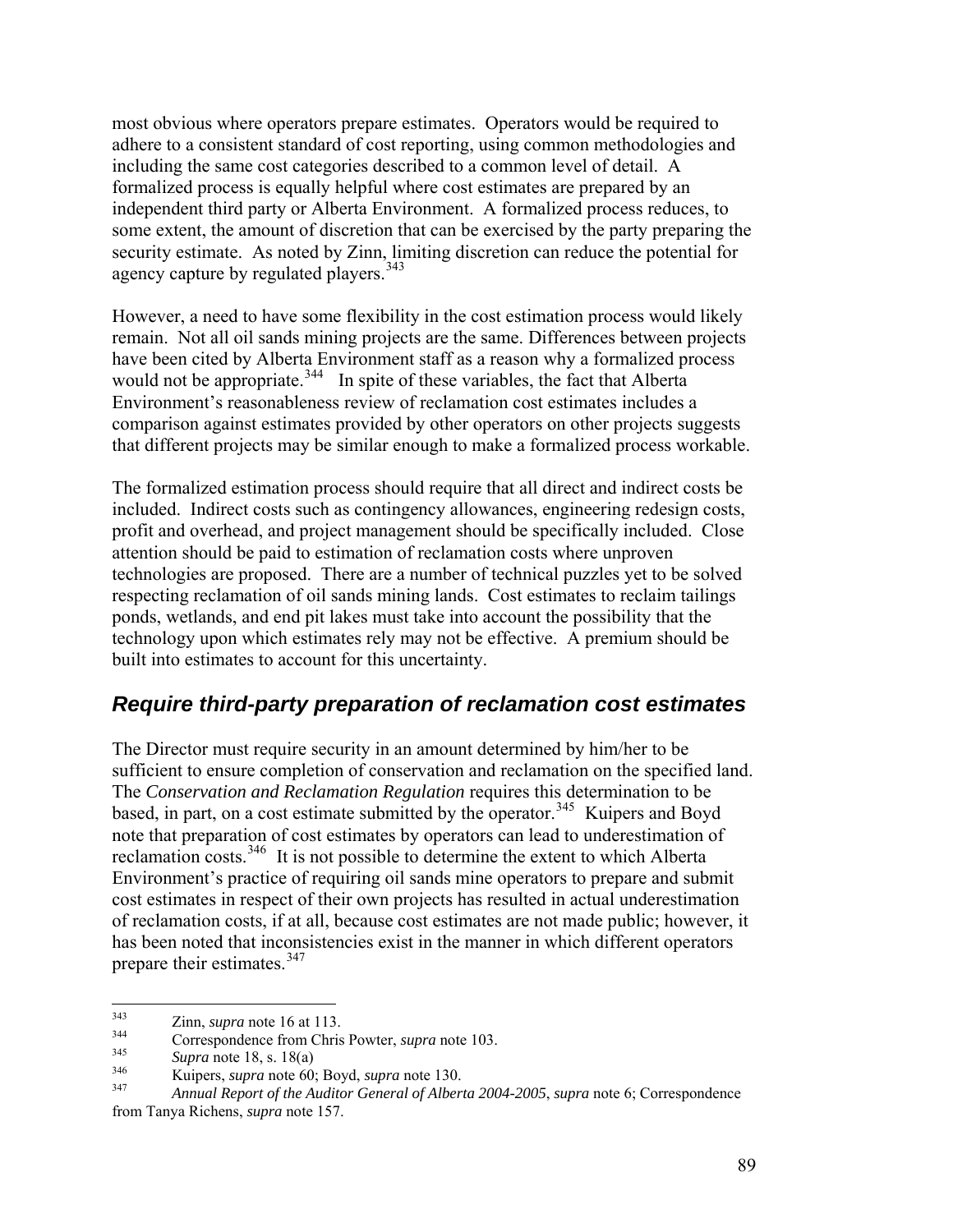Preparation of cost estimates by the regulator or an independent third party would help to ensure that objectivity and consistency are hallmarks of the process. A project operator should be involved in the cost estimate process by providing information about the expected reclamation work that would be included in the estimate, such as the anticipated level of disturbance and the scope and nature of the reclamation work. The project operator should also have the opportunity to comment on and challenge assumptions used by the regulator or independent third party in the preparation of the estimate.

In order for Alberta Environment to take on the task of preparing estimates, it is likely that staffing increases would need to occur and would require added expenditure on the part of the government. However, development of the oil sands is a massive undertaking with the potential for significant and long lasting environmental impacts. The cost to reclaim oil sands mining projects is substantial. For these reasons, the province should not short change Albertans by allowing a lack of resources at Alberta Environment to lead to reclamation cost estimation practices that have the potential to result in underfunding of reclamation liabilities.

Reclamation of an oil sands mining project by Alberta Environment would likely cost significantly more than reclamation by the operator. The reclamation cost estimate should reflect this difference. Publicly verifiable costing data should be used to prepare the estimate. For example, equipment costs should be based on published documents such as the Alberta Road Builders and Heavy Construction Association's annual equipment rental guide. In the event that inflation renders published costs inaccurate, Alberta Environment should prescribe an adjustment to be applied by all operators for that year.

### *Include all costs in reclamation security estimates*

*EPEA*'s broad definition of reclamation includes the removal of equipment or buildings or other structures or appurtenances, but oil sands mine approvals do not cover these activities as part of reclamation. There is no identifiable policy reason justifying this exclusion. For the sake of comprehensiveness, the plant should not be excluded. In addition, all costs associated with remediation and decontamination of the project lands should be included.

### *Base security amounts on reclamation costs*

Section 18(3) of the *Conservation and Reclamation Regulation[348](#page-89-0)* allows reclamation security for certain projects to be based on production and requires that only three cents per barrel be provided. A reclamation security amount based on production has no relevance to actual costs and has the potential to result in significant underfunding of reclamation work. In the case of Syncrude's Mildred Lake project, reclamation

<span id="page-89-0"></span><sup>348</sup> Supra note 18.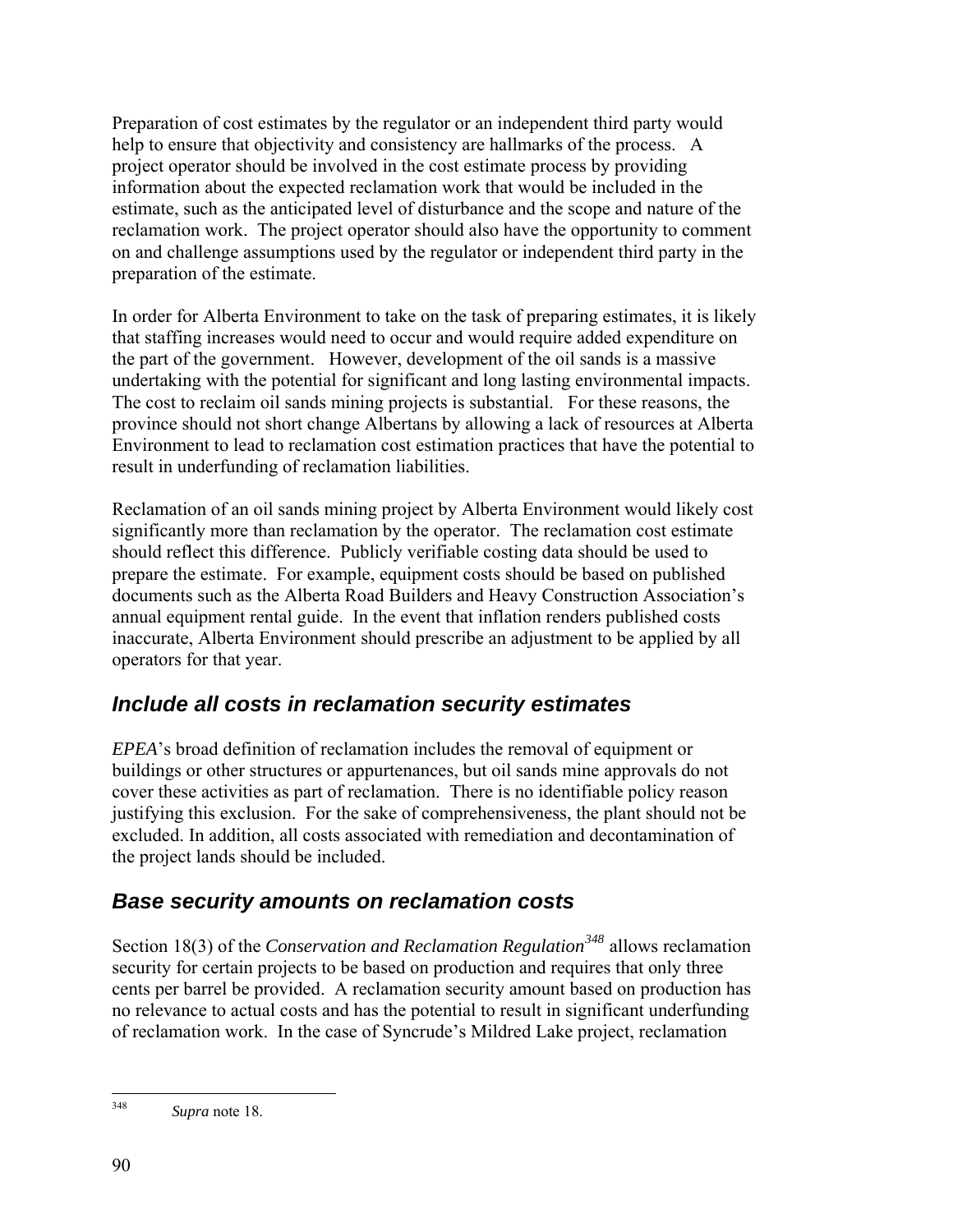security based on production has resulted in a security amount that is a small fraction of other similar sized projects.

This approach is inconsistent with the goal of ensuring that the polluter pays for costs of reclamation and is contrary to specific recommendations of some commentators. Where the shift from one security regime to another may have the potential for significant financial consequences for existing operators, an appropriate approach, and the one recommended by commentators, is to allow for the new regime to be phased in.[349](#page-90-0) The reclamation security regime under *EPEA* should be changed to require that reclamation security for all projects be based on the estimated costs of reclamation. This system would ensure that Albertans know that the real potential costs of reclaiming projects still secured under the *LSCRA* are reflected in security held by the government.

#### *Establish a formal, public process for the return of reclamation security*

The *Conservation and Reclamation Regulation* allows an operator to apply to have security returned prior to obtaining a reclamation certificate, based on completed reclamation.<sup>[350](#page-90-1)</sup> To date, no applications have been made under this section. Instead, reclamation security is returned through the annual review and adjustment process, which allows the Director to increase or decrease the security required.<sup>[351](#page-90-2)</sup> As noted, however, this process does not include an independent public review of reclamation work completed, for which the operator is credited in the adjustment process. The annual review is based on information provided by the operator and inspections of the land by Sustainable Resource Development, which are not made public.

An opportunity for public participation should be injected into this process. Where an application is made for the return of security, the public ought to be able to review the application, and be provided with sufficient information to assess and comment on the adequacy of the reclamation work. An independent inspection of the reclaimed lands should be done and those results made public.

# *Create clear criteria for forfeiture of security*

No conservation and reclamation security has been forfeited in respect of oil sands mining projects. Yet, the rate at which land is disturbed outpaces the rate of reclamation. While operators are under a duty to conserve and reclaim lands, and are encouraged by Alberta Environment to undertake progressive reclamation, there are no firm timelines for reclamation. Strict timelines should be incorporated into approvals and the reclamation security should be forfeited if an operator does not meet these timelines.

<span id="page-90-0"></span><sup>349</sup> 349 Kuipers, *supra* note 60 at IV-13; Miller, *supra* note 59 at 10.

<span id="page-90-1"></span> $\frac{350}{351}$  *Supra* note 18, s. 22.

<span id="page-90-2"></span><sup>351</sup> *Ibid*., s. 20; Correspondence from Chris Powter, *supra* note 103.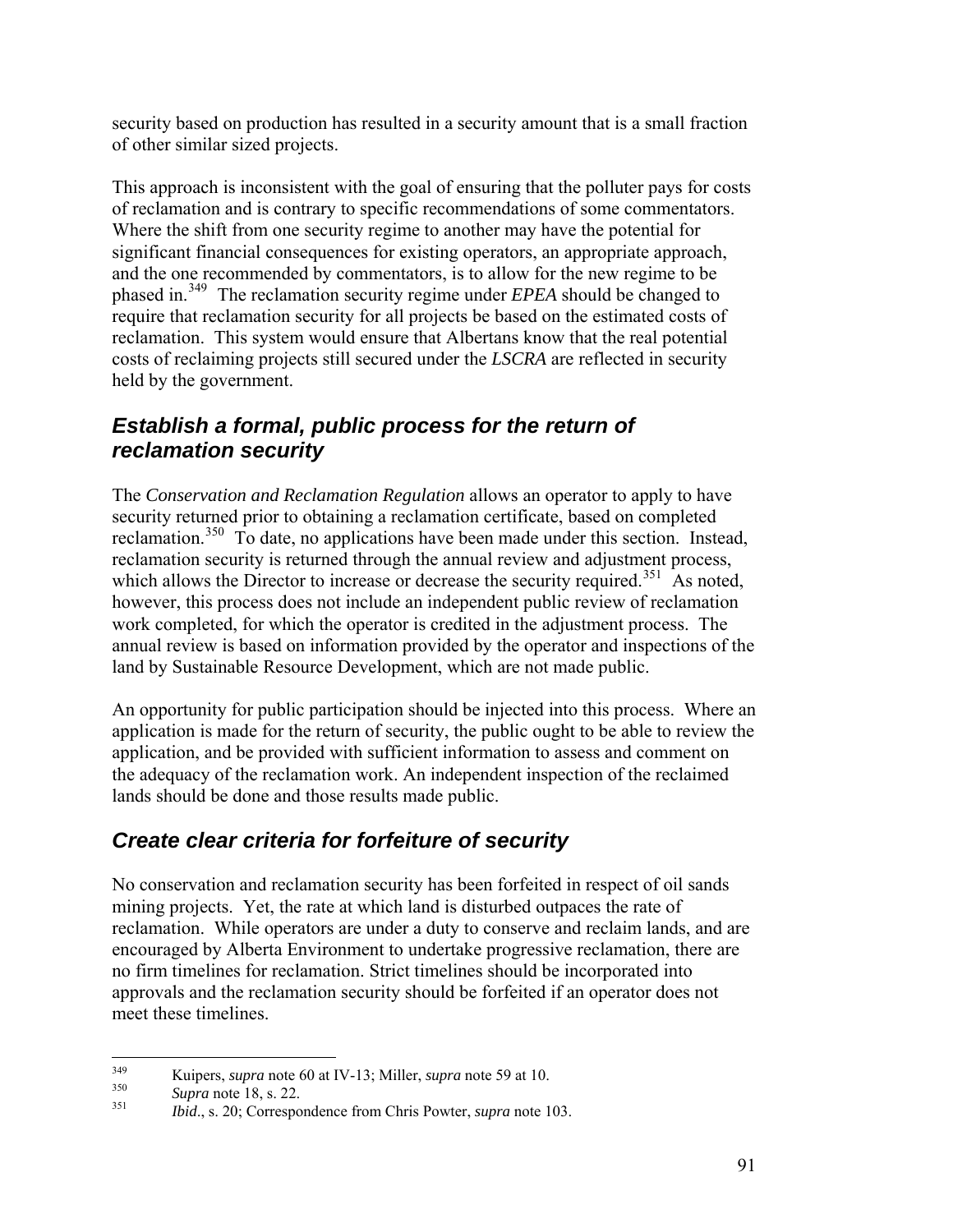#### *Suggested course of action*

The first step in creating an appropriately protective reclamation security regime is to properly identify, describe and discuss the current processes used by Alberta Environment. Alberta Environment should engage in a transparent, public discussion with stakeholders and Albertans of the conservation and reclamation security regime applied under *EPEA* to investigate ways to increase public participation. To facilitate such a discussion, Alberta Environment should disclose detailed information about:

- the processes through which conservation and reclamation cost estimates are prepared by operators, including the actual cost estimates and the assumptions upon which they are based;
- the process through which it reviews cost estimates submitted by operators, including information about how costs are verified by reference to independent cost sources and inspections and how the uncertainty of performance success is factored into the security amount;
- the shortfall in conservation and reclamation security taken in respect of the Syncrude Mildred Lake project and Suncor's 86/17 Lease and the estimated costs of conserving and reclaiming those lands, including the assumptions upon which such an estimate is based;
- the potential conservation and reclamation costs associated with plants, for which no security is provided, including the assumptions upon which such an estimate is based; and
- how conservation and reclamation security amounts are reviewed and adjusted annually, including standards of conservation and reclamation applied when reducing security amounts in respect of progressive reclamation.

This information should be made available under Alberta Environment's Routine Disclosure Initiative. The release of this information would require a meaningful shift in approach by Alberta Environment and the department would require broader political support to overcome any potential industry resistance to the release of this information. However, the release of this information is critical to the development of a broader understanding of the risk being assumed by Albertans under the current regulatory scheme.

Ultimately, the decision to require more or less financial security for conservation and reclamation is a political one and a balance must be reached that provides sufficient financial security to ensure that Albertans are not exposed to greater risk than they wish to tolerate but that also enables industry to avoid unnecessary financial burdens. The risk tolerance of Albertans in this respect is unknown.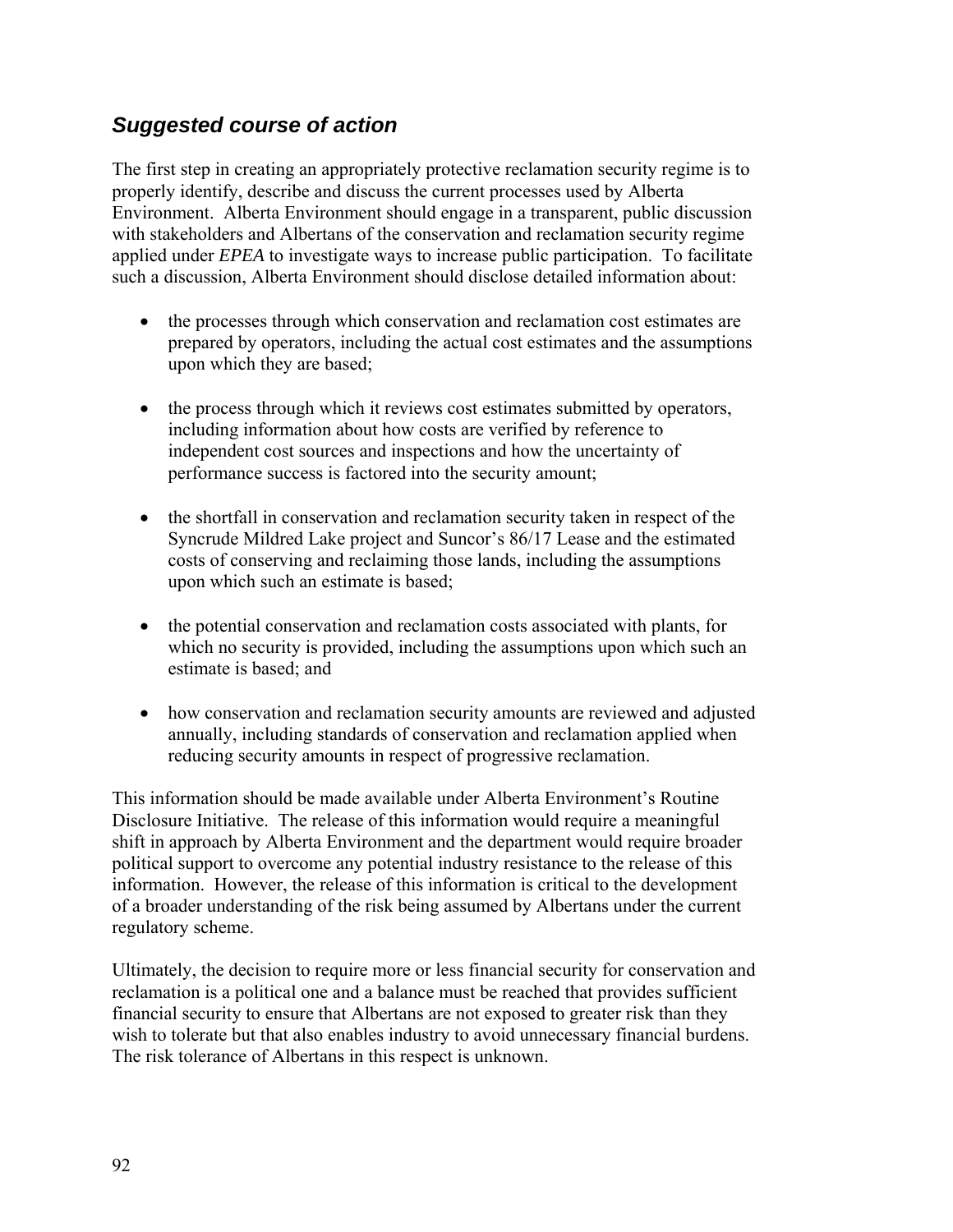Once this information has been released, the Alberta government should establish a multi-stakeholder review process to examine the current regulatory scheme. Certainly, the need for review and reform of reclamation security program was highlighted by a range of stakeholders during the oil sands consultations.

Alberta Environment should increase the transparency of the current system. In the case of annual reviews of reclamation, Alberta Environment should issue public notice of cost adjustments and should disclose all of the supporting information necessary about the cost estimate and review process, including the results of site inspections. Stakeholders should be given a reasonable amount of time to comment on the security amount and the Director should be required to take public comments into account when making a determination as to the adequacy of the security amount. This would enable stakeholders to comment on the estimated costs of future reclamation as well as the effectiveness of completed reclamation. This is important because the adjustment process used by Alberta Environment is a *de facto* return of security.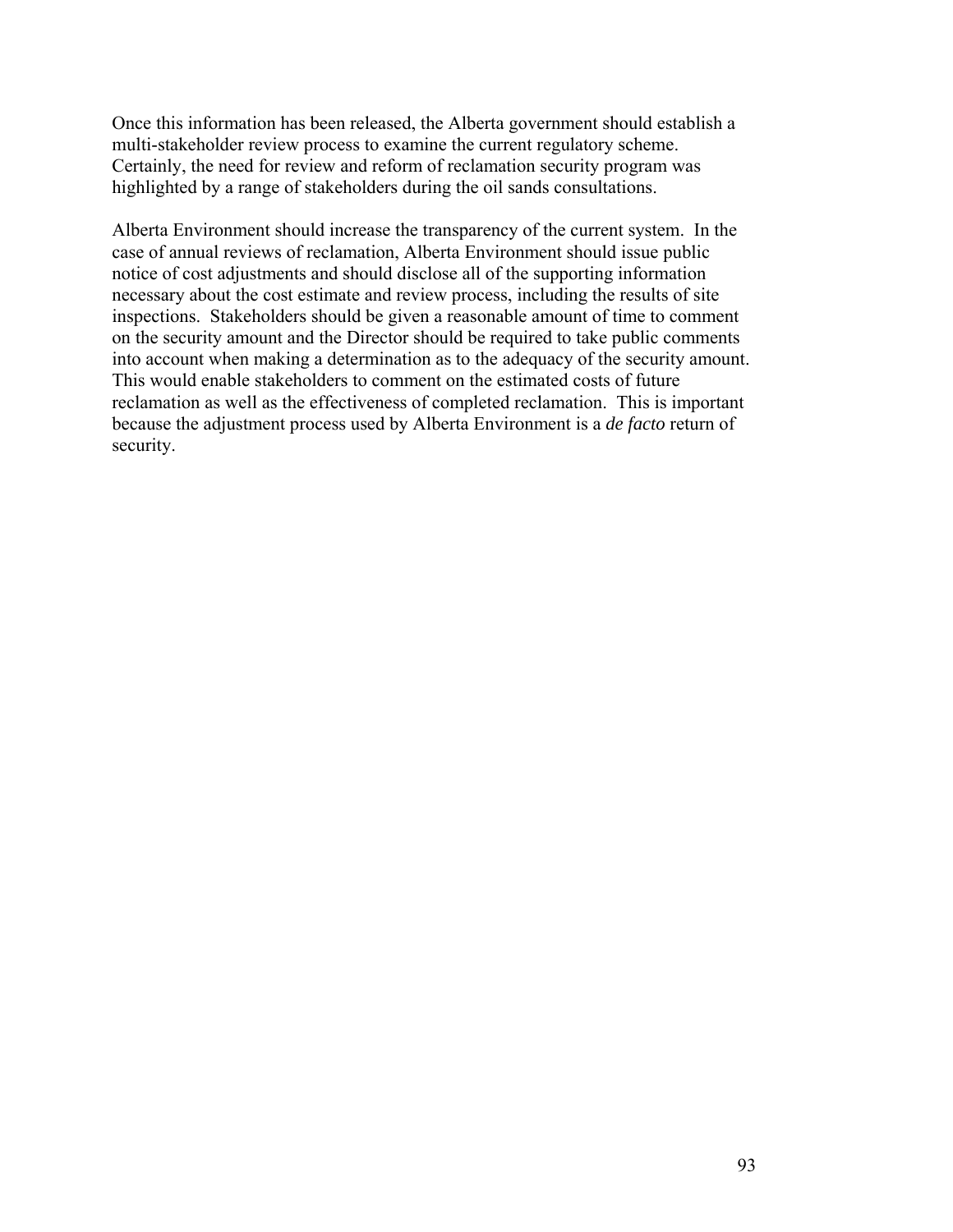# **Appendix: Review of ERCB Orphan Program**

This Appendix is intended to provide background information about management of financial liability for conservation and reclamation of in-situ oil sands projects. Operators of oil sands projects are required to conserve and reclaim "specified land".<sup>[352](#page-93-0)</sup> The statutory definition of specified land includes land that is related to oil sands mines, as well as oil production sites. An oil production site is defined to mean field production facilities used to recover oil or oil sands by drilling or other in-situ recovery methods and in respect of which an approval is required under the *Environmental Protection and Enhancement Act* (*EPEA*).

While operators of in-situ oil sands operations have a similar duty to reclaim lands, they are not under the same obligation as oil sands mine operators with respect to financial security requirements. Financial liability for abandonment and reclamation of in-situ oil sands projects is managed under the Energy Resources Conservation Board's (ERCB) Orphan Program, rather than under the reclamation security regime created by the *EPEA* and the *Conservation and Reclamation Regulation*. [353](#page-93-1) This Appendix will discuss the exemption of in-situ projects from the *Conservation and Reclamation Regulation* requirements, describe the history of the ERCB's Orphan Program and the manner in which it is currently applied to in-situ projects, and compare certain features of the Orphan Program with some of the conservation and reclamation security regime created by *EPEA*. This Appendix is intended to describe the Orphan Program and briefly discuss it with reference to particular challenges identified in respect of the conservation and reclamation security regime applied to oil sands mines.

It should be noted, however, that comparing the effectiveness of the *EPEA* regime to the Orphan Program is in many ways an apples to oranges comparison. The *EPEA* regime is based, in principle, upon the notion of full cost coverage by each operator of the conservation and reclamation liability generated by their respective projects. In contrast, the Orphan Program is a risk-based liability management program premised on annual levies from operators to cover the cost of abandonment and reclamation of "orphans" and frequent evaluations of the risk of operators becoming unable or unwilling to perform required abandonment and reclamation activities. The Program does not require specific security amounts to cover all potential liability.

As noted in the main paper, section 17.1 of the *Conservation and Reclamation Regulation* was amended in 2005 to exclude operators of "oil production sites".<sup>[354](#page-93-2)</sup> Correspondence from Alberta Environment to operators affected by the amendment indicate that the amendment was made because, at that time, wells, pipelines and batteries that formed oil production sites were secured through the ERCB's Licensee Liability Rating (LLR) System and backstopped by the Orphan Fund and there was a desire to reduce duplication. When this amendment came into effect, Alberta

<span id="page-93-0"></span><sup>352</sup>  $352$  *EPEA, supra* note 10, s. 137.

<span id="page-93-2"></span><span id="page-93-1"></span> $\frac{353}{354}$  *Supra* note 18, s. 1.

<sup>354</sup> *Conservation and Reclamation Amendment Regulation,* Alta. Reg. 160/2005.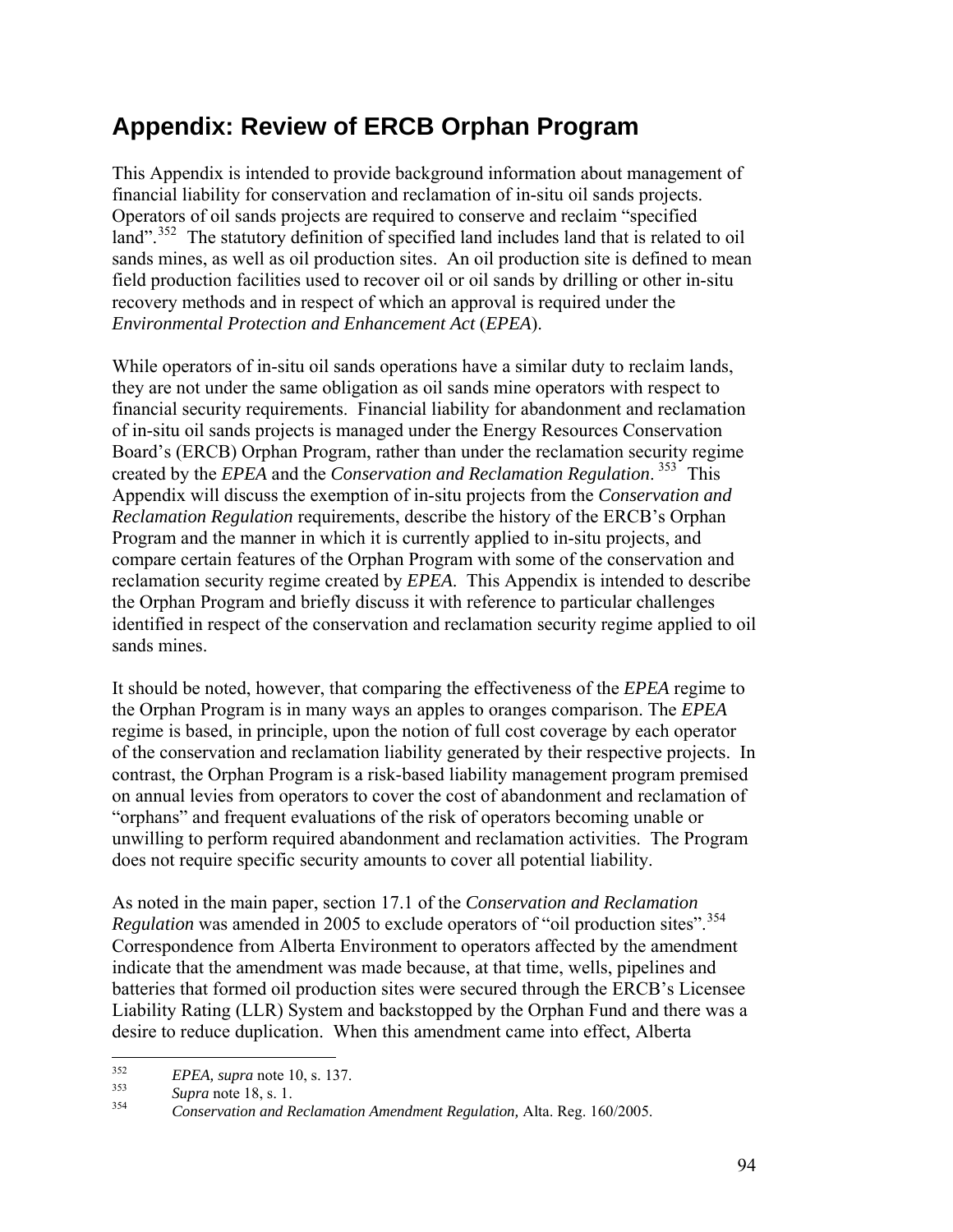Environment returned for cancellation letters of credit in respect of in-situ oil sands projects.[355](#page-94-0) The Annual Report of the Environmental Protection and Enhancement Fund indicated that the amount of security returned totaled \$23,122,138.75.<sup>[356](#page-94-1)</sup>

Aside from the desire to avoid duplication, it is not clear what analysis, if any, went into the removal of in-situ oil sands production from the reclamation security scheme. No ERCB or Alberta Environment policy documents or discussion papers could be located that describe the merits of the exemption.<sup>[357](#page-94-2)</sup>

### *ERCB Orphan Program*

The ERCB's Orphan Program is an example of a general strategy to manage abandonment and reclamation liabilities by imposing a levy on industry participants to raise funds to be used by the regulator to properly abandon and reclaim "orphans".<sup>[358](#page-94-3)</sup> In the upstream oil and gas industry, an orphan is defined as a well, pipeline, facility or associated site that does not have any legally responsible or financially solvent party to deal with its abandonment and reclamation.<sup>[359](#page-94-4)</sup> The general idea behind such a strategy is that current producers pay an annual levy on production, with those funds forming a sufficiently stable pool to enable the regulator to abandon or reclaim orphaned or abandoned projects.<sup>[360](#page-94-5)</sup> Noted advantages of such a strategy include a steady source of revenue to continually fund abandonment and reclamation activities, the creation of a dedicated fund that allows for immediate availability of funds in an emergency and the appearance that industry is made responsible for abandonment and reclamation costs.<sup>[361](#page-94-6)</sup>

In Alberta, licensees of wells, pipelines and facilities are required by the *Oil and Gas Conservation Act* to contribute annually to the Orphan Fund through the implementation of an Orphan Fund levy.<sup>[362](#page-94-7)</sup> Unlike the conservation and reclamation security requirements under *EPEA*, which require security be provided in respect of specific projects, the Orphan Fund levy charged to each operator is not for the

<span id="page-94-0"></span><sup>355</sup> Letter from Kem K. Singh, P. Eng., Regional Approvals Manager, Northern Region, Alberta Environment (20 December 2005).

<span id="page-94-1"></span> $\frac{356}{357}$  *Supra* note 75 at 15.

<span id="page-94-2"></span>Interview of Terry Weedon, Energy Resources Conservation Board (28 February 2007); Correspondence from Chris Powter, *supra* note 103.

<span id="page-94-3"></span><sup>358</sup> W.R. Cowan & W.O Mackasey, *Rehabilitating Abandoned Mines in Canada: A Toolkit of Funding Options* (Ottawa: National Orphaned/Abandoned Mines Initiative, 2006) at 9, online: National Orphaned/Abandoned Mines Initiative <http://www.abandonedmines.org/pdfs/ToolKitFundingReport.pdf>.

<span id="page-94-4"></span><sup>359</sup> Alberta Oil and Gas Orphan Abandonment and Reclmation Association, "Frequently Asked Questions" (2003), online: Orphan Well Association < $\frac{\text{http://www.orphanwell.ca/pg~faq.html}{\text{http://www.orphanwell.ca/pg~faq.html}}$ .

<span id="page-94-5"></span><sup>360</sup> Cowan & Mackasey, *supra* note 358 at 9. Other examples of production–based funds of this nature exist under the American *Surface Mining Control and Reclamation Act,* 30 U.S.C. 1201-1328 (SMCRA 1977) and in Canada under the *Aggregate Resources Act*, R.S.O. 1990, c. A.8 and the *Mines and Minerals Act*, C.C.S.M., c. M162.

<span id="page-94-7"></span><span id="page-94-6"></span> $361$  Cowan & Mackasey, *ibid.* at 9.

<sup>362</sup> *Supra* note 17, s. 74.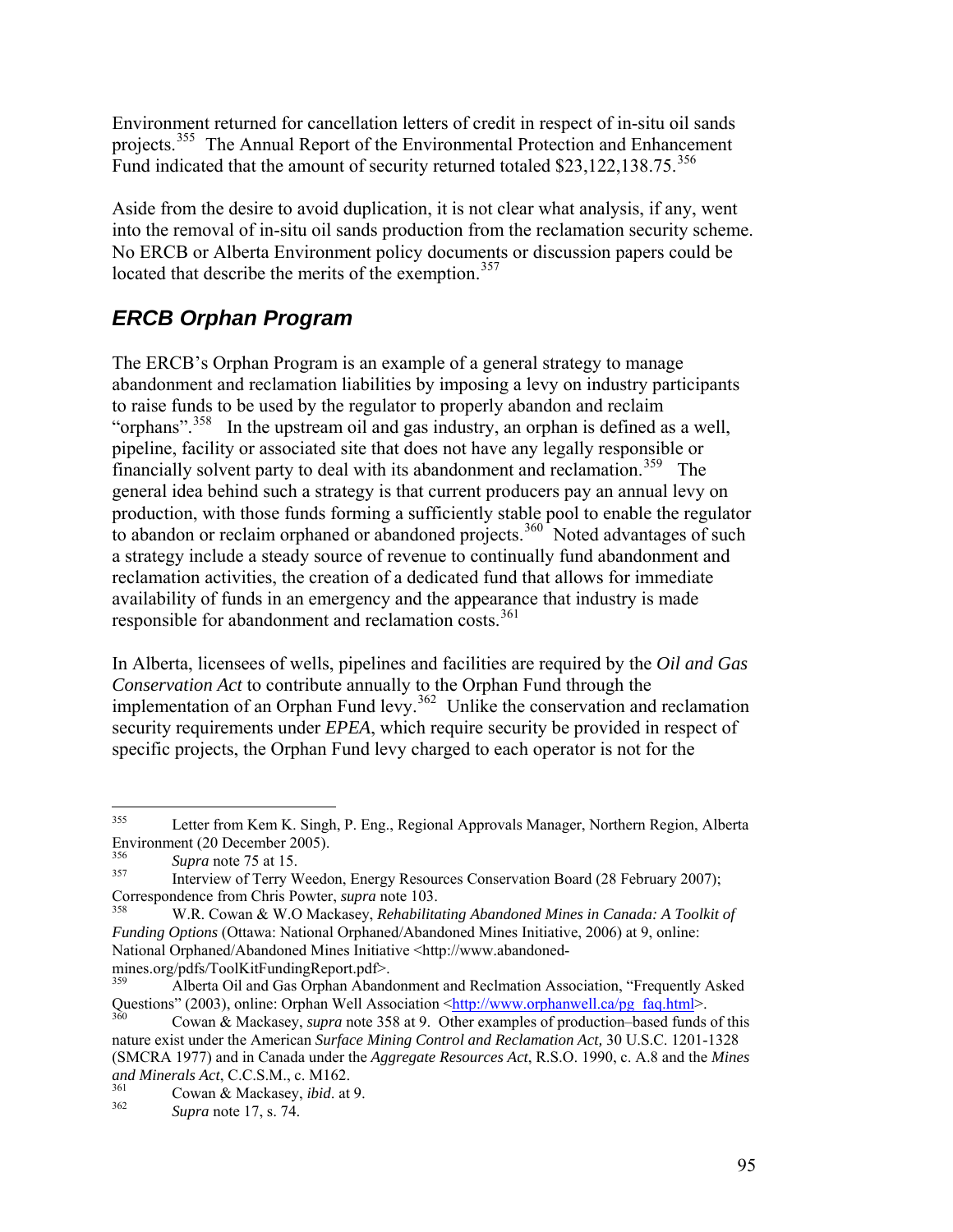purposes of abandoning or reclaiming the assets of that specific operator. Rather, it forms a general pool for use in abandoning and reclaiming orphans.

The annual levy generates a stable revenue stream that ensures that abandonment and reclamation work can be carried out by the regulator in each year. The fund is not intended to maintain sufficient amounts to properly abandon and reclaim all existing oil and gas assets or even to abandon or reclaim all identified orphans within a single year. Rather, the regulator, or its delegate, Alberta Oil and Gas Orphan Abandonment and Reclamation Association, operating under the name the Orphan Well Association (OWA), determines the levy amount based on an annual budget for orphan abandonment and reclamation activities to be undertaken by the OWA for the upcoming year.  $363$ 

Assuming constant abandonment and reclamation costs, as the number of orphans increases, the total orphan liability amount should increase. Variables that impact the annual levy amount would be the anticipated costs to abandon and reclaim orphans and the aggressiveness of the regulator's timeline for abandonment and reclamation. An aggressive abandonment and reclamation timeline would require the OWA to raise higher annual revenues. Strict legislated timelines would, therefore, impose significant costs on operators that are required to pay the Orphan Fund levy; however, such timelines do not exist in Alberta.

As noted above, one perceived benefit to such a levy system is that industry participants are seen to bear the financial responsibility for dealing with abandoned or orphaned projects. $364$  This is a variation on the "polluter pays" principle in that industry operators are required to fund, through the payment of the levy, abandonment and reclamation of orphaned assets in addition to their own assets. The actual "polluter", the former operator of the asset, is either missing or insolvent. An operator might pay the annual Orphan Fund levy for years without any of those funds ever being used to abandon or reclaim that specific operator's own assets. The fairness of requiring current producers to bear the financial responsibility for the past actions of other producers is more than an academic question.<sup>[365](#page-95-2)</sup> The costs to reclaim abandoned oil and gas facilities are significant. Since 1992, \$110 million has been collected by the OWA, most of this coming from the Orphan Fund levy.<sup>[366](#page-95-3)</sup>

<span id="page-95-0"></span><sup>363</sup> 363 Alberta Oil and Gas Orphan Abandonment and Reclamation Association, *Orphan Well Association 2007/08 Annual Report* (Calgary: Alberta Oil and Gas Orphan Abandonment and Reclamation Association, 2008) at 2, online: Orphan Well Association  $\leq$ http://www.orphanwell.ca/OWA 2007-08 Ann Rpt Final.pdf>.

<span id="page-95-1"></span><sup>364</sup> Cowan & Mackasey, *supra* note 358 at 9.

<span id="page-95-2"></span><sup>365</sup> *Ibid*., at 10; see also Nickie Vlavianos, *Liability for Well Abandonment, Reclamation, Release of Substances and Contaminated Sites in Alberta: Does the Polluter or Beneficiary Pay*? (LL.M. Thesis, University of Calgary, 2000). During stakeholder consultations held in 2002 respecting the expansion of the ERCB's Orphan Program to include in-situ oil sands projects, oil sands producers expressed concerns that they would carry a disproportionate share of risk as compared to traditional oil and gas because of the length of time bitumen producers are required to pay into the levy. Terry Weedon, *supra* note 357.

<span id="page-95-3"></span><sup>366</sup> *Orphan Well Association 2007/08 Annual Report*, *supra* note 363 at 4.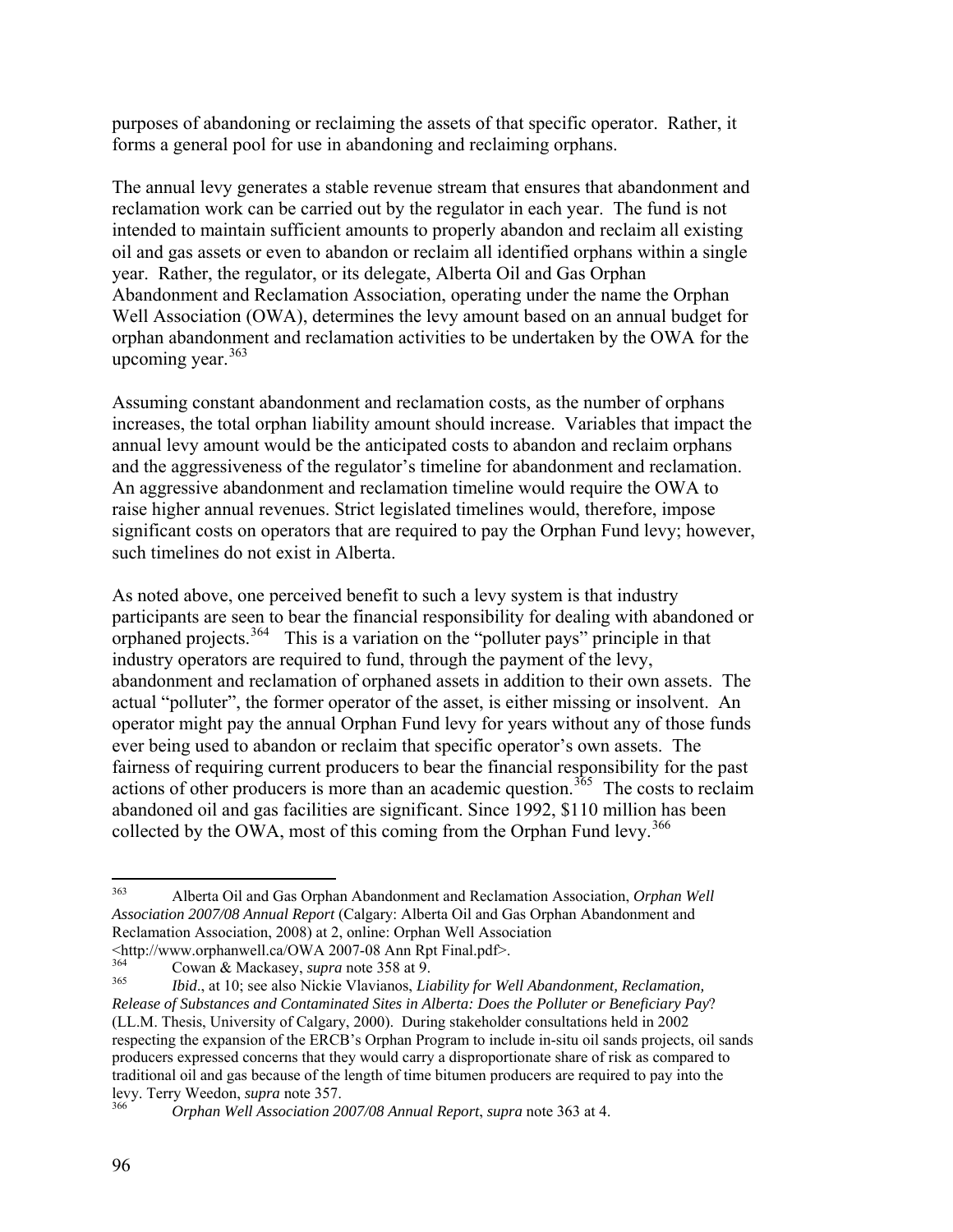In an effort to reduce use of the Orphan Fund, the ERCB regularly monitors licensees' ability to pay abandonment and reclamation costs associated with their licences and regulates license transfers. Where the ERCB considers that a licensee or a licence transfer poses a risk to the Orphan Fund, it requires the licensee or transferee to pay a security deposit. In this way, the ERCB hopes to avoid the creation of orphans.

The ERCB makes the determination whether a particular well, pipeline or facility is an orphan.<sup>[367](#page-96-0)</sup> Alberta Environment will issue an environmental protection order (EPO) to the defunct operator. If the operator does not comply with the terms of the EPO, Alberta Environment can take any steps it deems necessary to carry out the EPO.<sup>[368](#page-96-1)</sup> Alberta Environment then will designate the OWA as its agent to carry out the EPO's terms by issuing the OWA a site-specific letter.<sup>[369](#page-96-2)</sup>

### **History of the Orphan Program**

In 1986, the ERCB replaced its well deposit requirement with a dedicated well fund.<sup>[370](#page-96-3)</sup> This fund was designed to raise revenue for the ERCB to abandon wells if the operator was unable to do so.<sup>[371](#page-96-4)</sup> The industry orphan well fund was established solely for the purpose of addressing downhole abandonment costs and restoration of surface damage incurred during abandonment, and was not initially intended to address surface reclamation. $372$  During the late eighties, the ERCB became concerned about the increasing number of orphan wells in the province and the abi lity of the well fund to finance necessary abandonment activities.<sup>[373](#page-96-6)</sup> The economic properly carry out abandonment and reclamation obligations.<sup>374</sup> climate in the oil and gas industry at that time was uncertain and, as a result of increasing corporate bankruptcies and insolvencies and asset transfers between companies, many oil and gas assets were left without an owner willing or able to

<span id="page-96-0"></span><sup>367</sup> 367 *OGCA*, *supra* note 17; *Orphan Fund Delegated Administration Regulation*, Alta. Reg.  $\frac{45}{2001}$ .

<span id="page-96-1"></span><sup>368</sup> *EPEA*, *supra* note 10, s. 245

<span id="page-96-2"></span><sup>369</sup> *Orphan Well Association 2007/08 Annual Report*, *supra* note 363 at 3.

<span id="page-96-3"></span><sup>370</sup> Energy Resources Conservation Board, *Recommendations to Limit the Public Risk from Corporate Insolvencies Involving Inactive Wells* (Calgary: Energy Resources Conservation Board, 1989) at 2. This fund, which totaled \$3 million, was derived from ERCB surpluses at the time that the deposit system was terminated. The interest generated by the fund was used to abandon known orphan  $wells.$ <sub>371</sub>

<span id="page-96-4"></span><sup>371</sup> Energy Resources Conservation Board, *History of the Orphan Fund* (Calgary: Energy Resources Conservation Board, n.d.), online: Energy Resources Conservation Board <[http://www.ercb.ca/docs/programs/Lmp/HistoryOrphanFund.pdf>](http://www.ercb.ca/docs/programs/Lmp/HistoryOrphanFund.pdf).

<span id="page-96-5"></span><sup>372</sup> Energy Resources Conservation Board, *Amended Recommendations of the Orphan Well Program Administration Subcommittee* (Calgary: Energy Resources Conservation Board, 1993) at 7.

<span id="page-96-6"></span><sup>373</sup> Energy Resources Conservation Board, *Informational Letter IL 89-22: Orphan Wells – Well Licence Transfers* (Calgary: Energy Resources Conservation Board, 1989). The ERCB noted that out of 129,000 wells that had been drilled in the Province, approximately 25,000 were at that time inactive but were neither producing nor abandoned.

<sup>374</sup> Energy Resources Conservation Board, *Interim Directive ID 93-2*: *Requirements for the Issuance of a Well Licence or Approval of Well Licence Transfers* (Calgary: Energy Resources Conservation Board, 1993).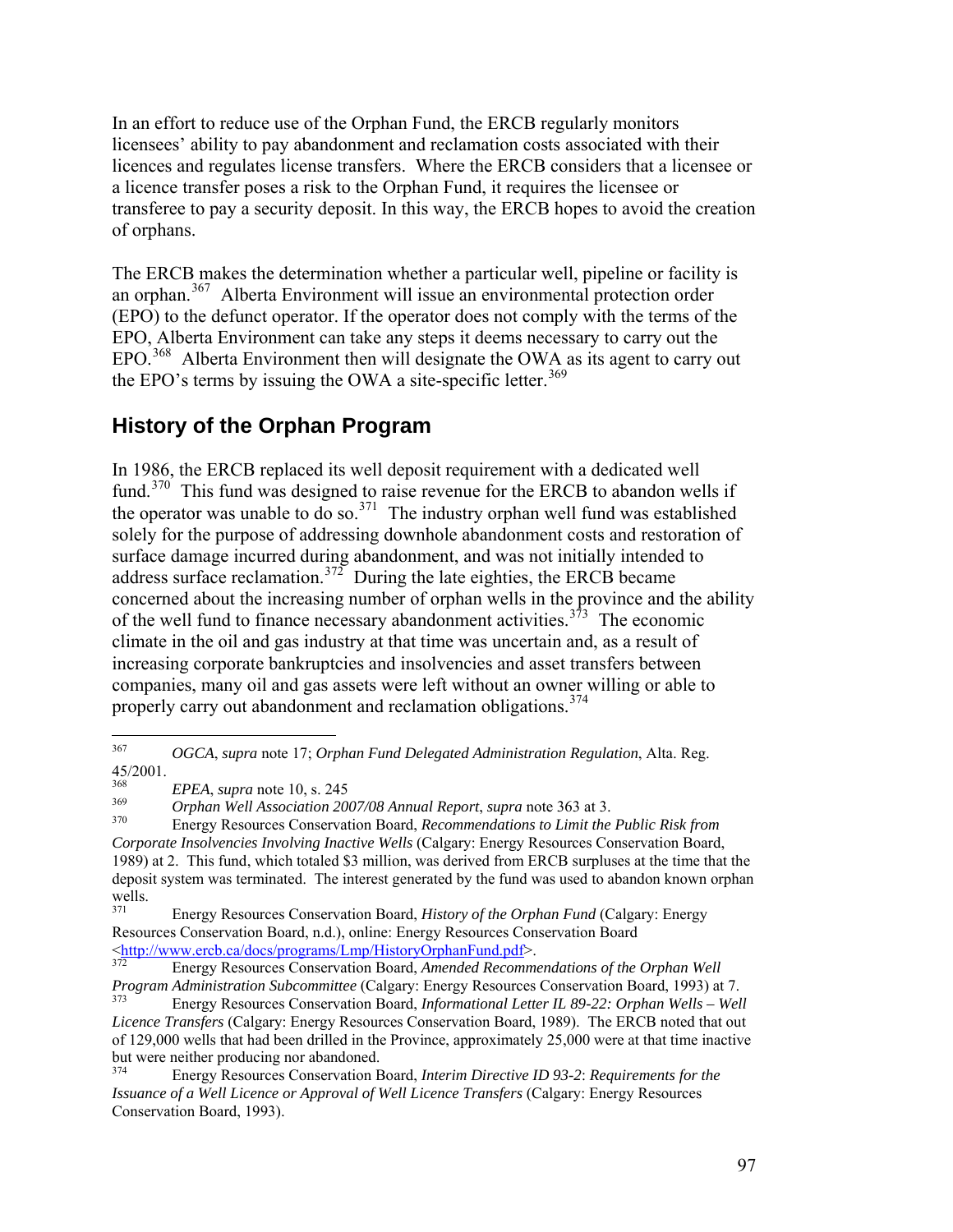In 1989 the ERCB made changes requiring operators to pay an annual fee of \$100 into the well fund for the right to maintain an inactive well.<sup>[375](#page-97-0)</sup> In addition, the ERCB imposed more stringent requirements for well license transfers. It required hopeful transferees to document their ability to carry out the financial, technical and operational responsibilities associated with the well, including subsurface abandonment and well site reclamation. If the transferee could not satisfy the ERCB with respect to its ability to assume these responsibilities, the ERCB would refuse to approve the transfer, notwithstanding that a sale transaction may have already occurred.[376](#page-97-1)

In the mid 1990s, the Orphan Program was expanded to include certain facilities and associated infrastructure and address reclamation costs.<sup>[377](#page-97-2)</sup> It was to include multiwell facilities and infrastructure and was developed with the objective of minimizing future orphans and eliminating the existing orphan population within five years.<sup>[378](#page-97-3)</sup>

In 2000, the ERCB formally announced its intention to implement the expanded Orphan Program.[379](#page-97-4) The ERCB also introduced the Licensee Liability Rating (LLR) Program as a means of minimizing risk to the Orphan Fund. The LLR Program involved regularly calculating the corporate abandonment and reclamation liability of every licensee and considering the abandonment and reclamation liability of wells and facilities in licence transfer applications. Where the ERCB determined that either a licensee or a facility transfer application posed a risk to the Orphan Fund, a security deposit was required. The ERCB dictated the criteria and process for determining the abandonment and reclamation liability of licensees and facilities in respect of licence transfer applications.

### **Orphan Fund**

The purposes of the current Orphan Fund are declared in section 70 of the *Oil and Gas Conservation Act* (*OGCA*). They are: [380](#page-97-5)

- (a) to pay for suspension costs, abandonment costs and related reclamation costs in respect of orphan wells, facilities, facility sites and well sites where the work is carried out
	- (i) by the Board
	- (ii) by a person authorized by the Board, or

<span id="page-97-0"></span><sup>375</sup>  $\frac{375}{376}$  *Ibid.* at 4.

<span id="page-97-1"></span><sup>376</sup> *Recommendations to Limit the Public Risk from Corporate Insolvencies Involving Inactive Wells, supra* note 370 at 1.

<span id="page-97-2"></span><sup>&</sup>lt;sup>377</sup> *History of the Orphan Fund, supra* note 371 at 2.<br><sup>378</sup> **History and Utilities Board, Benewt and Benewurg** 

<span id="page-97-3"></span><sup>378</sup> Energy and Utilities Board, *Report and Recommendations of the Orphan Facilities, Pipelines and Reclamation Subcommittee* (Calgary: Energy and Utilities Board, 1997) at iv.

<span id="page-97-4"></span><sup>379</sup> Energy and Utilities Board, *General Bulletin GB 2000-17: Expanded Orphan Program Implementation* (Calgary: Energy and Utilities Board, 2000).

<span id="page-97-5"></span>Supra note 17, s. 70.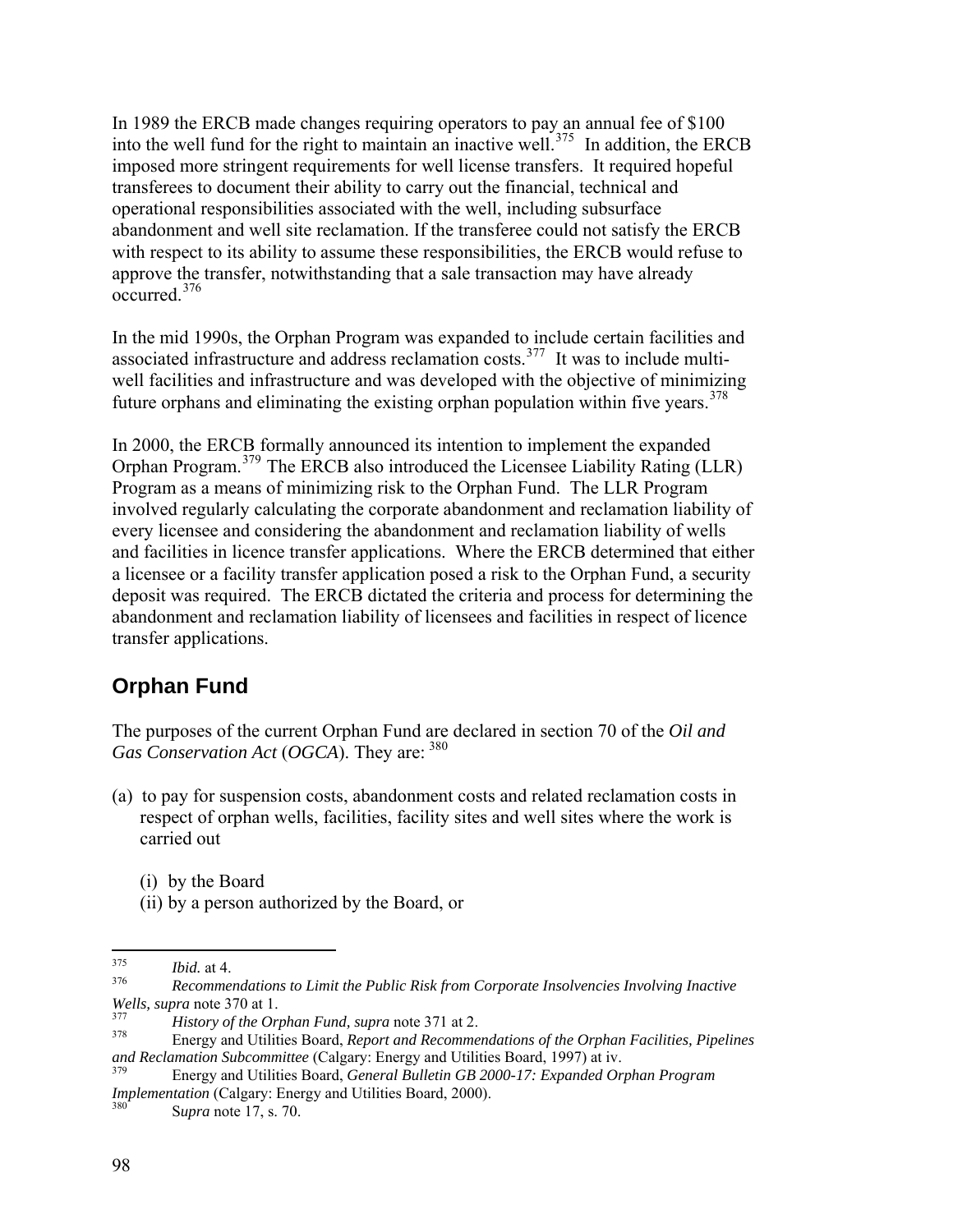*(iii)*by a person authorized by a Director in accordance with the *Environmental Protection and Enhancement Act;* 

- (b) to pay for costs incurred in pursuing reimbursement for the costs referred to in clause (a) from the person responsible for paying them;
- (c) to pay for a defaulting working interest participant's share of suspension costs, abandonment costs and related reclamation costs incurred by a working interest participant if the person who carried out the work has taken all reasonable steps necessary to collect that share and has been unable to do so; and
- (d) to pay for any other costs directly related to the operations of the Board in respect of the orphan fund.

# **Orphan Fund Levy**

As noted above, the OWA's funding to conduct its abandonment and reclamation activities is determined by it as a part of its budget in advance of each fiscal year. The budget is approved by the OWA's three member organizations: the Canadian Association of Petroleum Producers, Small Explorers and Producers Association of Canada and the ERCB. In January of each year, the OWA requests the ERCB to levy industry through the Orphan Fund Levy to fund operations for the upcoming year. The Orphan Fund Levy amount for 2008 was based on an OWA budget of \$12 million.<sup>[381](#page-98-0)</sup>

Section 73 of the *OGCA* allows the ERCB to prescribe classes of wells, facilities and unreclaimed sites and assign to each class the rates to be paid into the orphan fund levy by licensees in each fiscal year. It prescribes the orphan fund levy in each fiscal year and must provide for a total levy that will be sufficient to cover the costs referred to in section 70(1) for the fiscal year. The ERCB allocates Orphan Fund levy costs among licensees according to the percentage of the Orphan Fund's annual budget which that company's deemed liability represents to the total industry deemed liability.<sup>[382](#page-98-1)</sup>

The OWA receives additional funding from the ERCB. First time licensees are required to pay a \$10,000 fee to the ERCB. The ERCB also charges a \$10,000

<span id="page-98-0"></span><sup>381</sup> 381 Energy Resources Conservation Board, *Bulletin 2008-03: 2008 Orphan Levy* (Calgary: Energy Resources Conservation Board, 2008) online: Energy Resources Conservation Board <[http://www.ercb.ca/portal/server.pt/gateway/PTARGS\\_0\\_0\\_302\\_263\\_0\\_43/http%3B/ercbContent/pu](http://www.ercb.ca/portal/server.pt/gateway/PTARGS_0_0_302_263_0_43/http%3B/ercbContent/publishedcontent/publish/ercb_home/industry_zone/rules__regulations__requirements/bulletins/bulletin_2008_03.aspx) blishedcontent/publish/ercb\_home/industry\_zone/rules\_regulations\_requirements/bulletins/bulletin [2008\\_03.aspx>](http://www.ercb.ca/portal/server.pt/gateway/PTARGS_0_0_302_263_0_43/http%3B/ercbContent/publishedcontent/publish/ercb_home/industry_zone/rules__regulations__requirements/bulletins/bulletin_2008_03.aspx).

<span id="page-98-1"></span>*Ibid.* Licensees are required by section 74 of the *OGCA* to pay the Orphan Fund levy by a specified date. Failure to do so results in a penalty of 20% of the licensee's levy amount being charged against the licensee and also results in the licensee being issued a First ERCB Notice of Low Risk Non-Compliance in accordance with *Directive 019: Compliance Assurance-Enforcement*.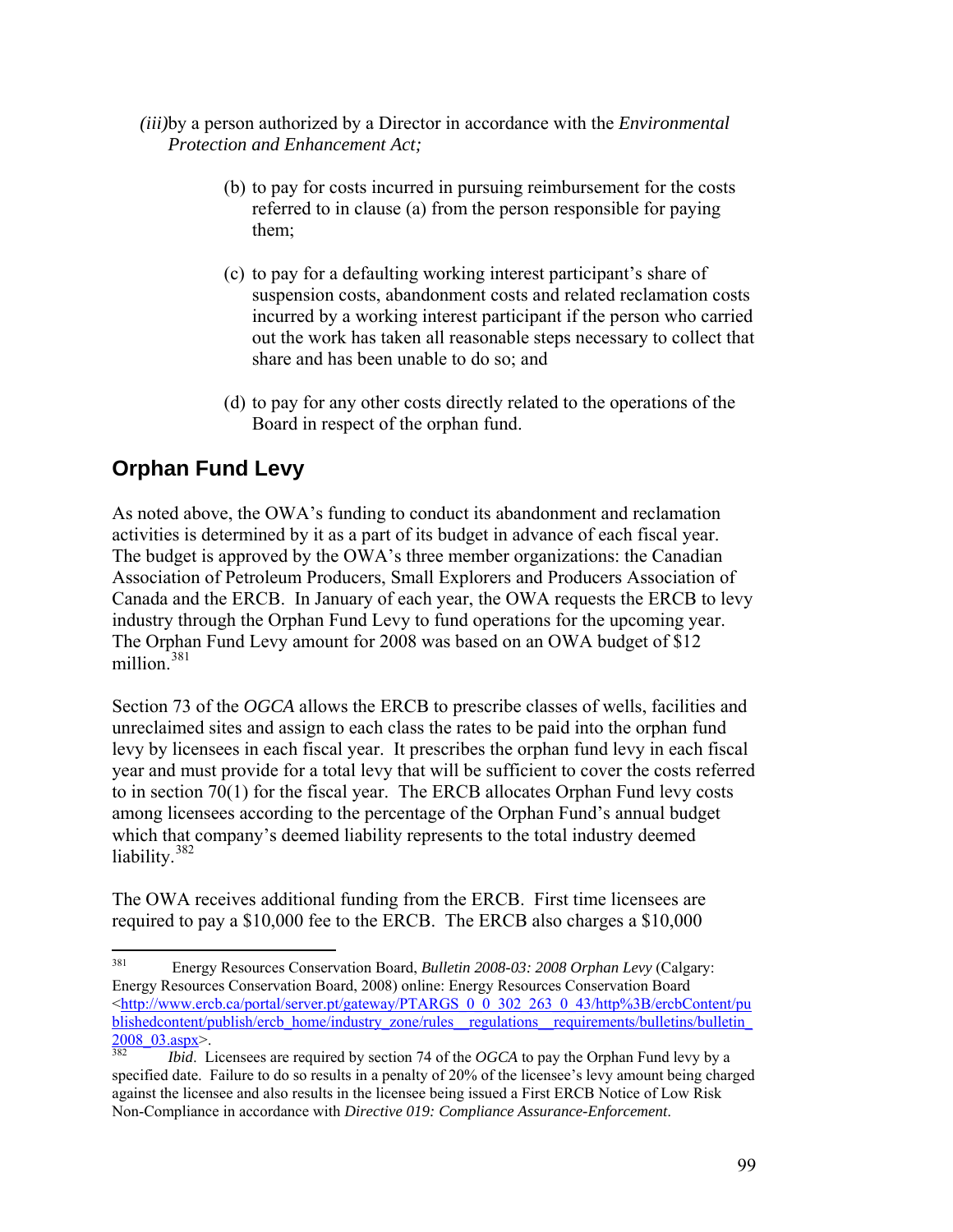directed transfer fee in all cases where a license is transferred from a defunct company to a viable one. The OWA also receives money from the ERCB in respect of Enforcement Recoveries and LLR Recoveries. An Enforcement Recovery is the amount received when the ERCB successfully recovers monies from a responsible party for enforcement activity conducted on deemed orphan wells, pipelines or facilities.<sup>[383](#page-99-0)</sup> An LLR Recovery is the amount received when a security deposit held by the ERCB pursuant to the LLR program is collected as a result of the licensees' properties, wells, pipelines, facilities, or associated sites being deemed orphan. The ERCB turns LLR Recovery amounts over to the OWA, which is required to have spent at least the amount held on deposit by the ERCB on behalf of the defunct company on abandonment and/or reclamation activities before receiving the LLR deposit.[384](#page-99-1)

# **Scope of Orphan Program**

The expanded Orphan Program is applicable to in-situ oil sands operations through two key ERCB documents. *Directive 006: Licensee Liability Rating (LLR) Program and License Transfer Process* (*Directive 006*) applies to all upstream oil and gas wells and facilities included within the scope of the expanded Orphan Fund.<sup>[385](#page-99-2)</sup> *Directive 024: Large Facility Liability Program* (*Directive 024*) applies to large facilities such as sulphur recovery plants, stand alone straddle plants and in-situ oil sands processing plants having an approved design capacity of 5000  $\text{m}^3/\text{day}$  or greater.[386](#page-99-3)

The Orphan Program does not apply to oil sands evaluation wells, oil sands mine sites, processing plants defined in the *Oil Sands Conservation Regulation* or to oil sands central processing facilities having a design capacity of  $5000 \text{ m}^3/\text{day}$  or greater.<sup>[387](#page-99-4)</sup> The exclusion of processing plants from the Orphan Program, when combined with the *Conservation and Reclamation Regulation* exclusion from the requirement to provide security in respect of these plants leaves a gap of unprotected liability.

# *Licensee Liability Rating Program*

Because the abandonment and reclamation activities undertaken by the OWA are funded by industry through the Orphan Fund, financial liability for reclamation of wells, pipelines and facilities included under the Orphan Program does not fall on taxpayers generally. However, potential financial risk to the Orphan Fund is great

<span id="page-99-0"></span><sup>383</sup> 383 *Orphan Well Association 2007/08 Annual Report*, *supra* note 363 at 18. The OWA also generates revenue through interest and sales of salvaged materials.

<sup>384</sup> *Ibid*. at 19.

<span id="page-99-2"></span><span id="page-99-1"></span><sup>385</sup> Energy and Utilities Board, *Directive 006: Licensee Liability Rating (LLR) Program and Licence Transfer Process* (Calgary: Energy and Utilities Board, 2005) at 2.

<span id="page-99-3"></span><sup>386</sup> Energy and Utilities Board, *Directive 024: Large Facility Liability Management Program* (Calgary: Energy and Utilities Board, 2005).

<span id="page-99-4"></span><sup>387</sup> *Directive 006, supra* note 385 at 4.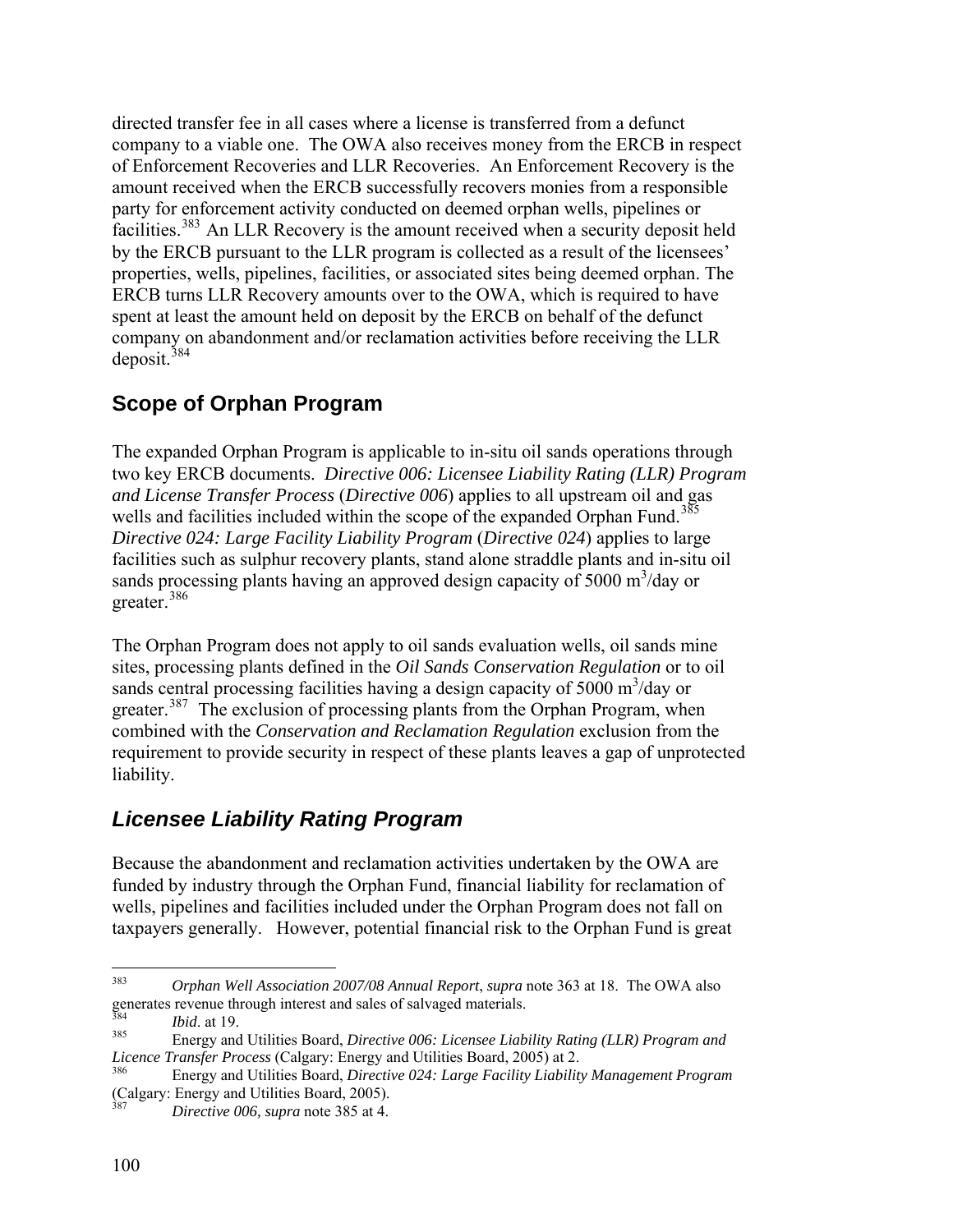unless the ability to be a licensee of wells, pipelines and facilities is controlled. The ERCB exercises this control through the Licensee Liability Rating (LLR) Program.

The stated purpose of the LLR Program is to minimize the risk to the Orphan Fund posed by unfunded well, facility and pipeline abandonment and reclamation liability.<sup>[388](#page-100-0)</sup> The Program achieves this by keeping the ERCB generally aware of each licensee's financial ability to abandon and reclaim their licensed assets and by requiring licensees deemed by the ERCB to pose a risk to the Orphan Fund to pay financial security.

The LLR Program assesses the potential risk a licensee poses to the Orphan Fund by determining, on a monthly basis, the licensee's ratio of deemed assets to deemed liabilities. A licensee with deemed liabilities exceeding deemed assets will have an LLR ratio of less than 1.0 and is required to provide a security deposit to the ERCB. The security deposit must equal the difference between the licensee's deemed assets and deemed liabilities. In other words, the placement of the security deposit returns the licensee's LLR to 1.0.[389](#page-100-1)

The LLR Program applies to most upstream oil and gas facilities included within the scope of the expanded Orphan Fund. This includes single and multipad bitumen wells, injection wells, bitumen batteries, single and multiwell bitumen satellites and oil sands central processing facilities having a volume of less than 5000  $\text{m}^3/\text{day}$ .<sup>[390](#page-100-2)</sup> Large facilities such as oil sands central processing facilities having a design capacity of 5000 m<sup>3</sup>/day or greater are not included in the LLR Program. However, they are incorporated into the expanded Orphan Program under a separate Large Facility Program implemented by *Directive 024*. [391](#page-100-3)

When calculating a licensee's deemed assets and liabilities, the LLR Program considers a licensee to derive all of the benefits and to hold all of the liabilities of its wells, facilities, and pipelines. The ERCB calculates licensees' deemed assets and liabilities using certain standardized data, which is published and regularly updated in *Directive 011: Licensee Liability Rating (LLR) Program Updated Industry Parameters and Liability Costs*. [392](#page-100-4)

Generally, abandonment and reclamation costs are based on formulae and parameters set by the ERCB that are intended to reflect industry average costs. In some cases, however, industry average costs may not accurately reflect a licensee's deemed assets and liabilities. Where the use of the standardized parameters results in a licensee being assigned a LLR ratio of less than 1.0, the licensee may voluntarily do a sitespecific liability assessment. Where the ERCB identifies a site as a "potential

<span id="page-100-0"></span><sup>388</sup>  $\frac{388}{389}$  *Ibid.* at 1.

<span id="page-100-1"></span> $\frac{389}{390}$  *Ibid.* at 2.

<span id="page-100-2"></span> $\frac{390}{391}$  *Ibid.* at 3.

<span id="page-100-3"></span> $\frac{391}{392}$  *Ibid.* at 4.

<span id="page-100-4"></span><sup>392</sup> Energy and Utilities Board, *Directive 011: Licensee Liability Rating (LLR) Program Updated Industry Parameters and Liability Costs* (Calgary: Energy and Utilities Board, 2005).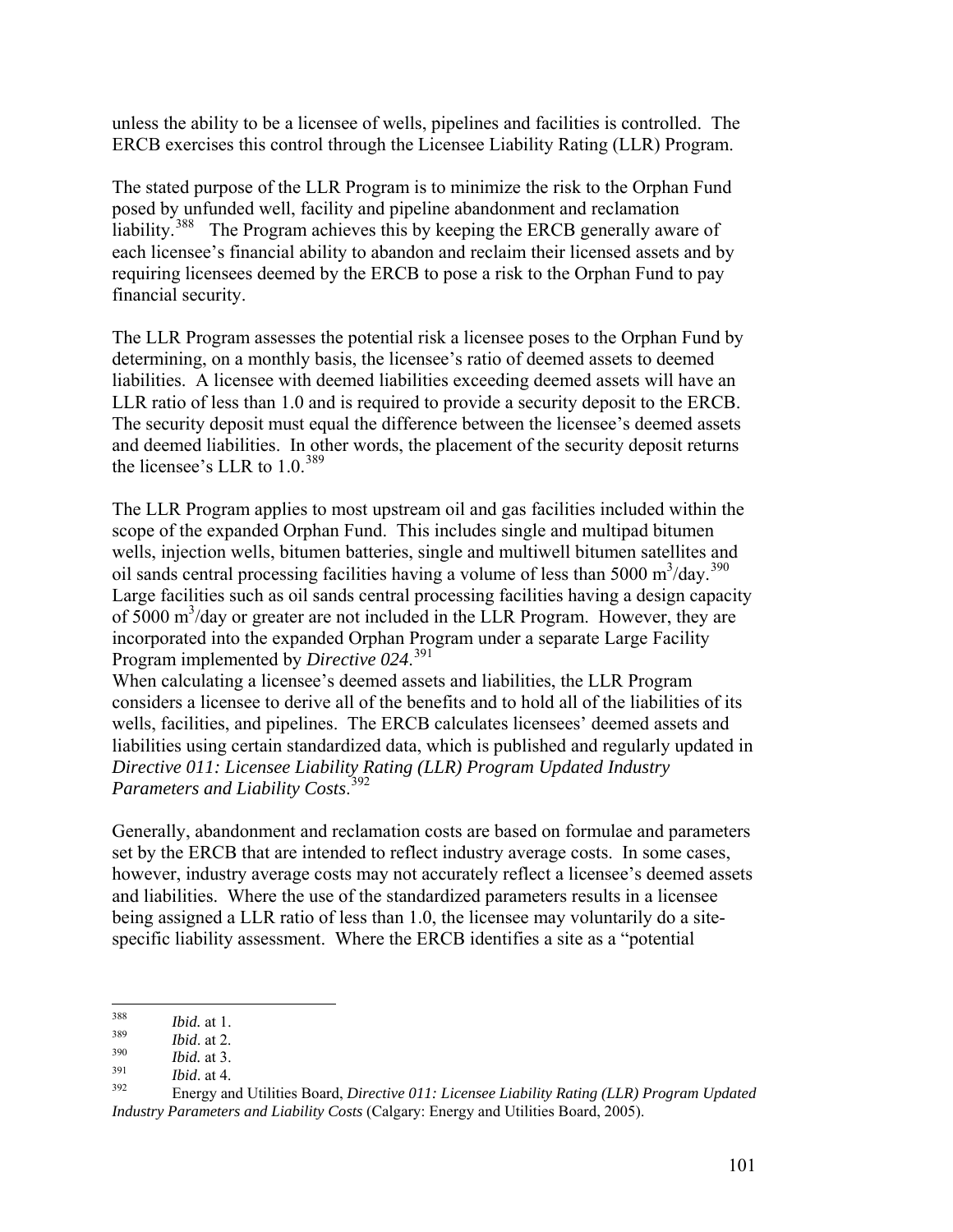problem site", it may require the licensee to conduct a site-specific liability assessment.<sup>[393](#page-101-0)</sup>

A licensee requesting that site-specific abandonment and reclamation costs be used to determine deemed liability must provide to the ERCB detailed site-specific abandonment and reclamation cost data for all of its wells. Site-specific abandonment and reclamation costs, if accepted by the ERCB, will be used to calculate deemed liabilities for the following three calendar years.

In some cases, all of the abandonment and reclamation work necessary to obtain a reclamation certificate is complete but a certificate will not have been issued pending re-establishment of vegetative cover. In such a case, a licensee with a LLR of less than 1.0 can request to vary the reclamation liability amount for that well or facility by 50 percent. Detailed reclamation cost estimates based on a site-specific assessment must be submitted in support of such a request. If the ERCB approves the request, the reduced liability will be used to calculate the licensee's LLR for the next calendar year at which point the standardized amounts will be used unless the licensee repeats the request for a variance.<sup>[394](#page-101-1)</sup>

A licensee requesting a variation of an LLR parameter must conduct site-specific assessments in accordance with *Directive 001: Requirements for Site-Specific Liability Assessments in Support of the ERCB's Liability Management Programs*. [395](#page-101-2) This Directive requires licensees completing site-specific estimation of suspension, abandonment or reclamation costs to base the estimate on achieving prescribed standards and requires that the estimate of reclamation costs be conducted in a manner that meets or exceeds the Alberta Environment publication *T/573: Phase 1 Environmental Site Assessment Guideline for Upstream Oil and Gas Sites*. [396](#page-101-3)

*Directive 001* provides the following guidance for those conducting site-specific assessments of abandonment and reclamation costs:  $397$ 

A cost estimate must be developed as if a third party were conducting the work and supplying the necessary equipment. A cost estimate must be itemized and clearly show the subtotals for all major tasks. The associated unit rates must be based upon standard or published prices for all services. Price discounts available to all parties may be applied, but client-specific discounts, such as those for preferred client status or coordinated regional clean-ups of multiple sites, may not be applied. A cost estimate must not apply a net present value for work to be conducted in the future. For a site included in the scope of the

<span id="page-101-0"></span> $393$  $\frac{393}{394}$  *Ibid.* at 19.

<span id="page-101-1"></span> $\frac{394}{395}$  *Ibid.* at 24.

<span id="page-101-2"></span> $\frac{395}{396}$  *Ibid.* at 26.

<span id="page-101-4"></span><span id="page-101-3"></span><sup>396</sup> Energy and Utilities Board, *Directive 001: Requirements for Site-Specific Liability Assessments in Support of the EUB's Liability Management Programs* (Calgary: Energy and Utilities Board, 2005) at 4.

*Ibid.* at 5.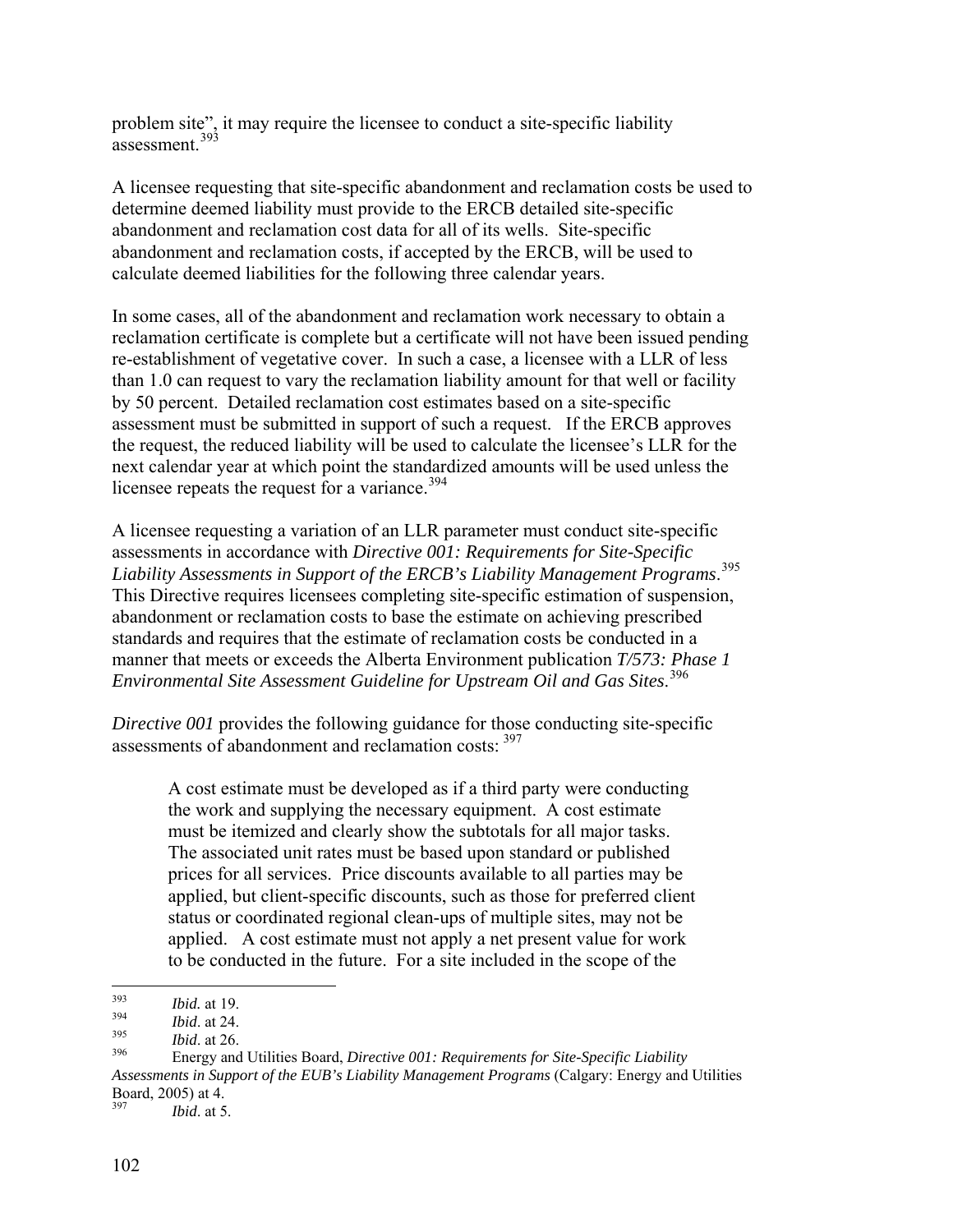Orphan Fund, as described in Appendix 1 of *Directive 006*, credit for salvage value is not to be included, as salvage value is taken into consideration through the present value and salvage (PVS) factor applied in the LLR.

The reclamation cost estimate must provide for the remediation and surface reclamation of all land directly affected by the development to a standard that satisfies the requirements for a reclamation certificate. Where a site is not eligible to obtain a reclamation certificate, the cost estimate must include costs to achieve a comparable degree of remediation and reclamation. Remediation cost estimates must be based on a remediation approach that has been demonstrated effective in Alberta in treating soil or water so that a site may satisfy requirements for a reclamation certificate. $398$ 

*Directive 001* requires estimates of reclamation costs to return the land to a condition able to support uses similar to those which existed prior to development. Costs of activities such as stabilization, contouring, conditioning, reconstruction, revegetation and maintenance of the land must be included in the estimate, as must costs to remove roads and directly related infrastructure. Reclamation cost estimates must also include administrative costs that would be incurred in order to obtain a reclamation certificate.[399](#page-102-1)

Appendix 1 of *Directive 001* summarizes the primary tasks to be evaluated by the ERCB when reviewing a site-specific liability assessment, and states generally that the greater the complexity, duration or estimated cost of the anticipated work, the greater the level of detail expected in the cost estimate.<sup>[400](#page-102-2)</sup> It also sets out specific tasks involved in well, facility or pipeline suspension and abandonment and reclamation. In addition to identifying specific reclamation tasks to be considered in the estimate, *Directive 001* specifically identifies project management and administration costs that must be included in the estimate.<sup>[401](#page-102-3)</sup>

### *Use of security deposits*

Unlike the Orphan Fund levy, a security deposit is to be used for the abandonment and reclamation of that operator's assets. A security deposit addresses both potential abandonment and reclamation costs. The ERCB may use all or part of a security deposit placed by a licensee to properly suspend a well, facility, or pipeline or to abandon a well or facility if the licensee fails to comply with an ERCB order to undertake any of these activities. Alberta Environment may also use the security deposit placed with the ERCB to undertake remediation or reclamation activities if the licensee fails to comply with an Alberta Environment direction to undertake either of these activities.

<span id="page-102-2"></span> $\frac{400}{401}$  *Ibid.* at 9.

<span id="page-102-0"></span><sup>398</sup>  $\frac{398}{399}$  *Ibid.* at 5.

<span id="page-102-1"></span> $\frac{399}{400}$  *Ibid.* at 6.

<span id="page-102-3"></span>*Ibid*, at 10-11.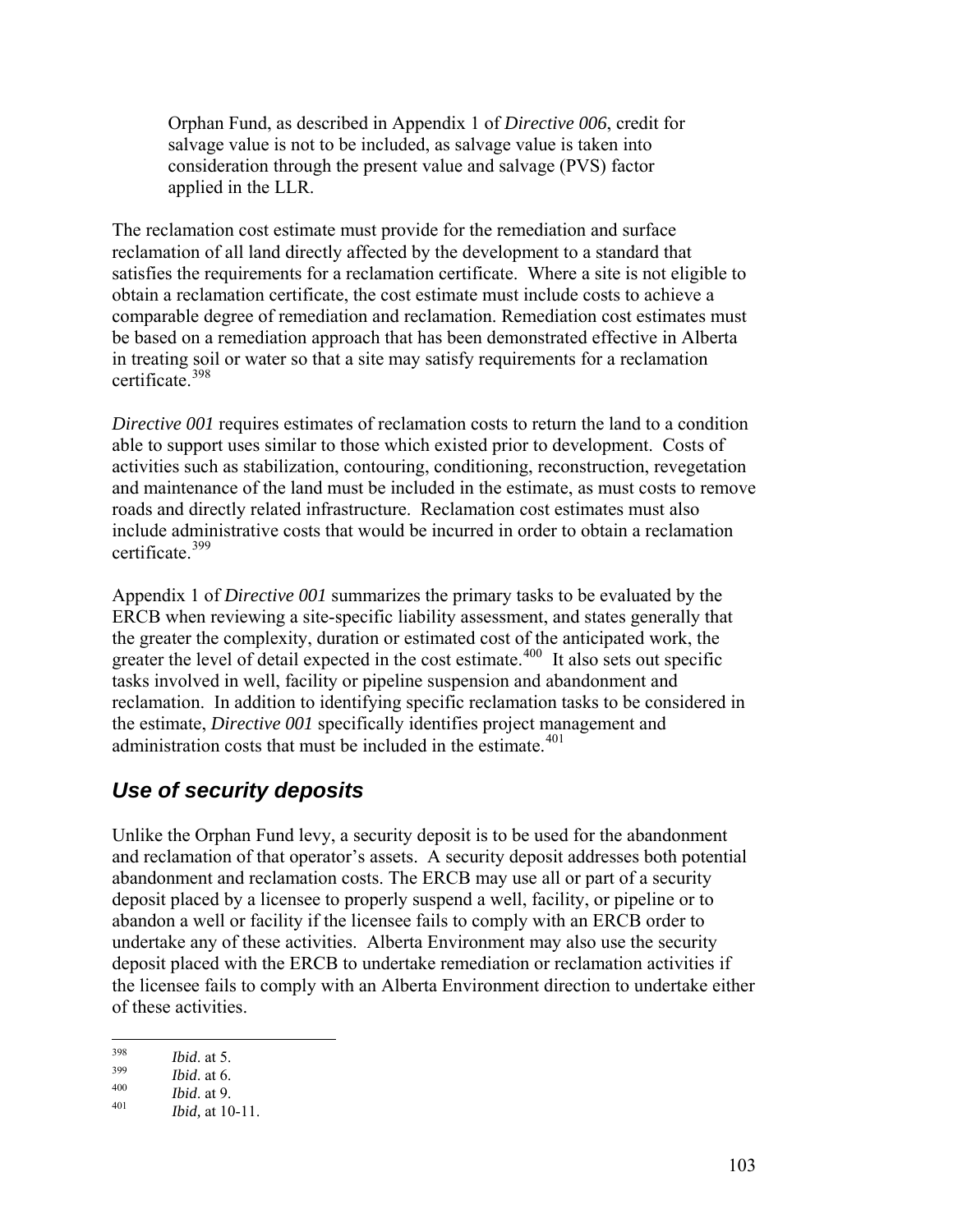If the amount of security held by the ERCB is reduced by costs incurred on behalf of the licensee by the ERCB or Alberta Environment, the licensee must replace any security deposit required to offset a difference between its deemed liabilities and deemed assets by the date specified its next LLR assessment.<sup>[402](#page-103-0)</sup>

Security deposits must be made either in cash or by submitting a letter of credit that meets the requirements of *Interim Directive (ID)* 2001-1.<sup>[403](#page-103-1)</sup> The ERCB will only accept renewable, irrevocable letters of credit in the exact form outlined in *ID 2001-1*, from the Alberta Treasury Branch or any federally regulated Schedule I or II bank, as designated in the federal *Bank Act*. The letter of credit agreement must require that the issuing bank automatically renew the letter of credit without amendment or provide the ERCB with notice of the bank's intention not to renew the letter of credit no less than 60 days prior to the expiry date. $404$  Existing cash deposits may be converted to letters of credit provided that the requirements of *ID 2001-1* are met in full.

The return of a security deposit is determined in accordance with the criteria applicable to the particular program under which it is required to be paid.<sup>[405](#page-103-3)</sup> A licensee with an LLR equal to or greater than 1.0 and who is otherwise compliant with ERCB requirements is entitled to the return of its security deposit. Similarly, a licensee having a security deposit in excess of the LLR Program requirements is eligible for a refund of the difference. Return of a security deposit is not automatic, however. The ERCB will not return any portion of the security deposit unless a written request is submitted from the licensee that provided the deposit. The ERCB will only refund a security deposit to the licensee or, if appropriate, to a trustee, receiver, or receiver-manager.<sup>[406](#page-103-4)</sup>

### **Public involvement**

The ERCB considers public access to abandonment and reclamation liability information to be an integral component of the LLR Program. The ERCB's website posts each licensee's assessed LLR and its post-security deposit LLR.<sup>[407](#page-103-5)</sup> Further, standardized abandonment and reclamation costs used to calculate a producer licensee's LLR are made public and where a producer licensee wishes to use a site-specific calculation, the information is not regarded as confidential.<sup>[408](#page-103-6)</sup>

Confidentiality under *Directive 006* is limited and applied to information submitted by non-producer licensees to determine a netback.<sup>[409](#page-103-7)</sup> *Directive 001* makes no

<span id="page-103-0"></span><sup>402</sup>  $\frac{402}{1403}$  *Directive 006, supra* note 385 at 22.

<span id="page-103-2"></span><span id="page-103-1"></span><sup>403</sup>*Ibid*. 404 Energy and Utilities Board, *ID 2001-1: Security Deposits* (Calgary: Energy and Utilities Board, 2001) at 1.

<span id="page-103-3"></span> $\frac{405}{406}$  *Ibid.* at 2.

<span id="page-103-4"></span><sup>406</sup> *Directive 006, supra* note 385 at 22.

<span id="page-103-5"></span> $\frac{407}{408}$  *Ibid.* at 27.

<span id="page-103-6"></span><sup>408</sup> *Directive 001, supra* note 396 at 8.

<span id="page-103-7"></span><sup>409</sup> *Directive 006, supra* note 385 at 12.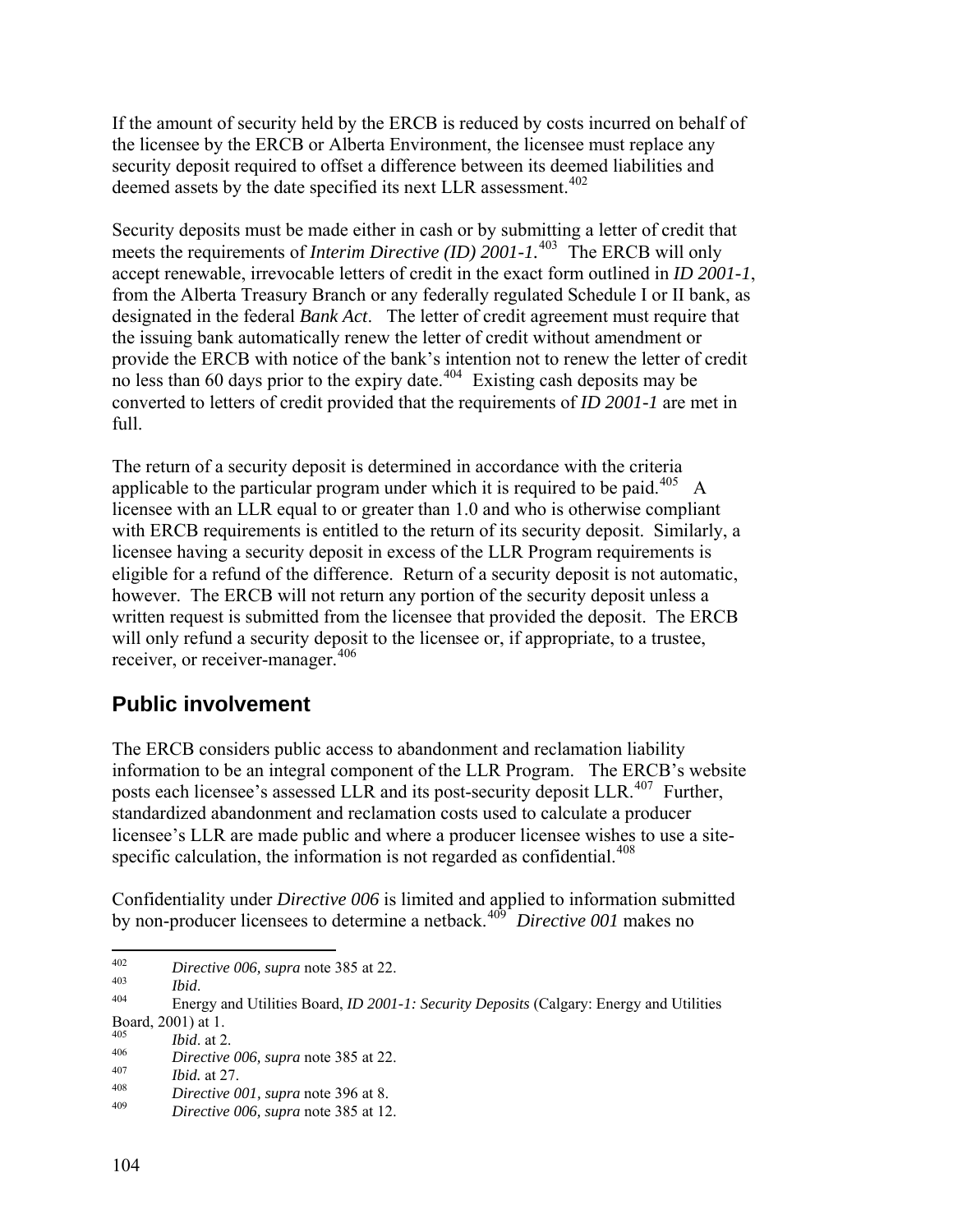representations of confidentiality for information submitted as part of a request for variance of standardized parameters for determining deemed assets or liabilities. In fact, *Directive 001* provides that a licensee or approval holder submitting a liability assessment to the ERCB for consideration should be aware that submissions to the ERCB may be subject to public disclosure. $410$ 

However, there is no public review of deemed liability estimates in a particular case and the public are not broadly involved in the process to determine the industry deemed liability parameters.<sup>[411](#page-104-1)</sup> Further, the information provided by non-producer licencees in relation to deemed assets is held confidential, as is all deemed asset and deemed liability information collected in respect of large facilities.

# **Conclusion**

The Orphan Program, as described above, has a number of admirable features, some of which relate directly to criticisms that may be raised against *EPEA*'s reclamation security regime. Specifically, the Orphan Program:

- is applicable to all industry participants within the scope of the Program, without exclusion,
- generally uses a consistent method of determining abandonment and reclamation liabilities;
- where site specific liability evaluations are allowed, requires detailed information and provides strict rules to be followed by operators respecting preparation of the liability estimate, including the requirement that third party and verifiable costs be used; and
- provides stable revenue to allow for the abandonment and reclamation of facilities covered by its scope by imposing an annual levy on all operators.

Because reclamation security regimes are designed for a different purpose than are liability management schemes, it is not fair to judge the Orphan Program by the inclusion or exclusion of those features that commentators consider desirable in reclamation security regimes.

However, it is worth noting that the context surrounding the Orphan Program and its application is different than that which surrounds the oil sands mining industry. The Orphan Program covers thousands of assets owned and operated by thousands of licensees, big and small. The likelihood of an operator defaulting in relation to a single well or facility is reasonably high; indeed, some orphans are identified every year. However, the financial cost to reclaim a single orphan is low when compared to

<sup>410</sup> 

<span id="page-104-1"></span><span id="page-104-0"></span><sup>410</sup>*Directive 001, supra* note 396 at 8. 411 *Directive 011, supra* note 392 at 1.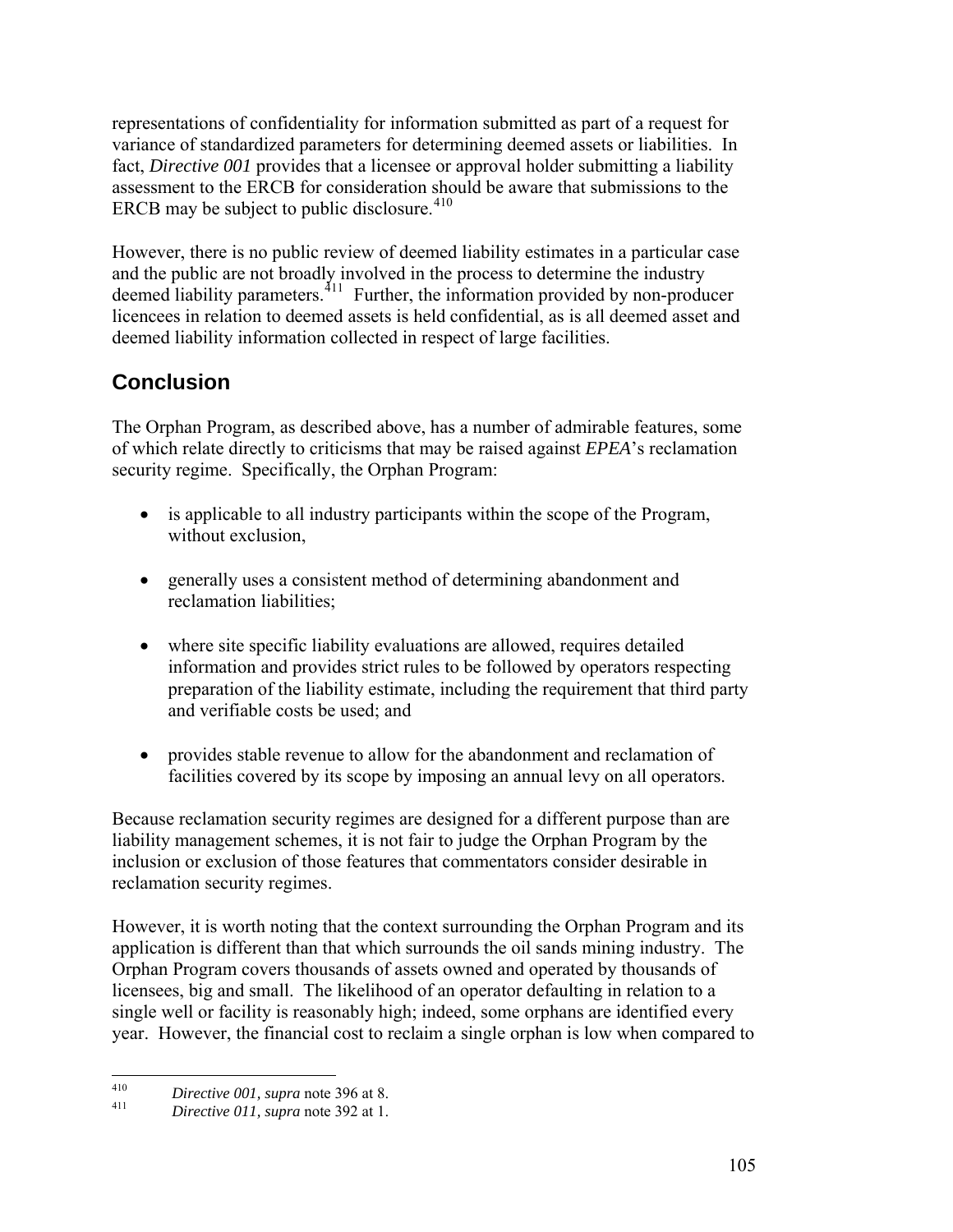the financial costs of conserving and reclaiming an oil sands mine. The annual budget of the OWA is small in comparison to the amount of money spent on oil sands mine reclamation in a year.

Creating an asset to liability ratio program like the Orphan Program would require consideration of the huge potential costs of operator default and the small number of operators among whom the liability would be shared. There are other questions as well. Currently, licensees under the Orphan Program pay an annual levy based on their own proportion of the total outstanding abandonment and reclamation liability multiplied by the OWA's budget. It is unclear how a levy would be determined for oil sands mining. There are no current oil sands mine orphans. All operators are present and accounted for, though very little land is certified as reclaimed. It is also uncertain how the asset to liability calculation would be undertaken. If the liabilities were determined by an estimation of conservation and reclamation costs by the operator, as currently occurs under the *EPEA* regime, many of the same problems would continue to exist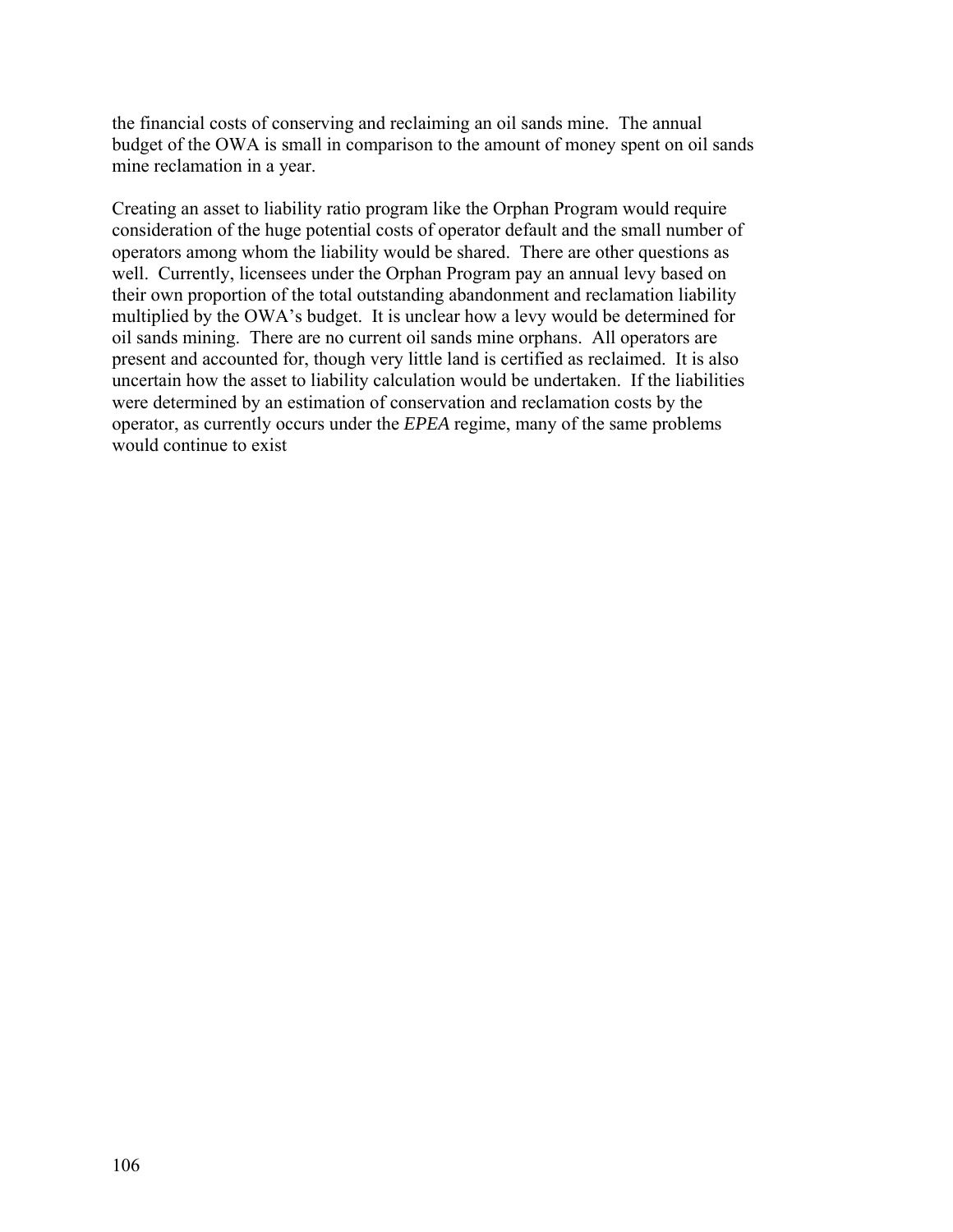#### **Bibliography**

#### LEGISLATION AND REGULATIONS

*Activities Designation Regulation*, Alta. Reg. 276/2003. *Administrative Code,* NAC §519A*. Administrative Code,* NMAC § 19*. Aggregate Resources Act*, R.S.O. 1990, c. A.8. Alberta, *Designation of Public Information under the Environmental Protection and Enhancement Act,* Ministerial Order 23/2004*. Conservation and Reclamation Regulation,* Alta. Reg. 115/93. *Conservation and Reclamation Amendment Regulation,* Alta. Reg. 160/2005. *Environmental Protection and Enhancement Act*, R.S.A. 2000, c. E-12. *Freedom of Information and Protection of Privacy Act,* R.S.A. 2000, c. F-25. *General Regulation* - *Mining Act*, N.B. Reg. 86/98. *Land Surface Conservation and Reclamation Act*, S.A. 1973, c. 34 (repealed). *Oil and Gas Conservation* Act, R.S.A. 2000, c. O-6. *Orphan Fund Delegated Administration Regulation*, Alta. Reg. 45/2001. *Mine Closure Regulation,* Man. Reg. 67/99. *Mined Land Reclamation Act,* NRS §519A.150, 160. *Mineral Industry Environmental Protection Regulations*, *1996,* R.R.S., c. E-10.2, Reg. 7. *Mineral Resources Act,* S.N.S. 1990, c. 18. *Mines Act*, R.S.B.C. 1996, c. 293. *Mines and Minerals Act,* C.C.S.M., c. M162. *Mining Act,* R.S.O. 1990, c. M-14. *Mining Act,* R.S.Q., c. M-13.1. *Mining Act,* S.N.L. 1999, c. M-15.1. *Mining Act,* S.N.B. 1985, c. M-14.1. *Mining Act,* NMSA 1978, Section 69-36-1 et seq*. Ontario Regulation 240/00 Mine Development and Closure under Part VII of the Act. Surface Mining Control and Reclamation Act,* 30 U.S.C. 1201-1328. *Surface Reclamation Act*, S.A. 1963, c. 64 (repealed). *Security Regulation,* Y.O.I.C. 2007/77.

#### JURISPRUDENCE

- *114957 Canada Ltée (Spraytech, Société d'arrosage)* v. *Hudson (Town)*, [2001] 2 S.C.R. 241, 2001 SCC 40.
- *Albian Sands Energy Inc. Application to Expand the Oil Sands Mining and Processing Plant at the Muskeg River Mine* (17 December 2006) A.E.U.B. and Government of Canada Joint Panel Report 2006-128.

*Imperial Oil Resources Ventures Limited Application for an Oil Sands Mine and Bitumen Processing Facility (Kearl Lake Oil Sands Project) in the Fort McMurray Area* (27 February 2007) A.E.U.B. and Government of Canada Joint Panel Report 2007-013.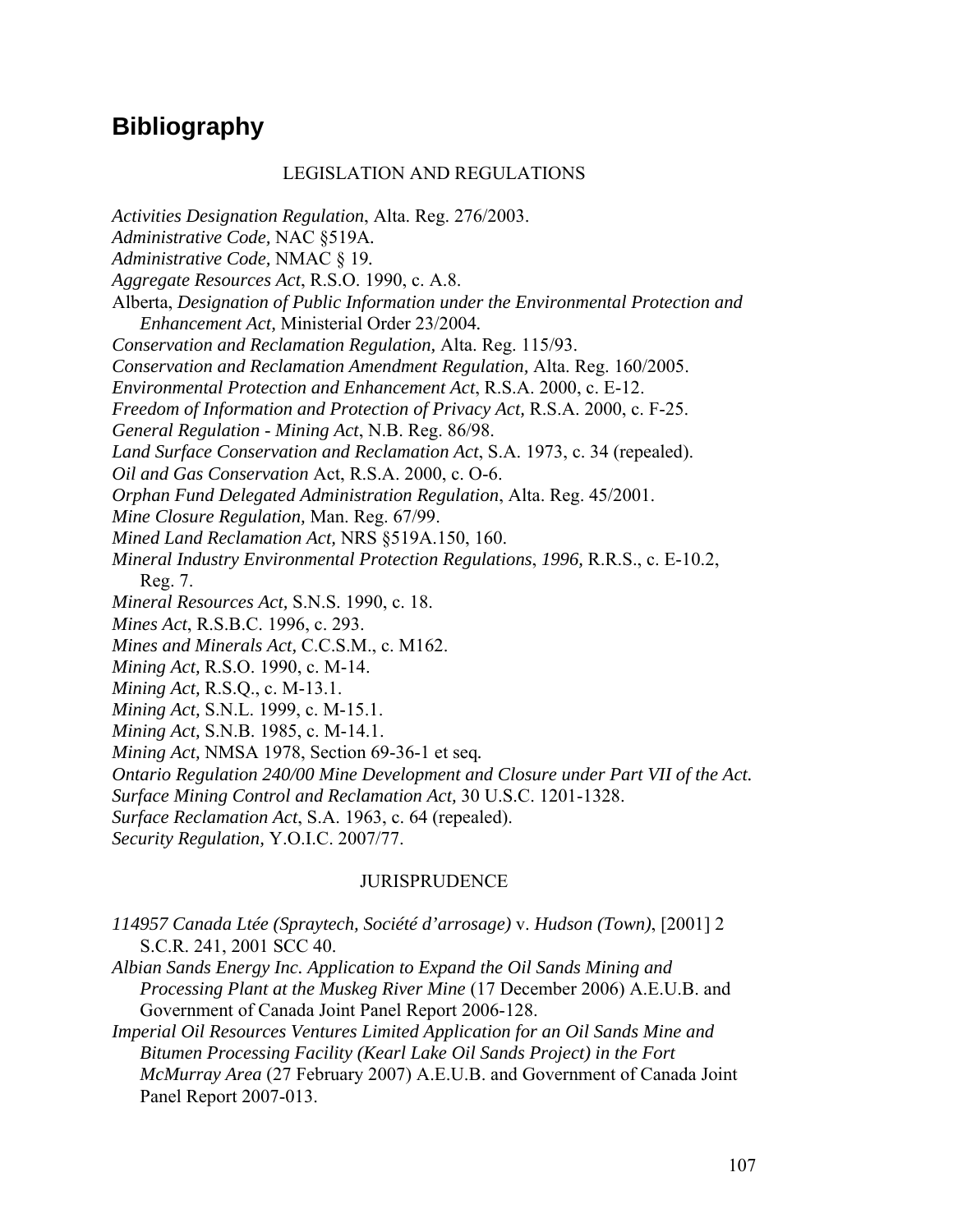*Suncor Energy Inc. Application for Expansion of an Oil Sands Mine (North Steepbank Mine Extension) and a Bitumen Upgrading Facility (Voyager Upgrader) in the Fort McMurray Area* (14 November 2006) A.E.U.B. Decision 2006-112.

#### SECONDARY MATERIAL: MONOGRAPHS

- Boyd, James. *Financial Responsibility for Environmental Obligations: Are Bonding and Assurance Rules Fulfilling their Promise?* (Washington, Resources for the Future, 2001).
- Castrilli, Joseph F. *Report on the Legislative, Regulatory, and Policy Framework Respecting Collaboration, Liability, and Funding Measures in relation to Orphaned/Abandoned, Contaminated, and Operating Mines in Canada*, (2007) [unpublished, submitted to the Guidelines for Legislative Review Task Group, National Orphaned/Abandoned Mines Initiative].
- Chambers, Colin & Winfield, Mark. *Mining's Many Faces: Environmental Mining Law and Policy in Canada* (Toronto, Canadian Institute for Environmental Law and Policy, 2000).
- Chiasson, Cindy & Hierlmeier, Jodie. *Public Access to Environmental Appeals: A Review and Assessment of Alberta's Environmental Appeals Board* (Edmonton: Environmental Law Centre, 2006).
- Cowan, W.R.& Mackasey, W.O. *Rehabilitating Abandoned Mines in Canada: A Toolkit of Funding Options* (Ottawa: National Orphaned/Abandoned Mines Initiative, 2006).
- Dyer, Simon *et al*. *Undermining the Environment: The Oil Sands Report Card* (Drayton Valley: Pembina Institute, 2008).
- Earthworks *et al*. *Undermining Communities and the Environment: A Review of the International Finance Corporation's Environmental, Health, and Safety Guidelines for Mining*. (Washington, DC: Earthworks, 2007).
- Environmental Law Institute, *Towards a Regional Framework for Pollution Prevention in the Mining Sector*, (Washington, DC: Environmental Law Institute, 1999).
- Grant, Jennifer, Dyer, Simon & Woynillowicz, Dan. *Fact or Fiction: Oil Sands Reclamation,* (Drayton Valley: Pembina Institute, 2008).
- Kuipers, James R. *Hardrock Reclamation Bonding Practices in the Western United States* (Colorado: Centre for Science in Public Participation, 2000).
- Kuipers, Jim. *Putting a Price on Pollution* (Washington, DC: Mineral Policy Centre, 2003).
- Kuipers & Associates. *Filling the Gaps: How to Improve Oil and Gas Reclamation and Reduce Taxpayer Liability* (Billings, MT: Western Organization of Research Councils, 2005).
- Miller, George C. *Financial Assurance for Mine Closure and Reclamation* (London: International Council on Mining and Metals, 2005).
- Miranda, Marta, Chambers, David & Coumans, Catherine. *Framework for Responsible Mining: A Guide to Evolving Standard*s (Bozeman, MT: Centre for Science in Public Participation, 2005).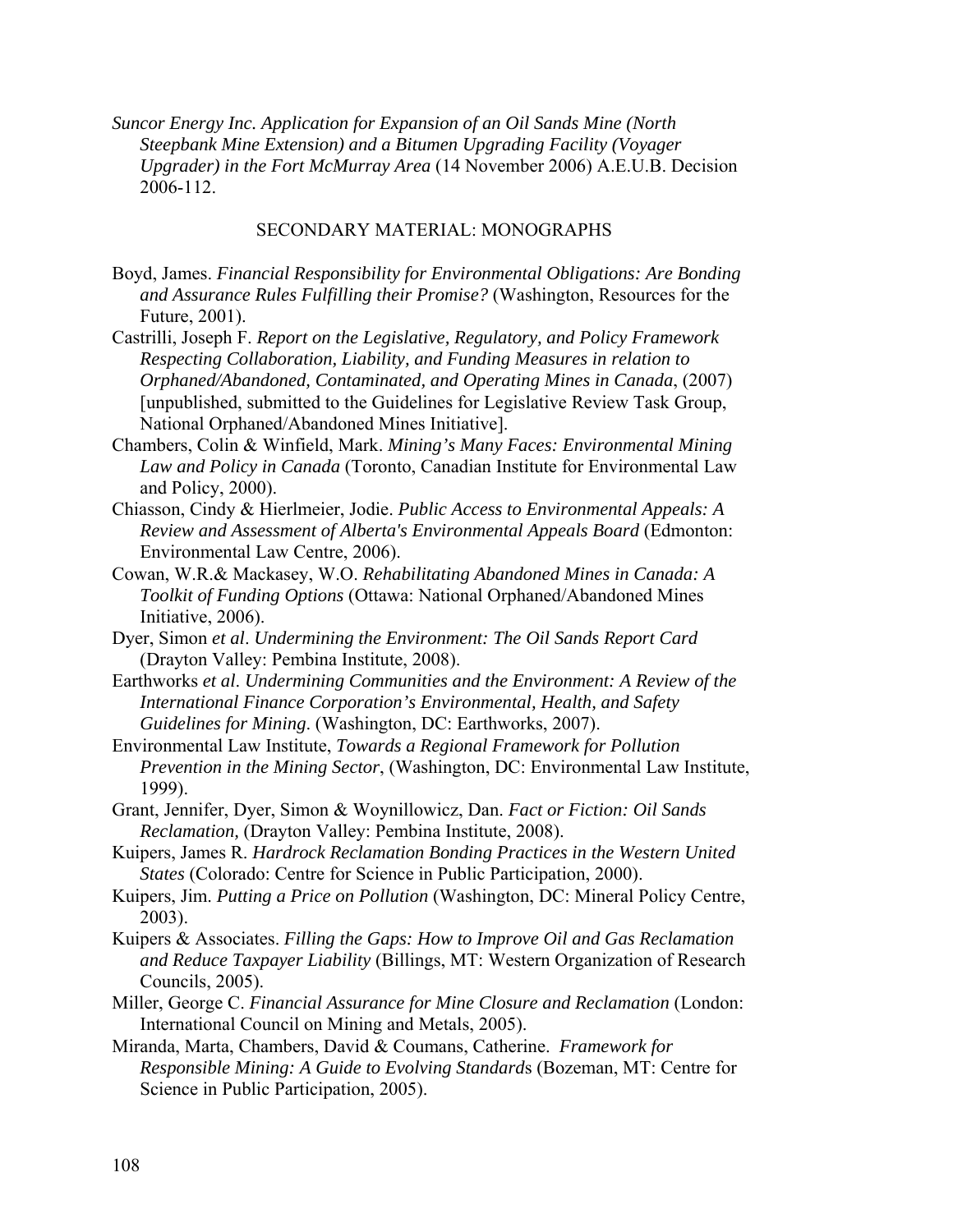- Organization for Economic Cooperation and Development. *The Implementation of the Polluter-Pays Principle*, Doc. No. C (74) 223 (1974).
- Peck, Phillip *et al*. *Mining for Closure: Policies and Guidelines for Sustainable Mining Practice and Closure of Mines* (Paris: United Nations Environment Programme, United Nations Development Programme, 2005).
- Pembina Institute. *Submission to the Minister of Environment and the E.P.E.A. Review Panel Regarding the Proposed Environmental Protection and Enhancement Legislation* (Drayton Valley: Pembina Institute,1990).
- Schneider, Richard & Dyer, Simon. *Death by a Thousand Cuts: Impacts of In Situ Oil Sands Development on Alberta's Boreal Forest* (Edmonton: Pembina Institute & Canadian Parks and Wilderness Society, 2006).
- Wenig, Michael & O'Reilly, Kevin, contributing author Chambers, David. *The Mining Reclamation Regime in the Northwest Territories: A Comparison with Selected Canadian and U.S. Jurisdictions* (Calgary: Canadian Institute of Resources Law, 2005).
- Woynillowicz, Dan, Severson-Baker, Chris & Raynolds, Marlo. *Oil Sands Fever: The Environmental Implications of Canada's Oil Sands Rush* (Drayton Valley: Pembina Institute, 2005).

## SECONDARY MATERIALS: ARTICLES

- Chambers, David. "The Cost of Mining: Underwriting Mine Closure Risk" *Corporate Ethics Monitor* 17:1 (January-February 2005).
- Chubb, John E. "Interest Groups and the Bureaucracy" (1983), cited in Zinn, Matthew. "Policing Environmental Regulatory Enforcement" (2002) 21 Stan. Envtl. L. J. 81.
- Cornwell, Laura & Costanza, Robert. "An experimental analysis of the effectiveness of an environmental assurance bonding system on player behaviour in a simulated firm" (1994) 11 *Ecological Economics* 213.
- Costanza, Robert & Cornwell, Laura. "The 4P approach to dealing with scientific uncertainty" (1992) 34:9 *Environment*.
- Ferreira, Doneivan *et al*. "A Decision Model for Financial Assurance Instruments in the Upstream Petroleum Sector" (2004) 32 *Energy Policy* 1173.
- Ferreira, Doneivan & Suslick, Saul. "Identifying potential impacts of bonding instruments on offshore oil projects" (2001) 27 *Resources Policy* 43.
- Gerard, David. "The Law and Economics of Reclamation Bonds" (2000) 26:4 *Resources Policy* 189.
- Globerman, S. & Schwindt, R. "Economics for Retroactive Liability for Contaminated Sites" (1995) U.B.C. L. Rev*.* 27.
- Harrington, D.G. "Implementation of Reclamation Legislation in Alberta" (Paper presented to the 4th Annual Meeting of the Canadian Land Reclamation Association, 13-15 August 1979).
- Nikiforuk, Andrew. "Canada's Highway to Hell" *On Earth* (Fall 2007).
- O'Ferrall, Brian. "Land Reclamation and Clean-Up Liabilities" (Paper presented to the Environmental Direction seminar, 19 September 1990), (Toronto: Insight Press, 1990) Article IV.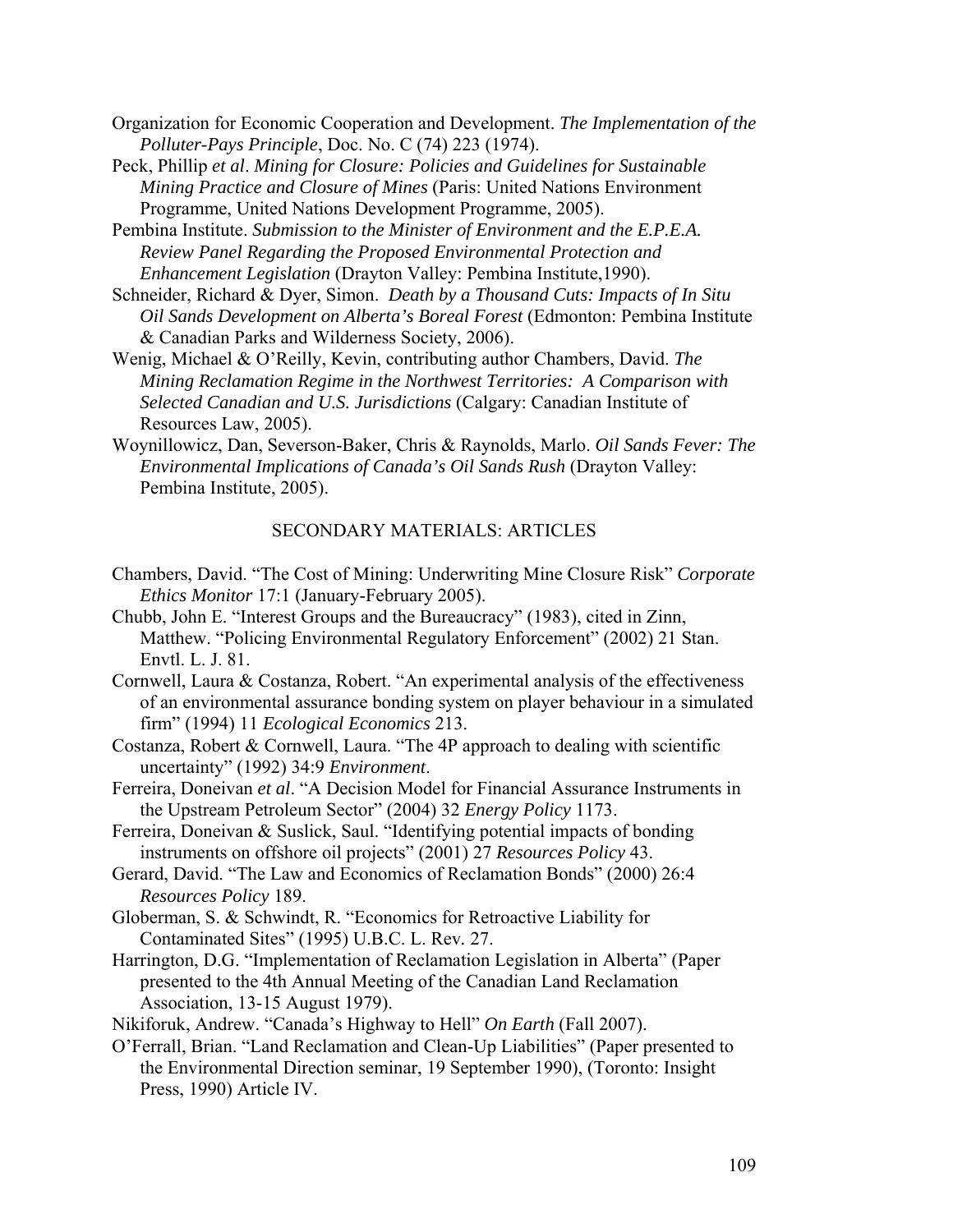- Perrings, Charles. "Environmental Bonds and Environmental Research in Innovative Activities" (1989) 1 *Ecological Economics*, 95.
- Vlavianos, Nickie. "Creating Liability Regimes for the Clean-Up of Environmental Damage: The Literature" (1999) 9 J. Envtl. L. & Prac. 145.
- Zinn, Matthew. "Policing Environmental Regulatory Enforcement" (2002) 21 Stan. Envtl. L. J. 81.

## OTHER MATERIALS

- Alberta, Alberta Environment. *Approval 149968-00-01* (Edmonton: Alberta Environment, 2004) (Canadian Natural Resources Limited, for Horizon Oil Sands Processing Plant and Mine).
- ----------. *Approval 20809-00-00* (Edmonton: Alberta Environment, 2007) (Albian Sands Energy Inc., for Muskeg River Oil Sands Processing Plant and Mine).

Alberta Energy, "Our Business", online: Alberta Energy

<http://www.energy.gov.ab.ca>.

- Alberta Environment. *A Guide to the Proposed Alberta Environmental Protection and Enhancement Legislation* (Edmonton: Alberta Environment, 1990).
- ----------. *A Guide to the Preparation of Applications and Reports for Coal and Oil Sands Operation* (Edmonton: Alberta Environment, 1991).
- ----------. *Environmental Protection Security Fund Annual Report: April 1, 2005- March 31, 2006* (Edmonton: Alberta Environment, 2006).
- ----------. *Environmental Protection Security Fund Annual Report: April 1, 2006- March 31, 2007* (Edmonton: Alberta Environment, 2007).
- ----------. *Environmental Protection Security Fund Annual Report: April 1, 2007- March 31, 2008* (Edmonton: Alberta Environment, 2008).
- Alberta Land Conservation and Reclamation Council. *A Guide to the Preparation of Applications and Reports for Coal and Oil Sands Operations* (Edmonton: Alberta Environment, 1991).
- Alberta Oil and Gas Orphan Abandonment and Reclamation Association. *Orphan Well Association 2007/08 Annual Report* (Calgary: Alberta Oil and Gas Orphan Abandonment and Reclamation Association, 2008).
- Auditor General of Alberta. *Annual Report of the Auditor General of Alberta: 1998- 1999* (Edmonton: Auditor General of Alberta, 1999).
- ----------. *Annual Report of the Auditor General of Alberta: 1999-2000* (Edmonton: Auditor General of Alberta, 2000).
- ----------. *Annual Report of the Auditor General of Alberta: 2000-2001* (Edmonton: Auditor General of Alberta, 2001).
- ----------. *Annual Report of the Auditor General of Alberta: 2004-2005* (Edmonton: Auditor General of Alberta, 2005).
- ----------. *Annual Report of the Auditor General of Alberta*: *April 2008* (Edmonton: Auditor General of Alberta, 2008).
- British Columbia Ministry of Energy, Mines and Petroleum Resources. "Application requirements for a permit approving the mine plan and reclamation program pursuant to the Mines Act R.S.B.C. 1996, c. 293" (Victoria: Ministry of Energy and Mines, 1998).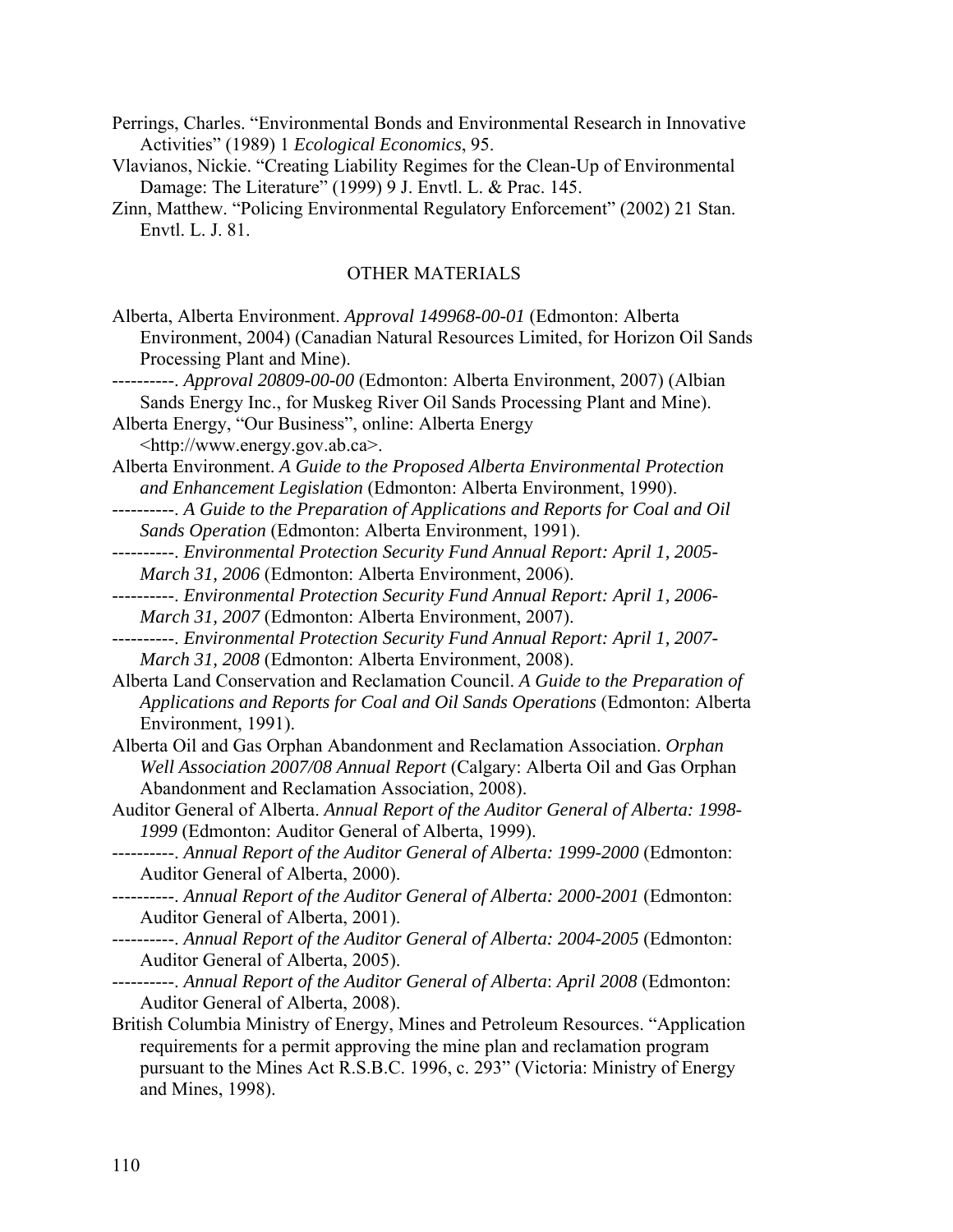----------. *Health, Safety and Reclamation Code for Mines in British Columbia*  (Victoria: Ministry of Energy, Mines and Petroleum Resources, 2008).

- Canadian Council of Ministers of the Environment. *Canada-Wide Accord on Environmental Harmonization* (Winnipeg: Canadian Council of Ministers of the Environment, 1998).
- Canadian Parks and Wilderness Society *et al*. *Managing Oil Sands Development For the Long Term: A Declaration by Canada's Environmental Community* (2005).
- Correspondence from Fort Mackay Industry Relations Corporations to Ernie Hui, Alberta Environment, Director, Northern Region (11 October 2005).
- Correspondence from Chris Powter, Manager 3PC Project, Alberta Environment (12 February 2007).
- Correspondence from Chris Powter, 3PC Project Manager, Alberta Environment (26 February 2007).
- Correspondence from Chris Powter, Manager 3PC Project, Alberta Environment (5 March 2007).
- Correspondence from Chris Powter, Manager 3PC Project, Alberta Environment (18 July 2008).
- Correspondence from Chris Powter, Manager 3PC Project, Alberta Environment (24 November 2008).
- Correspondence from Tanya Richens, Reclamation Approvals Coordinator, Alberta Environment (30 March 2007).
- Correspondence from Tanya Richens, Reclamation Approvals Coordinator, Alberta Environment (29 August 2008).
- Correspondence from Tanya Richens, Reclamation Approvals Coordinator, Alberta Environment (24 November 2008).
- Correspondence from Tanya Richens, Reclamation Approvals Coordinator, Alberta Environment (1 December 2008).
- Correspondence from Tanya Richens, Reclamation Approvals Coordinator, Northern Region, Alberta Environment (22 December 2008).
- Cumulative Environmental Management Association. *Land Capability Classification System for Forest Ecosystems in the Oil Sands, 3rd Edition: Volume 1: Field Manual for Land Capability Determination* (Edmonton: Alberta Environment, 2006).
- Energy Resources Conservation Board. *Informational Letter IL 89-22: Orphan Wells-Well Licence Transfers* (Calgary: Energy Resources Conservation Board, 1989).
- ----------. *Recommendations to Limit the Public Risk From Corporate Insolvencies Involving Inactive Wells* (Calgary: Energy Resources Conservation Board, 1989).
- ----------. *Amended Recommendations of the Orphan Well Program Administration Subcommittee* (Calgary: Energy Resources Conservation Board, 1993).
- ----------. *Interim Directive ID 93-2: Requirements for the Issuance of a Well Licence or Approval of Well Licence Transfers* (Calgary: Energy Resources Conservation Board, 1993).
- ----------. *History of the Orphan Fund* (Calgary: Energy Resources Conservation Board, 2006).
- ----------. *Bulletin 2007-01, 2007 Orphan Levy* (Calgary: Energy Resources Conservation Board, 2007).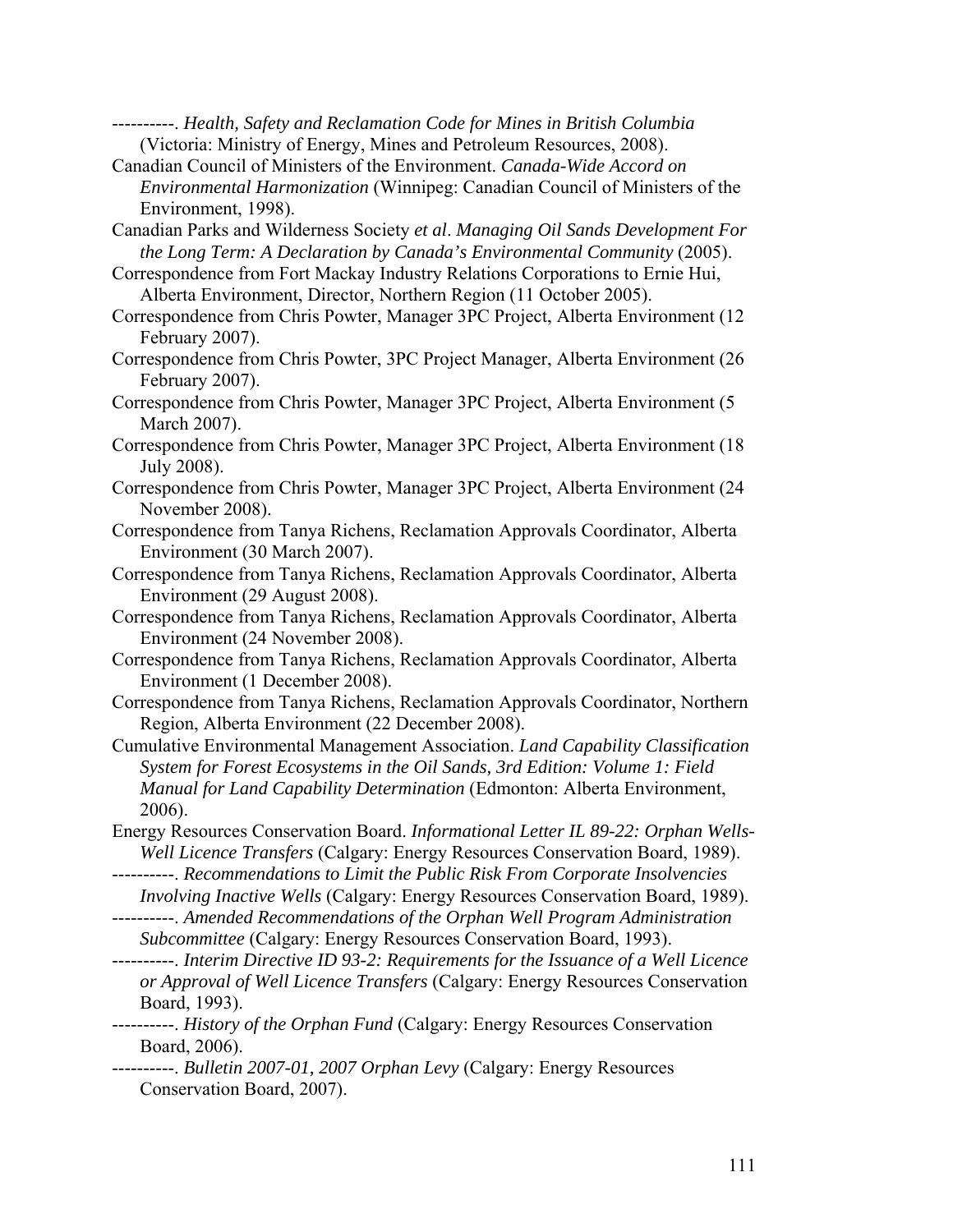----------. *Bulletin 2008-03: 2008 Orphan Levy* (Calgary: Energy Resources Conservation Board, 2008).

- Energy and Utilities Board. *Report and Recommendations of the Orphan Facilities, Pipelines and Reclamation Subcommittee* (Calgary: Energy and Utilities Board, 1997).
- ----------. *General Bulletin GB 2000-17: Expanded Orphan Program Implementation* (Calgary: Energy and Utilities Board, 2000).
- ----------. *ID 2001-1: Security Deposits* (Calgary: Energy and Utilities Board, 2001).
- ----------. *Directive 001: Requirements for Site Specific Liability Assessments in Support of the EUB's Liability Management Programs* (Calgary: Energy and Utilities Board, 2005).
- ----------. *Directive 006: Licensee Liability Rating (LLR) Program and Licence Transfer Process* (Calgary: Energy and Utilities Board, 2005).
- ----------. *Directive 011: Licensee Liability Rating (LLR) Program: Updated Industry Parameters and Liability Costs* (Calgary: Energy and Utilities Board, 2005).
- ----------. *Directive 024: Large Facility Liability Management Program* (Calgary: Energy and Utilities Board, 2005).
- Environmental Law Centre. *In Response to Bill 53: The Alberta Environmental Protection and Enhancement Act and the Draft Regulations* (Edmonton: Environmental Law Centre, 1992).
- Environmental Legislation Review Panel. *Report of the Environmental Legislation Review Panel to Ralph Klein, Minister of Environment* (Edmonton: Environmental Legislation Review Panel, 1991).
- Government of Alberta. *Response to the Auditor General* (Edmonton: Government of Alberta, 2006).
- ----------. *Oil Sands Consultations-Multistakeholder Committee Final Report* (Edmonton: Government of Alberta, 2007).
- Government of Quebec (Service des titres d'exploitation of the Ministère des Ressources naturelles du Québec and the Ministère de l'Environnement et de la Faune du Québec). *Guidelines for Preparing a Mine Site Rehabilitation Plan and General Mining Site Requirements* (Quebec: Government of Quebec, 1997).
- Interview of T. Richens (12 February 2007). Interview of Terry Weedon, Energy Resources Conservation Board (28 February
- 2007). Hierlmeier, Jodie. *Roadmap For Reforming "The Public Interest" For the ERCB and NRCB* (Edmonton: Environmental Law Centre, 2007).
- Letter from Kem K. Singh, P. Eng., Regional Approvals Manager, Northern Region, Alberta Environment (20 December 2005).
- Manitoba Industry, Trade and Mines. *Mine Closure Guidelines: Financial Assurance* (Winnipeg: Manitoba Industry, Trade and Mines, 2001).
- National Energy Board. *Canada's Oil Sands Opportunities and Challenges to 2015: An Update* (Calgary: National Energy Board, 2006).
- Oil Sands Vegetation Reclamation Committee. *Guidelines for Reclamation to Forest Vegetation in the Athabasca Oil Sands Region* (Fort McMurray: Alberta Environmental Protection,1998).